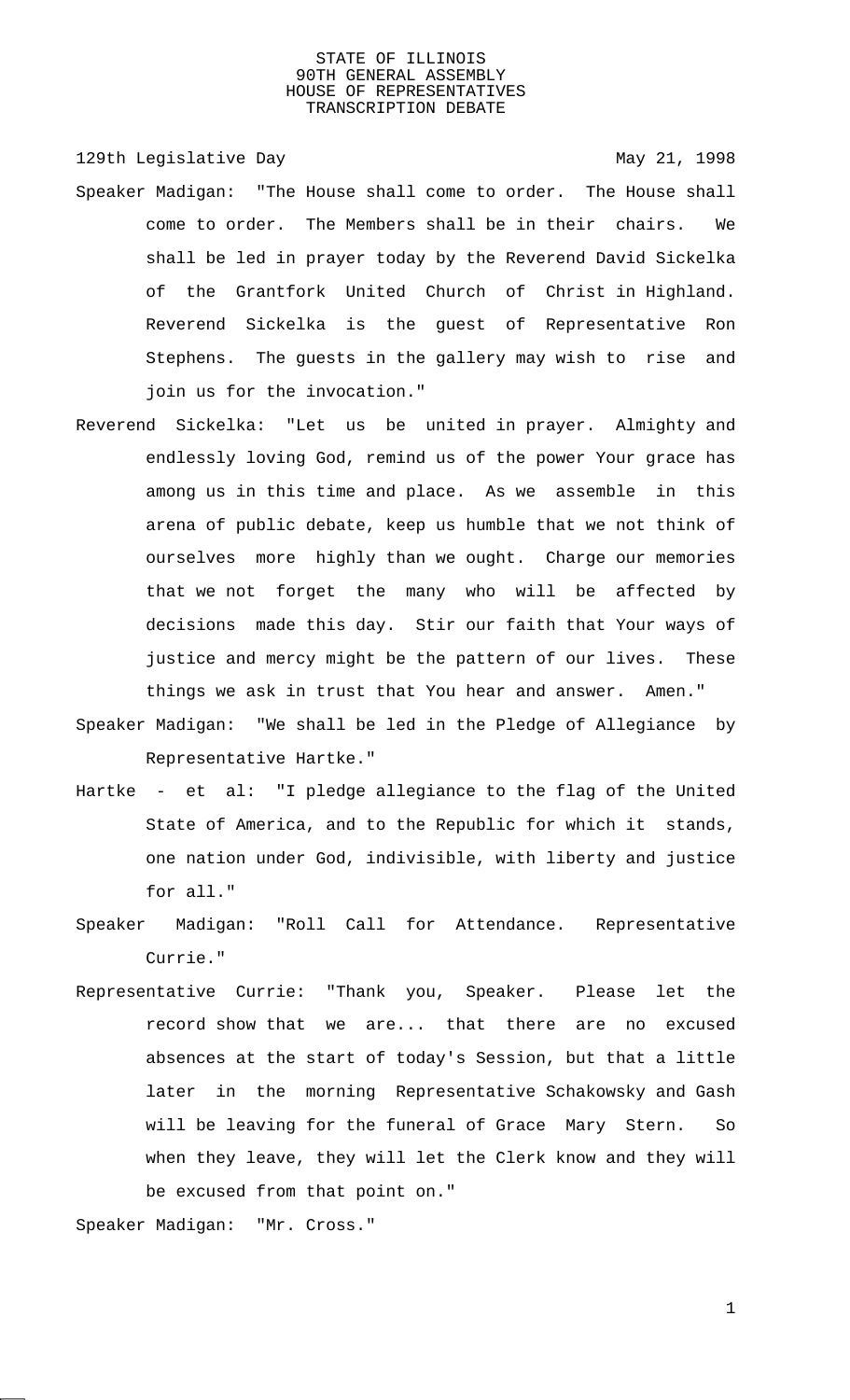129th Legislative Day 129th May 21, 1998

- Cross: "Thank you, Mr. Speaker, if the record would reflect that Representative Verna Clayton is excused today. Thank you."
- Speaker Madigan: "Let the record reflect that excused absence. The Clerk shall take the record. There being 117 people responding to the Attendance Roll Call, there is a quorum present. Mr. Clerk."
- Clerk Rossi: "Committee Reports. Representative Jay Hoffman, Chairperson from the Committee on Transportation and Motor Vehicles, to which the following measure was referred, action taken on May 20, 1998, reported the same back with the following recommendation: 'be adopted' House Resolution 513. Representative Calvin Giles, Chairperson from the Committee on State Government Administration and Election Reform, to which the following measure was referred, action taken on May 20, 1998, reported the same back with the following recommendation: 'be approved for consideration' Senate Amendment #1 to House Bill 1268. Representative Skip Saviano, Chairperson from the Committee on Registration and Regulation, to which the following measure was referred, action taken on May 20, 1998, reported the same back with the following recommendation: 'be adopted' House Resolution 505. Representative Coy Pugh, Chairperson from the Committee on Human Services, to which the following Resolutions were referred, action taken on May 20, 1998, reported the same back with the following recommendations: 'be adopted' House Resolution 375 and House Resolution 504. Representative Judy Erwin, Chairperson from the Committee on Higher Education, to which the following measures were referred, action taken on May 20, 1998, reported the same back with the following recommendation: 'be adopted' House Resolution 512. Representative Dan Burke, Chairperson from the Committee on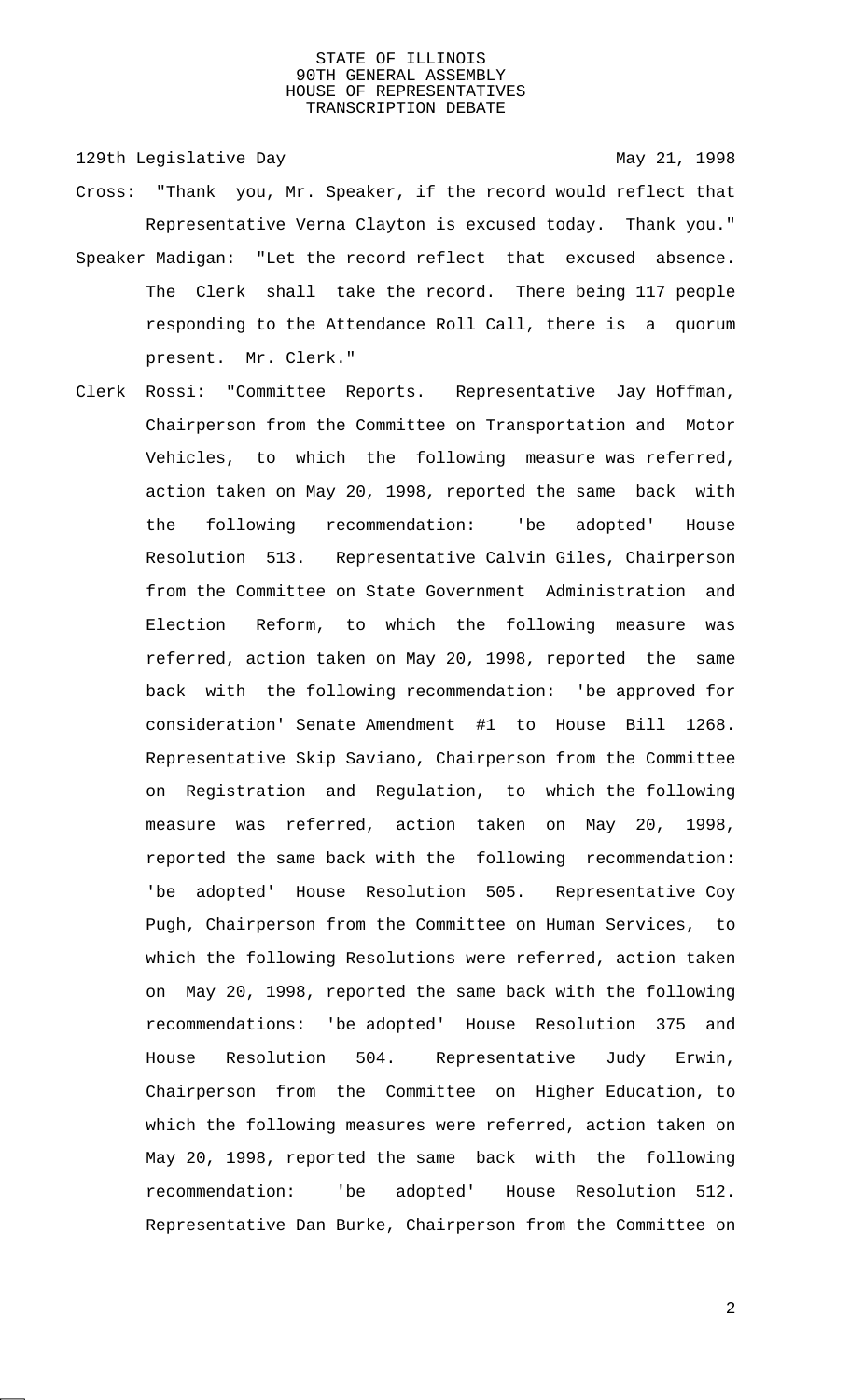129th Legislative Day 129th May 21, 1998 Executive, to which the following measure was referred, action taken on May 20, 1998, reported the same back with the following recommendation: 'be approved for consideration' Floor Amendment #1 to Senate Bill 1225. Representative Carol Ronen, Chairperson from the Committee on Children and Youth, to which the following measure was referred, action taken on May 20, 1998, reported the same back with the following recommendation: 'be adopted' House Joint Resolution 69. Representative Larry Woolard, Chairperson from the Committee on Agriculture and Conservation, to which the following Resolution was referred, action taken on May 20, 1998, reported the same back with the following recommendation: 'be adopted' Senate Joint Resolution 63."

Speaker Madigan: "Mr. Black."

Black: "Yes, thank you very much, Mr. Speaker. I have an inquiry of the Chair."

Speaker Madigan: "State your inquiry."

Black: "Yes, I had two emergency Resolutions that I tried to present in committee. The one was SJR 42 and I went to the House Revenue Committee last evening and they never did get a quorum and then I had House Joint Resolution 68, that was posted for the House Insurance Committee, which was cancelled. I was just curious as to when those vitally important Resolutions might come to the floor?"

Speaker Madigan: "Representative Klingler."

Klingler: "Thank you very much, Mr. Speaker. A point of personal privilege."

Speaker Madigan: "State your point."

Klingler: "I'd like to recognize students and teachers from the Step-by-Step Learning Center here in Springfield, the day care center, and they are up in the balcony."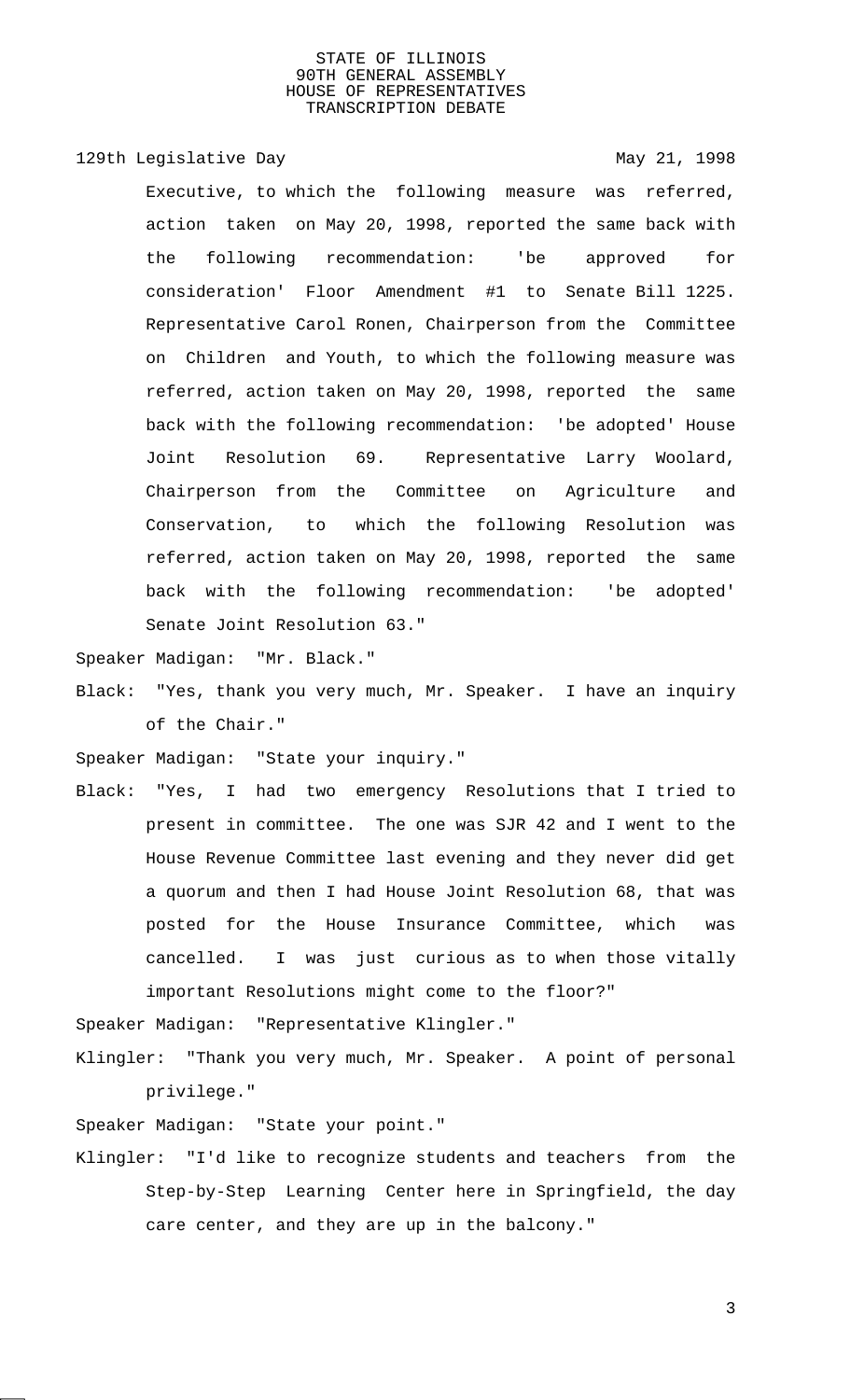129th Legislative Day 129th May 21, 1998

Speaker Madigan: "Representative Wyvetter Younge."

- Younge: "Thank you, Mr. Speaker. I'd like to recommit House Resolution 479 to Rules. The controversy has resolved and I do not wish to go ahead with this at this time."
- Speaker Madigan: "You've all heard the Lady's request. Is there leave? Leave is granted. Mr. Giles, did you wish to call House Bill 644 on the Order of Concurrence? House Bill 644 on the Order of Concurrence, Mr. Giles."
- Giles: "Thank you, Mr. Speaker and Ladies and Gentlemen of the House. I offer a Motion to concur with Senate Amendment #1 and 2 to House Bill 644. Amendment #1, what it did was establish an electronic ballot form pilot program. The original Bill that we passed earlier during the year would have put this program in motion. The Senate Amendment allowed for this to be simply a pilot program and must report back to the General Assembly by January the 1st, the year 2000. Senate Amendment #2, what it did is, it gutted and replaced the House Bill and the Senate Amendment #1. And what this Amendment does is simply allow the State Board of Election to test electronic voters system in a mock... in a mock voting procedure, during a mock contested election. So, this Amendment here will simply allow the original language to be a mock election and all results must be reported and authorized by the General Assembly, and I ask for the concurrence of these two Amendments."

Speaker Madigan: "Mr. Black."

Black: "Yes, thank you very much, Mr. Speaker. Will the Sponsor yield?"

Speaker Madigan: "The Sponsor yields."

Black: "Representative, the underlying Bill generated, as I recall, considerable debate and discussion in the House. And, of course, I noticed then it went to the Senate, was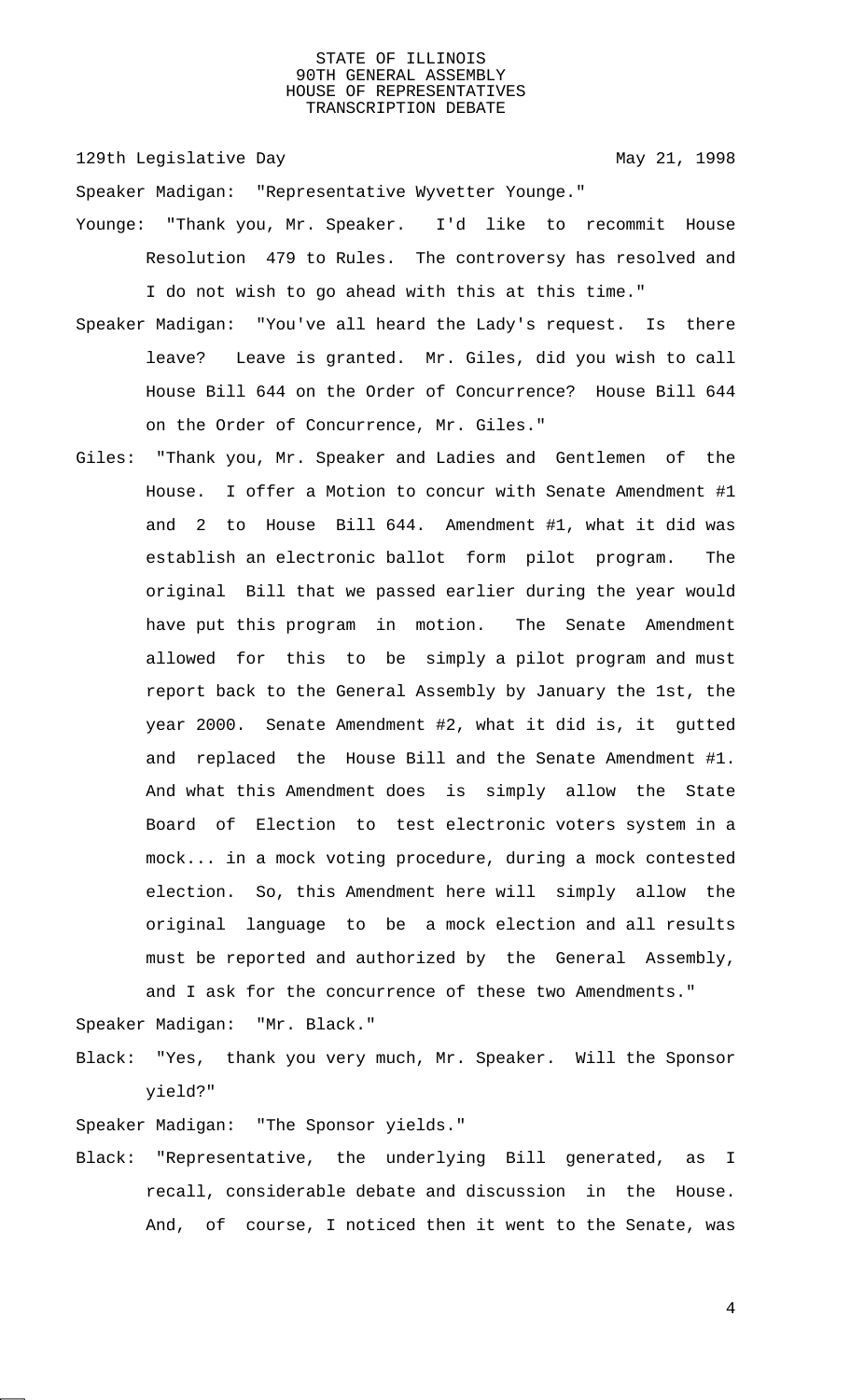129th Legislative Day 129th May 21, 1998 amended, and as is usually the case it received a unanimous vote in the Senate. But... is this kind of like motor voter? I'm going to be able to vote on my laptop?"

- Giles: "No, Representative. What Amendment #2, what the Senate did was added the Amendment that... simply what this is going to be now is a mock situation. The original Bill, what it did, it allowed for the State of Illinois, the Board of Election to have electronic voting systems. Earlier during the Session there were a displayer of the electronic voting system by a particular company to simply just to look at... to become a model. And the Amendments that we have now is simply not putting anything in motion but just simply having a mock situation and the State Board of Election will oversee that, and any type of result that comes from that will be reported to the General Assembly."
- Black: "Okay, so this could not be initiated in any election jurisdiction unless the General Assembly were to enact legislation that would do that?"
- Giles: "That's correct."
- Black: "All right. Okay. All right."
- Giles: "Any results from that mock situation will come before the General Assembly."
- Black: "Well, I realize that we're fast entering, in fact, we're already there, the electronic age. I still like the old ballots that you go in and mark with that pencil, but those days are gone. But just for my edification, what is electronic voting? I mean, do you touch a screen or do you go into a voting booth and do a computer... do something on a computer, or how does that work?"
- Giles: "Well, you're on the right track. What it is, is you have a terminal that has friendly user (sic-user friendly) TelePrompts that will direct you from one stage to another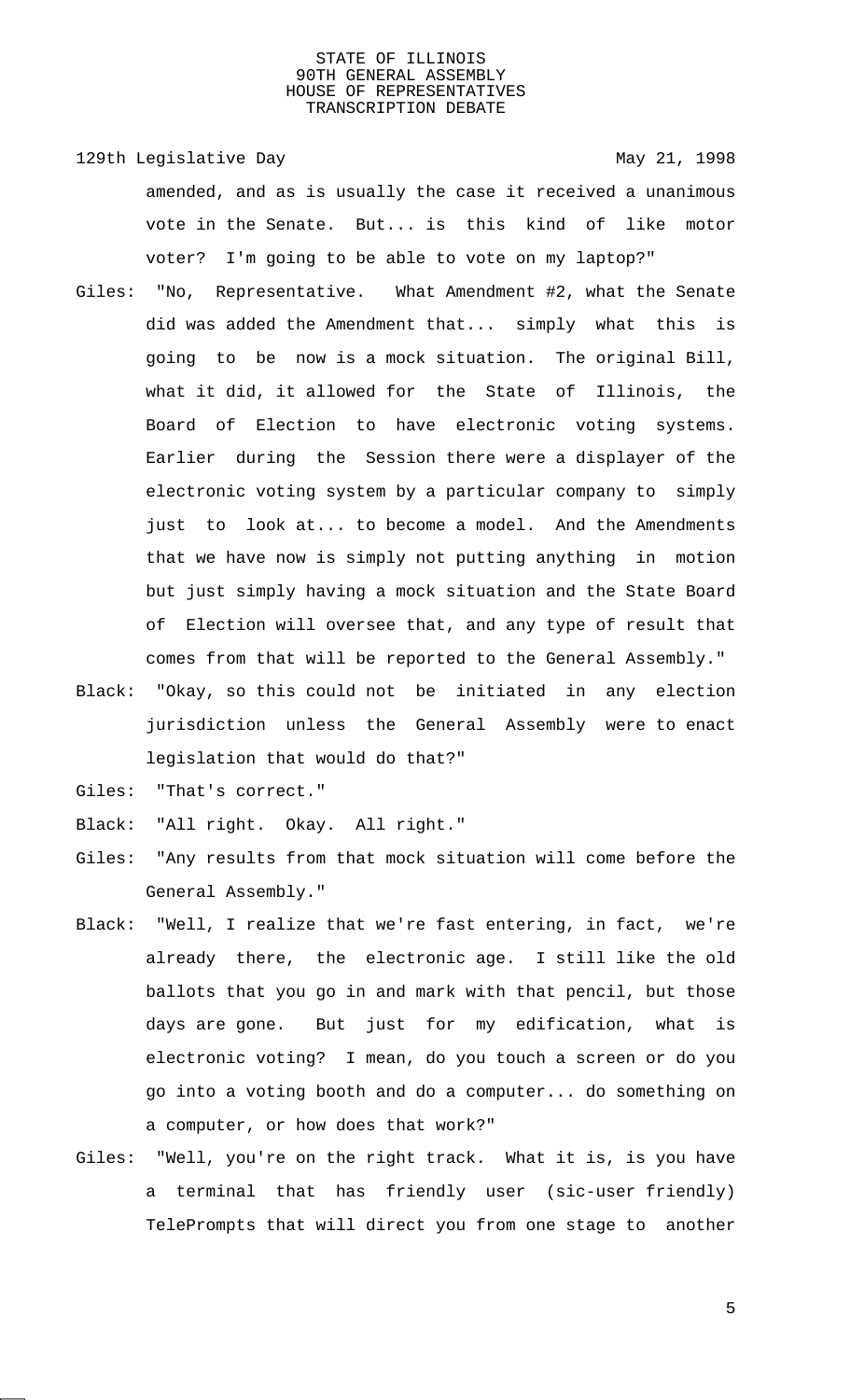- 129th Legislative Day 129th May 21, 1998 stage and actually cast a vote... a ballot vote for a candidate. It's very friendly user (sic-user friendly). We had a demonstration and we'll probably have one back here again."
- Black: "Okay. Fine. Thank you, Representative, I appreciate your indulgence. Thank you, Mr. Speaker."

Speaker Madigan: "Mr. Giles to close."

- Giles: "Thank you. Once again, this is simply a mock situation that the State Board of Election will oversee. We're going into the Twentieth Century and this is a good thing just to adhere to. And I ask for the concurrence of these two Amendments."
- Speaker Madigan: "The Gentleman moves that the House do concur in Senate Amendments #1 and 2. Those in favor of the Motion signify by voting 'aye'; those opposed by voting 'no'. Third Reading Roll Call. Have all voted who wish? Have all voted who wish? Have all voted who wish? Have all voted who wish? Have all voted who wish? Have all voted who wish? Have all voted who wish? The Clerk shall take the record. On this question, there are 115 people voting 'aye'; 1 person voting 'no'. The Gentleman's Motion that the House do concur in Senate Amendments #1 and 2 was adopted and this Bill, having received a Constitutional Majority, is hereby declared passed. Mr. Turner, Mr. Arthur Turner. On the Order of Concurrence on page 6 of the Calendar, there's House Bill 1422. Did you wish to call the Bill? Mr. Clerk, House Bill 1422. The Chair recognizes Mr. Arthur Turner."
- Turner, A.: "Thank you, Mr. Speaker and Ladies and Gentlemen of the Assembly. I move to concur with Senate Amendments 1 and 2 to House Bill 1422. They were merely technical in nature in terms of changes. This Bill is known as the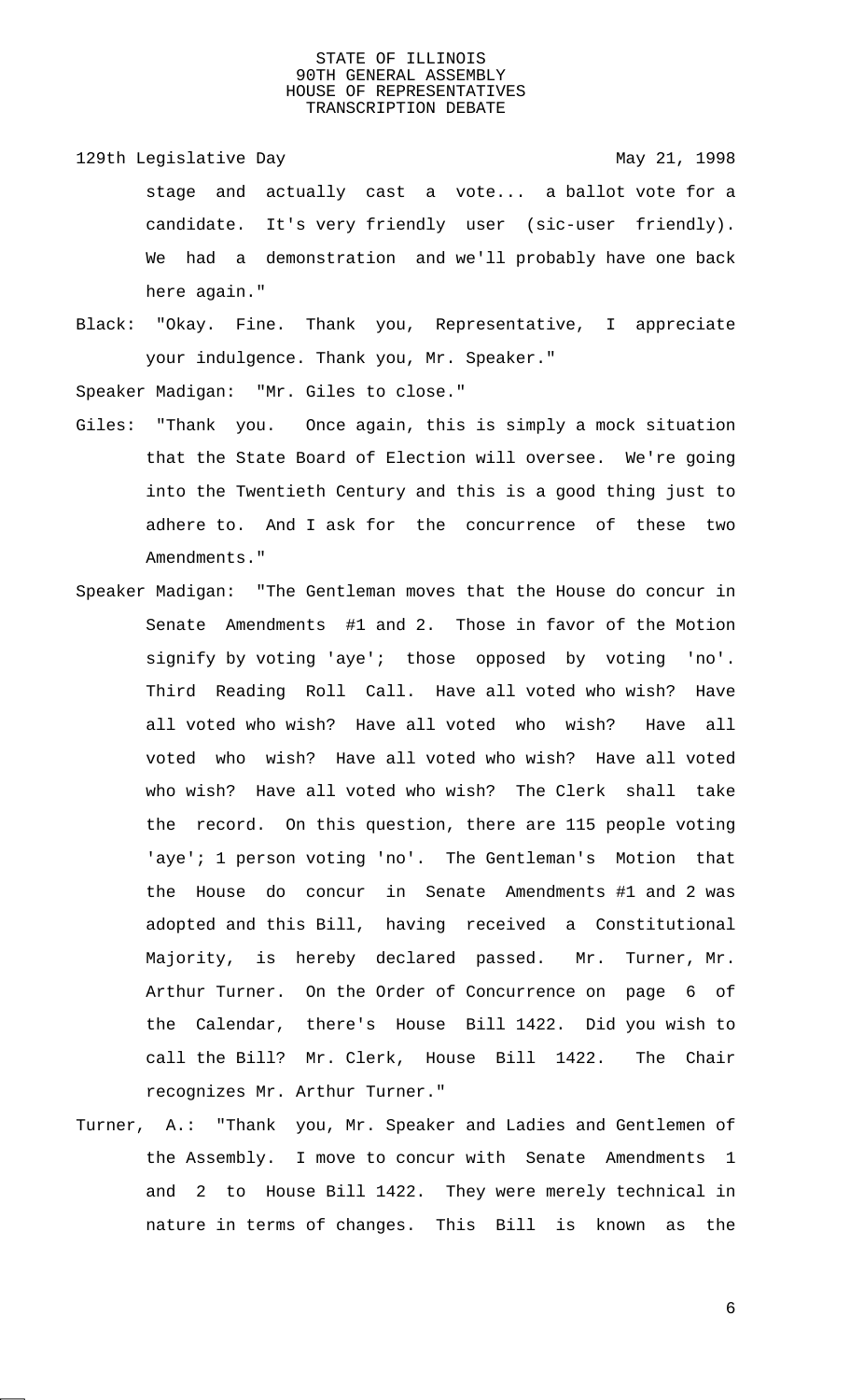129th Legislative Day 129th May 21, 1998 Right of Publicity Act and I think the debate that we had when the Bill was initially here in this chamber has not changed as a result of those Amendments, and so I move for the adoption of Senate Amendment 2 to House Bill 1422."

Speaker Madigan: "Mr. Black."

- Black: "Thank you very much, Mr. Speaker. Will the Sponsor yield?"
- Speaker Madigan: "The Sponsor yields."
- Black: "Representative, the Senate Amendment becomes the Bill, correct?"
- Turner, A.: "That's correct."
- Black: "Is this the issue that at one time we, half in jest, referred to as the Michael Jordan law?"
- Turner, A.: "That's correct, Representative."
- Black: "Now would Legislators or anybody in the public eye be covered under this Bill?"
- Turner, A.: "That's correct, Representative. Bill Black would be covered under this... this Act."
- Black: "So, if they were going to put my picture on the back of a CTA bus and indicate that I endorse a particular kind of hair tonic, they couldn't do that without my permission, right?"
- Turner, A.: "That's correct. And, in fact, heaven forbid that you were not around, they could not do it without your family's permission after you're gone. And so, that's the intent of this legislation is to protect your image and likeness forever."
- Black: "What was the genesis of the Bill? Was it that public figures' images were being used to advertise without their permission or without any remuneration? I know we have discussed this but it's been a year or two ago. I can't remember what the genesis of the... and what problem we're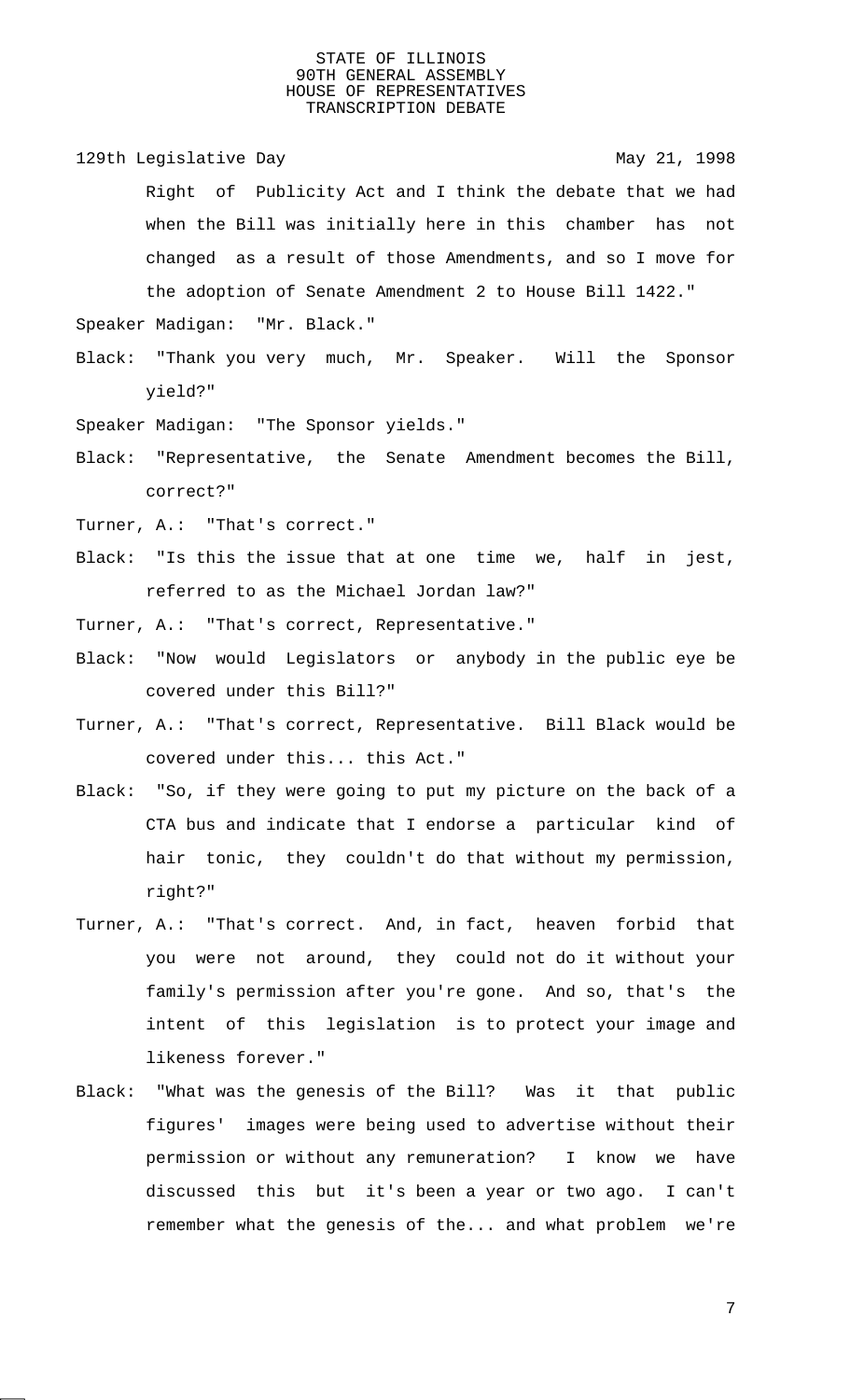129th Legislative Day 129th May 21, 1998

trying to solve."

- Turner, A.: "Representative, I guess it would be fair to say that the example that you used in terms of using people's likeness for commercial purposes and the families not being remunerated was, in fact, the genesis of this Bill, but this is the state's answer to the Federal Act, the Lanham Act that deals with the unauthorized use of a person's likeness. So, it's a combination of the two with the state's response to what the Federal Government has done in regards to addressing that situation."
- Black: "So, in other words, if a food establishment wanted to say that their cheeseburger and extra spicy chili was endorsed by Speaker Madigan, they couldn't do that without Speaker Madigan's permission?"
- Turner, A.: "That's correct."
- Black: "But we're still able to enter into an agreement or an endorsement for remuneration, that doesn't change that, does it?"
- Turner, A.: "No, it does not change that. If you pay... if you pay, you can play."
- Black: "Okay. All right. The staff indicates that no entity signed into opposition to the underlying measure or the Amendment? Is that your understanding?"
- Turner, A.: "That's correct, Representative."
- Black: "Okay. Has... have we been in contact with a star of the status of say, a Michael Jordan? Are they okay with this, or... I want to make sure we don't limit their ability to... in the brief career that many of them have, for example, the new pitching phenomenon for the Chicago Cubs. I'm sure he's going to be flooded with endorsement offers or use of his name, and he should be compensated for that, obviously, and their careers are relatively short. So,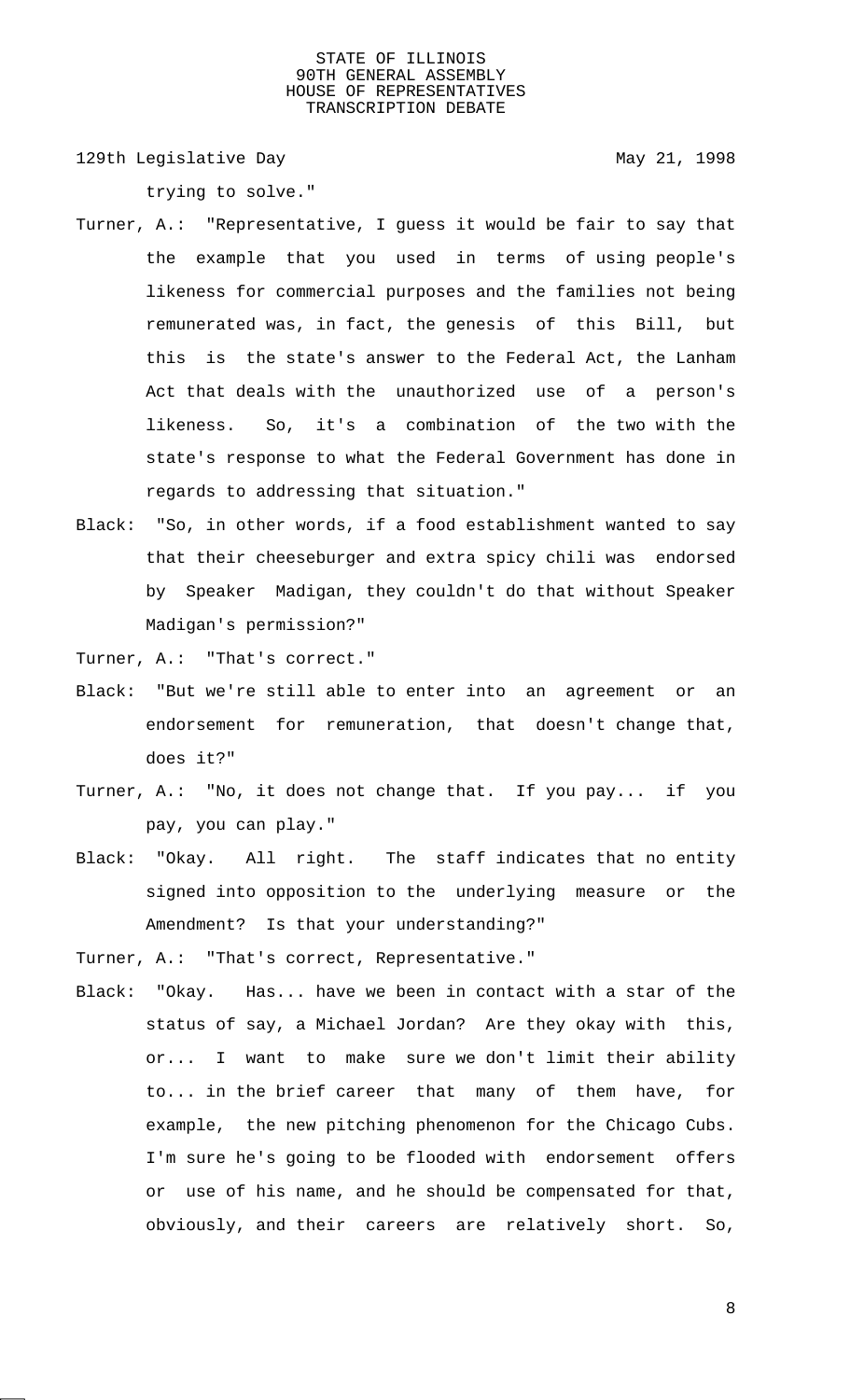129th Legislative Day 129th May 21, 1998

- we're not doing anything to inhibit or harm the ability of a public figure to capitalize on their particular expertise or fame, are we?"
- Turner, A.: "Absolutely, Representative. In fact, it is my hope that not only, and we don't know how busy Michael's going to be over the next couple of weeks, we hope he remains quite busy. But at the time of the Bill signing, if not Mike, we'll take Scottie, if not Scottie, we'll take the new Mr. Woods for the Cubs or we'll take Tiger or better yet, we'll take Bill Black."
- Black: "Okay. Okay. I would be honored to be in that company. Thank you very much."
- Speaker Madigan: "There being no further discussion, Mr. Turner to close."
- Turner, A.: "Thank you, Mr. Speaker, and I just would like to say that we move for the favorable adoption of Senate Amendment 2 to House Bill 1422."
- Speaker Madigan: "Mr. Turner moves that the House does concur in Senate Amendment #2 to House Bill 1422. Those in favor signify by voting 'aye'; those opposed by voting 'no'. Have all voted who wish? Have all voted who wish? Have all voted who wish? Have all voted who wish? Have all voted who wish? The Clerk shall take the record. On this question, there are 115 people voting 'aye'; 0 voting 'no'. This Bill... This Motion, having been adopted and the Bill, having received a Constitutional Majority, is hereby declared passed. The Chair recognizes Mr. Saviano for a Motion. Mr. Saviano on Senate Bill 1203. Turn on Mr. Saviano at Representative Crotty's desk. Mr. Saviano, Senate Bill 1203."
- Saviano: "Thank you, Mr. Speaker. I would make a Motion to refuse to recede from House Amendments 1 and 2 and send to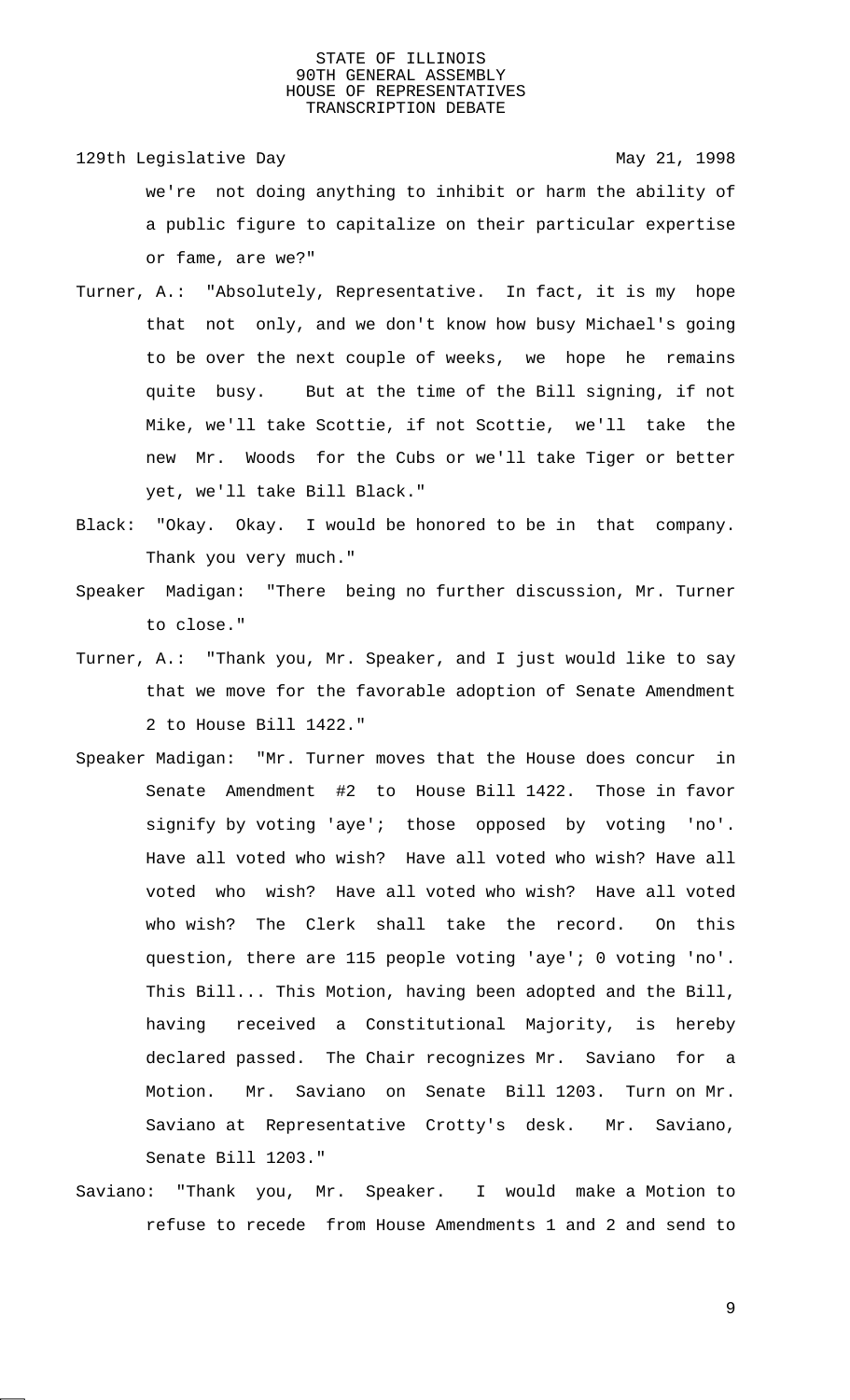129th Legislative Day 129th May 21, 1998

Conference Committee."

- Speaker Madigan: "The Gentleman has made his Motion. Those in favor say 'aye'; those opposed say 'no'. The 'ayes' have it. The Motion is adopted. Mr. Arthur Turner, you're the Sponsor of House Bill 3579, on the Order of Concurrence on page 7 of the Calendar."
- Turner, A.: "Thank you, Mr. Speaker and Ladies and Gentlemen of the House."

Speaker Madigan: "Mr. Turner."

- Turner, A.: "I move for the concurrence of Senate Amendments 1 and 2 to House Bill 3579. They are, won't say technical in nature. Basically, they become the Bill and, in fact, what it does, it just... it allows CJ (sic: Criminal Justice) a position of standing in regards to rent collection and the eviction process."
- Speaker Madigan: "Mr. Turner moves that the House does concur in Senate Amendments #1 and 2. There being no discussion, the question is, 'Shall the House concur in Senate Amendments #1 and 2?' Those in favor signify by voting 'aye'; those opposed by voting 'no'. Have all voted who wish? Have all voted who wish? Have all voted who wish? Have all voted who wish? The Clerk shall take the record. On this question, there are 117 people voting 'aye'; 0 voting 'no'. The Motion to concur in the Amendments is adopted, and the Bill, having received a Constitutional Majority, is hereby declared passed. Is Representative Lou Jones in the chamber? Would you like to call House Bill 3575? House Bill 3575, Representative Lou Jones. Representative Lou Jones."
- Jones, L.: "Thank you, Mr. Speaker and Members of the House. House Bill 3575, if you can remember, it went over to the Senate as a Shell Bill, and at that time, it is now an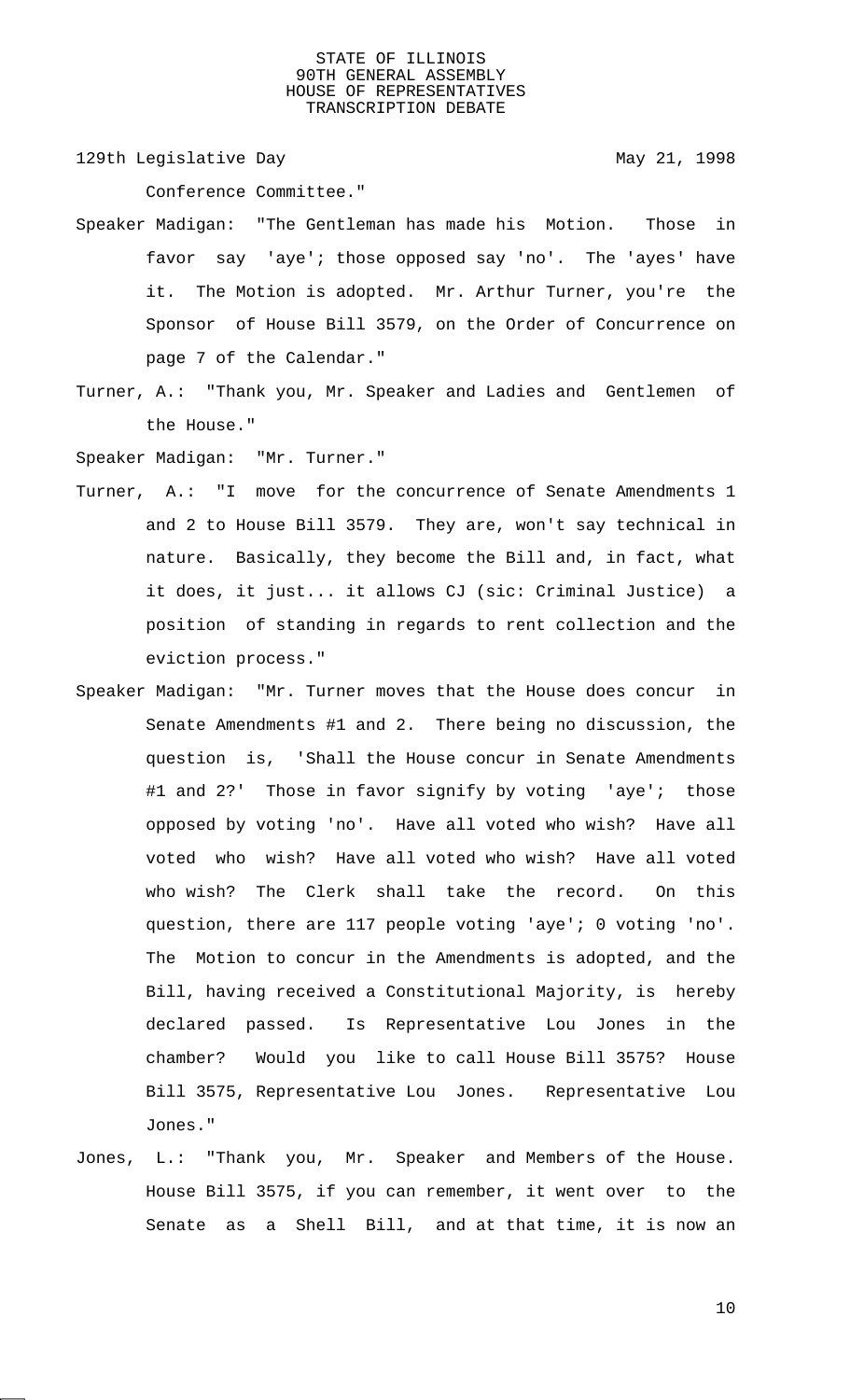129th Legislative Day 129th May 21, 1998

Agreed Bill with the Department of Revenue, the City of Chicago, the Chicago Park District, the County Assessor, everybody's in agreement with this Bill. This Bill is designed to help speed up the trend towards public/private partnerships. Currently, Chicago CHA-owned land is exempt from all property taxes. This Bill would allow CHA to lease some of its land to private developers who have construc... who would construct mixed income developments in the parcels. A good example of this Bill is actually what's happening with Cabrini Green now, and I ask for a favorable vote."

- Speaker Madigan: "The Lady moves that the House does concur in Senate Amendments #1 and 2, and on that question, the Chair recognizes Mr. Black."
- Black: "Thank you very much, Mr. Speaker, will the Sponsor yield?"

Speaker Madigan: "The Sponsor yields."

Black: "Representative Jones, this is the Bill that you and I have talked about and I appreciate that. The Senate Amendments do become the Bill, correct?"

Jones, L.: "Absolutely."

Black: "It appears that it only affects... or would only impact Cook County."

Jones, L.: "Yes."

Black: "Let me make sure that I understand now. It appears that it's trying to encourage private investment on land, perhaps owned by the Chicago Housing Authority or a public entity, to create low income or reasonable cost housing. So, it's kind of a unique, I guess you could call it an experiment to blend a tax exemption on public land with private capital to build moderate cost housing or rental units, correct?"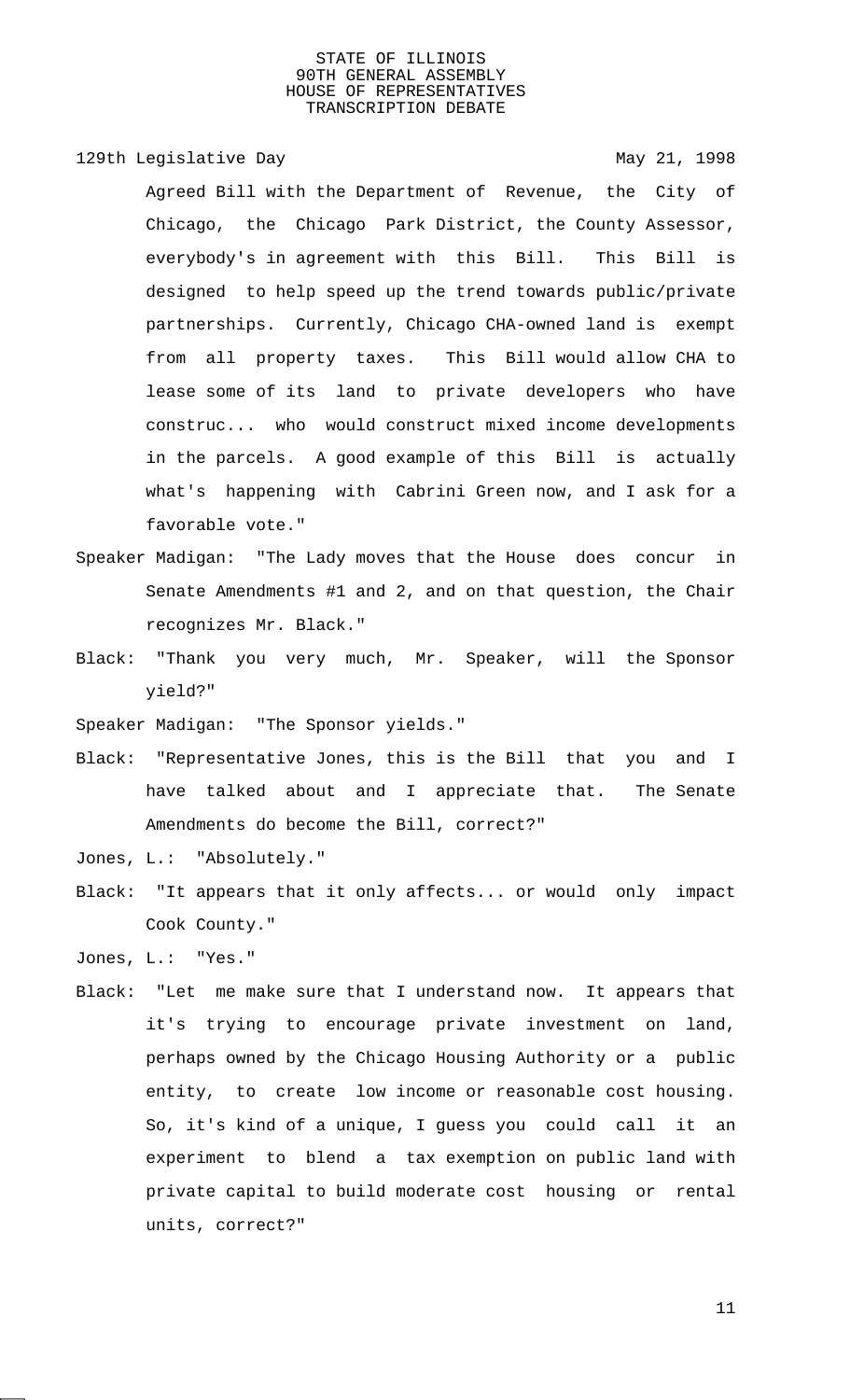129th Legislative Day 129th May 21, 1998

Jones, L.: "You're correct."

Black: "And the Amendment #2 appears to make certain that, that county clerk would scrutinize any certificate that would request the exemption to make sure that the... it in fact, is doing what it said... that it would be used for low or moderate income housing. Not that we would grant an exemption to a huge corporation to build a luxury condominium."

Jones, L.: "Absolutely not."

Black: "Okay. Fine. That's what I wanted to clarify. Thank you very much for your indulgence. Thank you."

Speaker Madigan: "Representative Andrea Moore."

Moore, A.: "Thank you, Mr. Speaker. Will the Lady yield?"

Speaker Madigan: "The Sponsor yields."

Moore, A.: "Representative, did you make... has there been a change in this to provide for an abatement rather than an exemption?"

Jones, L.: "Beg pardon. I can't hardly hear you."

Moore, A.: "Were one of the Amendments that were provided for in the Senate change... did it change it from an exemption... a tax exemption to a tax abatement?"

Jones, L.: "Yes, I did."

Moore, A.: "So that really significantly changes how it works from a policy perspective. I think it was a very good change. The other thing that I think should be made really clear is that only the units occupied by CHA residents will be involved?"

Jones, L.: "Yes."

Moore, A.: "And the abatement will actually be revoked once the CHA lease ends?"

Jones, L.: "Absolutely."

Moore, A.: "I think this is a very good incentive and a very good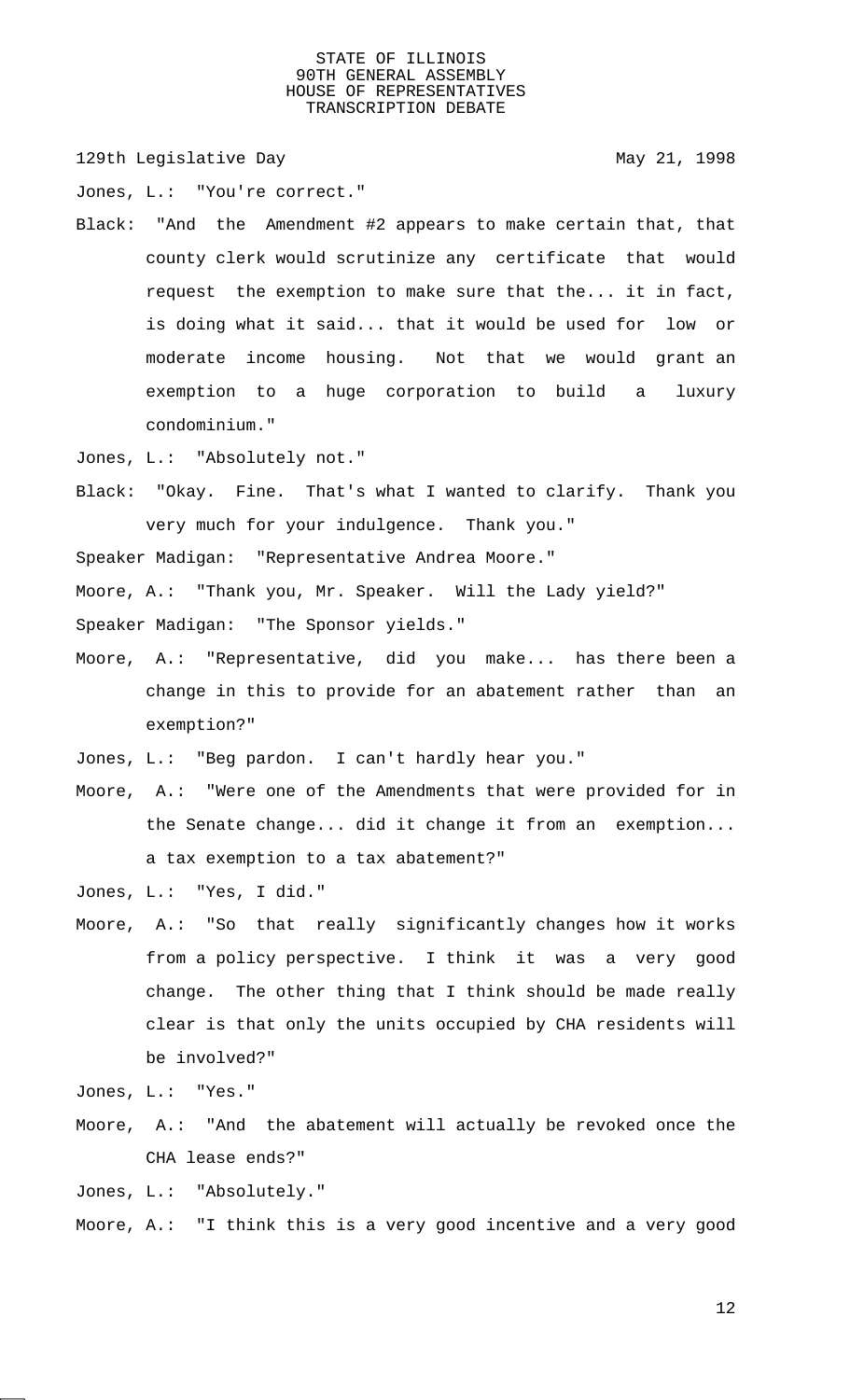129th Legislative Day 129th May 21, 1998

Bill, and I would urge an 'aye' vote." Jones, L.: "Thank you, Representative."

- Speaker Madigan: "Representative Lou Jones moves that the House does concur in Senate Amendments #1 and 2. Those in favor of that Motion signify by voting 'aye'; those opposed by voting 'no'. Have all voted who wish? Have all voted who wish? Have all voted who wish? Have all voted who wish? Have all voted who wish? The Clerk shall take the record. On this question, there are 98 'ayes'; 19 'noes'. The Lady's Motion to concur in Senate Amendments #1 and 2 is adopted and the Bill, having received a Constitutional Majority, is hereby declared passed. Mr. Reitz, do you wish to call HJR 51 on page 7 of the Calendar? It's on the Order of Concurrence. The Chair recognizes Mr. Reitz."
- Reitz: "Thank you, Mr. Speaker. HJR 51 is... creates a board for the... Well, I'm trying to look and see what it does. HJR... We're setting up a task force, a 12 member task force, to study the feasibility of eliminating the sales tax and look at other ways to make Illinois coal a better product, more attractive to markets in the area. Coal is a very important part of my district and this board should help to explore ways and report back to the General Assembly on what ways that we can help sell Illinois coal. So, I'd appreciate your support."
- Speaker Madigan: "The Gentleman moves for the adoption of the Resolution. The Chair recognizes Mr. Black."
- Black: "Thank you very much, Mr. Speaker. I simply rise in support of the Resolution. I have attempted to introduce legislation that would abolish the sales tax on Illinois coal which didn't get very far and perhaps, the study will convince some people that it's what we need to do. I've had an entrepreneur open a coal mine in my legislative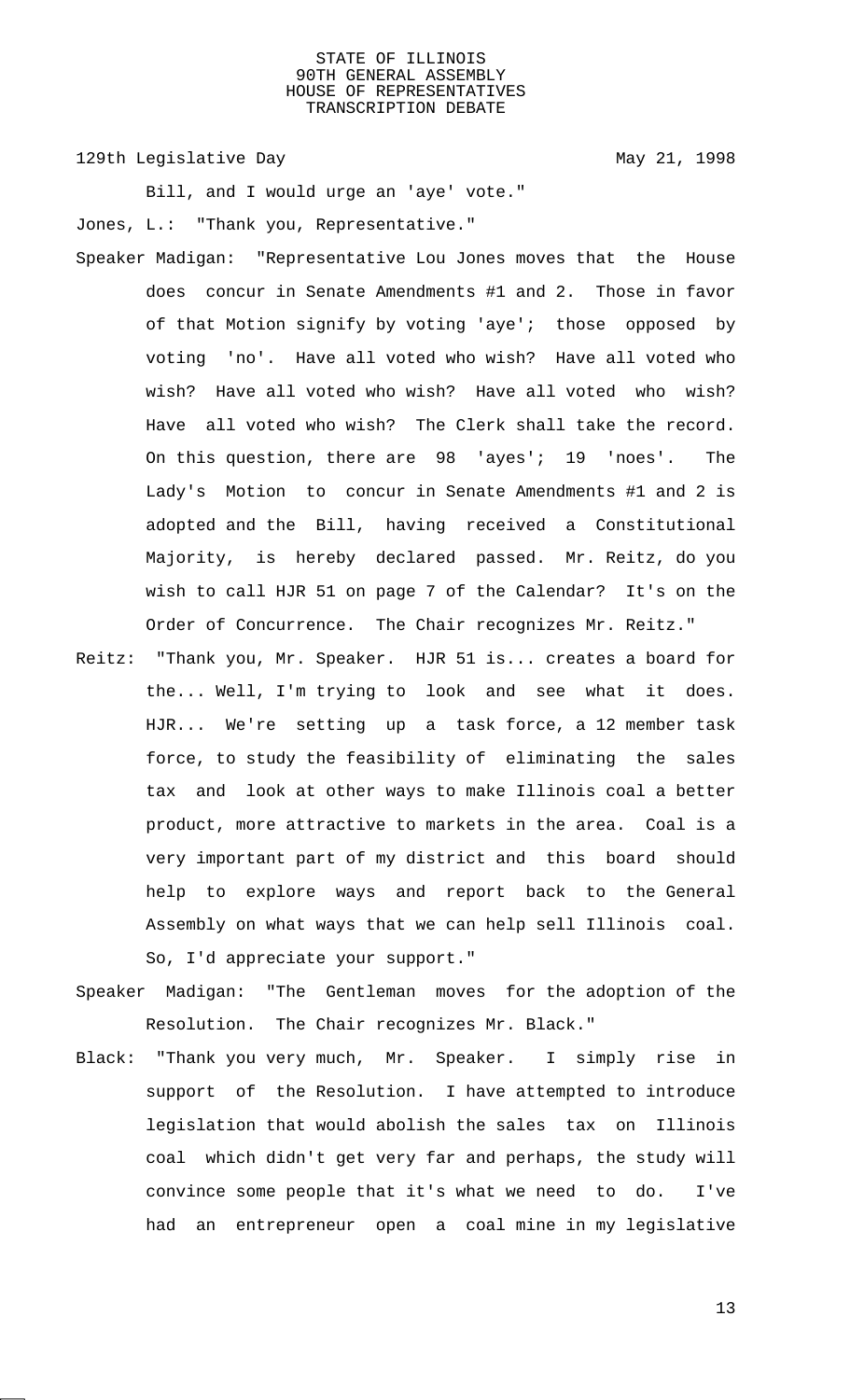129th Legislative Day 129th May 21, 1998

district, the first one that's opened in decades, and he's doing very well and he's employing people, but Indiana can put us at a competitive disadvantage because of the fact we charge the sales tax on a ton of coal. So, a penny can make a great deal of difference in how you sell that product, and I simply stand in support of the Gentleman's Motion to concur with the Amendments and hopefully pass HJR 51."

Speaker Madigan: "Mr. Skinner."

Skinner: "I wonder if the Gentleman would yield?"

Speaker Madigan: "The Sponsor yields."

- Skinner: "Are you talking about the whole sales tax, the state's share and the local share?"
- Reitz: "This commission will look at both of that, but I think we'll mostly look at the state's share."
- Skinner: "It's my understanding, if I remember correctly, a Bill that I cosponsored in the 1970's, that the sales tax... the local sales tax is now paid to the municipality or county where it is mined. Is that correct?"
- Reitz: "Excuse me, Representative?"
- Skinner: "Is the sales tax now paid to the local community where the mine is located?"
- Reitz: "Yes, it's at the mine mouth, at the source where it comes up from the ground."
- Skinner: "And you certainly wouldn't want to abolish that part because that would perhaps devastate the local community, correct?
- Reitz: "Right. We will look at this and try to... that's what this commission will look at as what... if it's worth taking off the sales tax... I mean, there are some, you know, some people that think it's not, but if... we would try not to affect the local districts."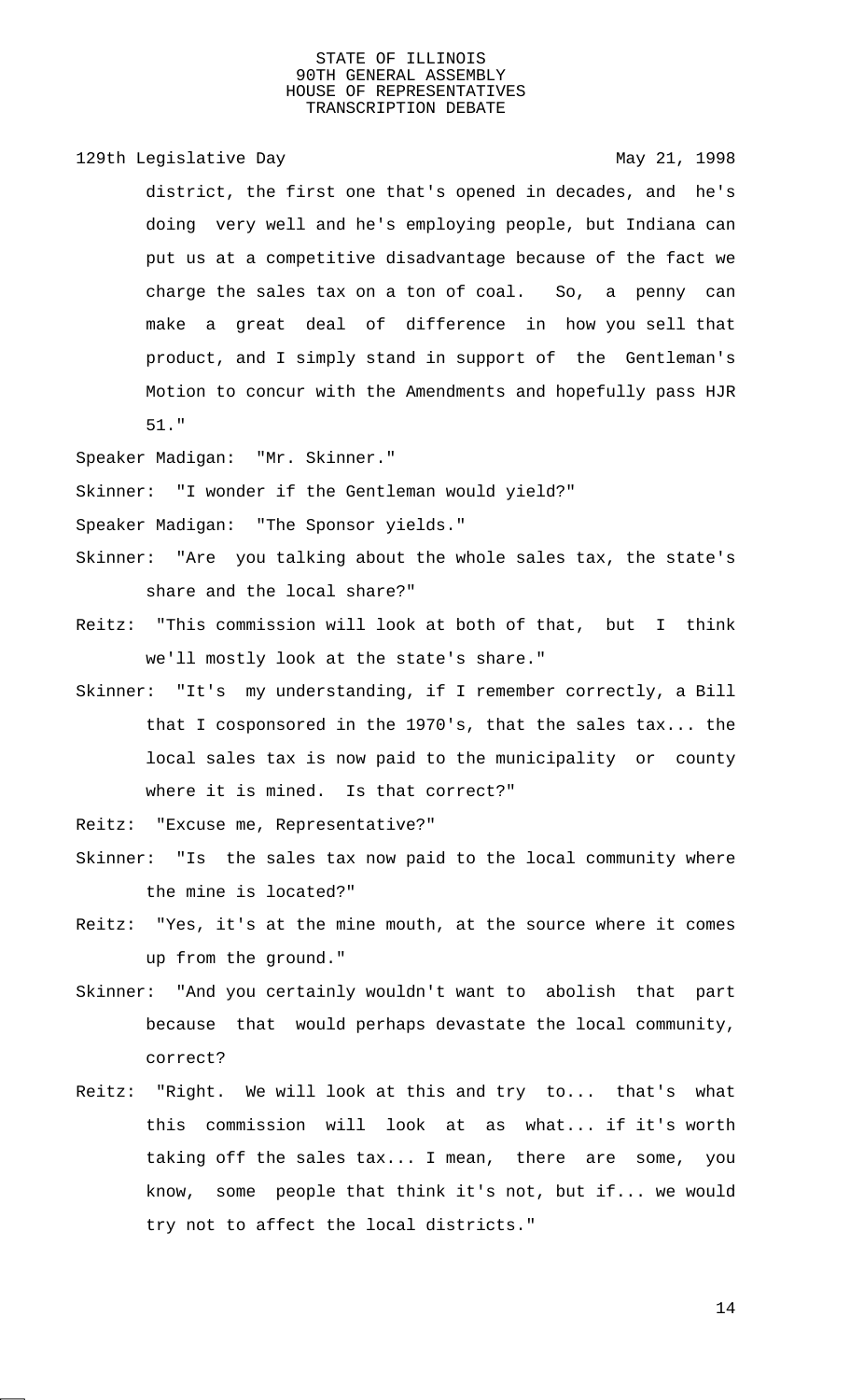129th Legislative Day 129th May 21, 1998

Skinner: "Thank you very much."

Speaker Madigan: "Representative Mulligan."

Mulligan: "Thank you, Mr. Speaker, will the Sponsor yield?"

Speaker Madigan: "The Sponsor yields."

Mulligan: "Representative, I can understand, even though I don't come from that area, the importance of coal, particularly, to areas that are depressed where that used to be a large economy. Has there been any consideration and perhaps the task force would look at, instead of totally getting rid of the sales tax, using some of that sales tax to go back and reenergize some of the projects as far as how to burn coal cleaner, change those things rather than, since some of the federal money has dried up, I have a... I know what you call it... not-for-profit organization in my area called the Institute for Gas Technology, that does research for the whole... they have the largest library in the world on this, and they used to do a lot of research in this area until the federal money dried up in Illinois, let the money fall by the wayside too, because they felt that there was no progress. And I'm not knowledgeable enough to know, you know, whether this was a good way of spending the money, but I would hope that if we were to vote for this, the task force might look instead of absolving the sales tax, using some of that money to go back into technology to make it more clean burning and to look at that. This particular group gives away the patents that they find and the work that they do, and I would think it would be an excellent idea to look for somebody that would do that, if it's the University of Illinois, a group such as this not-for-profit that's in my area that gives away the technology that they develop. But not just to take away the sales tax, but to also maybe use that money for something more profitable for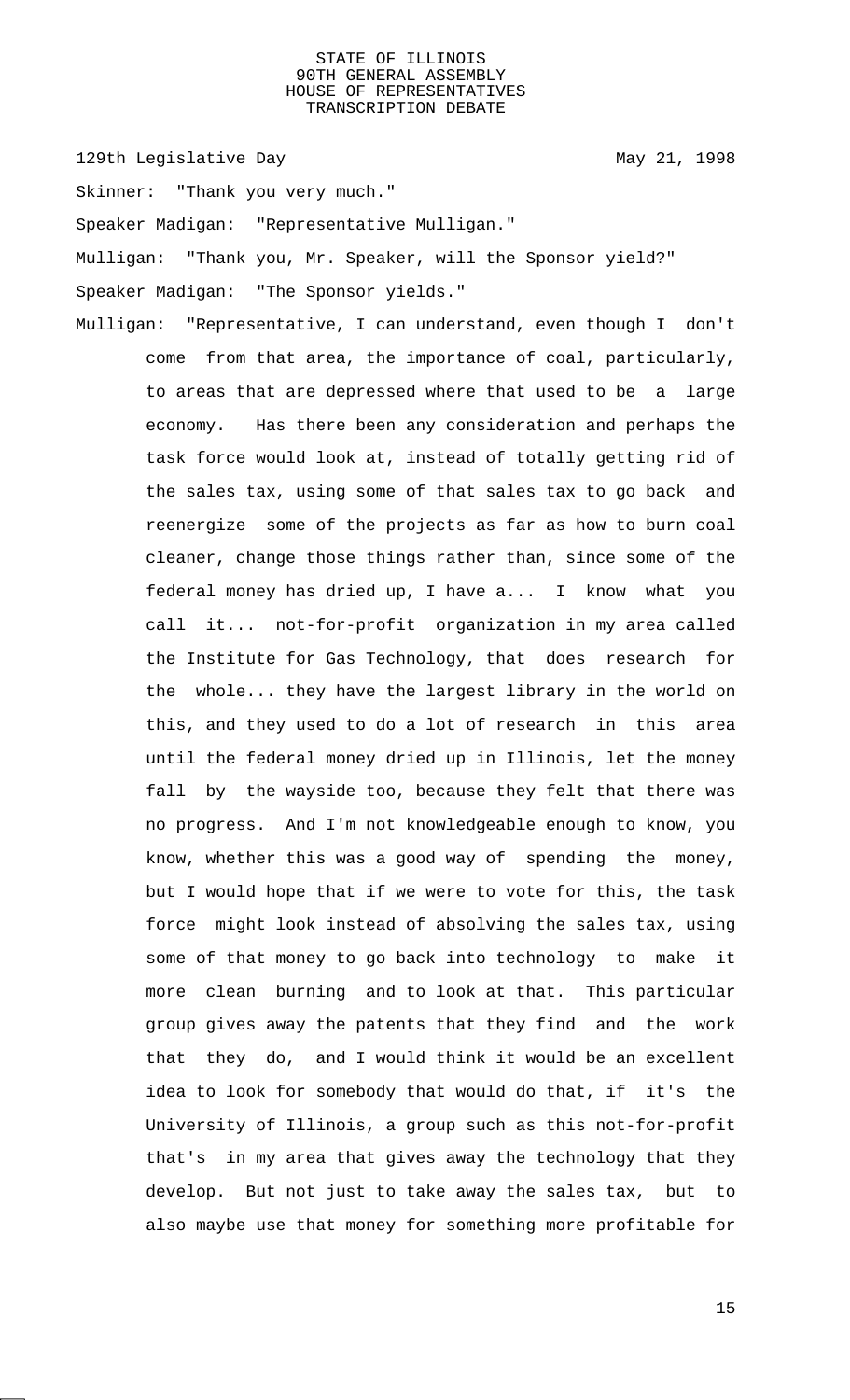129th Legislative Day 129th May 21, 1998

the long term industry."

Reitz: "Well, I appreciate those comments and we... that's exactly what the task force is for, to see if it... try to study and see if we would think it would help if we eliminate the sales tax, but I'm almost like the same thought as you, that we might be better off using that money, investing it at times into the coal market into clean coal technology. We already have money that will be... that is part of the deregulation Bill we had last year. We have \$150,000,000 in bonding authority to help clean coal projects, and this commission, this simply sets up a 12 member task force to study this issue, to look at the sales tax on two fronts: one; maybe to eliminate it, and which would give us about a dollar a ton. The average coal price is \$20, so we have... we're at a dollar a ton disadvantage at times from states that don't charge the sales tax in the midwest. But the other part to look at is whether or not this money could be better used and one of the problems that we do have is trying to determine... we have conflicting reports from the Department of Revenue and other interested parties on how much money the sales tax has actually generated, but because of the way they collect their monies. So, this task force will look at all options and, you know, yours... we appreciate your input."

Mulligan: "Thank you."

Speaker Madigan: "The Gentleman has moved for the adoption of the Resolution. Those in favor of the adoption of the Resolution will vote 'aye'; those opposed will vote 'no'. Have all voted who wish? This is on the adoption of a Resolution. Would someone vote Representative Slone please? Record Representative Slone as 'yes'. Have all voted who wish? Have all voted who wish? The Clerk shall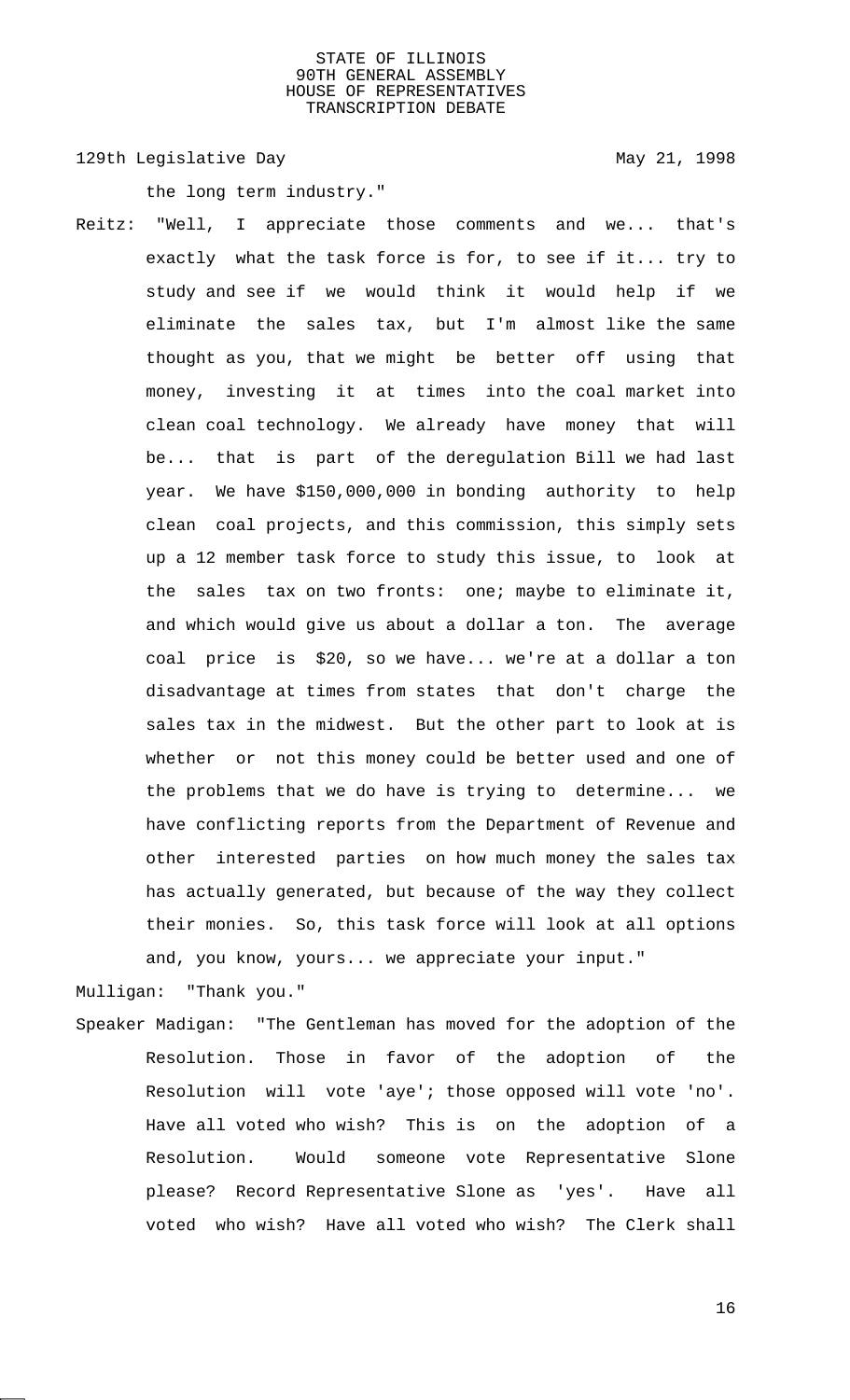129th Legislative Day 129th May 21, 1998 take the record. On this question, there are 116 people voting 'aye'; 0 voting 'no'. The Gentleman's Motion to adopt the Resolution is adopted. On the order of Senate Bills Second Reading, on page 5 of the Calendar, there appears Senate Bill 1884. Mr. Clerk, what is the status of the Bill?"

- Clerk Bolin: "Senate Bill 1884. The Bill has been read a second time, previously. Floor Amendment #2 has been adopted to the Bill. Floor Amendment #3, offered by Representative Smith, has been approved for consideration."
- Speaker Madigan: "Representative Smith. Michael Smith. Is the Gentleman in the chamber? Is Mr. Smith in the chamber? Mr. Clerk, you can take this matter out of the record. Mr. Saviano, on page 6 of the Calendar, on the Order of Concurrence there's a House Bill 2589. It's concerned with barbers. Do you wish to call the Bill? Mr. Saviano, House Bill 2589."
- Saviano: "Thank you, Mr. Speaker. I did not hear these Amendments in committee as of yet. To... "
- Speaker Madigan: "The Clerk advises me that the Motions are still in the Rules Committee, so we'll come back to this later. Thank you. Mr. Black."
- Black: "Thank you very much, Mr. Speaker. I have an inquiry of the Chair. I have filed a Motion in writing with the Clerk, and I'm asking that we discharge the Rules Committee from further consideration of House Joint Resolution 66, and to advance that measure for immediate consideration by the House. The hour grows late. All this Resolution does, it's about four sentences, and it says we reject the recommendation of the Compensation Review Board. I think that we should vote on that. I think we should vote on it now, because of the way it's configured, both the House and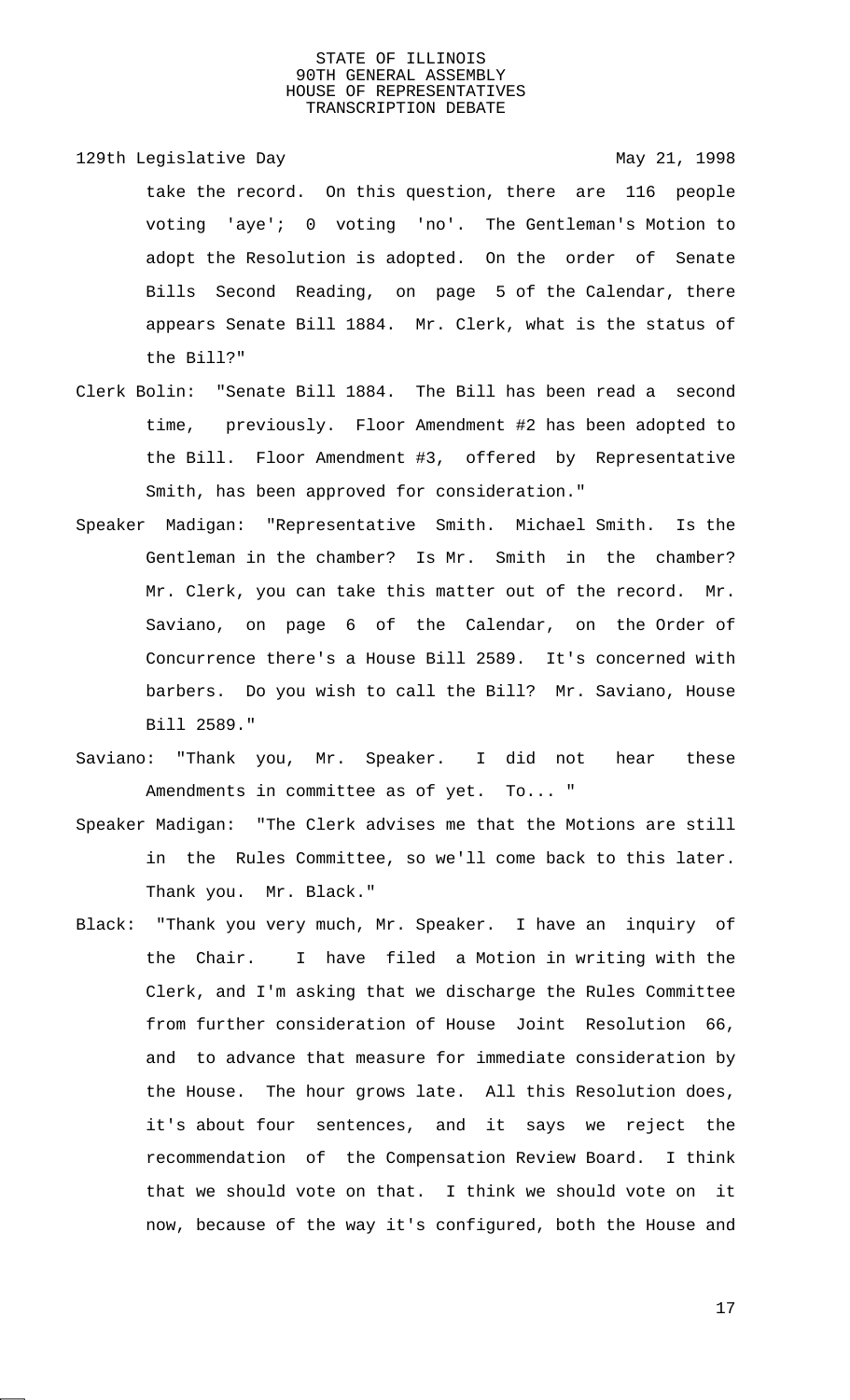129th Legislative Day 129th May 21, 1998 Senate have to act on the same Resolution. I'm confident that a number of Members of the House would join me in seeking a record vote to discharge House Joint Resolution 66, and let us vote on the question of rejecting the recommendations of the Compensation Review Board. Mr. Speaker, I... "

Speaker Madigan: "Mr. Black, could I simply... Mr. Black?" Black: "Yes, Sir?"

- Speaker Madigan: "Could I simply tell you that we plan on meeting in the Rules Committee today, and that's one of the matters that will be approved for consideration by the Rules Committee?"
- Black: "Will I be able to plead my case before the Rules Committee? I've always received a sympathetic hearing from them."
- Speaker Madigan: "The Democratic Members of the committee are going to vote to approve that Resolution for consideration."
- Black: "They're outstanding, upstanding citizens, and I look forward to that meeting. And... "
- Speaker Madigan: "And they're very anxious to listen to your speech on this matter."
- Black: "Yes, obviously. Another inquiry of the Chair, Mr. Speaker? The television camera that is in front of the well, is this something that... are we doing a Illinois Lawmakers or the Speaker sleeps at night or, you know, a documentary? We are just curious?"

Speaker Madigan: "I believe it's educational, Mr. Black."

Black: "Well, it's very educational. We were just curious. We wondered... all right. Thank you."

Speaker Madigan: "Thank you, Mr. Black. Mr. Moore."

Moore, E.: "Yes, Mr. Speaker, I rise on account (sic: point) of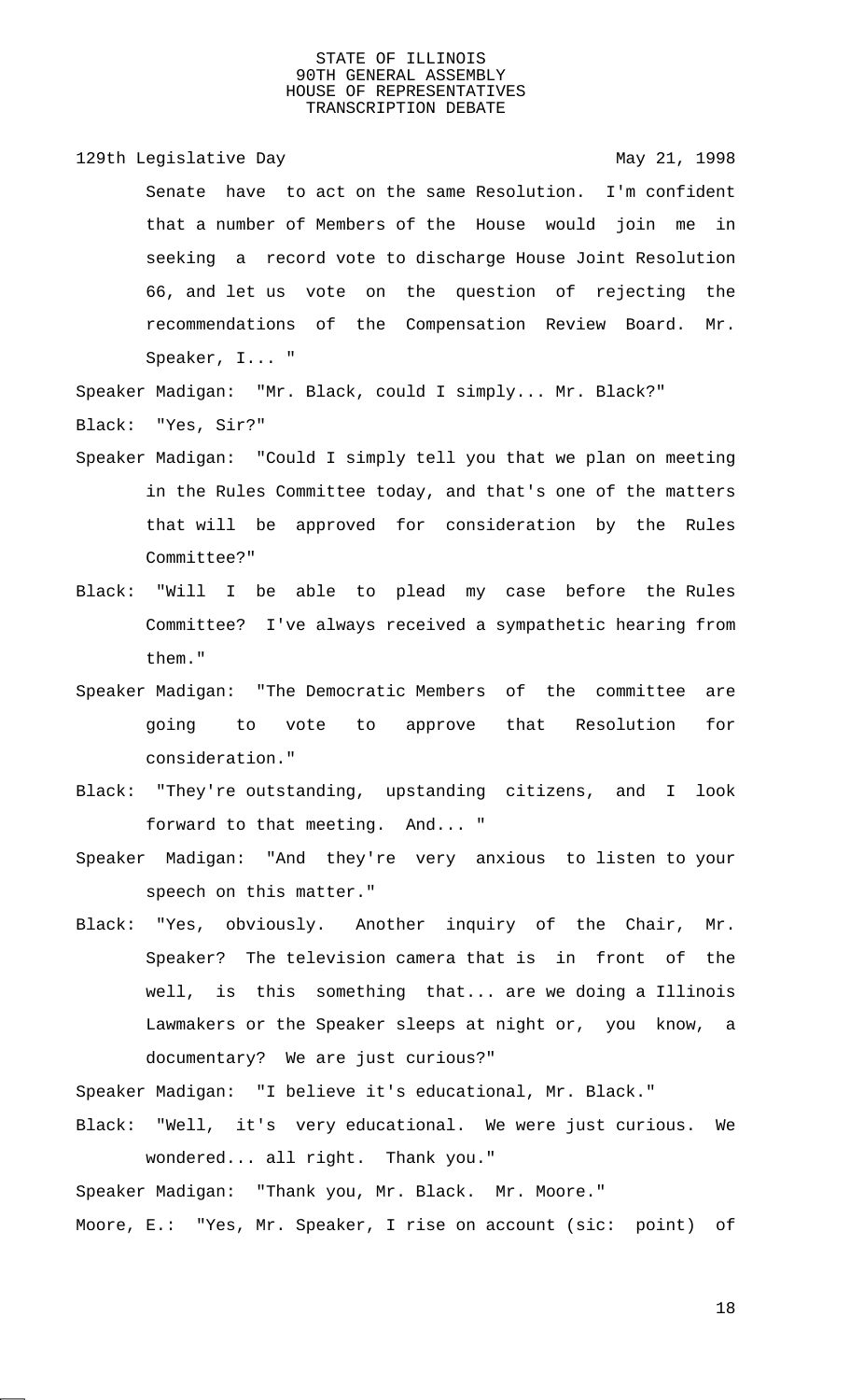129th Legislative Day 129th May 21, 1998

personal privilege."

Speaker Madigan: "State your point."

- Moore, E.: "At this time, I would like to introduce to the Body the H. McNelty School that's in my district. They're located in Melrose Park. They are up in the gallery. Let's give them a warm welcome to Springfield."
- Speaker Madigan: "On page 6 of the Calendar on the Order of Concurrence there appears House Bill 1552, Mr. Mautino. Mr. Mautino."
- Mautino: "Thank you, Speaker and Ladies and Gentlemen of the House. I move to nonconcur in Senate Amendments 1, 2, 3 and 4. The reason that this is necessary is we have had negotiations on the diabetes portion of that Bill, which is controlled in Section #2. We now have agreements from the Med Society, the business groups, the diabetes groups; I'd like to set it into conference and then put the language back in exactly as it's been agreed to."
- Speaker Madigan: "The Gentleman moves to nonconcur in the Amendments. Those in favor say 'aye'; those opposed say 'no'. The 'ayes' have it, the Gentleman's Motion is adopted. Mr. Hartke in the Chair."

Speaker Hartke: "Agreed Resolutions."

Clerk Bolin: "House Resolution 503, offered by Representative Ronen. House Resolution 506, offered by Representative Cowlishaw. House Resolution 507, offered by Representative Gash. House Resolution 508, offered by Representative Brosnahan. House Resolution 509, offered by Representative Hartke. House Resolution 510, offered by Representative Schoenberg. House Resolution 514, offered by Representative Morrow. House Resolution 516, offered by Representative Poe. House Resolution 517, offered by Representative Righter. House Resolution 519, offered by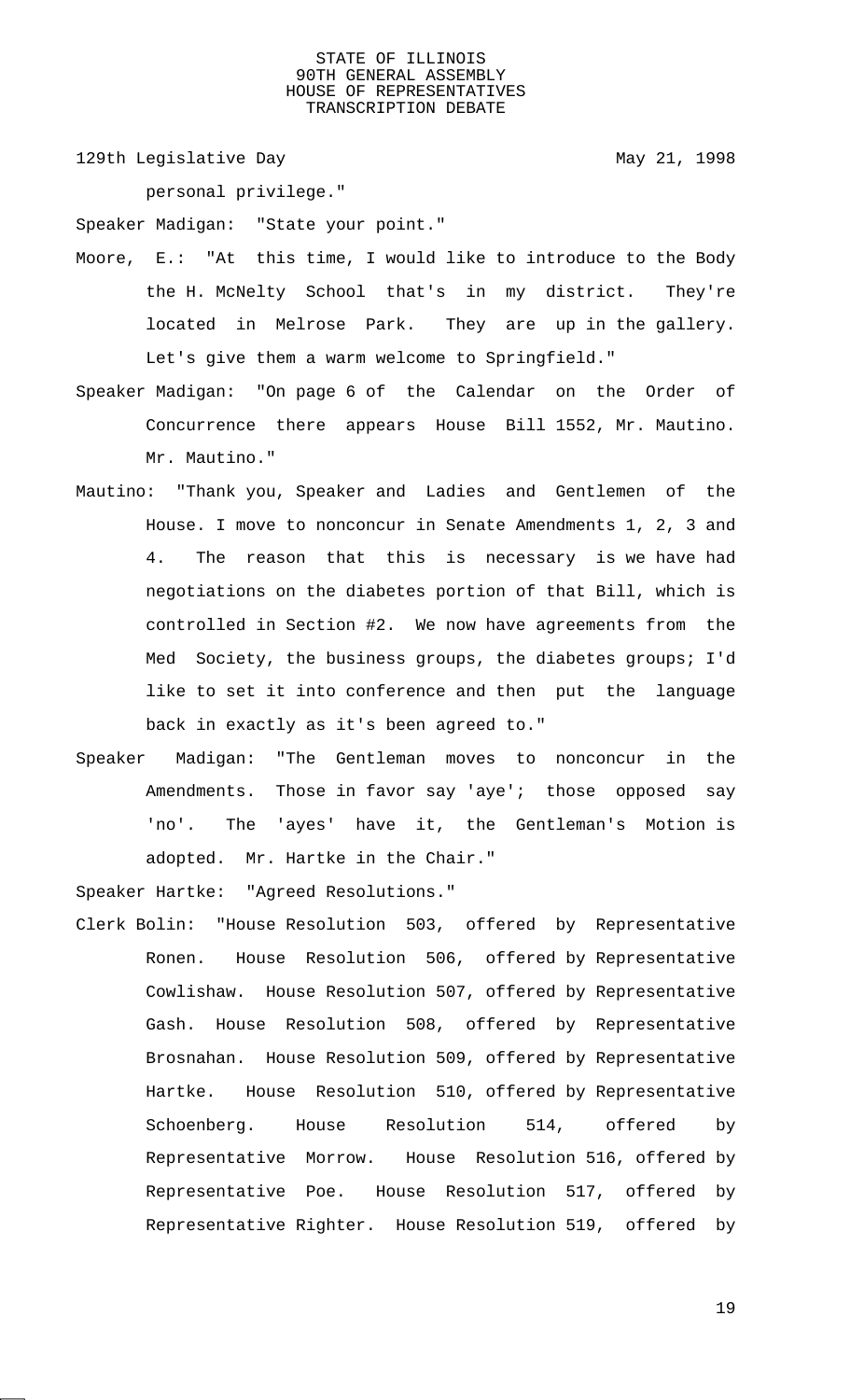129th Legislative Day 129th May 21, 1998

Representative Eugene Moore. House Resolution 520, offered by Representative Tom Johnson. House Resolution 521, offered by Representative Fantin. House Resolution 522, offered by Representative Fantin. House Resolution 523, offered by Representative Dart. House Resolution 524, offered by Representative Dart. House Resolution 525, offered by Representative Dart. House Resolution 528, offered by Representative Bugielski. House Resolution 529, offered by Representative Bugielski. House Resolution 531, offered by Representative Hoffman. House Resolution 532, offered by Representative Tim Johnson. House Resolution 533, offered by Representative Brady. House Resolution 534, offered by Representative McCarthy. House Resolution 535, offered by Representative McCarthy. House Resolution 536, offered by Representative Erwin. House Resolution 537, offered by Representative Slone. House Resolution 538, offered by Representative Joseph Lyons. House Resolution 539, offered by Representative Andrea Moore. House Resolution 540, offered by Representative Granberg. House Resolution 541, offered by Speaker Madigan."

Speaker Hartke: "You've heard the Resolutions, all those in favor signify by saying 'aye'; those opposed by saying 'no'. In the opinion of the Chair, the 'ayes' have it, and the Agreed Resolutions are passed. Is Mr. Black in the chamber? Representative Black. Will Mr. Black come to the chamber, please? The Clerk for an announcement."

Clerk Bolin: "Supplemental Calendar #1 is being distributed."

- Speaker Hartke: "For what reason does Representative Cross seek recognition?"
- Cross: "Well, Mr. Speaker, I have a Motion, an inquiry of the Chair. Does that Supplemental Calendar contain Senate Bill 3? We haven't gotten it yet."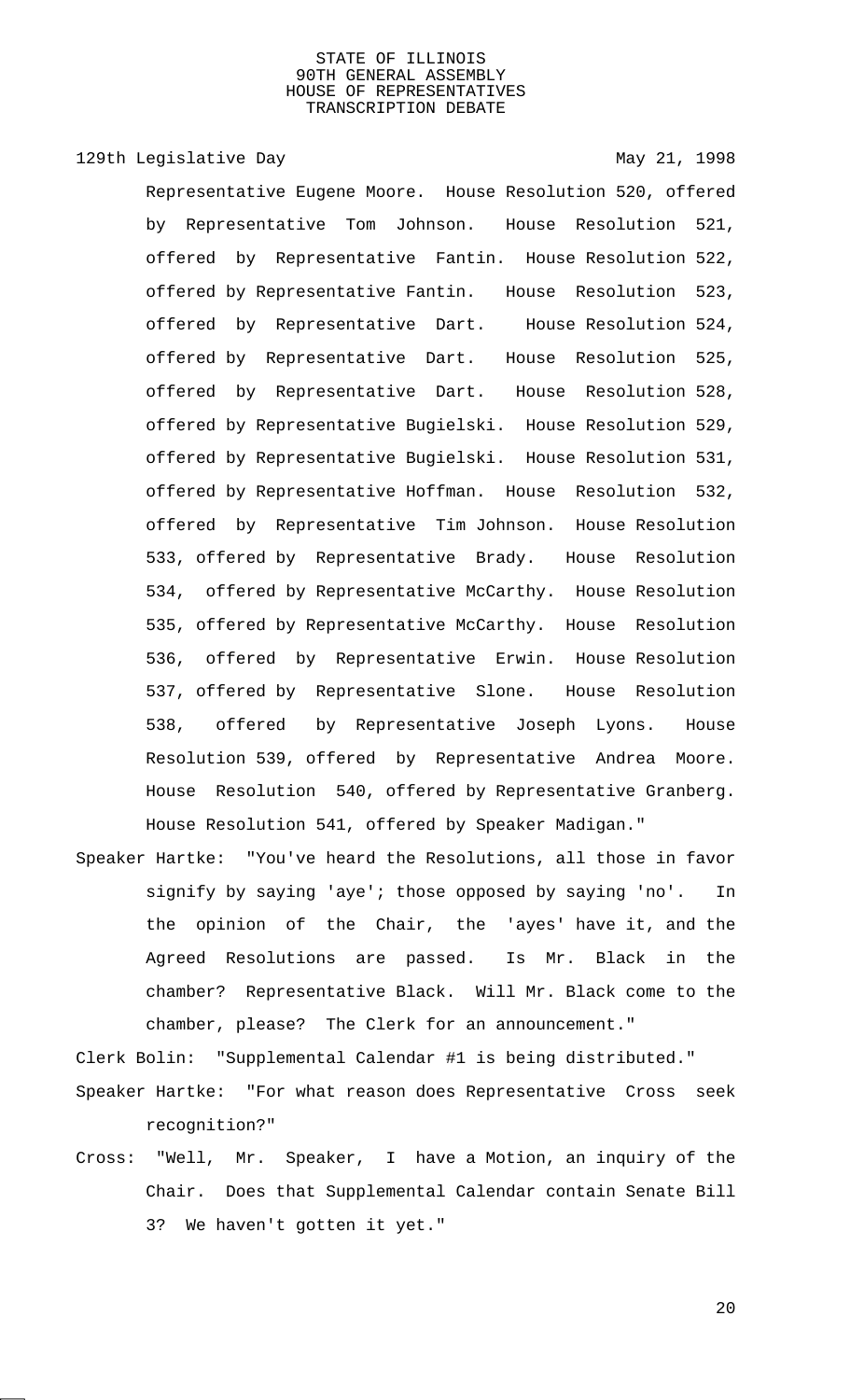129th Legislative Day 129th May 21, 1998

Speaker Hartke: "Mr. Clerk."

Clerk Bolin: "Senate Bill 3 is not on Supplemental Calendar #1." Cross: "Wow! I guess I'm shocked. Well, Mr. Speaker, we are now one day from adjourning, assuming all goes well and I have every reason to believe we may be out of here tomorrow. It's May 21st and we have now gone for approximately five months and have completely ignored, completely ignored the teachers of this state. We might as well just turn our backs on all of them. We've given them no indication when we are going to consider the 2.2 Bill. We haven't even given them any hint of when we are going to do the 2.2 Bill. Not only are we discouraging and insulting the current teachers in this state, but I think the real tragedy here is that we are saying to every potential teacher, every student at I.S.U., Eastern Illinois, Southern, U of I, any student that is even thinking about being a teacher in this state, don't do it because we don't care about you. Don't finish your education degree or get your education degree because you won't get a pension that is fair. You might as well go to another state because other states, just about all of them, with the exception of Illinois, treat their teachers fairly and with a great deal of respect. But no, not us, not Illinois. We won't even call their Bill. We won't even kick it out of Rules. We won't even go to committee. We won't even let the people of this Body vote on it. So, Mr. Speaker, in the interests of teachers and in the interests of students and in the interests of future teachers, I move to discharge the Rules Committee from further consideration of Conference Committee Report 1 to Senate Bill 3 and advance that measure for immediate consideration by the House. I'd like a Roll Call vote. I'm joined by the requisite number of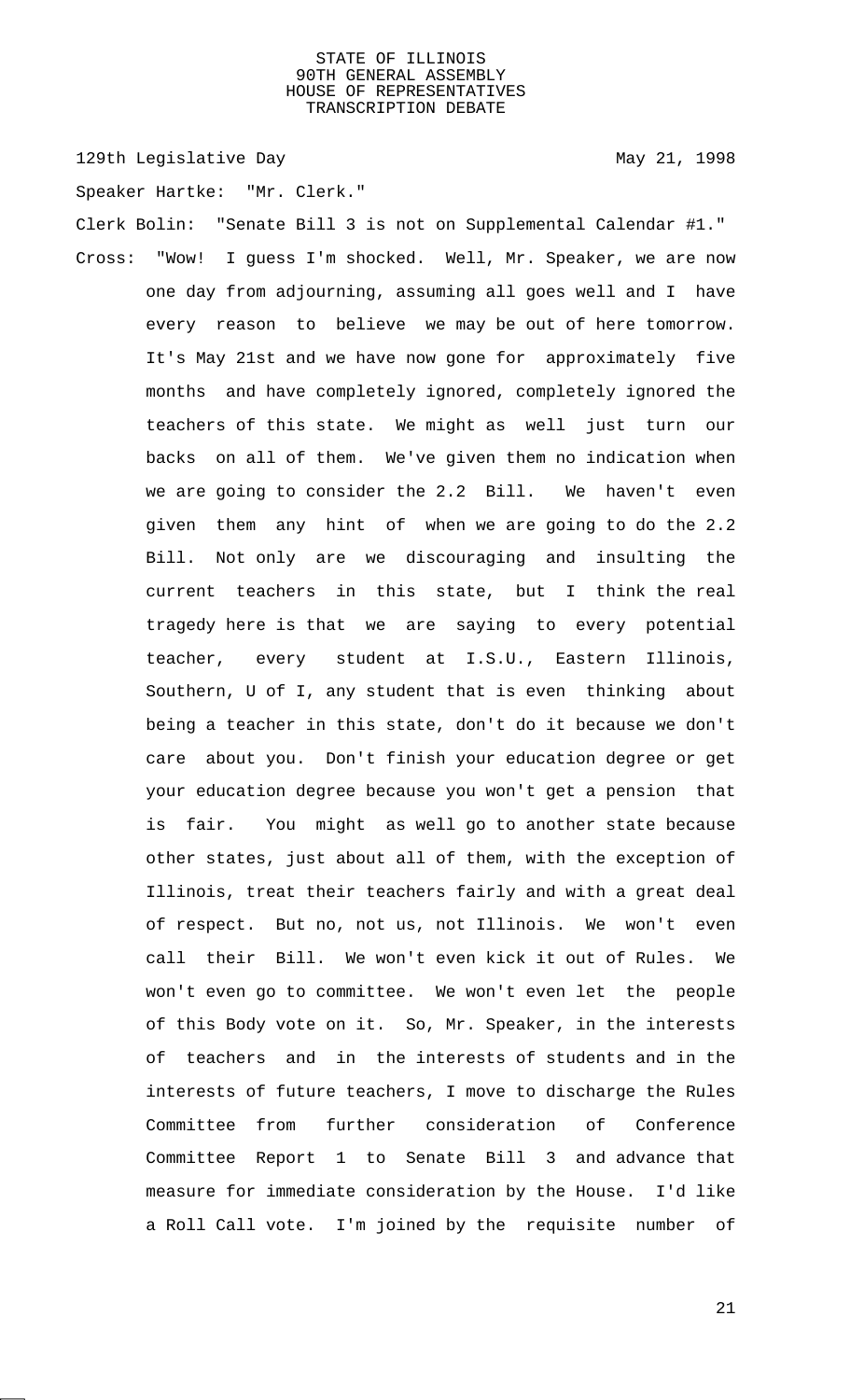129th Legislative Day 129th May 21, 1998

people on our side of the aisle, and I'm anxious to hear your response, and a response that passed."

- Speaker Hartke: "Yes, Mr. Cross, your Motion has been accepted, but there's been an objection by Representative Madigan. Since there's been an objection, would you like to have another Motion? Representative Cross."
- Cross: "Well, you're certainly right. That's different and you've got us there. I really have no choice, Mr. Speaker, with all due respect, to override the objection by the real Speaker and you, and I understand, assuming we're following House rules today, that you'll allow some debate on this Motion to override the Chair?"

Speaker Hartke: "Absolutely. It's within your right."

Cross: "And we'll get a Roll Call vote on that?"

Speaker Hartke: "Absolutely."

- Cross: "Incidentally, on that objection by the Speaker, is the nod just that he's objecting enough? Just like that nod. Where you don't even have to go down to your chair and say 'I object', you're just going to nod and smile and say 'Representative Cross, I object.' All right, but I'm going to persist with my Motion to Override the Chair."
- Speaker Hartke: "The Motion is, 'Shall the Chair be sustained?' Is their any discussion? Seeing none... there's not a light lit. Oh, the Chair recognizes the Gentleman from Vermilion, Representative Black."
- Black: "Yes, thank you very much, Mr. Speaker. Mr. Speaker, are you in the... is it Speaker Hartke right now or Speaker Madigan? I'm not sure who is in the Chair.

Speaker Hartke: "Representative Hartke is in the Chair."

Black: "All right so, Mr. Speaker, I would yield the balance of my time, and with permission of the Chair, to revise and extend his remarks and to make this an unlimited debate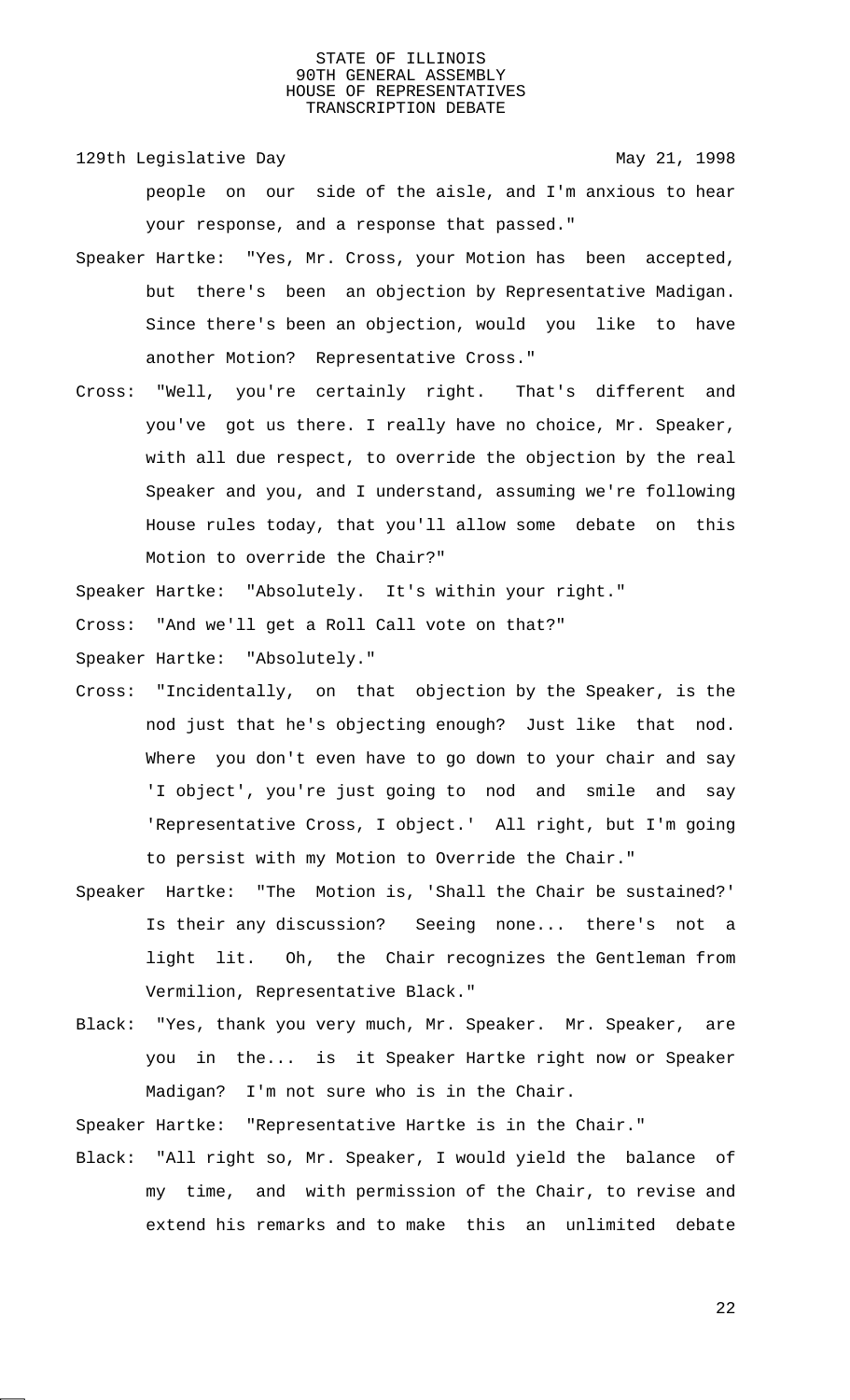129th Legislative Day 129th May 21, 1998 item, may I present to you and yield my time and request for unlimited debate, to the right Honorable John Turner."

- Speaker Hartke: "Mr. Turner. We will give you a full five minutes."
- Turner, John: "Well, Mr. Speaker, I speak pretty slowly but I don't know if I can make this a five minute presentation or not but, you know, we're sort of joking around about this a bit, but I can't imagine that I'm the only Representative in the House that doesn't get called by a teacher every single day. The teachers have been here several times lobbying us. They call us in our offices. They call us in our district offices. They want 2.2 and the question is, is that too much to ask? Teachers don't receive Social Security. Teachers depend on their retirement and pension benefits as their sole source of income once they retire. The 2.2 plan provides a reasonable and affordable increase for teachers' needs. It's not a hand out. Teachers' contribution increases along with the state and school district increase. Teachers are willing to contribute more and why do we continue to tell them no? It just isn't fair. You know, Mr. Speaker, there's a report of the Compensation Review Board that's out. It's recommending that the Governor receive a raise up to... a salary of \$135,000. It's recommending the Lieutenant Governor get \$103,000. That the Secretary of State get \$119,000. Comptroller: \$103,000. State Treasurer: \$103,000. The Attorney General: \$119,000."

Speaker Hartke: "Representative Turner, is this to the Motion?" Turner, John: "Absolutely."

Speaker Hartke: "You could have fooled me."

Turner, John: "Well, I'm going to tie it all in together. And here we go. It also recommends that the Judiciary is going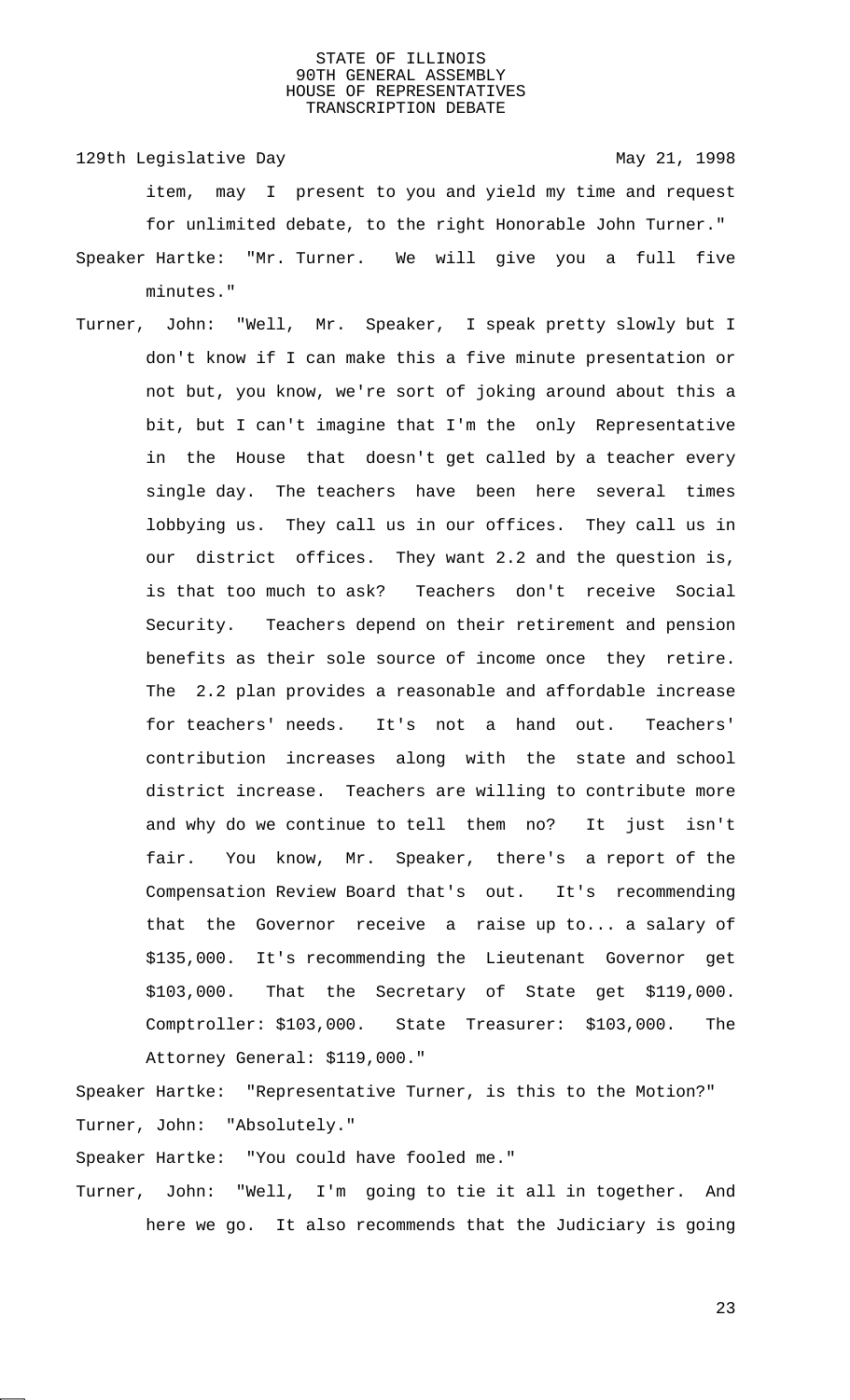## 129th Legislative Day 129th May 21, 1998

to get some gigantic salary increases. A Judge of the Supreme Court would be making \$142,000. An Associate Judge would be getting \$114,000. There is even a pay raise for states attorneys, that just about makes me bawl like a baby, \$120,595 annually for states attorneys in counties over 30,000 people. Now, with these kinds of recommendations for these officials, how could it not be right to simply give teachers a pension under the 2.2 plan? Representative Biggins supports 2.2. Representative Stephens supports 2.2, and I know they want a chance to talk on this as well, Mr. Speaker. The teachers have been here, they've been to your office, they've been to my office, they've been to every single office of each and every State Representative. They deserve 2.2. They have a right to have their Bill debated. They have a right to have this pension. Please let the Bill out of Rules. Thank you, Mr. Speaker."

Speaker Hartke: "The Chair recognizes the Gentleman from Jefferson, Representative Jones."

Jones, John: "Thank you, Mr. Speaker."

Speaker Hartke: "To the Motion."

Jones, John: "You know, I think it's high time that we let Senate Bill 3, the 2.2, out of the Rules Committee. If you look up there in the gallery, each and every Member of this General Assembly goes all over this state touting the greatest asset we have in the State of Illinois are youth, our children, and the teachers that teach those kids. It's high time that we recognize the teachers in this state for the valuable job that they do in the State of Illinois. Last year, we told the state employees, including those working at state universities, that they deserved a pension increase and we gave them one. The plan we're currently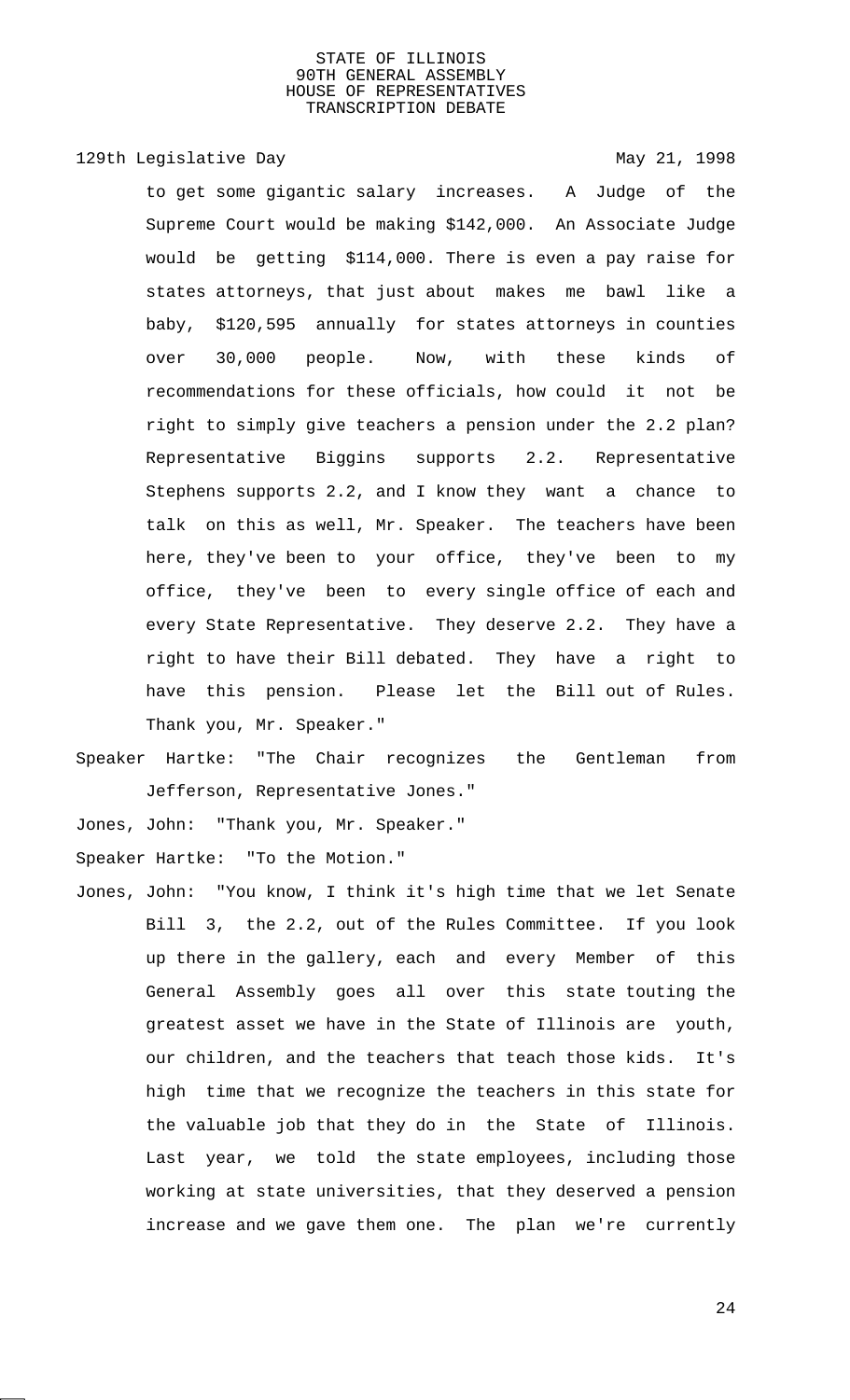## 129th Legislative Day 129th May 21, 1998

debating would only raise Illinois' school teachers' pension benefits to that same level. By ignoring our requests to bring it to a vote, you're telling the teachers that they're not as valuable, not as deserving of an adequate retirement system. You and I have an adequate retirement system if we spend a few years here. You've been here long enough that your pension is very good, and it's high time that in the State of Illinois that we bring Senate Bill 3 out of the Rules Committee, bring it for a vote, let it stand on its own merit, you'll see it fly out of here with 100 plus votes. It's time to do it now, Mr. Speaker, and I demand that you call Senate Bill 3 out of Rules Committee at this time. Thank you."

- Speaker Hartke: "According to rules, we allowed two people to speak to the Motion to override the Chair. Mr. Stephens, for what reason do you rise?"
- Stephens: "Well, Representative Turner mentioned my name in debate. A point of personal privilege. I'd like to respond."

Speaker Hartke: "Please respond."

Stephens: "I am sitting here trying to communicate with a very special group of people from my legislative district, and each of us have this group of graduating high school seniors, and I'm trying to advise them of financial assistance that they might apply for and want to certainly make them aware of, and isn't it ironic that many of these high school seniors we are encouraging to go onto college and to get a degree in education and return to the classroom that they sit in today, and teach the next generation about the values that we hold so dear. And I'm interrupted by Representative Turner who uses my name in debate to talk about 2.2 and then I've got to tell these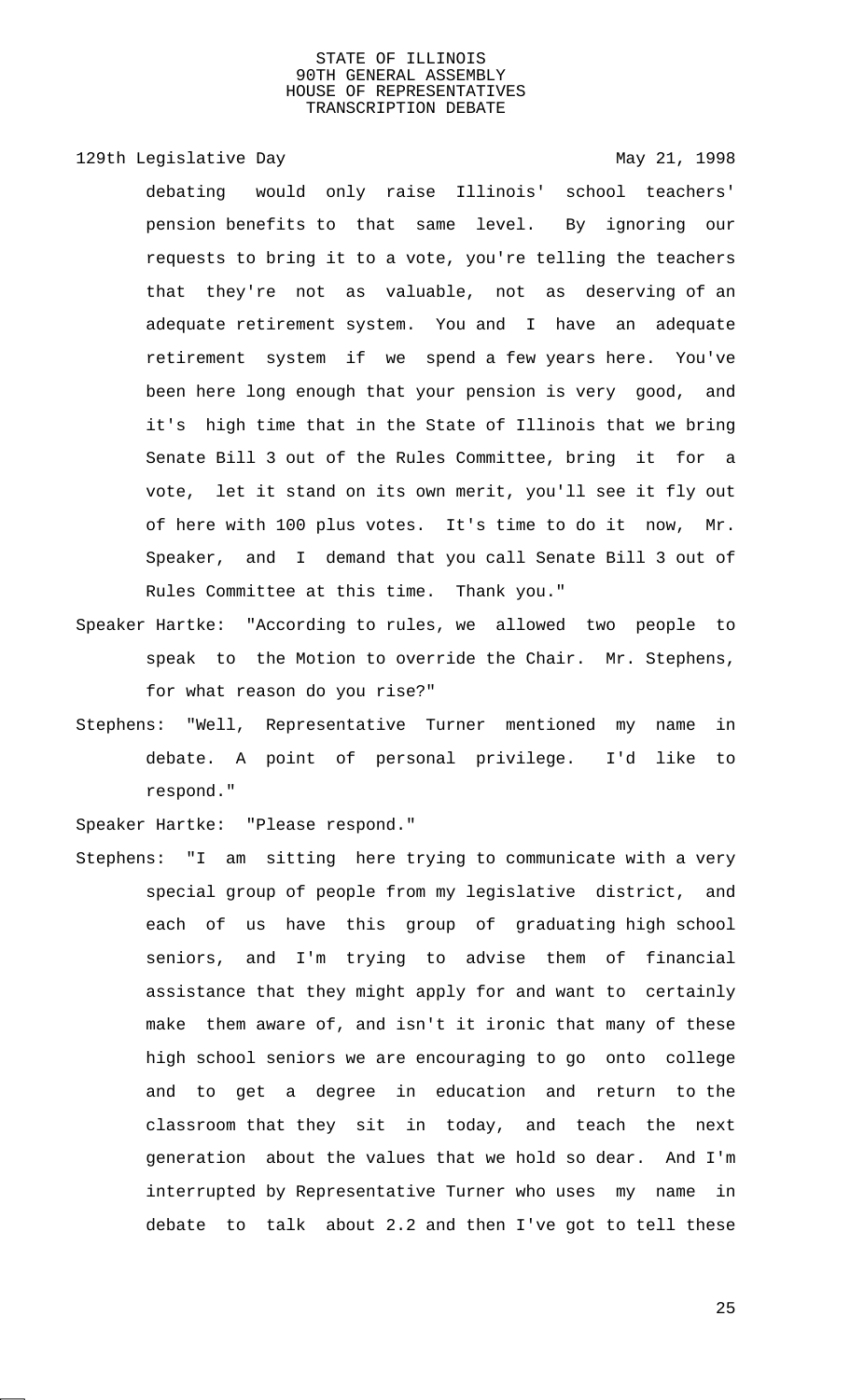129th Legislative Day 129th May 21, 1998

children, 'Well, maybe you should reconsider, and not get a degree in education.' So, Representative Turner brings my attention to this point and I understand why he uses my name in debate and it reminds me that reading The Chicago Tribune, people on your side of the aisle, Representative Hannig goes into Rules Committee, he mentions that to The Chicago Tribune... "

Speaker Hartke: "Please bring your remarks to a close."

- Stephens: "He supports retirement enhancement for teachers, so we welcome his support. We would like to see his vote with us to override the ruling of the Chair. Discharge this Bill from the Rules Committee and put it before a vote. I know that that Bill will pass and now, if Representative Turner doesn't mind, I'm going to return to signing these letters to these successful graduating seniors from our district."
- Speaker Hartke: "Further discussion? Representative Biggins, for what reason do you seek recognition?"
- Biggins: "Well, thank you, Mr. Speaker. My name was also mentioned in debate and I would like to comment on the issue at hand."

Speaker Hartke: "We'll give you one minute to respond."

Biggins: "Thank you. I received my first phone message last evening from a constituent who found my apartment number in Springfield and left a message demanding that I ask the Speaker of the House, Speaker Madigan, to call the 2.2 Bill today for a vote. Now, I don't believe in demands of that nature upon people that operate from the Chair of this place, however, I do make a strong request that the Speaker accedes to the request from my constituent just to call it for a vote. And I also want... I'm interested... this is not a one-sided issue, we've only heard from Members on our side of the aisle. We heard from Representative Jones and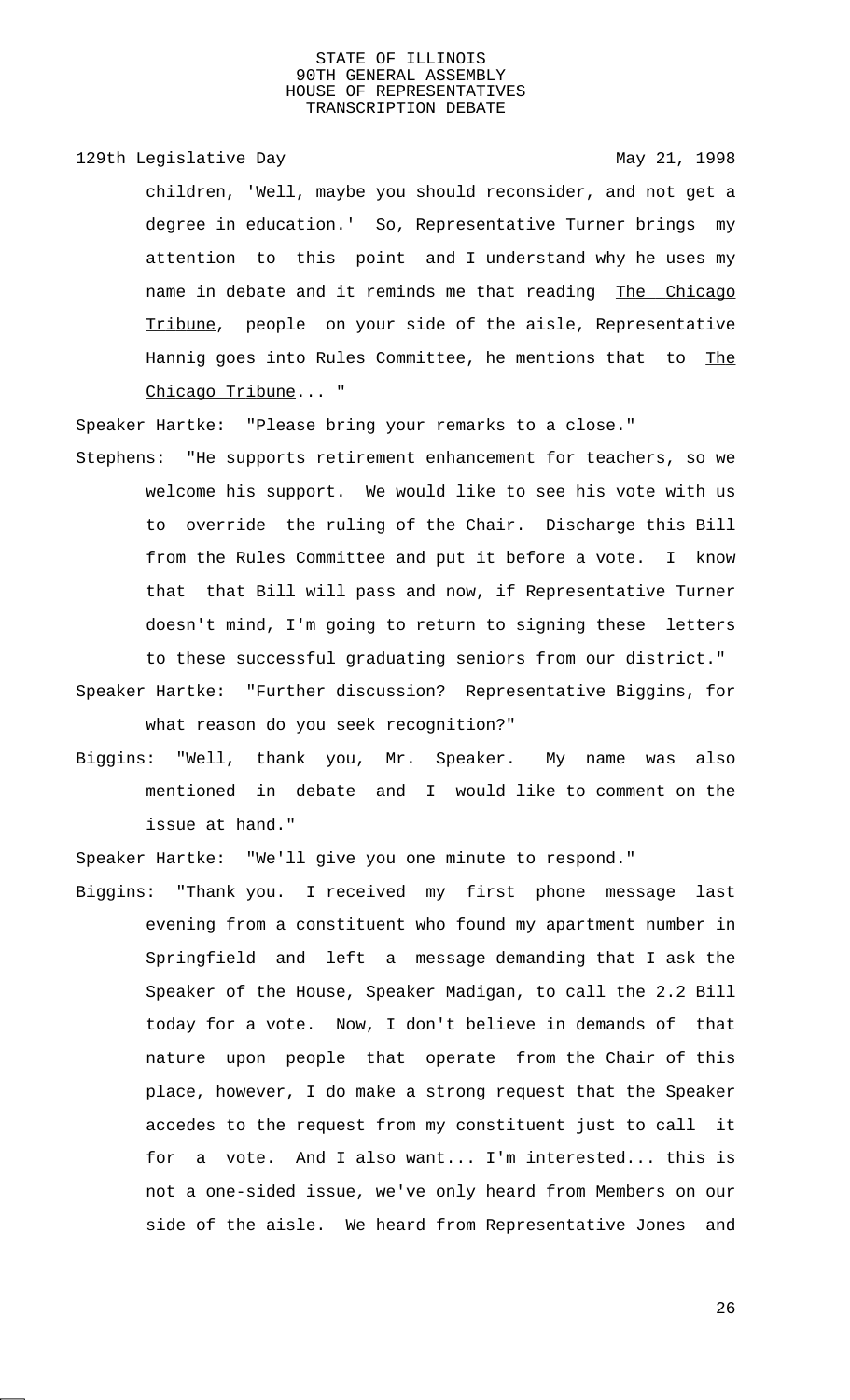## 129th Legislative Day 129th May 21, 1998

we also... I'd like to hear from Representative Tenhouse because Representative Jones was down in his district recently. And I wonder if Representative Tenhouse has an opinion. But we have heard yesterday, some very good comments from Representative Scully on the other side of the aisle, about a major issue which he has taken very seriously, a very serious issue, regarding taxpayers in his district, and I wonder where he is on the 2.2 issue. We could hear from others from all over who have those... Thank you. County boundary difficulties. Representative Giglio is another one who has a district that borders on two counties. But I note from the budget, I haven't seen it yet, but I'm looking forward to reviewing it in its entirety, that there is \$32,000,000 in the budget for it, so why don't we just put it for a vote, put the matter before the Assembly, let us vote on the issue and then we will go about the rest of the business of the day as, hopefully, as we prepare to accept the budget and our deliberations this spring. Thank you, Sir."

- Speaker Hartke: "The Chair recognizes Representative Black. For what reason do you rise?"
- Black: "Yes, thank you very much, Mr. Speaker. An inquiry of the Chair."

Speaker Hartke: "State your inquiry."

Black: "Yes, when I yielded my time to Representative Turner, I clearly stated for the purposes of unlimited debate, and the Chair did not deny that. If you check the transcripts, I'll be more than happy to stand at ease. The Chair did not deny that request for unlimited debate, and I just wanted to... you know, I had mixed emotions about this until I read the letter that appeared in the editorial page of The Chicago Tribune, oh, about a week ago...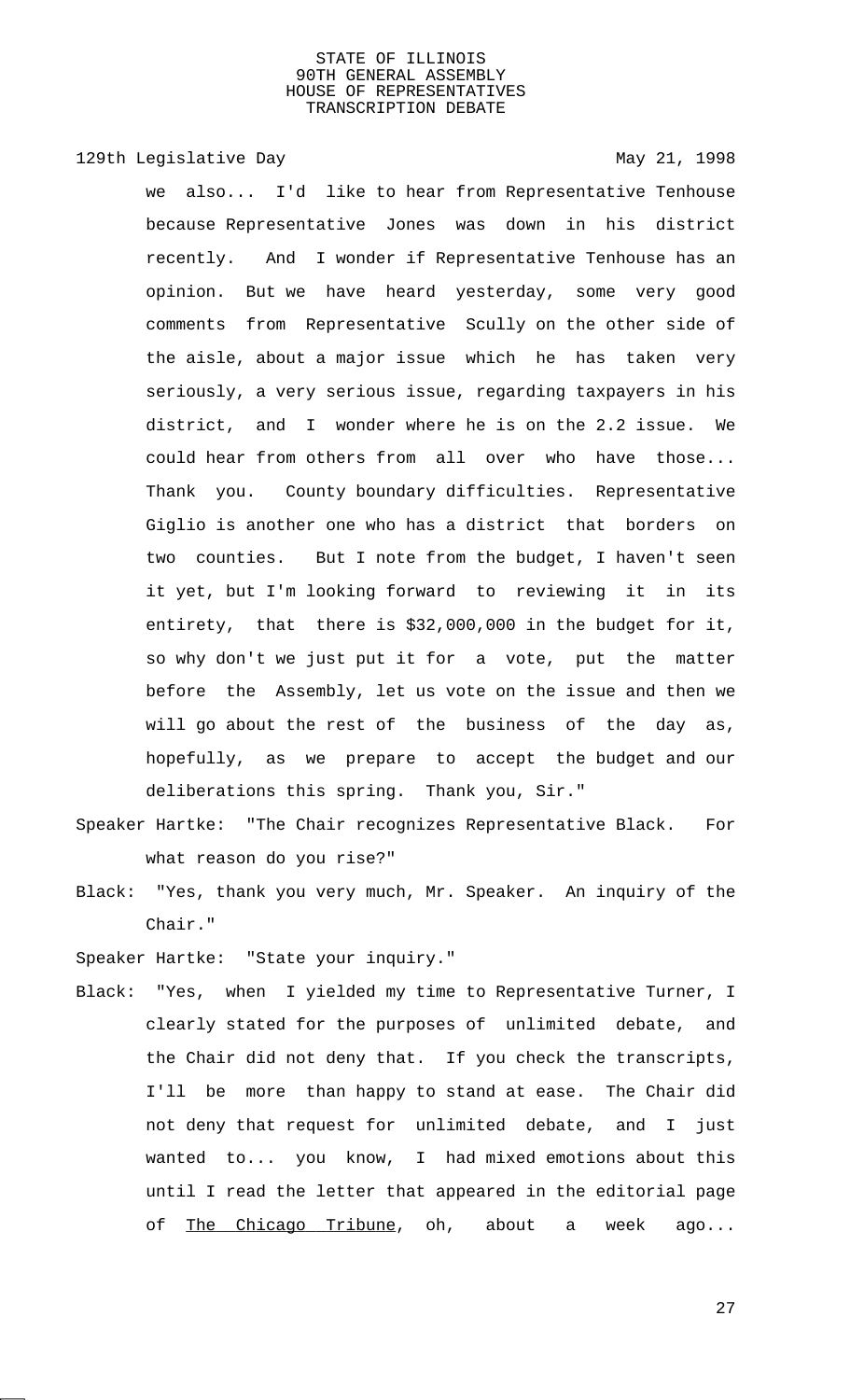## 129th Legislative Day 129th May 21, 1998

Representative Hannig. It was signed by Representative Hannig. It was an outstanding letter, co-signed by Senator Bomke, taking the Tribune to task for their editorial against the teachers' pension. So I cut that out. In fact, I have that somewhere in my files or my office and... so I know that Representative Hannig is probably on the record and up to speed on this issue, as I'm sure many people are in this chamber. So, I know you'll do the right thing, Mr. Speaker, and... Was that an important call, Mr. Speaker? I didn't mean to interrupt an important call. You can come back to me later."

Speaker Hartke: "You have 18 seconds."

- Black: "Oh. Something tells me you're... something tells me you're serious. You've got that serious look on your face. Mr. Speaker, in all due respect to you and Representative Lang, can you tone the lights down above... "
- Speaker Hartke: "The question is, 'Shall the Chair be sustained?' All those in favor of the Motion vote 'aye'; all those opposed vote 'no'. The polling is open. Have all voted who wish? Have all voted who wish? Have all voted who wish? Have all voted who wish? Mr. Clerk, take the record. On this issue there are 58 Members voting 'yes'; 57 Members voting 'no', and the Motion fails. Representative Black, Senate Joint Resolution #42."
- Black: "Yes. Yes, thank you, Mr. Speaker. What is Senate Joint Resolution 42?"

Speaker Hartke: "It's yours."

Black: "Oh, is it mine? Oh. Let me go through my files here. See, there isn't anything on the board, I was totally confused. Oh. Ah, yes. Okay, yes. Thank you very much, Mr. Speaker. Oops, the board is down again."

Speaker Hartke: "Representative Black."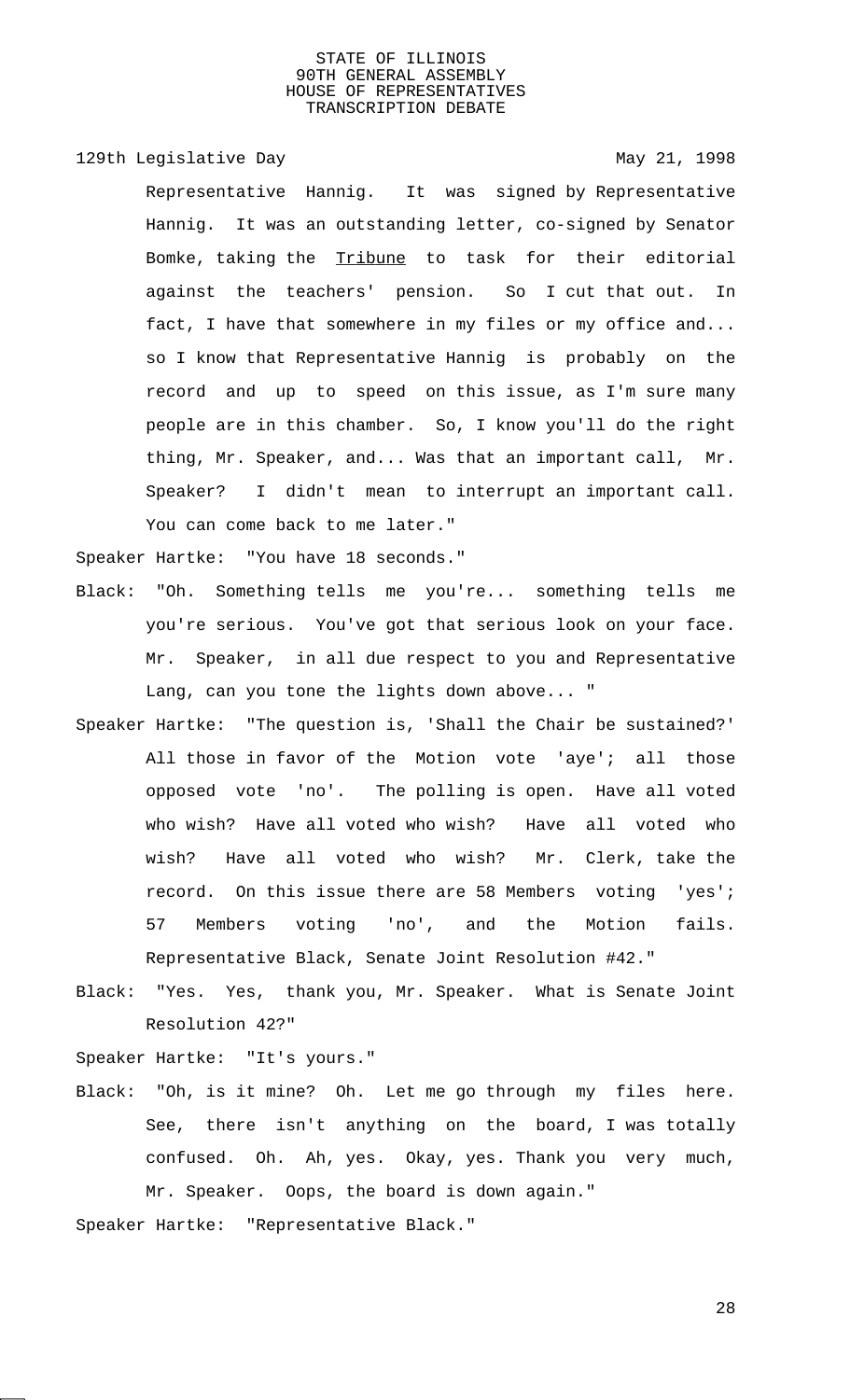129th Legislative Day 129th May 21, 1998

Black: "Yes. Thank you very much, Mr. Speaker and Ladies and Gentlemen of the House. This Resolution was sent over by the Senate where it passed almost unanimously, not quite, and the Senate asked if I would pick it up and anyone who would like to be a cosponsor, I'd certainly welcome their input. We had hoped to present this in the Revenue Committee last night, but we couldn't get a quorum in that committee. Senate Joint Resolution 42 was introduced in the Senate by Senator Lauzen, simply requests that the Congress of the United States enact legislation to abolish the Internal Revenue Code by December 31st of the year 2000. The General Assembly requests that the Congress enact this legislation and replace it with a new method of taxation which, in essence, will lower taxes, create new job opportunities, foster growth by encouraging work and savings, be fair and equitable for all taxpayers, be simple enough for all taxpayers to understand, be neutral allowing people and not government to make choices, be visible so that people could know the cost of government, and could plan for the future. I think we're all familiar with the complexity of the current Internal Revenue Code... "

Speaker Hartke: "Representative Black."

Black: "Yes."

Speaker Hartke: "Could you just hold your thought for a second, please?"

Black: "Yes, I can."

Speaker Hartke: "Representative Black."

Black: "Yes, Mr. Speaker. I'm getting confusing signals. I feel like a quarterback for the Bears. Am I passing, punting, or running here? What's the signal? If you could just give me some kind of... "

Speaker Hartke: "The Motion is to discharge committee."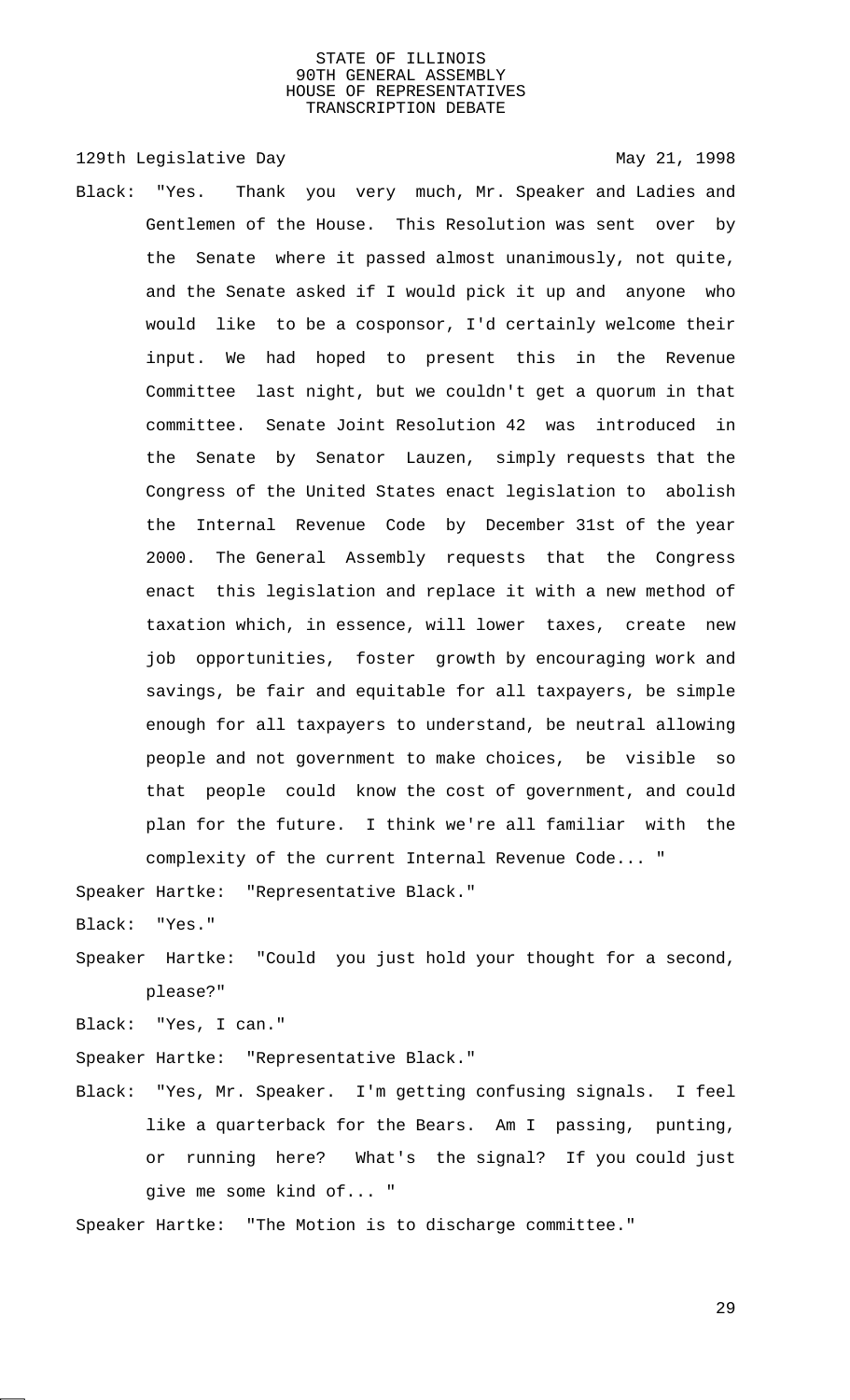129th Legislative Day 129th May 21, 1998

Black: "Oh. Oh. We were a little ahead of ourselves." Speaker Hartke: "A little bit."

- Black: "Yes. Yes. Well, thank you very much for the opportunity, Mr. Speaker. I would move that we pursuant to Rule 18... what is it (g)? Yeah. I think pursuant to Rule 18, subsection (g), I would move to discharge the Rules Committee from further consideration of Senate Joint Resolution 42 and move for immediate consideration."
- Speaker Hartke: "You've heard the Motion. All those in favor signify by saying 'aye'; those opposed 'no'. In the opinion of the Chair, the 'ayes' have it and Senate Joint Resolution #42 is passed... is discharged. Introduction of Resolutions."
- Clerk Rossi: "House Resolution 547, offered by Representative Lopez and House Resolution 555, offered by Speaker Madigan are assigned to the Rules Committee."
- Speaker Hartke: "On page 5 of the Calendar, appears Senate Bill 1884. Mr. Clerk, what is the status of that Bill?"
- Clerk Bolin: "Senate Bill 1884. The Bill has been read a second time, previously. Floor Amendment #2 has been adopted. Floor Amendment #3, offered by Representative Smith, has been approved for consideration."

Speaker Hartke: "Representative Smith."

Smith: "Thank you, Mr. Speaker and Ladies and Gentlemen of the House. Amendment #3 is an attempt to address some of the issues which were raised yesterday when we did an Amendment #2, and really had to do with the underlying Bill. This Amendment addresses the issue of serious gambling addicts in the state and would allow spouses to protect financial assets when they believe that their spouse has a serious gambling addiction. Currently, those individuals can seek a guardianship, but the amount of time and waiting for a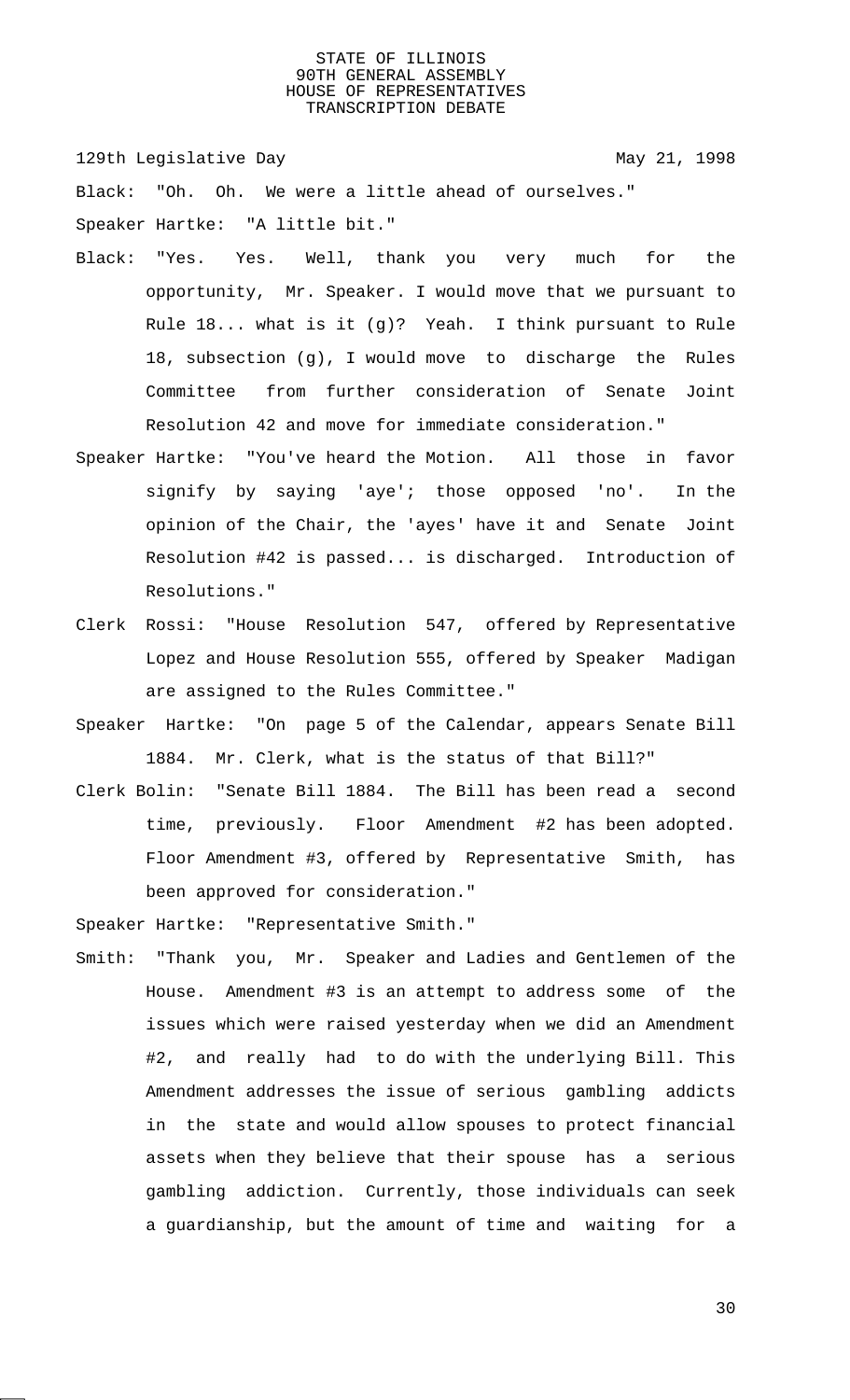129th Legislative Day 129th May 21, 1998

- decision is about a month to a month and a half. This legislation would allow for a temporary restraining order that would allow an immediate freeze on the assets and this is, I would point out again, only for spouses. We have changed what was in the original Bill, and actually changed what was in a previous Amendment so that now only spouses would be allowed to do this, and I would move for its adoption."
- Speaker Hartke: "Discussion on the Amendment? The Chair recognizes the Gentleman from Cook, Representative Lang." Lang: "Thank you, Mr. Speaker, Ladies and Gentlemen of the House, I rise in support of Mr. Smith's Amendment. Yesterday, when the Amendment was put on this Bill regarding the home health care workers, I spoke in favor of that Amendment and I said, 'But be careful, we're putting a very good Amendment on a very bad Bill.' Mr. Smith has worked very hard with this Amendment to dramatically improve the rest of the Bill and, in fact, he has done that. The Bill originally would have allowed anyone to start a procedure to freeze somebody else's assets if they were thought to be an addictive gambler. Now, the issue isn't so much gambling, but the issue was to me, and to the other Members of the Judiciary Committee, should we allow a private citizen to freeze the assets of some other private citizen without due process and of course, that did not make a lot of sense to a lot of us. But it does make sense to address what Representative Smith sees as a problem, and that problem is there are many families in Illinois where some member of the family has been spending and squandering family assets on gambling. Even as an outspoken proponent of expanded gambling, there's no question that we have to acknowledge that this happens. People have lost their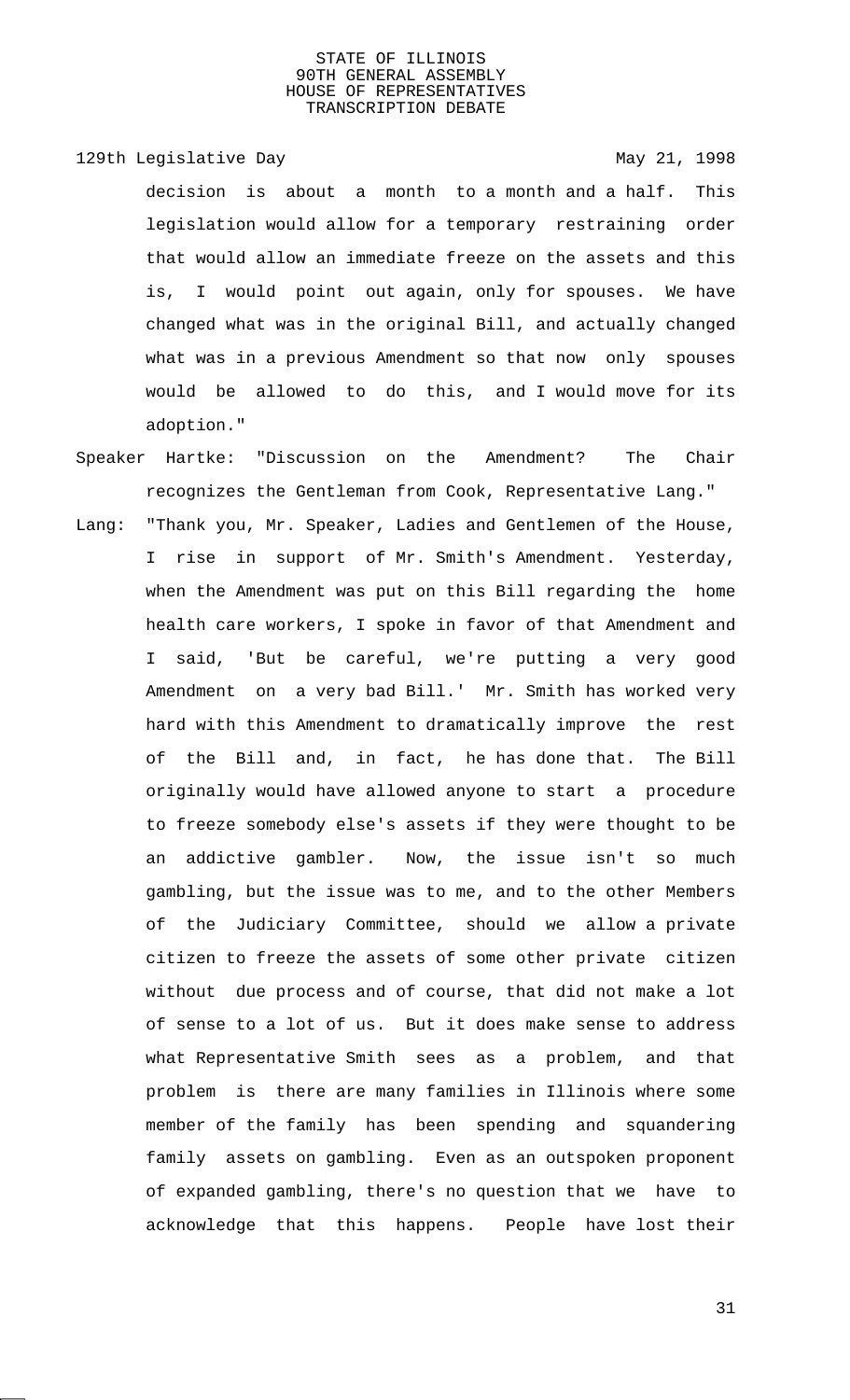129th Legislative Day 129th May 21, 1998

homes, they've lost their jobs, and other members of the family have been left defenseless. There have been many, many women in Illinois that have raised the issue of their husbands charging gambling debts and on and on and on, and pretty soon they turn around and the assets are gone. And of course it happens the other way as well. And so, Mr. Smith has narrowed this dramatically so that rather than any person in Illinois being able to come forward and freeze your assets if you gamble, the only person who could do this would be your spouse. A person who actually has a stake in whether you squander all the family assets or not. A person who would share in those family assets and a person whose future security is a dependent upon a stable family financial situation. So, I applaud Representative Smith for this Amendment. With this Amendment, we're going to have an excellent Bill that we ought to pass, an excellent Bill that will protect family assets and also, help those home health care workers. I support the Amendment."

Speaker Hartke: "Mr. Clerk, for an announcement."

- Clerk Bolin: "Introduction of Resolutions. House Resolution 545, offered by Representative Hassert. This Resolution is referred to the Rules Committee."
- Speaker Hartke: "Further discussion? The Chair recognizes the Gentleman from Cook, Representative Parke."
- Parke: "Thank you, Mr. Speaker, Ladies and Gentlemen of the House. Will the Sponsor yield?"

Speaker Hartke: "The Sponsor indicates he will."

Parke: "It seems obvious to me that the spouse ought to be concerned about the assets of the family, but I'm not sure I understand all the ramifications. What if the spouse lies, and wishes to freeze the assets because of a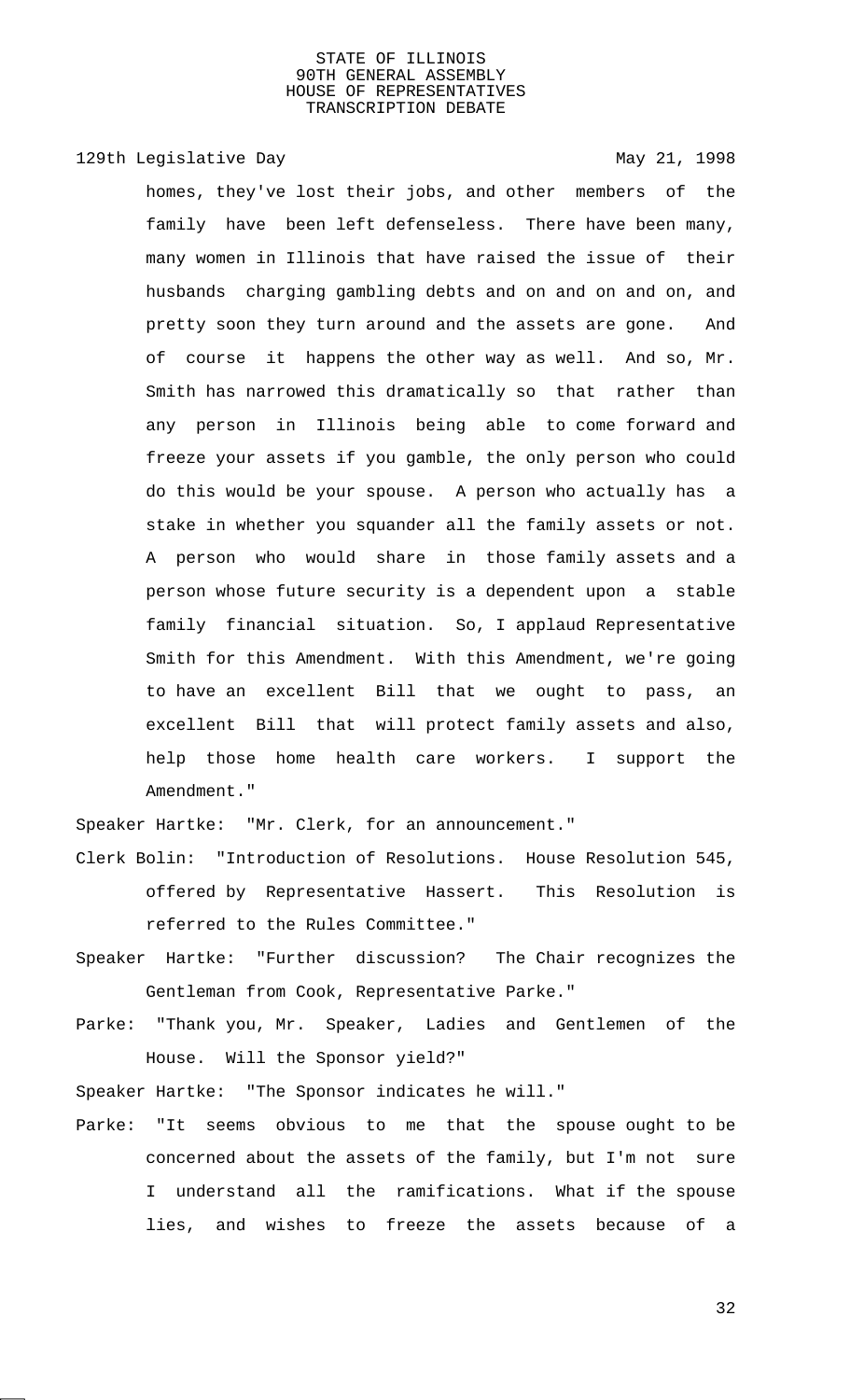# 129th Legislative Day 129th May 21, 1998 paternity problem, or because they're just mean-spirited? Doesn't this cost that family money to litigate it in court? Don't they have to each hire a lawyer and further deplete the assets of the family in the first place?"

- Smith: "Representative Parke, I understand your concerns. I think it's important to point out that we're talking about very rare cases. A spouse has to be willing to seek a guardianship first of all, because that's the procedure we're really talking about. They have to prove at least five of ten recognized points in the definition of gambling, and these are... is a definition accepted by the... it's a diagnostic definition by psychologists. So, there are a number of safeguards to prevent what you're talking about from happening. And, also, I should point out that that the individual certainly has the right to challenge that at any point."
- Parke: "What happens if they actually have very little assets and really can't afford a lawyer? Will they have to seek a court-appointed lawyer? I mean, you know, you may have, you know, assets of 5,000 or a home that's not liquid, and have very little other assets to pay a lawyer. Will this require them to sell the home, or will there be a lien placed against the home? Are we just putting an undue financial burden on families because of this?"
- Smith: "No, Representative Parke, that clearly is not the intent. In fact, it's just the opposite. This whole genesis of this legislation arose when a constituent came to Senator Shadid from our district. She knew that her husband was leaving that night and she knew that he was going to go through their entire financial assets and she had no protection to freeze those assets or to try to save the family home or what assets they had left. She could seek a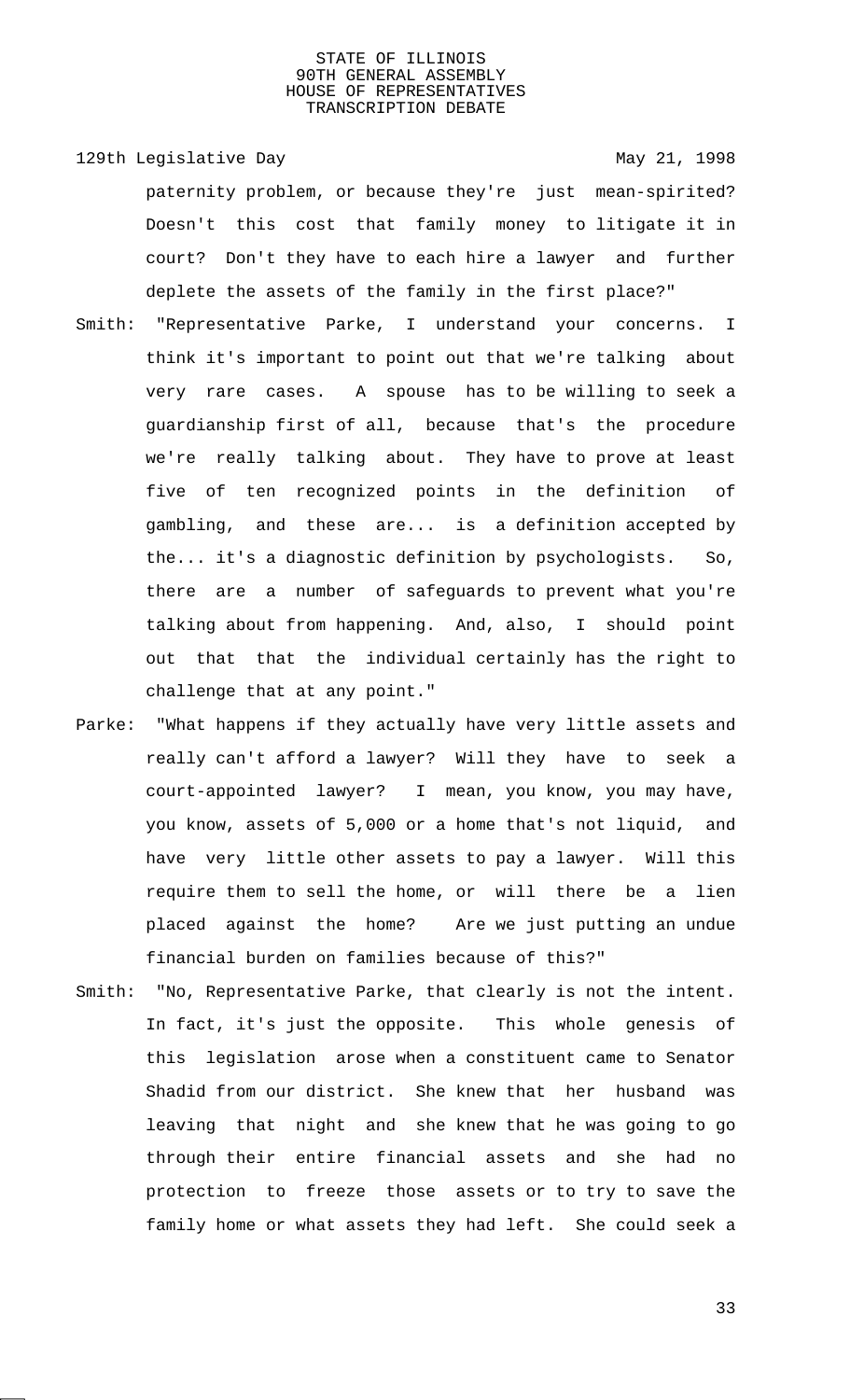129th Legislative Day 129th May 21, 1998 guardianship, but that's not going to help her that night or that day. This legislation would allow her to do that." Parke: "Does anyone... did you present this Bill in committee?" Smith: "Yes."

- Parke: "Did anyone object to it?"
- Smith: "Yes, Representative Parke, I think it would be safe to say that there were a number of concerns raised in the Judiciary Civil Law Committee. I've talked to several of the Members. I think we have significantly tightened through this Amendment so that we're only talking about spouses being able to do this. As Representative Lang said in his remarks, originally, anyone could have sought this action."
- Parke: "Were there any groups that put a slip in against this?" Smith: "Any groups that put a slip in in opposition?"
- Parke: "That is correct."
- Smith: "No."
- Parke: "Were there any groups there in support?"
- Smith: "The Illinois Church Action on Alcohol is in support of the legislation."
- Parke: "Was this a Bill at one time?"
- Smith: "Was this a Bill?"
- Parke: "Yes, was this another Bill?"
- Smith: "No, this is the underlying Bill."
- Parke: "It's a new idea? It's a new idea? This is a new idea that has not been in a Bill form before in the last year or this year."
- Smith: "No, no. This is very similar to the underlying Bill, Senate Bill 1884 which passed out of the Senate 57 to 0."

Parke: "Thank you."

Speaker Hartke: "Further discussion? The Chair recognizes the Gentleman from Kendall, Representative Cross."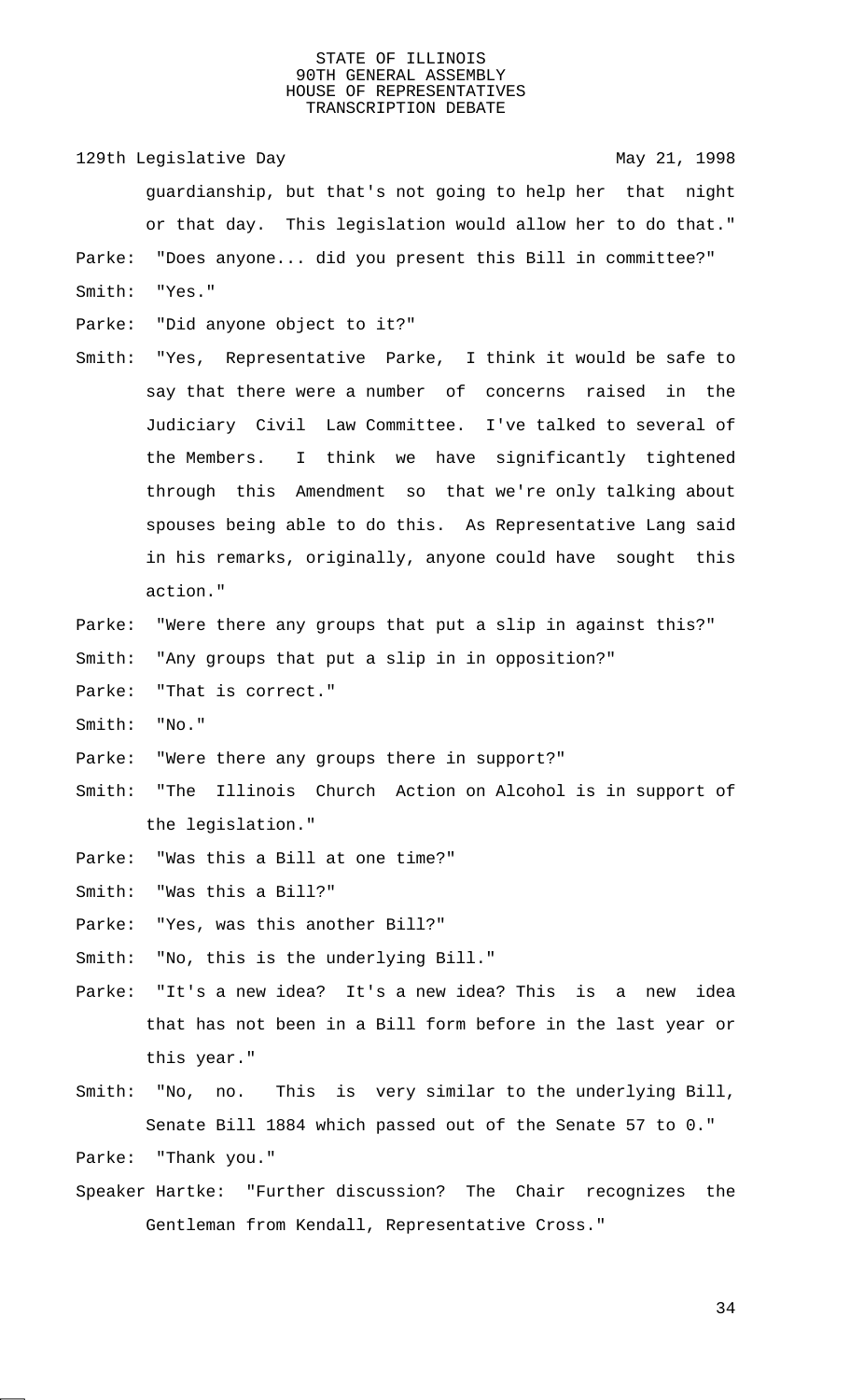129th Legislative Day 129th May 21, 1998

Cross: "Thank you, Mr. Speaker... before I get to that, we'd like a Roll Call vote on this, Mr. Speaker, on the Amendment." Speaker Hartke: "You'll get a Roll Call vote."

Cross: "All right, thank you. Will the Sponsor yield?"

Speaker Hartke: "He indicates he will."

- Cross: "Representative, I appreciate, in all seriousness, your attempt to clean this Bill up and I guess I'm still concerned about, and I think you've done a good job on it, but I have some concerns about the potential abuse from a spouse, you know, in a not so good marriage situation. How do you prevent a spouse from, you know, in a divorce situation or soon to be in a divorce situation, that wants to harass the other spouse? How do you prevent that under your Bill?"
- Smith: "Representative Cross, they would have to prove at least five of the elements in the diagnostic definition of a gambling addiction when they seek this action."

Cross: "Is that something we've outlined statutorily?"

Smith: "Yes, we have."

Cross: "Where is that, Representative?"

- Smith: "It's in the most current edition of the Diagnostic and Statistical Manual of Mental Disorders."
- Cross: "Where do we find those manuals? Do we all have those on our desks? I can't find mine on my desk, Representative."
- Smith: "Representative Cross, this is a document that I believe the courts are familiar with in other guardianship proceedings."
- Cross: "Is it something that's outlined in the affidavit, that you file with the petition?"

Smith: "Yes."

Cross: "Now, does this affidavit that is required to be filed with the Motion, need to be signed by a physician?"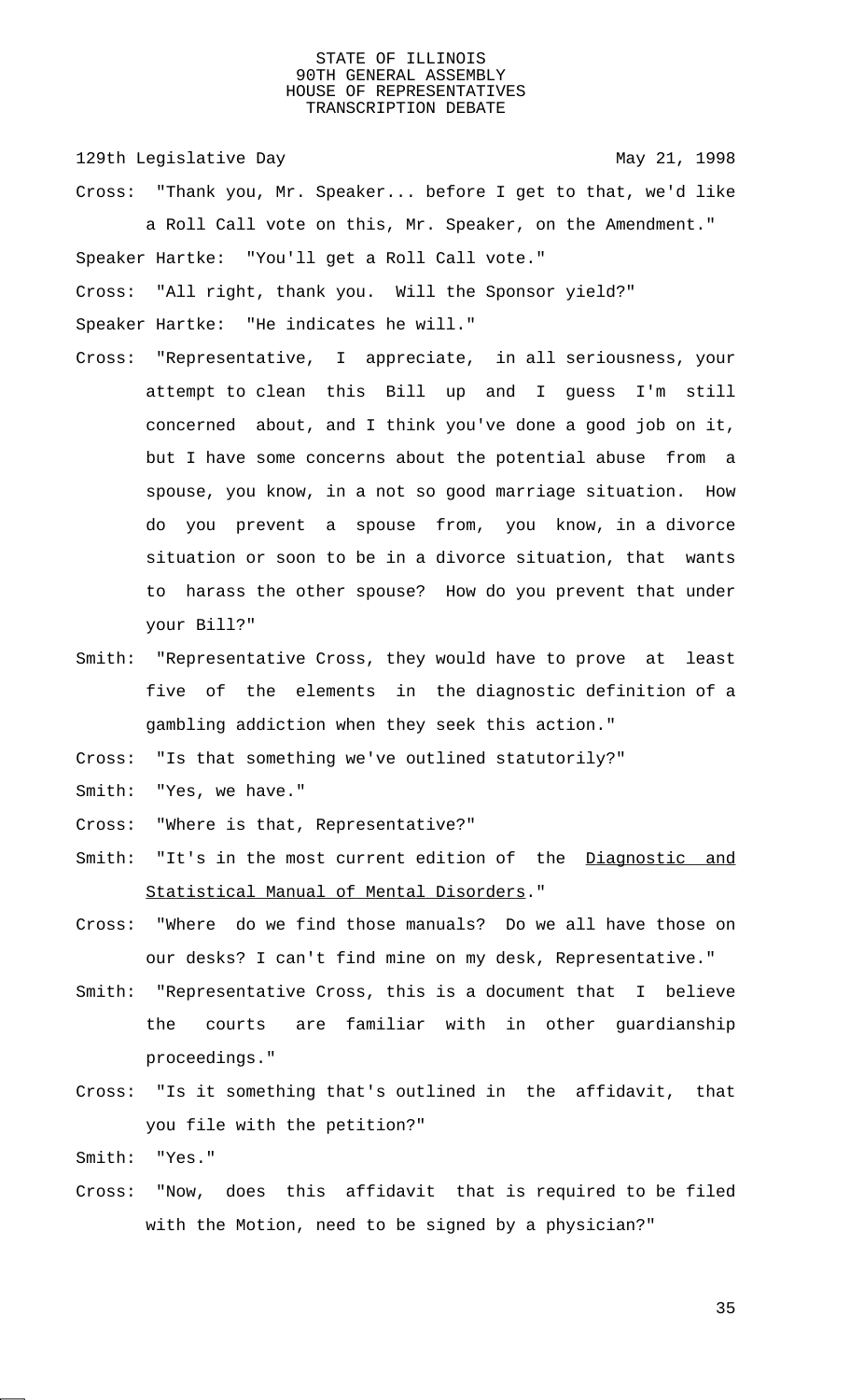129th Legislative Day 129th May 21, 1998

- Smith: "Representative Cross, it has to be filed, but it does not have to be signed by a physician and again, I understand where you are going, but you're talking about a further delay. You're talking about a further delay, and what we're talking about is trying to provide immediate relief for a spouse."
- Cross: "I don't... I know what you're trying to do and I think... I mean, I understand it in concept, but the problem is, you know we want to do... we're going to have someone alleged to be disabled and we're going to allow a spouse who may just not like her husband because they are about to get divorced, to file an affidavit and I'm concerned that we're not using a physician or a psychiatrist that deals in the area of gambling abuse or gambling disorders to make a proper diagnosis. And I just see... It seems like we would want that to ensure that we have a creditable petition or Motion on file."
- Smith: "Representative Cross, I don't believe it's necessary. I think if you would look at the ten points, I think that it doesn't necessarily take a doctor to testify to each of those criteria."
- Cross: "Mike, I... can you... once again, I'm not... and I know you've done a lot on this. So, I know you are very sincere about it, so I'm not... I'm trying to have a not a partisan discussion about this. I think you just have... we have to really consider this. Where are those ten points that you're talking about? I know... are they in this manual? Does the statute refer to the manual?"
- Smith: "Yes, the Amendment, Representative Cross, on line 12 of the Amendment, refers to the manual."
- Cross: "All right, the Diagnostic and Statistical Manual of Mental Disorders?"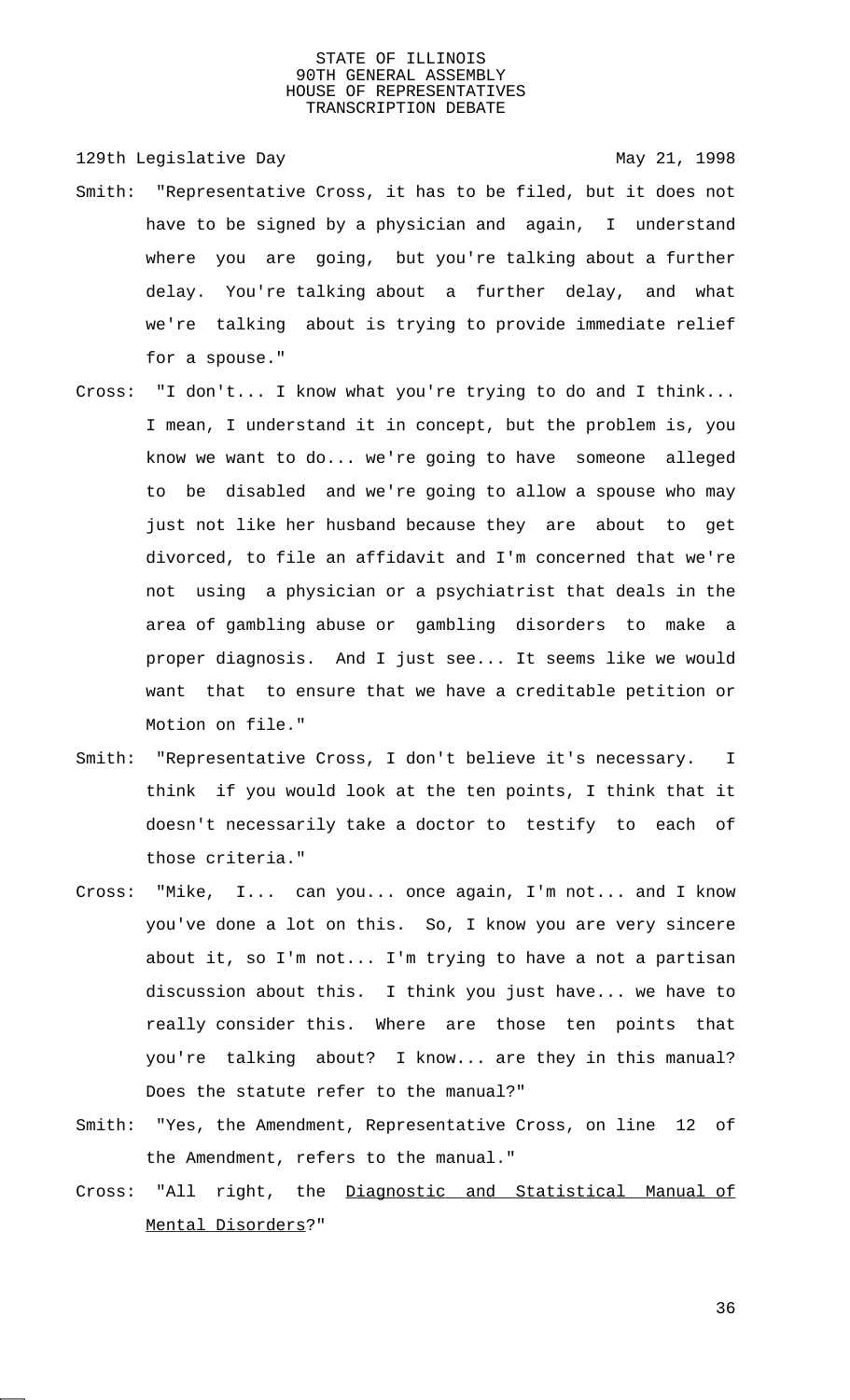129th Legislative Day 129th May 21, 1998

- Smith: "That's right."
- Cross: "I'm assuming, without having it in front of me, that that's a manual written by a psychiatrist or psychologist?"
- Smith: "That's right."
- Cross: "What are the ten... can you name the criteria quickly without... "
- Smith: "Sure. The ten criteria and again, they would have to meet at least five of them: Number 1, is that they be preoccupied with gambling; Number 2, that they need to... needs to gamble with significantly increasing amounts of money in order to achieve the desired excitement; Number 3, they've made repeated unsuccessful efforts to control, cut back or stop gambling; Number 4, restlessness or irritability when attempting to cut down or stop gambling; Number 5, gambles as a way of escaping from problems or relieving disphoric mood, such as feelings of helplessness, guilt, anxiety, depression; Number 6, after losing money gambling, they often return another day in order to get even; Number 7, lies to family members or others to conceal the extent of involvement with gambling; Number 8, committed illegal acts such as forgery, fraud, theft, embezzlement, in order to finance gambling; Number 9, they have jeopardized or lost a significant relationship, job, educational or career opportunity because of gambling; and finally Number 10, a reliance on others to provide money to relieve a desperate financial situation caused by gambling. Those are the ten points currently in the Diagnostic and Statistical Manual of Mental Disorders."
- Cross: "Just a side issue, for a second, Representative. Let's assume that an order is entered by the court and I live in western Illinois, does this have any bearing on what I do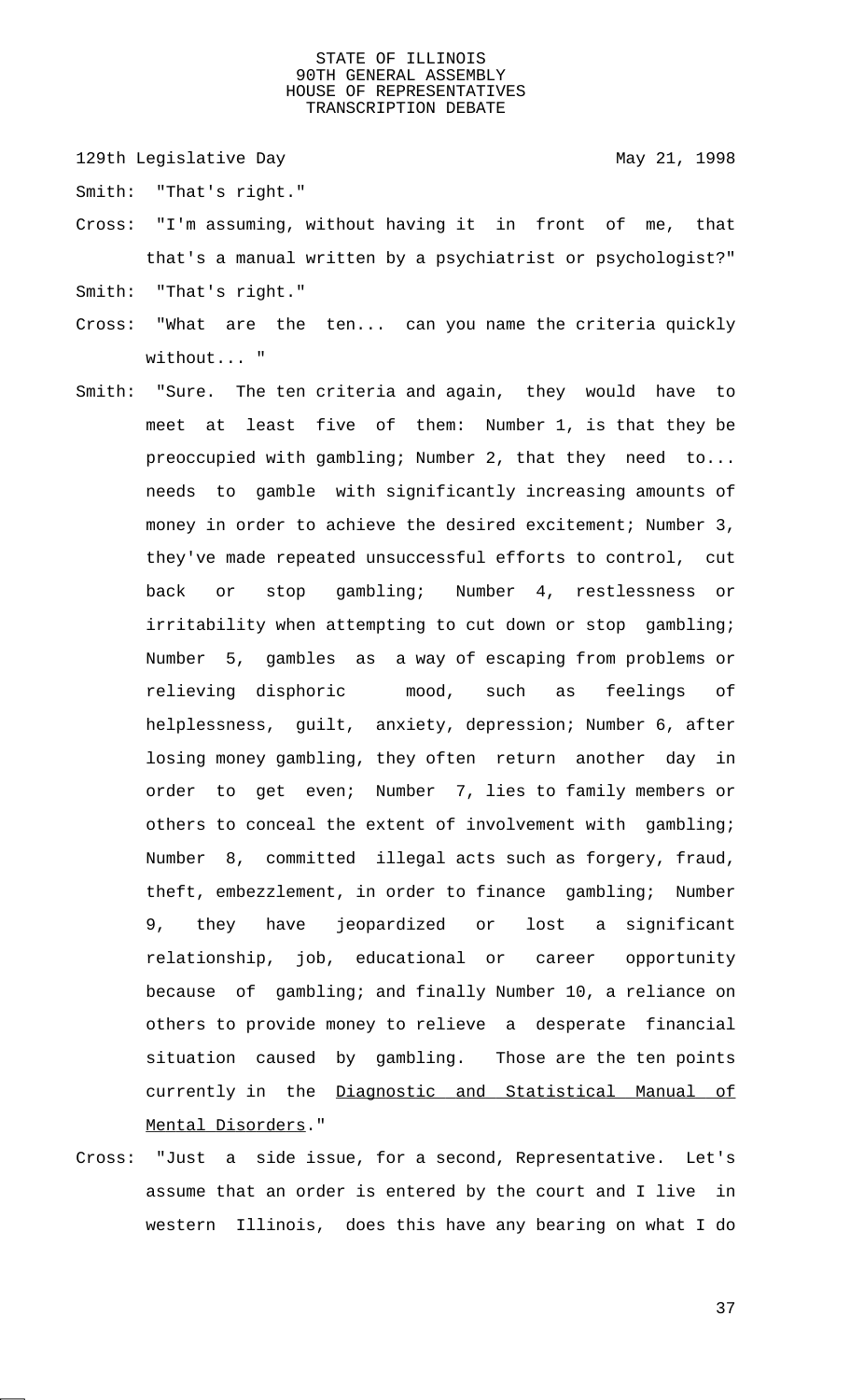129th Legislative Day 129th May 21, 1998

in the State of Iowa if they have gambling?"

- Smith: "Yes, it would. I mean, we are talking about freezing assets."
- Cross: "You're going to be able to freeze my assets?"
- Smith: "If I'm your spouse, yes."
- Cross: "What is freezing the assets entail? Are you going to have my check garnished every week?"
- Smith: "Representative, we would enjoin any person or institution holding assets of the alleged, disabled person from allowing any dissipation of those assets by the disabled person, the alleged disabled person or any person or institution from increasing the alleged disabled person's liability."
- Cross: "So, I'm going to still get my paycheck every week?" Smith: "Yes."
- Cross: "I mean, isn't that the real problem, Mike, of people... isn't that one of the things we heard in committee, that people are taking their paychecks, going out to the boat every Friday afternoon and spending all of it?"
- Smith: "Absolutely."
- Cross: "Are we not... are we accomplishing what you want to accomplish by not... you're not taking care of the paycheck situation."
- Smith: "I believe we are, Representative Cross. This is... again, we're only talking about 30 days, so this is only going to last 30 days."
- Cross: "But I... I mean, if we really want to stop the person from gambling, they're going to get their check every Friday, or every whatever day, the 15th and 30th of every month and go spend it."
- Smith: "No. We're not garnisheeing wages with this. We're only talking about protecting present assets."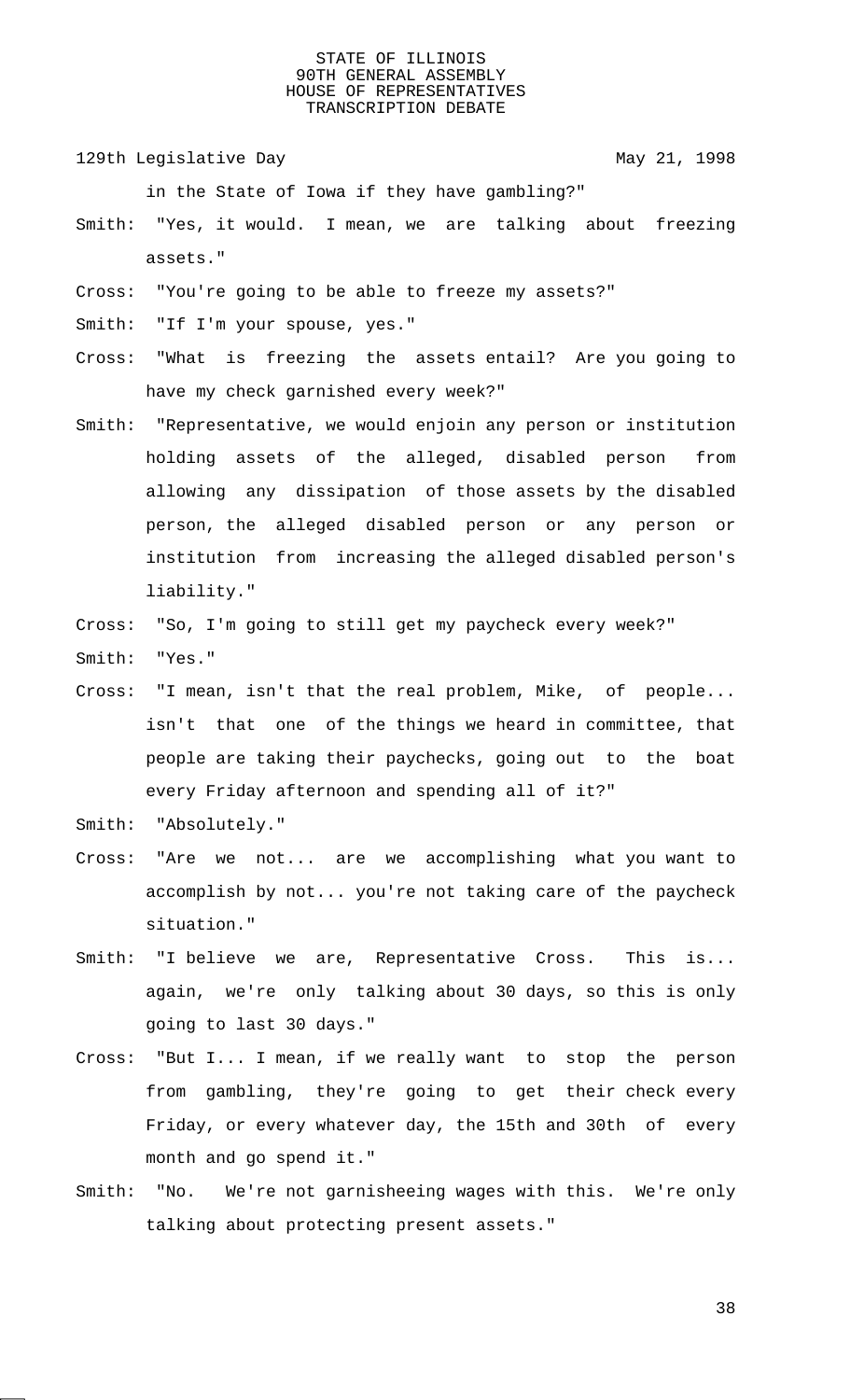129th Legislative Day 129th May 21, 1998

- Cross: "All right. Well, I guess, Mike, I addressed my concerns in committee and I don't want to be repetitive. I do think there's some ripeness here for spousal abuse from either side and I do applaud you for cleaning it up, but I think we need to maybe take a real hard look at this. But thanks for your forward movement on it, Mike, and I know you're very sincere on it. Thank you."
- Speaker Hartke: "Further discussion? The Chair recognizes the Gentleman from Vermilion, Representative Black."
- Black: "Thank you very much, Mr. Speaker. I've not been able to hear all of the debate. We would like a Roll Call vote. Has that been requested and acknowledged?"

Speaker Hartke: "Yes it has and it's been granted."

Black: "Okay, I'm sorry. Would the Sponsor yield?"

- Speaker Hartke: "It's your right. The Sponsor indicates that he will yield."
- Black: "Thank you. Representative, the Amendment allows for a spouse to get the order. In the case where your spouse is deceased and perhaps it's an elderly parent living with a son or a daughter, who can seek the injunctive relief then?"
- Smith: "Representative Black, under this legislation, no one could but the spouse. Other individuals could... could attempt to seek a temporary guardianship but that won't provide the immediate relief that a temporary restraining order would."
- Black: "Don't you think that is a serious flaw in the measure? And I bring this up because if you've read the demographics of the riverboat or the gambling industry, I'm amazed at the age of the market base. It's not... they're not a young group. It's not unusual to see many senior citizens utilizing the... whatever they go to the boats for, and I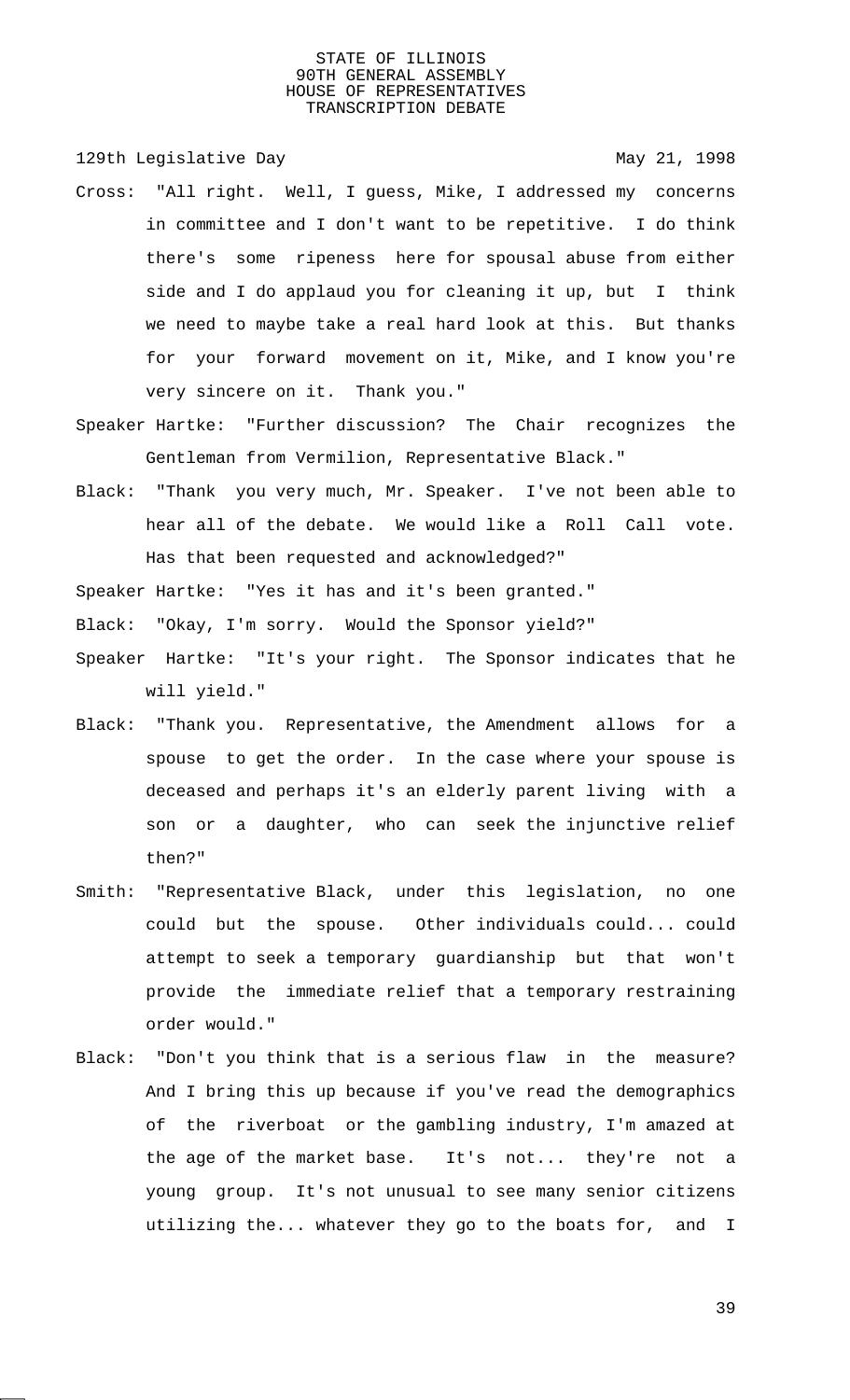129th Legislative Day 129th May 21, 1998

know that many of them are widows or widowers and it would then, I think, be up to their children, assuming the children are living with them or the parent is living at home, to be able to get the injunctive relief. I think that's a flaw in the Amendment simply because of what I've seen demographically of the people who are attracted to the boats. How long would it take to get a temporary order if it was a child trying to get the order against a parent?"

- Smith: "Representative Black, I don't disagree with what you're saying that there's no time limit for a child in a temporary guardianship. I think, you know, we've narrowed it to spouse to try to address some of the concerns that were raised by many Members of the Judiciary Civil Law Committee. I think it's important to point out the difference there is, that with a spouse, you're talking about joint assets. Perhaps you might be with a brother or sister or a child, but I think in most cases with spouses, we are talking about joint assets and a real concern that the spouse bringing the action be able to protect those."
- Black: "And I don't really disagree with that, but I think in the real world situation, in your district and mine, many elderly parents are alone, they're somewhat self-sufficient, maybe they still live in the family home, and if their assets are completely dissipated from gambling, then the choices are they become a ward of the state? I.E., on Medicaid in a nursing home or, you know, may perhaps their children would take them in but the linear family isn't what it use to be. I understand we can't cover every base but if someone goes... if a spouse gets the order, if I heard you correctly in previous debate, that's good for 30 days. Right? Okay, now, during the 30 days, who is responsible for paying that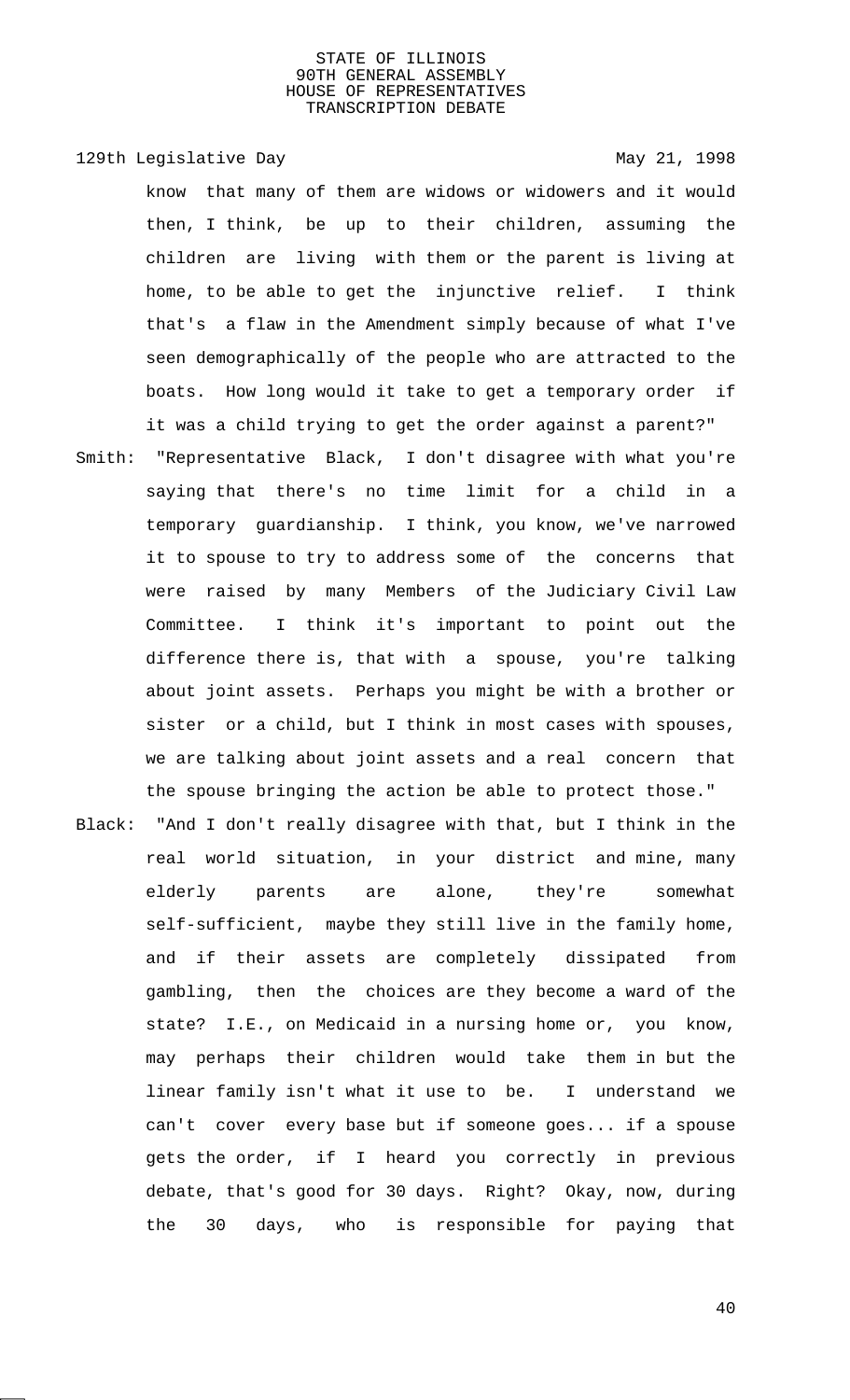- 129th Legislative Day 129th May 21, 1998 individual's ongoing payments, i.e., the mortgage, insurance payments, whatever those payments might be? Who's the responsible party, then, to make sure that the individual under the restraining order or the injunction doesn't lose their house or their car or some major purchase because of a failure to pay on time?"
- Smith: "First of all, Representative Black, I've been informed that it's 35 days not 30."

Black: "Okay."

- Smith: "And in that case, the court would, in granting the temporary restraining order, appoint a temporary guardian to do those things you're talking about."
- Black: "Do you have indigestion, Representative, or was that an earthquake? If that was thunder, I think perhaps we could adjourn to the basement."
- Smith: "I think it might have been an earthquake. Maybe that was the Senate. I don't know."
- Black: "Oh, no."
- Smith: "No, probably not."
- Black: "If it was, that just meant two of them fell over rather than before they could get in their chair and take a nap. Mr. Speaker. Mr. Speaker, was that thunder?"
- Speaker Hartke: "I don't know. It did sound like a rumble, didn't it? Did you hear it rock the floor?"
- Black: "Yes, I could feel it rock the floor. I haven't had that emotion since Elvis was a young man. But..."

Speaker Hartke: "I understand. It's your age. I understand."

- Black: "I... If at the end of the 35 days..."
- Smith: "Representative Black, there's two Members of the Senate here. I think they're very offended. Perhaps we need to apologize."
- Black: "They should not be offended. For heaven sakes, they're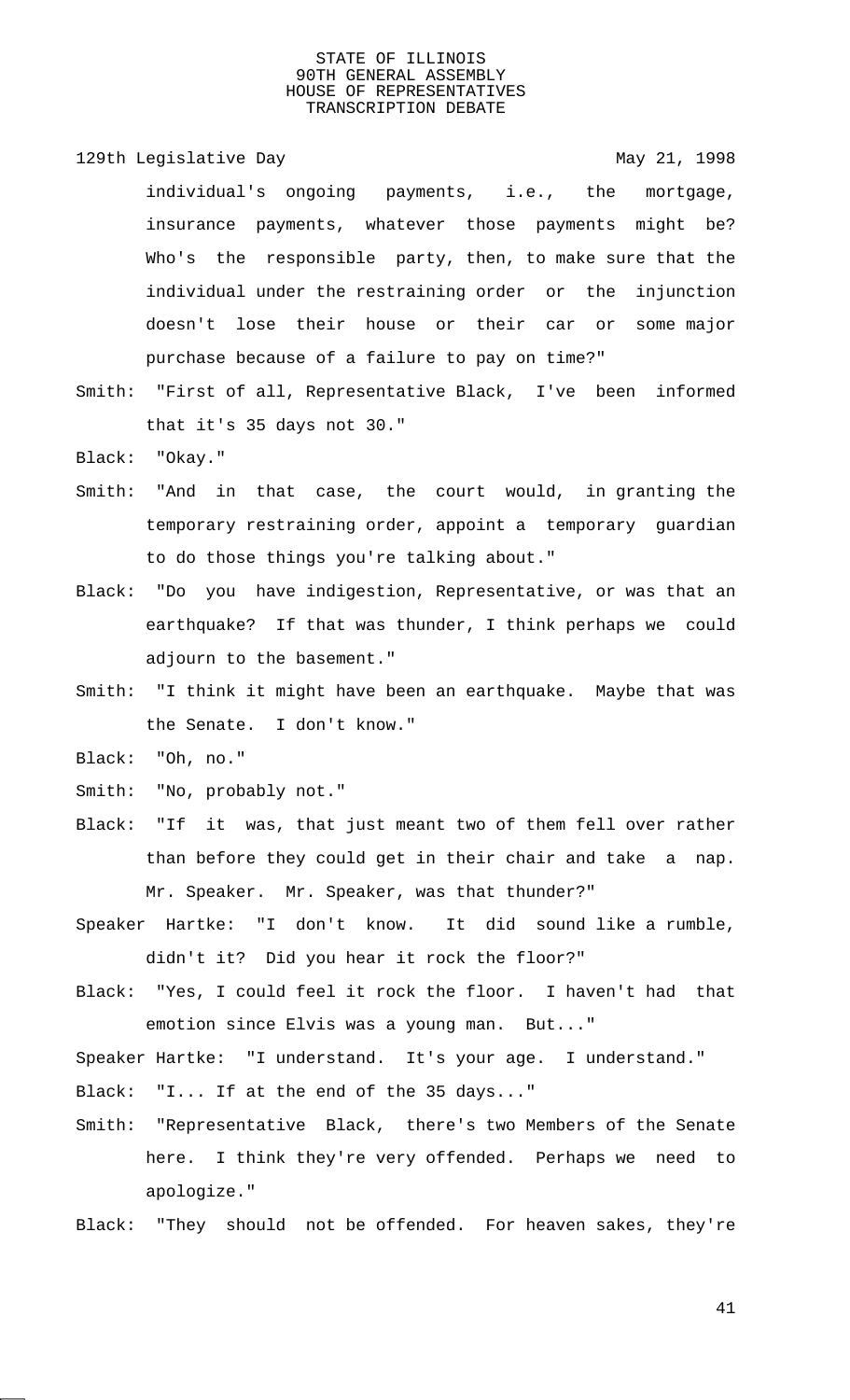129th Legislative Day 129th May 21, 1998

up and awake at this hour of the day. I mean that's... " Speaker Hartke: "They're leaving."

Smith: "I think one of them is even your Senator, but..."

- Black: "And an outstanding Senator she is. And she's young enough that she doesn't need a nap, as some of her colleagues. Now you've made me lose my train of thought. All of a sudden I thought Elvis had left the Capitol. I... At the end of the period of time, if the spouse is concerned that they're going to go right back to the boat, credit cards in hand, then what do they do? They go back and get another order?"
- Smith: "No. Then they're in the full proceeding of the guardianship. As I said at the beginning, a spouse has got to be willing to go through the whole guardianship proceeding. So, this is just a temporary effort. Within five days they've got to begin the filings for the guardianship proceeding."
- Black: "And I guess that's... I'm a little concerned and I'm surprised. Just bear with me because I'm not an attorney and I haven't heard the attorneys get into this. I'm a little fearful that we may be moving people under guardianship who have no mental problems, emotional problems, health problems, except the fact that they like to gamble. And, you know... I mean, is that really a legal doctrine that we want to establish where we're going to take over the guardianship of somebody who is in good health, good faculty, they just simply like to go play the slot machines?"
- Smith: "Well, Representative Black, it's not just someone who likes to gamble. I think, currently...currently, this is being done. In very rare cases you can seek a guardianship. And as we spell out in the diagnostic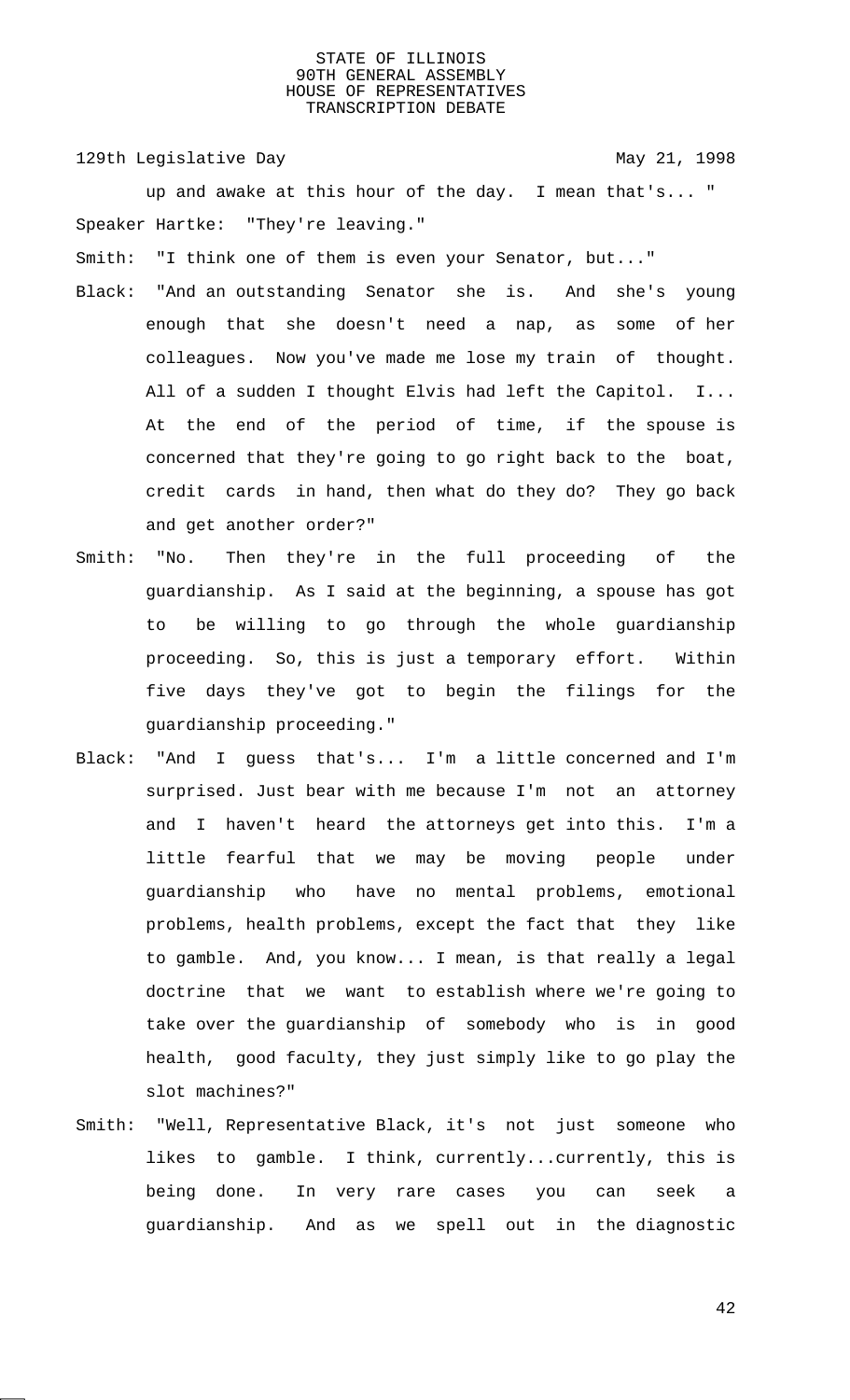129th Legislative Day 129th May 21, 1998 manual, there are certain points that really have to establish a serious gambling addiction, and I think some would say that it is a mental disorder in these cases."

- Black: "Well, how... what is going to be the standard of proof? I mean, I saw that on television news this morning where 72,000,000 tickets were sold yesterday for that Powerball game that Illinois does not participate in in our infinite wisdom. I mean, could somebody go to court and say, you know, my spouse spent \$20 on Powerball tickets yesterday alone and I want to invoke this law? The person is just... I just cannot... I've tried talking with him and he refuses to stop buying these Powerball lottery tickets, therefore, I want a restraining order. He's not to buy lottery tickets anymore."
- Smith: "No, that would not be the case, Representative Black. Again, I'd refer you back to the diagnostic manual and the definition of gambling where the spouse bringing this action would have to meet five of the current ten criteria in the definition of gambling disorder."
- Black: "All right. So it's... Well, I appreciate your indulgence in answering the questions and I'm sure the Bill on Third will get a full and fair debate, but I just felt another twinge of thunder and I'm thinking of going to the basement. Thank you."
- Speaker Hartke: "Further discussion? The Chair recognizes the Lady from Cook, Representative Mulligan."

Mulligan: "Thank you, Mr. Speaker. Will the Sponsor yield?" Speaker Hartke: "He indicates he will."

Mulligan: "Representative, I was interested in the fact that Representative Black asked you if it was other than a spouse. Because in many instances you have siblings that own a family business together that are gambling away the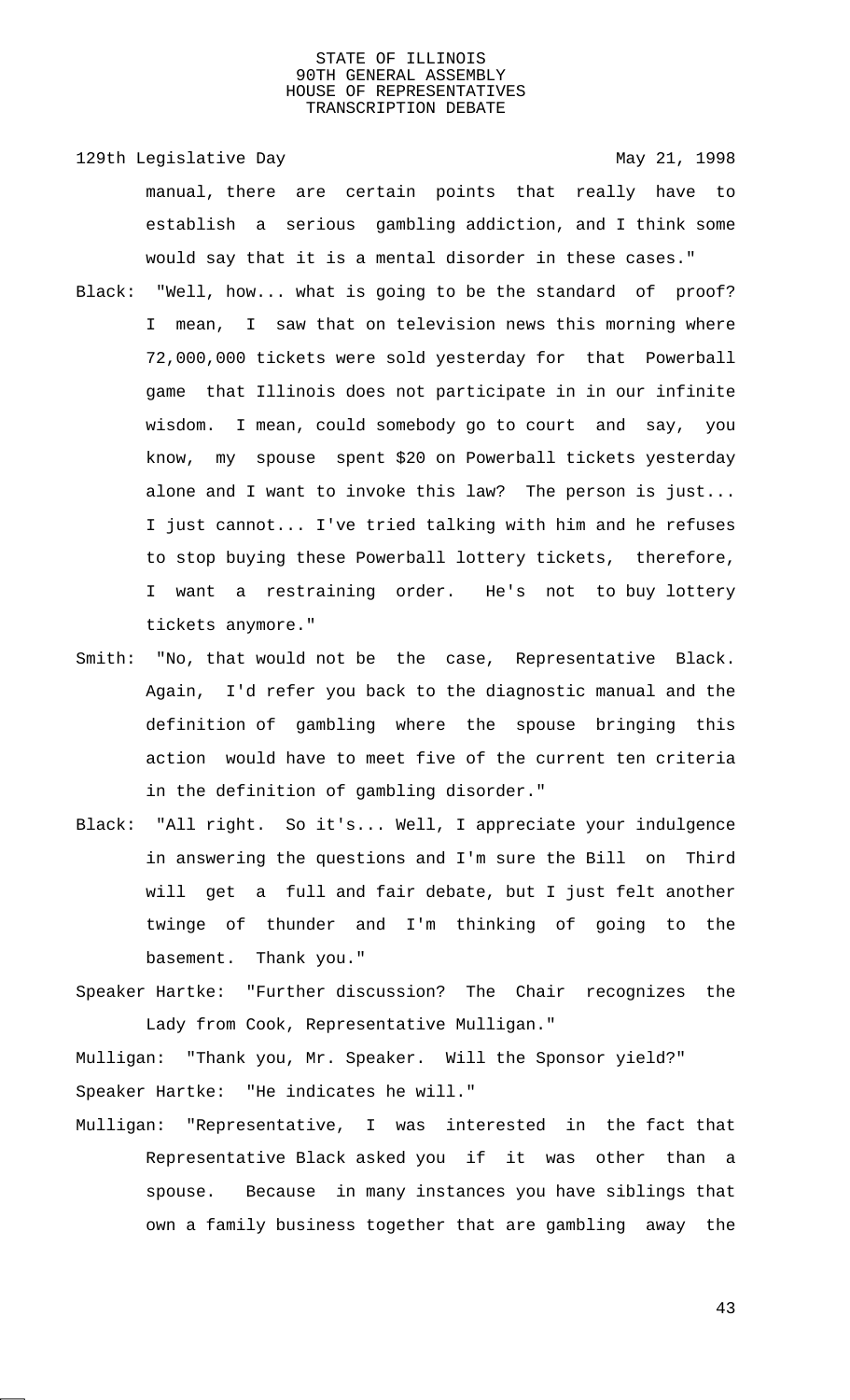- 129th Legislative Day 129th May 21, 1998 assets of the business and before you know it, the business is gone or siblings that have opportunity to access a parents money, or someone that is not married, that could be in this position but is a detriment to himself. But you've only considered spouse, and have you considered or discussed in committee expanding this to other..."
- Smith: "Actually, Representative Mulligan, we did just the opposite after taking it before the committee and I understand what you're saying, I think that is a concern. I would... I would just say that I think this is a very important first step and I think we need some more dialogue on those other instances with siblings or parents or children. I think that's a very valid concern, but we have tried to narrow it because of the concerns raised in committee to be just spouses."
- Mulligan: "Several years ago, I think before you were here, I passed a Bill that instituted a hotline and made casinos and other gambling entities put a 1-800 number which the state has never fully funded. Since then I've also tried to pass additional legislation that would allow a court to address gambling addiction in the way they do alcohol and drug abuse so that you could take it into consideration when giving someone probation, restitution and treatment. I found there was a problem when we went to do that legislation with the fact that the court was not eager... the court was not eager to make the determination in that type of addiction because they feel it's heard to diagnose. But I also think in working in this area over the past four years or so, that I think there's also a good connection to mental illness with people that have this type of addiction, particularly from some studies that were done at the University of Illinois. But how... just based on this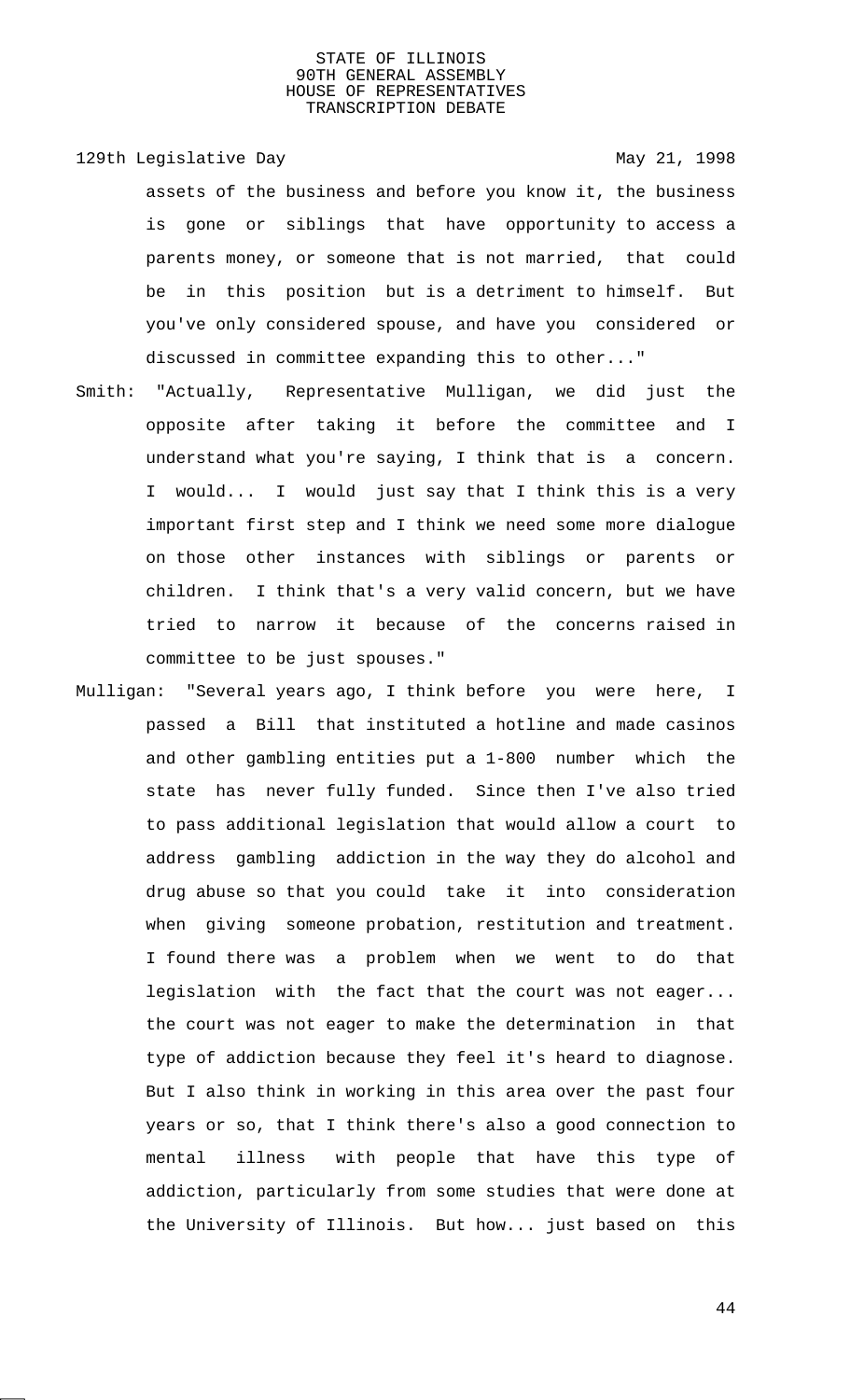129th Legislative Day 129th May 21, 1998

- ten point step which sounds to me like it's also based on maybe what AA would use to determine if you're an alcoholic. Who is going to plead that for the party that wants the injunction? And how do you think the court... have you talked to anybody in the court system as to how they're going to address this or how they feel about what you're trying to do?"
- Smith: "Again, I think that's a good point, Representative Mulligan, and I agree, I think this is a growing area. Certainly, this definition, I think, is... is... continues to be updated. We've not taken it before the Judiciary to see what they think about these criteria. I do believe that this diagnostic manual is used, though, in other instances in court proceedings."
- Mulligan: "So, are you just trying to freeze the ability of a creditor to come after assets with this injunction or just limiting the person's ability to access them themselves?"

Smith: "I'm sorry, I didn't hear the beginning of the question." Mulligan: "With your injunction, are you trying to freeze the ability of a creditor to come after that person's assets or

- are you trying to keep the person from accessing like joint assets?"
- Smith: "We're trying to prevent access from the person accessing their financial assets and also from getting additional credit."
- Mulligan: "If you're just trying to keep the person from accessing joint assets, how would a casino or someone that issues them credit know that there is that injunction, particularly since one of the arguments we've had is that there should not be ATM machines in places where you gamble so that people can get access to more money or that they should not be allowed a line of credit. In some European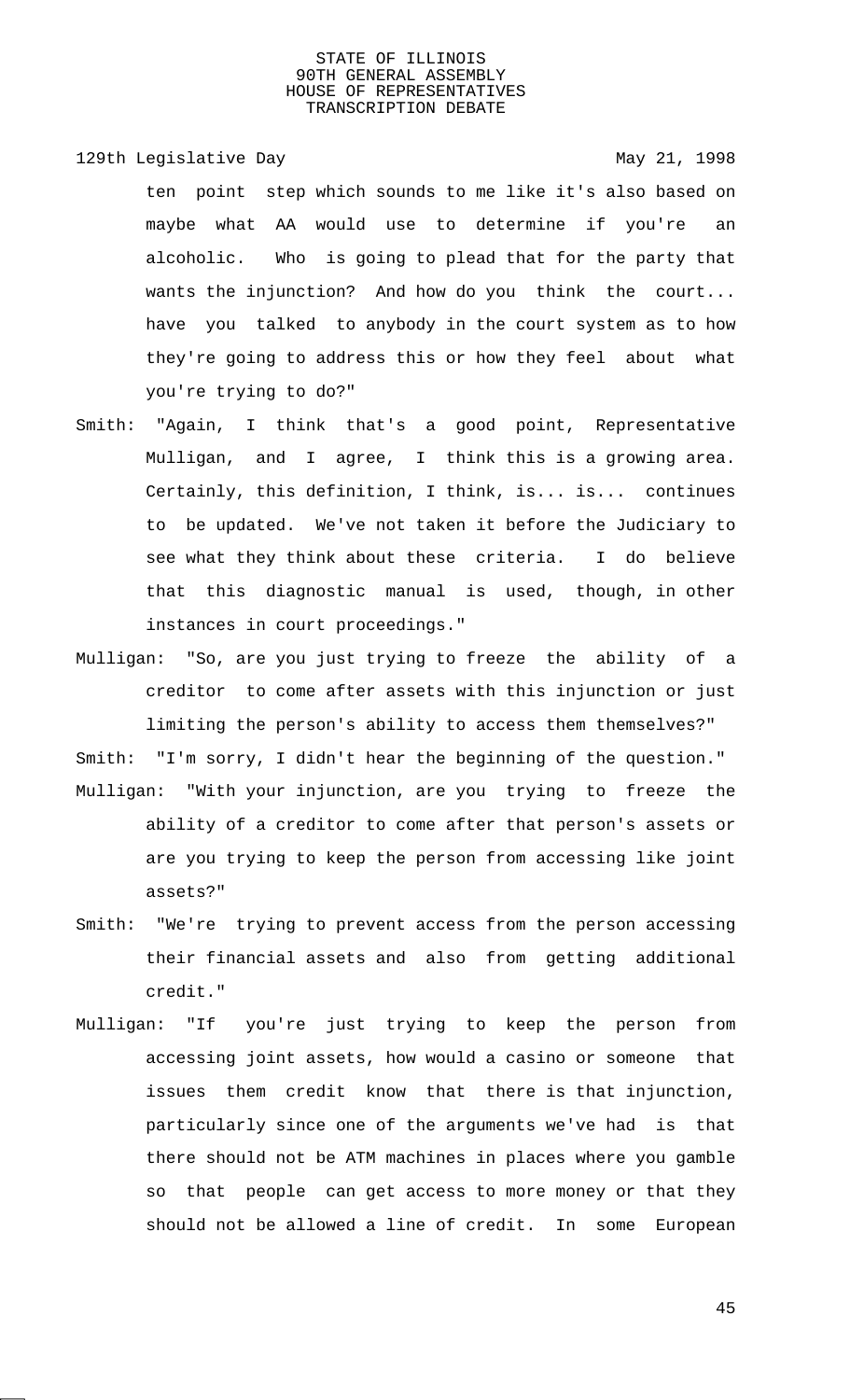129th Legislative Day 129th May 21, 1998

casinos what they do is, the family is allowed to put a compulsive gambling member, such as what you would be doing with an injunction, on a list that would not allow them to access credit or allow them to even enter, which I thought was a really good idea because it keeps the person away, although, I'm sure they'll find other places to gamble. I mean, there's a lot of ways to do it legal and illegal but at least it hits them in a few spots. So, I don't know how your injunction would stop them from continuing to spend the money with people that didn't know that there was the injunction."

- Smith: "I think the intent is that the... that the restraining order would be... would be sent to those types of places. I know that may be difficult, but I think the spouse bringing the action would probably have an idea of where this is occurring."
- Mulligan: "Who would have the responsibility for notifying those particular places that there was an injunction filed and 35 days isn't a very long time?"
- Smith: "The court would. The court would have that responsibility."
- Mulligan: "So, when you go to file for this, would whoever does the work on it give them a list of places that they feel... You know, it would be pretty hard if the person is really addicted to say, the lotto. Wouldn't be so hard if they were really addicted to going to a certain casino in their area because you could deliver the injunction to that casino, but you certainly couldn't deliver an injunction to wherever they sell Lotto or Powerball tickets."
- Smith: "I think that would be very difficult, but, again, we're probably talking about someone that has more than just an addiction to the Lotto."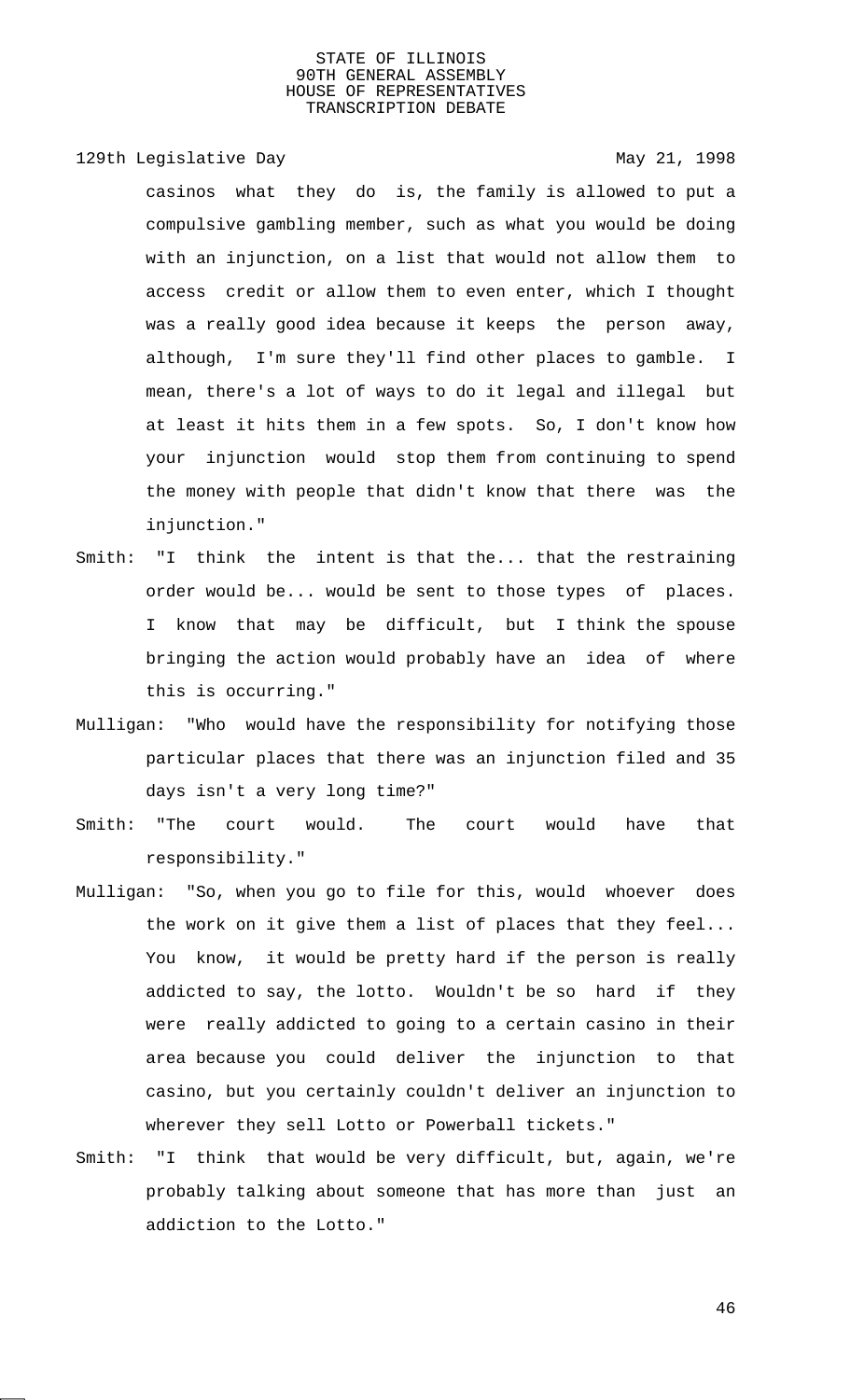129th Legislative Day 129th May 21, 1998

Mulligan: "I agree with you. But usually people that are addicted do it all."

Smith: "Right. Right, I understand."

- Mulligan: "I mean it's not... It depends on what's going on. If you have the NBA championship going on, if you have baseball going on. I mean, they find whatever there is and access that particular form of gambling. So, where it may be partially successful, it would be different. I think it would be hard to be totally successful. I think this may be a first good effort, but I think you need to know how the court looks at it because, I mean, a judge would have to agree with you. I know in DuPage County, it's not where I come from, but in DuPage County there were a group of judges that were very interested in the Bill that I had that would have looked at probation and treatment rather than prison. But it's going to take awhile. I think this is a hard Bill to pass. I certainly would be willing to help you at some later date and looking at some of the other issues cause I've worked with a lot of people on these issues. It's interesting, but I don't think it covers everything yet. And I also think the problem you have when you go into committee to talk about it, people get nervous about peoples rights and so they cut the Bill for you and then it actually isn't as effective as it could be. Thank you."
- Smith: "That's right. Thank you, Representative Mulligan, and I would be happy to work with you to continue to improve this idea and other issues on this topic."

Speaker Hartke: "The Chair recognizes the Gentleman from Cook, Representative Durkin. For what reason do you rise?"

Durkin: "To ask the Sponsor a question regarding this Amendment." Speaker Hartke: "Well, Mr. Turner is next. We'll get back to you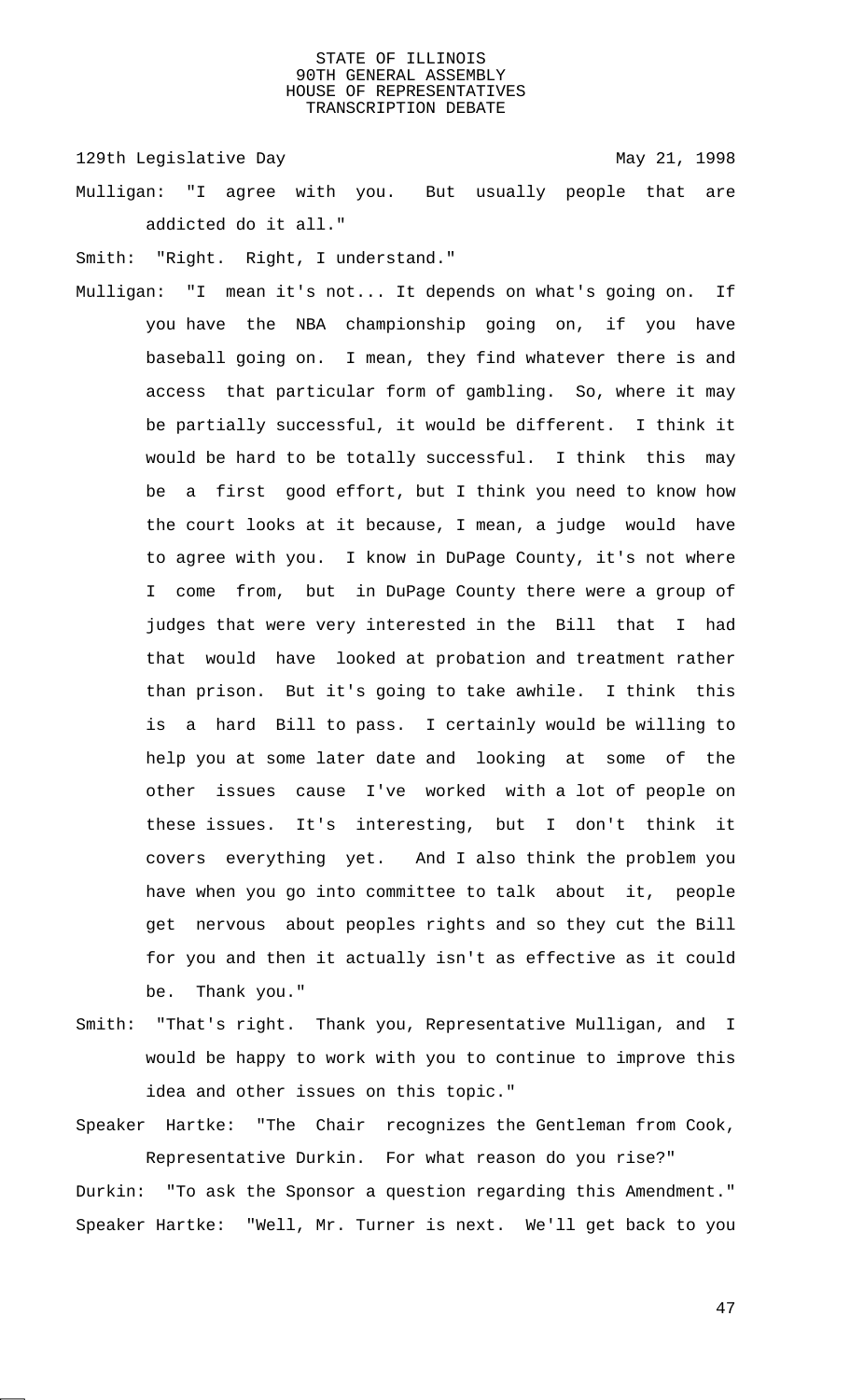129th Legislative Day 129th May 21, 1998

just as soon as you... Representative Turner."

Turner, J.: "Thank you, Mr. Speaker. Will the Gentleman yield?" Speaker Hartke: "He indicates he will."

- Turner, J.: "Representative, I've been reading through the Amendment. I don't see where any notice is required to be given to the alleged disabled person. Is that an omission on your part? Is it suppose to be in here or not, or have you done that intentionally?"
- Smith: "Yeah, Representative Turner, that's not addressed in the Amendment as you pointed out. And, again, we're talking about, you know, some type of immediate relief here and a notice would delay that proceeding further."
- Turner, J.: "Well, why would a notice delay that proceeding? Don't you think you should at least require some attempt for notice?"
- Smith: "Are you talking about notice that the proceeding is going to happen or notice that the..."
- Turner, J.: "I'm talking about... if you're talking about doing a preliminary injunction or a TRO, don't you think that there's some responsibility to give notice to the person to whom the injunction is going to issue if, indeed, they can be served?"
- Smith: "We're saying because it's an emergency situation that there wouldn't be time to do that, Representative Turner."
- Turner, J.: "Where in here does it say it requires an emergency situation? Does it use the language, 'immediate', and/or 'urgent necessity', or any of that type of language which you typically would find?"
- Smith: "I think that's implied. You know, that's the whole basis of this procedure."
- Turner, J.: "You say it's not in here but it's implied? So it has to be an emergency, is that what you're saying?"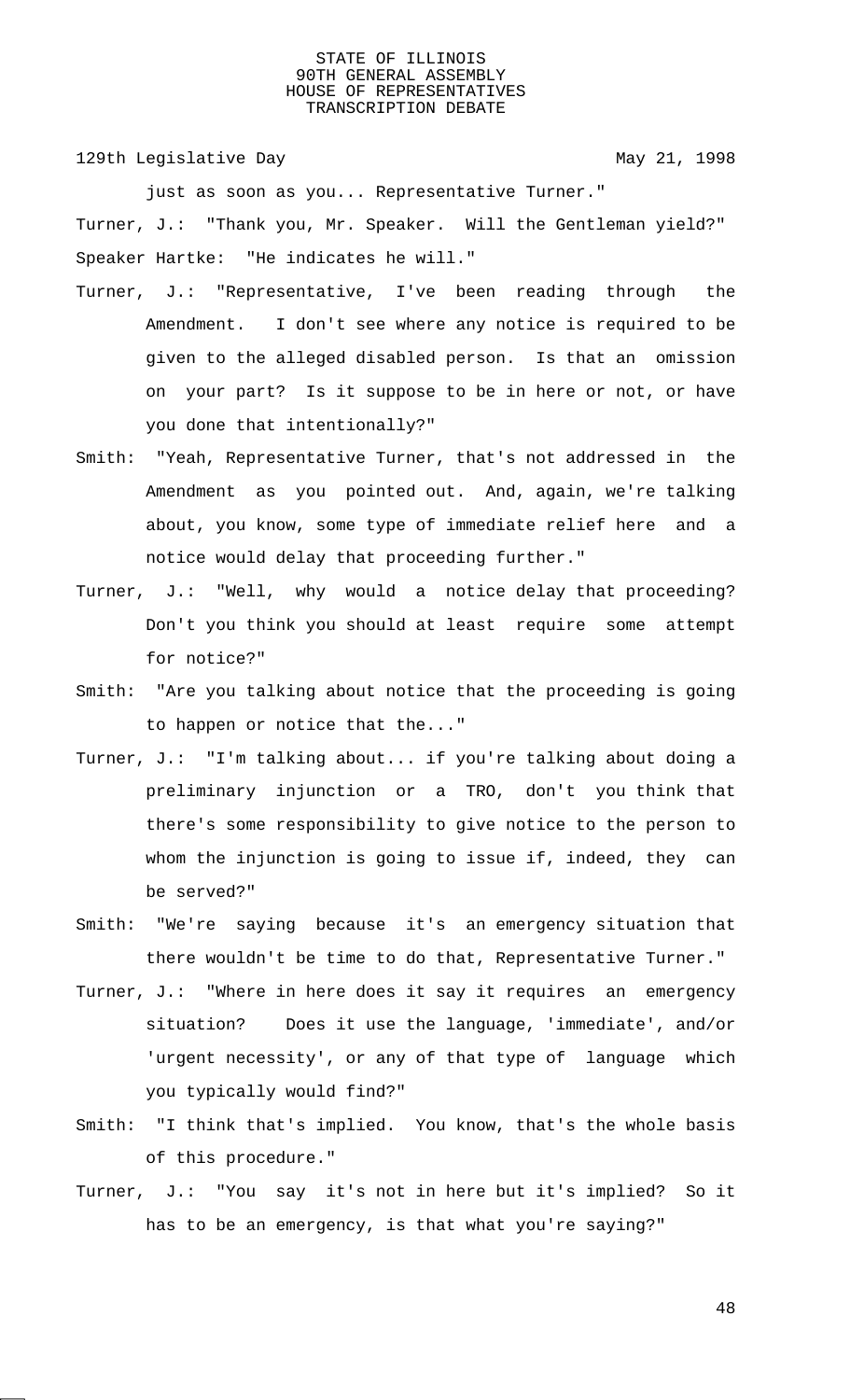129th Legislative Day 129th May 21, 1998

- Smith: "Right. Currently, someone could proceed with the guardianship procedure as they're doing now under existing law. But this is a temporary restraining order and I think that just by its very nature it's an emergency situation."
- Turner, J.: "So it's your understanding then, that you don't, even in an emergency situation, that no notice or even an attempt to give notice is required? That's would you intend with this legislation?"
- Smith: "That's right."
- Turner, J.: "Do you use the language TRO, temporary restraining order, or preliminary injunction? Now what's the difference in those two? It says the court can do either one. What's the difference?"
- Smith: "The temporary restraining order only lasts for ten days. It would have to be renewed after the end of the ten days. The preliminary injunction would be for the full 35 days."
- Turner, J.: "Is there any opportunity during the ten day period while the order is in effect or the 35 day period, whichever is applicable, for the alleged disabled person to have a hearing before the court?"
- Smith: "Yes, there is. They can challenge it at any time."
- Turner, J.: "Well, how? Is it in here, I'm missing it? Does it say in here someplace that they have the right to challenge, file a counter-petition? How do they get back into court?"
- Smith: "Well, Representative, five days after the granting of the temporary restraining order or the preliminary injunction, they have to file the full guardianship... have to make the full filing for the guardianship proceedings."
- Turner, J.: "Yeah, the petitioner makes the full filing. When does the alleged disabled adult get a chance to have his or her word in court?"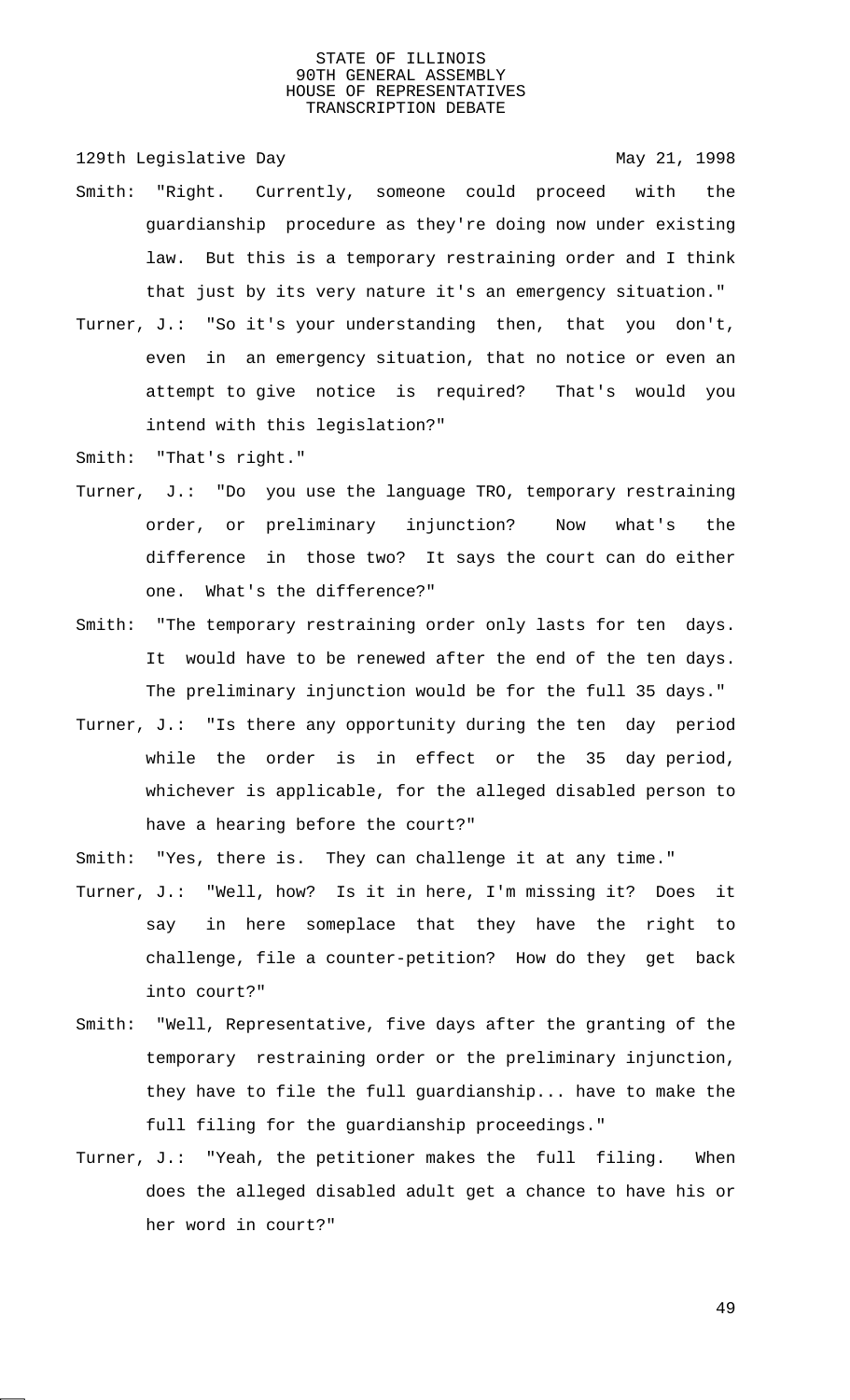129th Legislative Day 129th May 21, 1998

- Smith: "That's spelled out, I think, in existing law for temporary guardianships. There's a set time where they would be given notice and would have an opportunity to respond."
- Turner, J.: "But do you know what that law is? I have not looked at the law on TROs or preliminary injunctions for a long time. Can you tell me what that is?"
- Smith: "I'm sorry, Representative. It doesn't have a... It doesn't have a set time, I'm told. It's just that they can... they have the right to respond at any time."
- Turner, J.: "Well, they have the right to file something in court, but that doesn't mean you get in front of a judge. It sometimes can take days, if not weeks or months to get in front of a judge. So that's the only remedy they have is to file an objection and then wait till a judge may give them a hearing. Is that what you're telling me? Why don't we move on from that. Let's suppose they do make a filing. Let's suppose that they do get their day in court and they succeed. Now, they probably have to undergo the costs and expense of hiring a lawyer. Who pays for that if they're successful?"

Smith: "That would be up to the judge to decide."

- Turner, J.: "So, you're saying the judge... It's the intent of your legislation then that the judge may order the petitioner to pay the attorney fees of the alleged disabled adult if the disabled adult is successful at a hearing on the allegations of disability? Is that your intent in this statute, this piece of legislation?"
- Smith: "Right. That's not addressed in this Amendment or in the Bill, Representative Turner. I can't say that that's the intent. I think that's, you know, would be up to the normal procedures of the court at that time."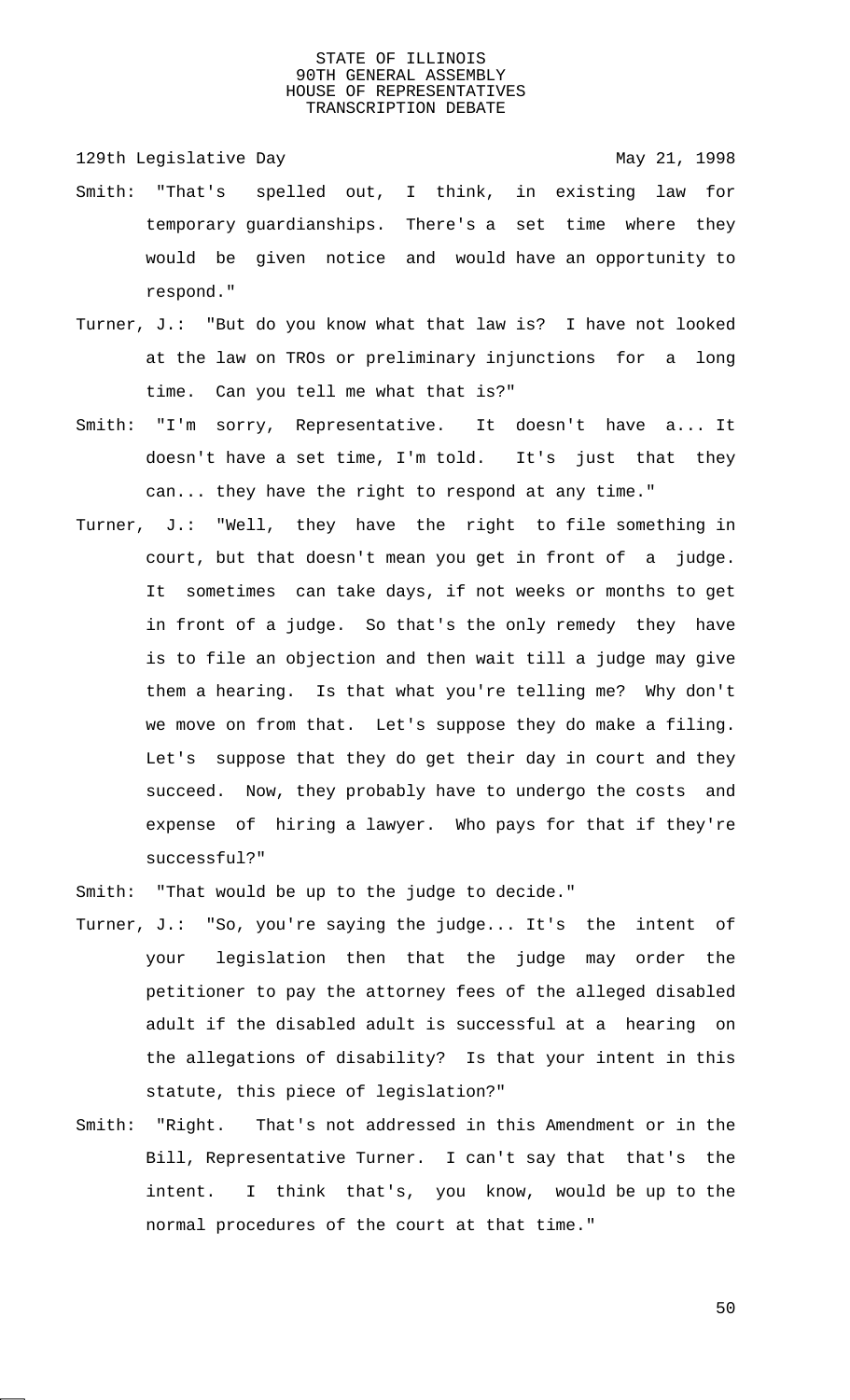129th Legislative Day 129th May 21, 1998

- Turner, J.: "No, I don't think so. I don't think a court has that authority unless you put it into the statute or unless it's some kind of written agreement, which you're clearly not going to have a written agreement in this. Let me move on to another topic."
- Speaker Hartke: "Excuse me, Mr. Turner. Could you hold that thought just a second? The Chair recognizes Representative Brosnahan."
- Brosnahan: "Thank you, Mr. Speaker. I rise on point of personal privilege."

Speaker Hartke: "State your point."

- Brosnahan: "Mr. Speaker, it is my pleasure to introduce to the House, the award winning band from MacGougan Junior High in Oak Lawn, Illinois. They just performed in the rotunda for the last half hour or so. They did a wonderful job and I hope everyone here gives them a warm Springfield welcome. Thank you."
- Speaker Hartke: "Welcome to Springfield. I'm sure that was the thunderous applause we heard a few minutes ago. Thank you, Mr. Brosnahan. Representative Turner, please continue."
- Turner, J.: "All right. So, there's no notice requirement in your proposed legislation. A petitioner simply goes into the court and persuades the court to issue an order. Now, the order, as I understand it, can be against any person or institution holding assets. Is that what you intend?"

Smith: "That's right."

Turner, J.: "All right. So, you're saying, by your legislation, that a court can issue an order against a financial institution and that financial institution doesn't even have a right to come into court and be heard. They're not a party to the lawsuit, but an order can issue against them even though they're not a party to the suit. Is that your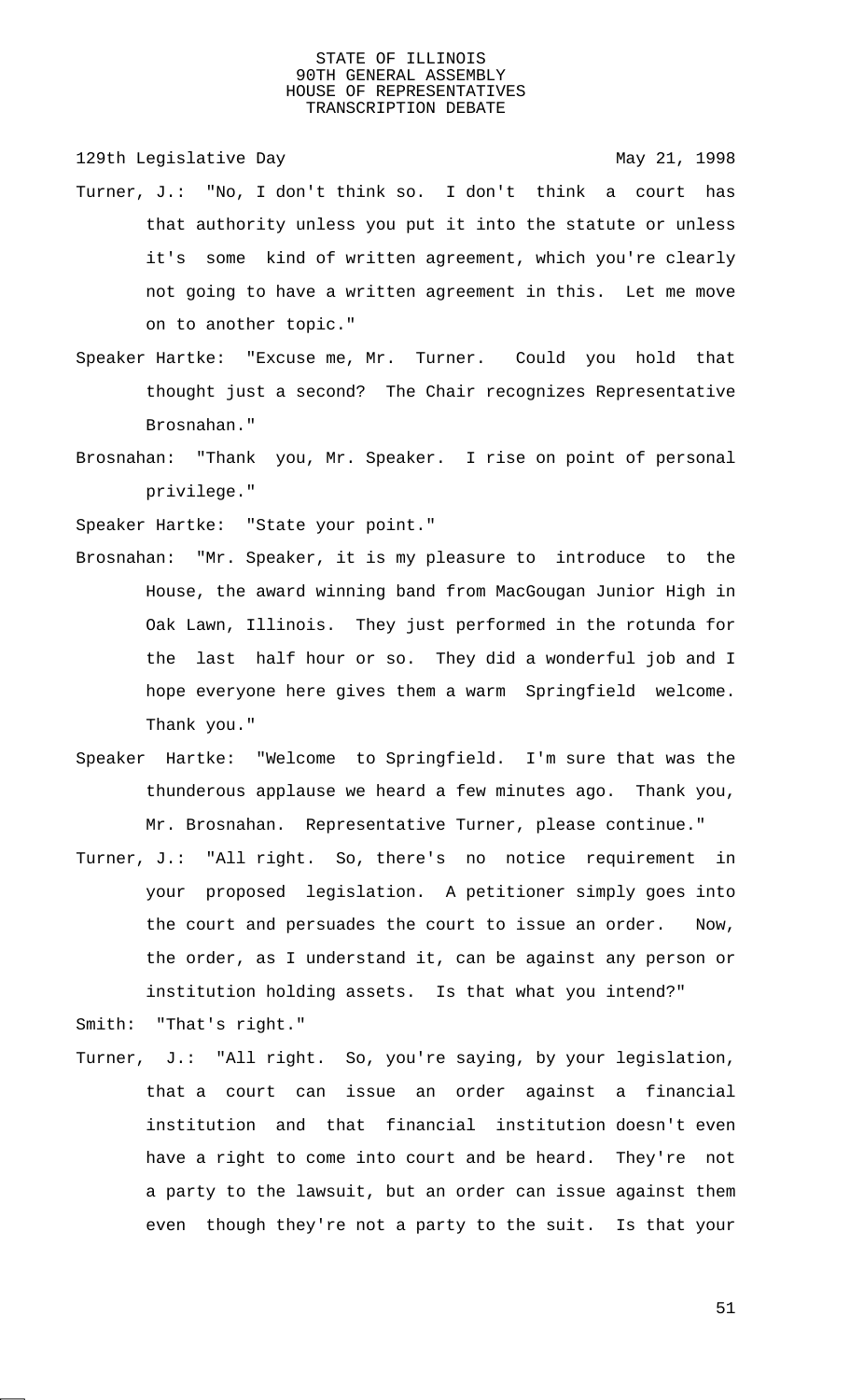129th Legislative Day 129th May 21, 1998

intent?"

- Smith: "Yes, that's the same case if they're seeking the temporary guardianship."
- Turner, J.: "Excuse me?"
- Smith: "That would be the same as if they were seeking a temporary guardianship. What you're saying is already the case with a temporary guardianship proceeding that's already in the law."
- Turner, J.: "Where?"
- Smith: "Representative Turner, that procedure for a temporary guardianship is spelled out in the statute. I believe you'll find it in this Amendment on page 3, starting with line 1."
- Turner, J.: "It spells out in there that an order issues against a financial institution or several financial institutions or any other person even when they don't get any notice and they are not a party to the suit."
- Smith: "It doesn't spell that out. It doesn't spell that out, but that is what a temporary guardianship does."
- Turner, J.: "Well, how's the bank going to know about this order if it's issued against them? What does it mean when they're ordered to not dissipate assets?"

Smith: "The court is going to notify them."

Turner, J.: "From my experience, I've never seen court notify institutions. I've never seen courts notify individuals. I think it's going to require someone else to make this notification. I don't see where that is a requirement in your piece of legislation. I don't believe a judge is going to do that. But you're saying that's your intent with this legislation, is the judge is going to take it upon himself or herself to notify financial institution or any other person holding assets. Is that right?"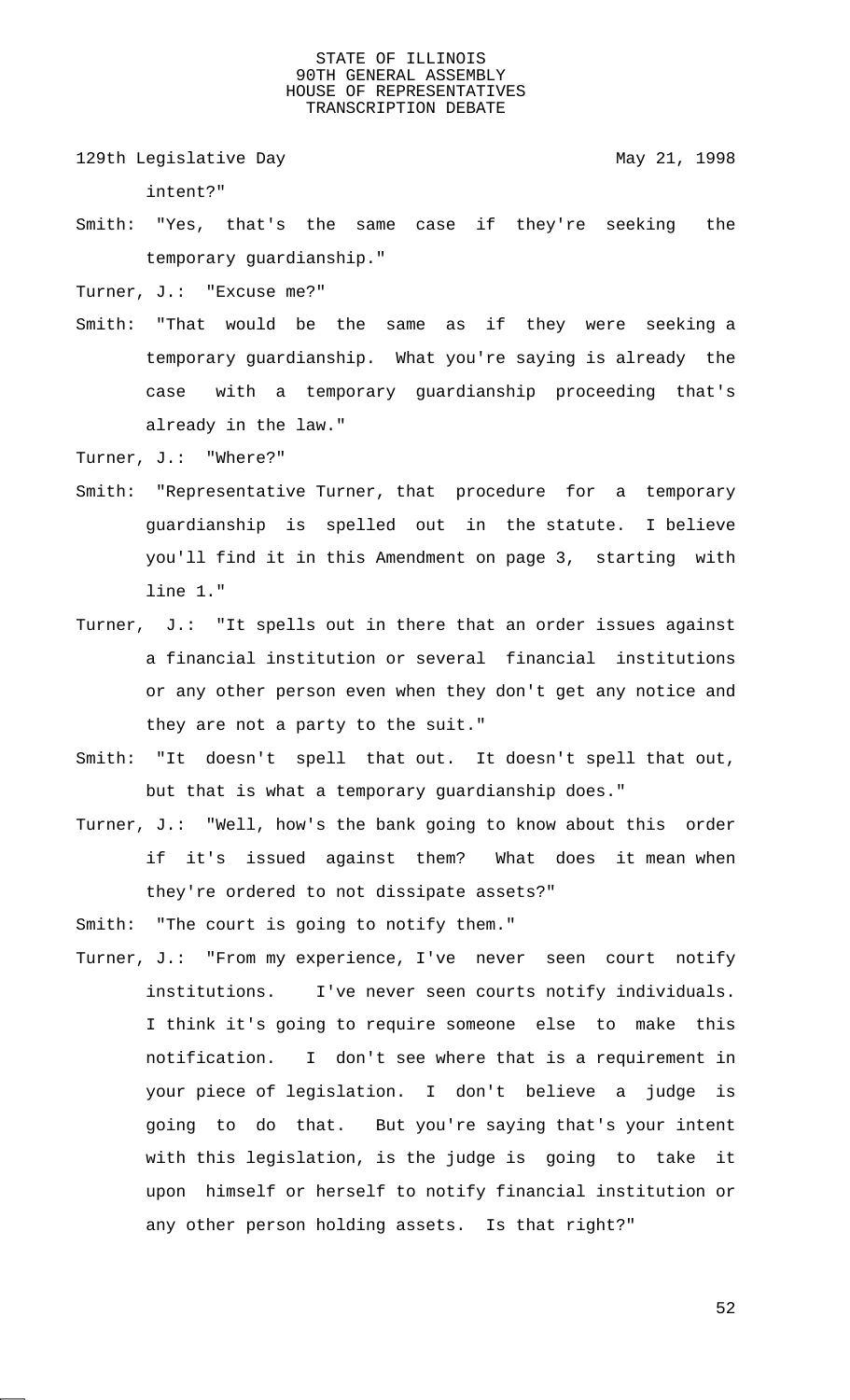129th Legislative Day 129th May 21, 1998

Smith: "That's right."

- Speaker Hartke: "Representative Turner, are you finished with your..."
- Turner, J.: "No, I didn't get a response to the last... that last inquiry."
- Smith: "Yes. Yes, you did, Representative Turner. I said, yes."
- Turner, J.: "Well, all right. The answer is, yes, then that the court is going to make the notification. I'm not sure I believe that's going to be done. Maybe the court can order the circuit clerk to make the notification. It seems like to me though, that that obligation ought to be upon the petitioner. But what does dissipation of assets mean? Does that mean everything is frozen? Can the person get any money out of the bank? Can they get money to go buy groceries? To make a car payment? To make the rent payment? That dissipates the account. Is that dissipation of assets? Is that what you intend to do, a total freeze?"
- Smith: "Representative Turner, as I said previously, that a temporary guardian would be appointed to be the guardian over those assets. So those type of transactions would be done by the temporary guardian."
- Turner, J.: "Well, then, why do you need an order on a bank if you're going to appoint a temporary guardian. A temporary guardian could decide whether or not they want to take the assets from the bank or any other person. If the temporary guardian has that kind of authority, you don't need an order on a financial institution, do you?"
- Smith: "Representative Turner, I believe the feeling is that the temporary restraining order would carry more weight, if you will, with the bank."
- Turner, J.: "I couldn't hear you, Representative."
- Smith: "I'm told that the temporary restraining order would carry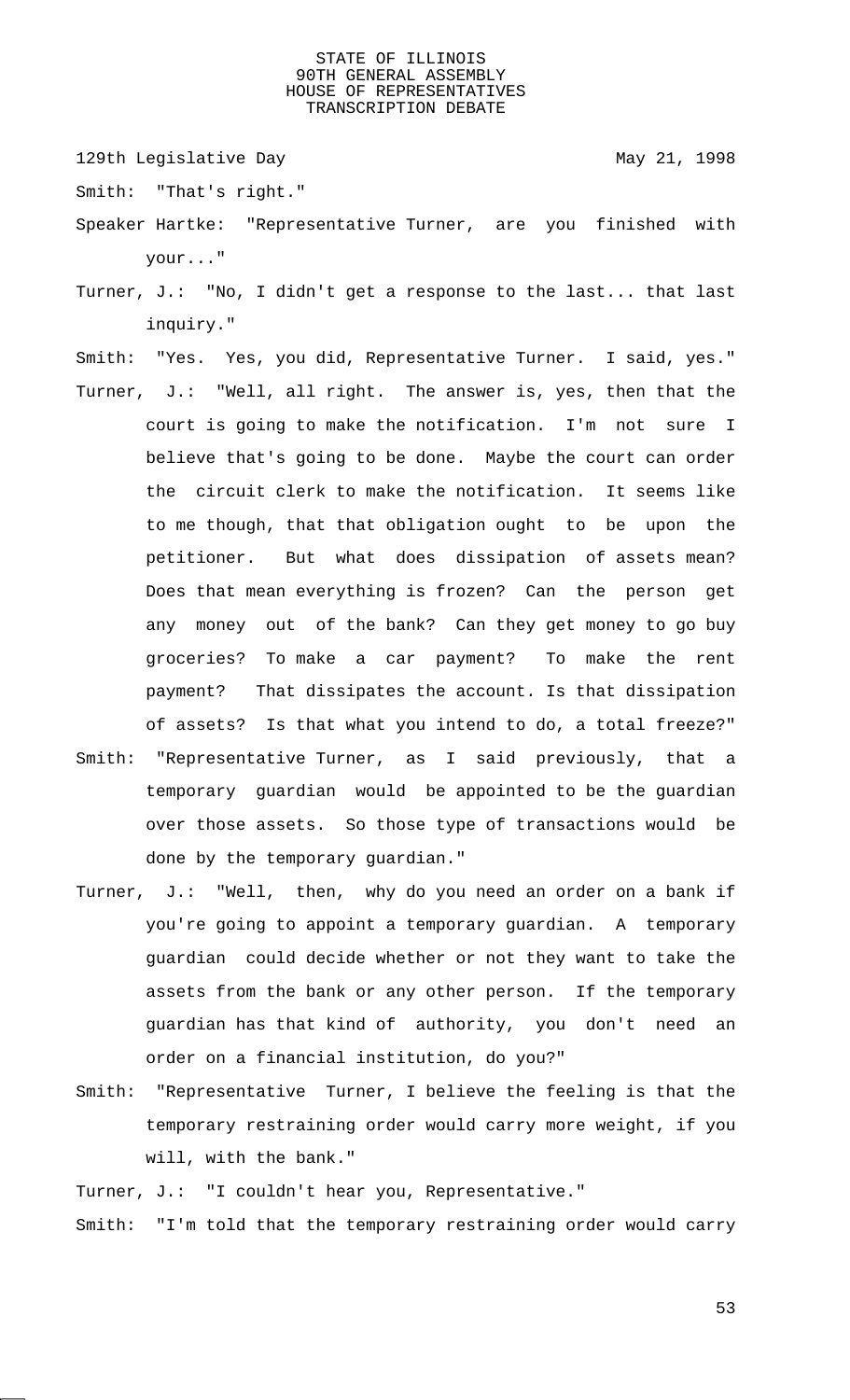129th Legislative Day 129th May 21, 1998 more weight with the bank and would be a more immediate action."

- Turner, J.: "I think banks are going to be pretty confused by these orders. I think they're going to find it amazing that they've had an order issued upon them by a court when they've had no notice. I don't think they're going to know how to respond to it. I think it's going to cost banks money because they're going to have to go to their lawyers and figure out why they've been restrained when they've not even had any notice of a pending suit against them. I think that the guardian ought to be allowed to make the decision. I don't know why you need an order on the institution. I've taken up way more than five minutes. I'll save any further questions for the Bill. Thank you."
- Speaker Hartke: "Further discussion? The Chair recognizes the Gentleman from... He no longer seeks recognition. The question is... Representative Smith to close on the Amendment."

Smith: "Thank you, Mr. Speaker. Again..."

Speaker Hartke: "Excuse me. Representative Durkin."

- Durkin: "Thank you, Mr. Speaker. I just have a brief... a few brief questions for the Sponsor. Now, Representative, the purpose of this is to prohibit the expenditure of some type of funds during a period of disability. Now, will the spouse who is seeking the freeze onto these assets, will they be able to have access to these assets during the period of either during the TRO or during the period of whatever the period of the injunctive relief period?"
- Smith: "The court will appoint a temporary guardian. In most cases the temporary guardian would probably be that spouse, I would imagine."

Durkin: "Will the... will that other spouse... person who is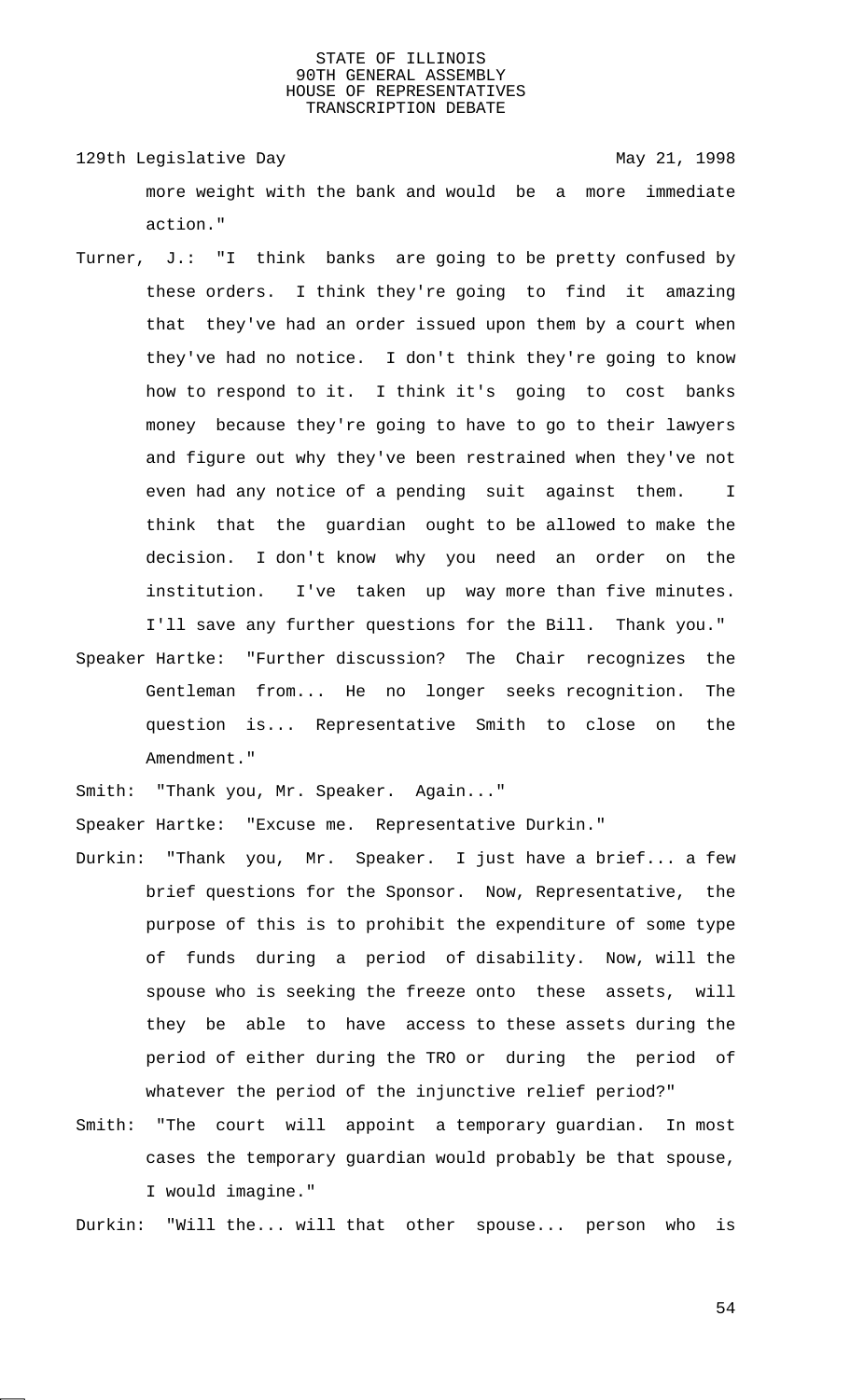129th Legislative Day 129th May 21, 1998 alleging that the other spouse has a disability, you're saying that they will be able to get access to those assets during that period or are we going to leave that to the... leaving that up to the whatever duties of the guardian over the..."

- Smith: "Right. It would be up to the guardian. That is correct."
- Durkin: "Now, one of the... As I'm reading through this, I'm assuming that during the TRO period and the injunctive period you have to establish, at least with some type of reasonable evidence, that this person is disabled under the law. What is the burden they must establish? Is it the same during this TRO period or is it... and is it elevated perhaps at the injunctive stage?"
- Smith: "No, it would be the same."
- Durkin: "And could... could you just briefly tell me what is the burden that they have to establish. Cause, I mean, if someone is going to contest it, they want to be at least... want to go back into court. They probably won't during the TRO period, but at the time of the injunction. They want to be able to go in and they can challenge it, whether or not they believe they are under a disability."
- Smith: "I'm not sure that that's in the statute or in the legislation. I think it would be clear and convincing evidence."
- Durkin: "Okay. Will these orders... If the TRO is successful or the injunction, do these orders... will other states recognize these orders if the spouse does decide to leave Illinois?"

Smith: "That's our intent, Representative Durkin."

Durkin: "Okay. Just one last question. If the spouse who is not the disabled spouse decides to, let's say, move to Indiana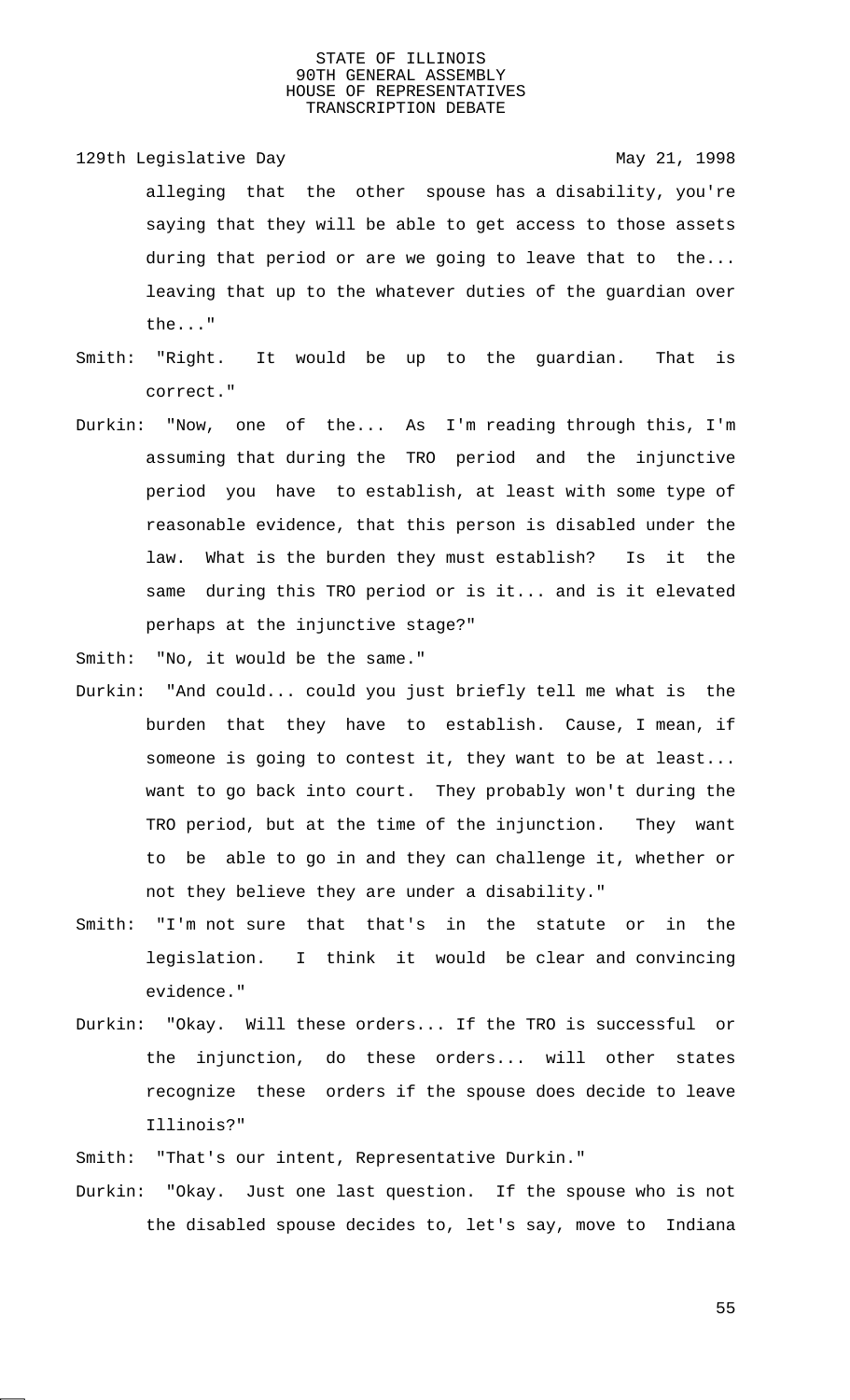129th Legislative Day 129th May 21, 1998

and they would like to have this... these assets freezed under this law, can they apply Illinois law in an Indiana court, or are they going to have to return back to the State of Illinois just to have an order prepared to have the assets frozen?"

Smith: "I would think they would have to return to Illinois to do that, yes."

Durkin: "Okay. Thank you very much."

- Speaker Hartke: "Further discussion? Seeing none, Representative Smith to close."
- Smith: "Thank you, Mr. Speaker and Members of the House. Again, this is an attempt to clean up the existing language in the Bill to allow a spouse to protect financial assets when they believe that their spouse, and they can prove through diagnostic analysis, that their spouse has a gambling addiction. This, I think, is an important step in the direction of protecting assets in very serious and very rare cases of gambling addiction and I would encourage an 'aye' vote on the Amendment."
- Speaker Hartke: "The question is, 'Shall the Amendment... House #... Amendment on House #3 on Senate Bill 1884 pass?' There has been a request for a record vote. All those in favor signify by voting 'aye'; those opposed by voting 'no'. Have all voted who wish? Have all voted who wish? Have all voted who wish? Mr. Clerk, take the record. On Floor Amendment #3 to Senate Bill 1884, there are 115 Members voting 'yes', 0 voting 'no' and 0 voting 'present', and this Amendment is adopted. Are there further Amendments?"

Clerk Rossi: "No further Amendments."

Speaker Hartke: "Third Reading. Mr. Clerk." Clerk Rossi: "Committee Reports. Representative Barbara Flynn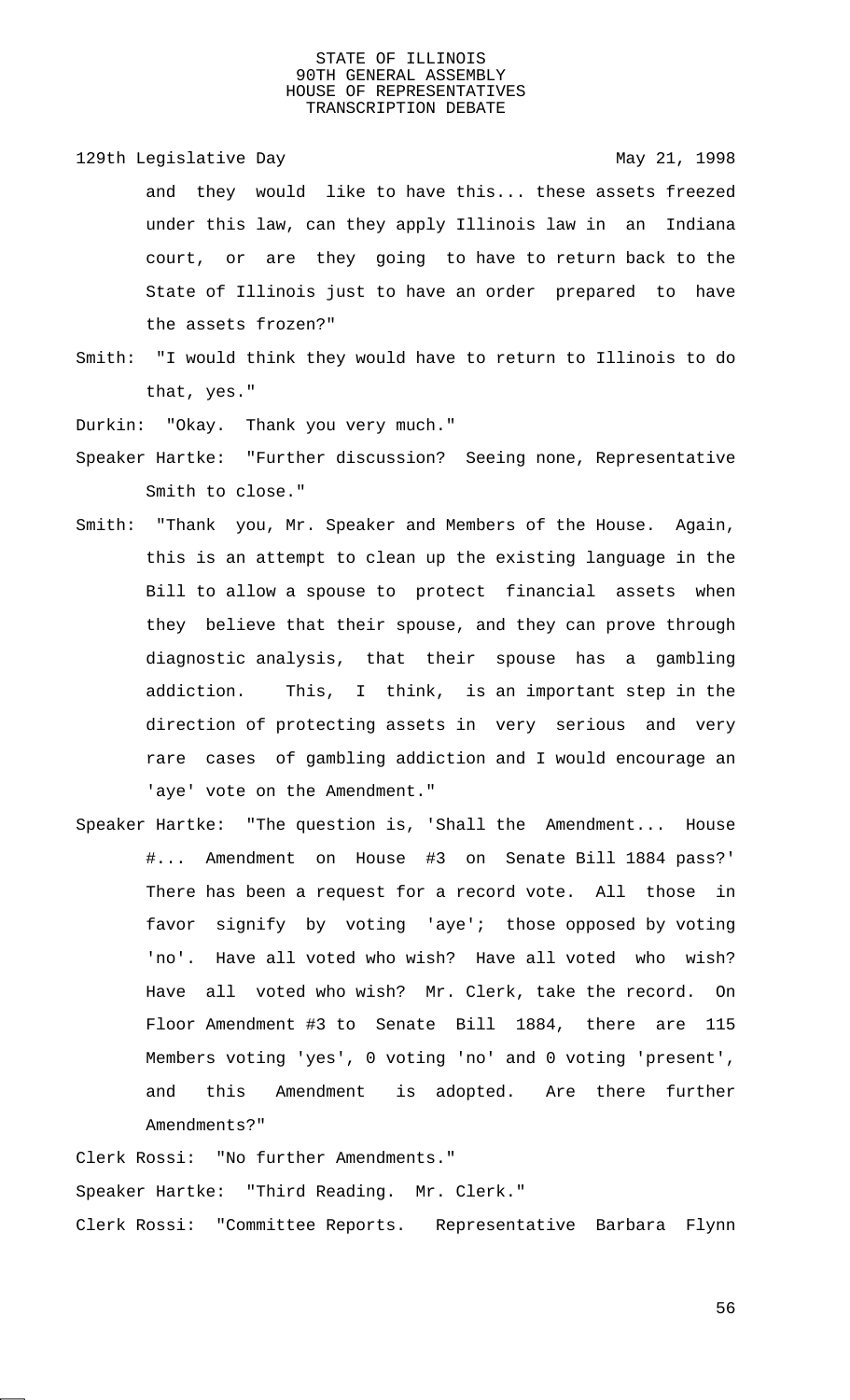## 129th Legislative Day 129th May 21, 1998

Currie, Chairperson from the Committee on Rules, to which the following measures were referred, action taken on May 21, 1998, reported the same back with the following recommendations to the floor for consideration: House Amendment #2 to Senate Bill 1225; House Resolution 545; House Resolution 547; House Resolution 555; Amendment #1 to House Joint Resolution 65; House Joint Resolution 63; House Joint Resolution 66; and Motion to Recede on... from House Amendment #1 to Senate Bill 1215. Supplemental Calendar #2 is being distributed."

- Speaker Hartke: "The Chair is prepared to go to some Resolutions. The Chair recognizes Representative Fritchey for House Resolution 513. Representative Fritchey."
- Fritchey: "Thank you, Mr. Speaker. House Resolution 513 requests the City of Chicago and the Chicago City Council and the CTA to accelerate review and hopefully, completion and development of a mixed use facility for housing and commercial space over and above the terminus of the Ravenswood Brown Line, which is a train line that runs through the middle of the city and terminates in my district. I'd be happy to answer any questions."
- Speaker Hartke: "Is there any discussion? The Chair recognizes the Gentleman from Vermilion, Representative Black."
- Black: "Thank you very much, Mr. Speaker. Will the Sponsor yield?"

Speaker Hartke: "The Sponsor indicates he will."

Black: "As I understand this Resolution, Representative, you're asking the City of Chicago and the City Council of Chicago and the Chicago Transit Authority of Chicago to approve and accelerate the construction of a Kimball CTA project. For those of us who don't live in the city, where is that?"

Fritchey: "That is in the northern end of my district in a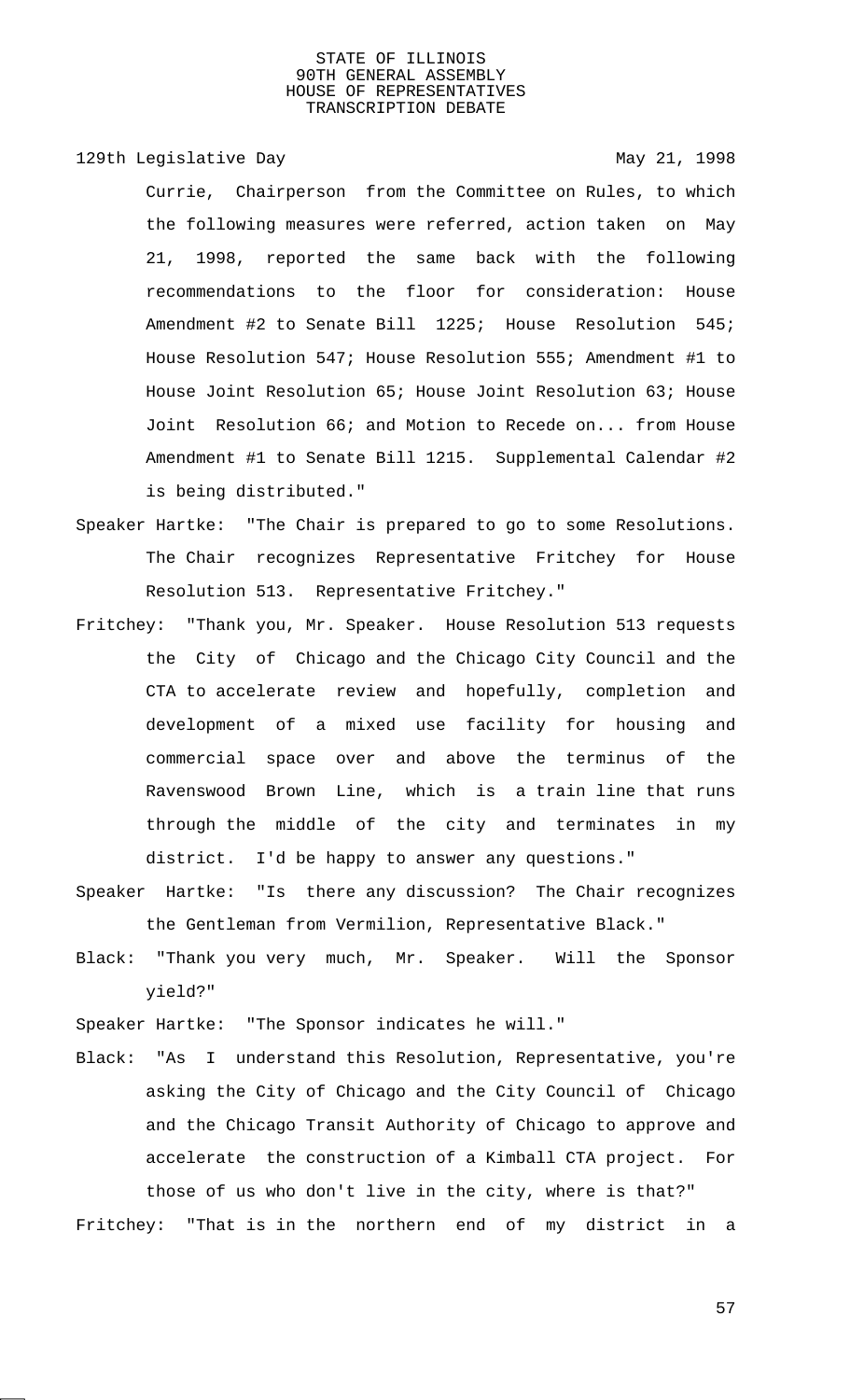- 129th Legislative Day 129th May 21, 1998 community called Albany Park. It is right near the area where the districts of myself, Representative Lyons and Representative Bradley, all come together."
- Black: "So I assume that when we're talking about the Kimball Street project, you're asking for a station to be built. Is that it?"
- Fritchey: "There, right now, is an existing train station. Members from the community have put forth plans to put a development over and above the train station, which would include senior housing, much needed parking space, some medical office space and some commercial space. It is hoped that this project would be an economic catalyst for the community, would relieve traffic congestion, ease some environmental concerns that we have over there, address the laudable need of senior housing at an affordable rates. There's a number of benefits that can be realized from this project."
- Black: "Representative, do you have an approximation on what the cost of this would be?"
- Fritchey: "The project cost is approximately \$18,000,000. The overwhelming amount of that is going to come from private development funds. This Resolution is not seeking any funding from the state or from the city. It's asking that the city review their plans to see if it makes sense for the CTA, specifically, to obligate funds for this project and for an improvement of the station."
- Black: "All right, now, if I heard you correctly, you said that the approximate cost would be \$18,000,000, not 1.8."

Fritchey: "One, eight."

Black: "Okay. Now, I would assume that since it's a transportation, mass transit type of project, that it would be eligible for some state funding, would it not?"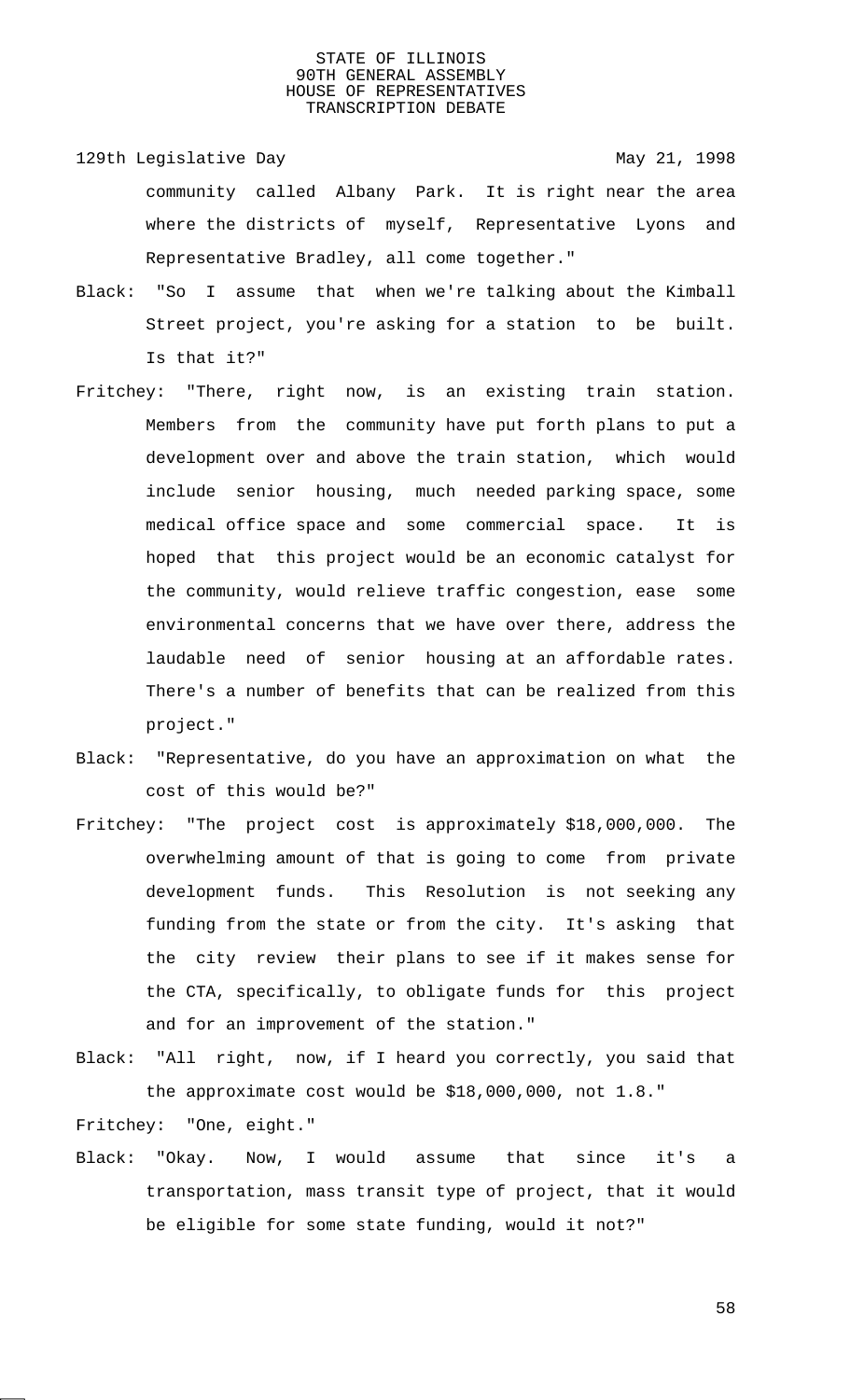129th Legislative Day 129th May 21, 1998

- Fritchey: "I would imagine that the CTA might be able to seek some state funding for a portion of the project. But, again, it's tough to explain without having a model in front of us here. But right now, what you have is simply the terminus of a train line and this is looking to put a housing development and parking structure on top of that terminus."
- Black: "All right. The staff was telling me that the CTA estimates that it would take about \$300,000,000 worth of work on the roadbed, the track line, to bring it up to standards to be able to run on it."
- Fritchey: "No, that's absolutely erroneous. I don't know where that's coming from."
- Black: "Okay. Staff... staff points out to me here that it says the CTA has stated publicly that the Ravenswood (Brown Line) is in need of some three to \$400,000,000 worth of work. What, have they got a bad track?"
- Fritchey: "That's a completely unrelated issue to this. The Brown Line is in need of repairs and improvements that's presently the source of some attempt to get funding at the federal level through the 'ICT' package. That is a separate issue from this. It's the same train line, but a wholly unrelated animal."
- Black: "What was the last station? I know that they've been redoing a number of them up there. So I can get an idea of how it breaks down onto cost, what was the last CTA station to be completely rehabbed or rebuilt or..."
- Fritchey: "I couldn't tell you that offhand. I've got to clarify, Representative, this is not a matter of rebuilding a train station. There exists a train station right now, there's an entrance area with fare takers, et cetera. This is talking about taking that whole parcel of land and on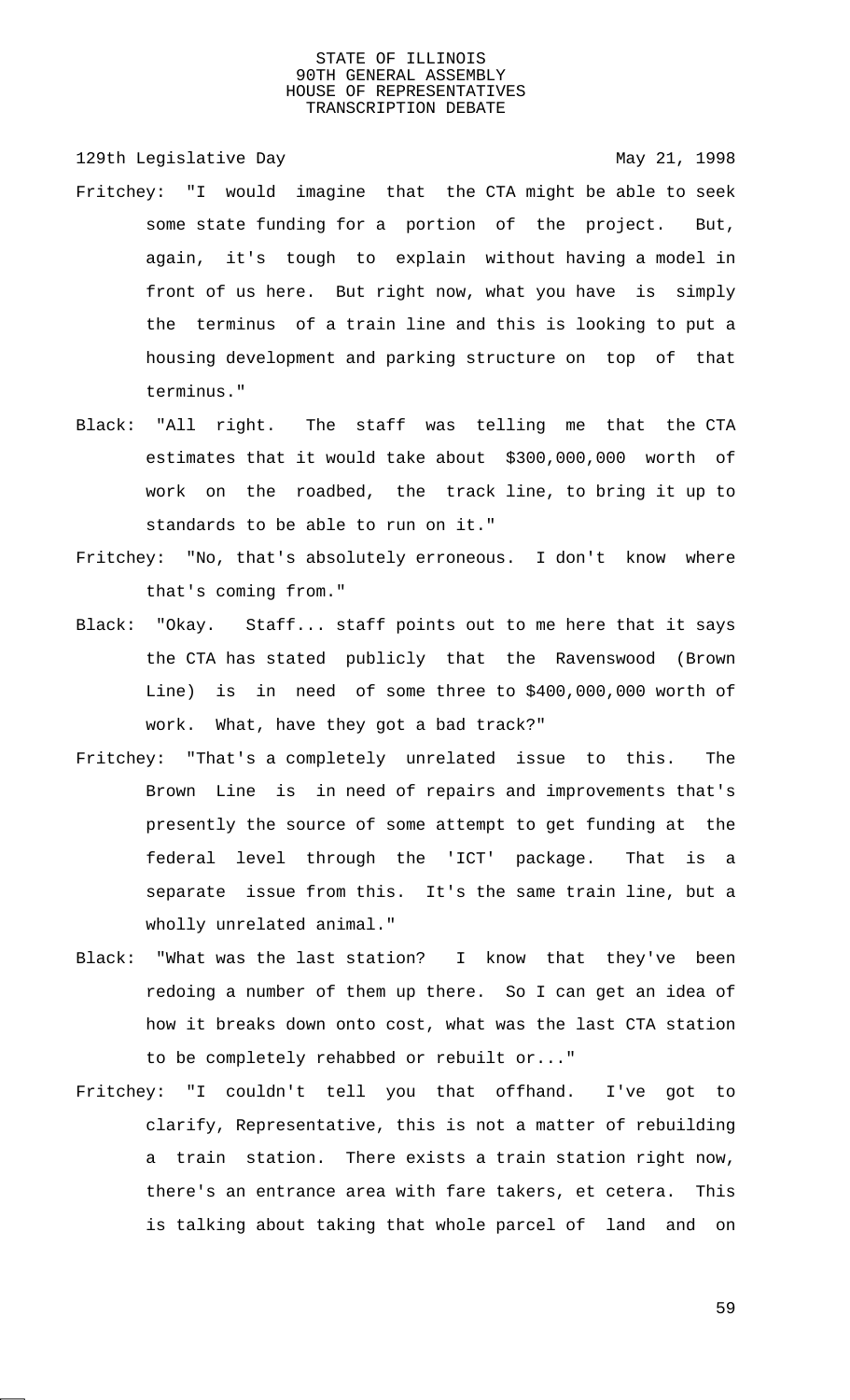129th Legislative Day 129th May 21, 1998

top of the train station, putting approximately 160 apartments for seniors, putting about 18,000 square feet of medical office space, putting some commercial space on there. So it would all be done by a private development. There would be improvements made to the CTA facility and that would be at the cost of the CTA, but the rest of this project, this is not... when you envision a train station being built or improved..."

Black: "Okay."

- Fritchey: "... this is not the type of thing you would normally envision."
- Black: "But the CTA improvement, if I heard you correctly, the CTA improvement could be 18,000,000?"
- Fritchey: "No, no. The complete project cost is estimated presently at approximately \$18,000,000. I believe about ten percent of that would be CTA cost."
- Black: "Okay. But there is a possibility when you deal with Chicago Transit, obviously they have... they can access state and local road dollars, can they not?"

Fritchey: "You would know that better than I."

Black: "I think they can and I think that's what concerns me at this point. Thank you, Representative, I appreciate your indulgence. Mr. Speaker, to the Resolution. In the questioning, it becomes apparent that it's a little more than just a... When it first started, in all sincerity, I thought it was just rehabbing or building a new commuter stop for the CTA. And, obviously, as the Representative has indicated and we appreciate his forthright answer, it goes much further than that and it may very well involve significant private dollars. But the bottom line is, when you get into transit projects, you will get into state transportation funds. And to my downstate colleagues, and,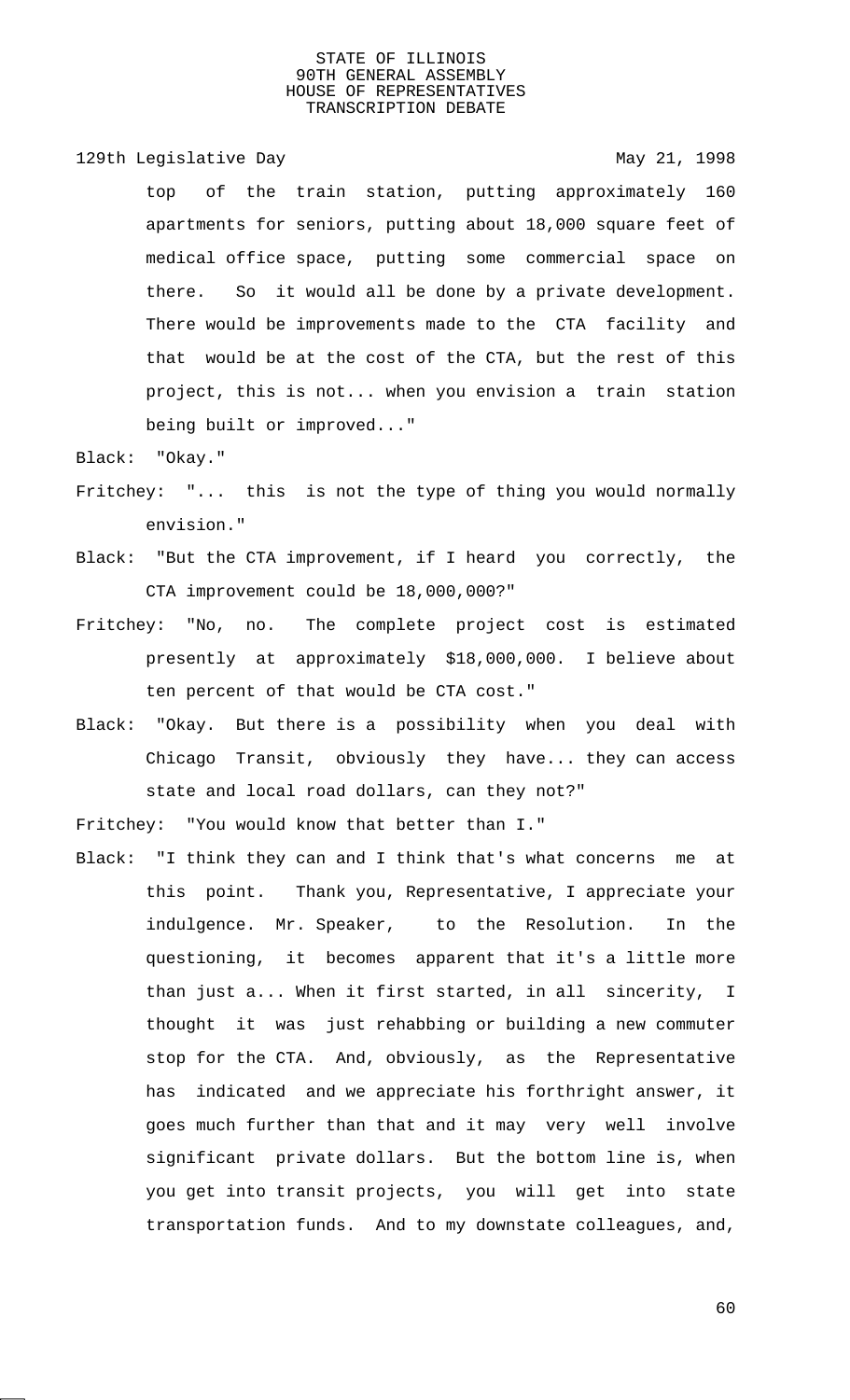# 129th Legislative Day 129th May 21, 1998

again, I know how important mass transit is to the City of Chicago and I don't stand in opposition to every mass transit concept that Chicago brings to us, but my fears are founded on what I think is the inability of this General Assembly to address the diversion of road fund dollars. We've tried to get that Bill out of Rules and I won't go into that and bore you with that, but we've not been able to get it out of Rules so that we stop diverting road fund dollars. Our good friends in Washington cannot seem to pass a highway funding Bill and many of us are going to go home to deteriorating roads, deteriorating bridges, and without bringing messages of hope for people who rely on this. And, so, while it's only a Resolution, it could end up costing money. I'm confident that the State Transportation Department would be asked to fund a portion of this and I don't think the Resolution is going to make or break this project. But I must tell you and I hate to appeal to regionalism in such a blatant way, but I'm going to do that. This roll call could be construed as sending more of our road dollars, our transportation dollars, to a CTA project in the City of Chicago when we have bridges and roads that are substandard. And as I've said before and you think I'm in jest, but I'm not, many roads in my district are literally dirt roads, or ten foot single slab concrete roads that were poured in the 1920's. I can't, in good conscience, vote for this Resolution until we can resolve the either the diversion of road funds dollars or get a federal road fund Bill that will let us get on with the business of fixing our highway infrastructure from Chicago to Cairo. I would urge a 'no' vote on the Resolution."

Speaker Hartke: "Further discussion? Seeing no one is seeking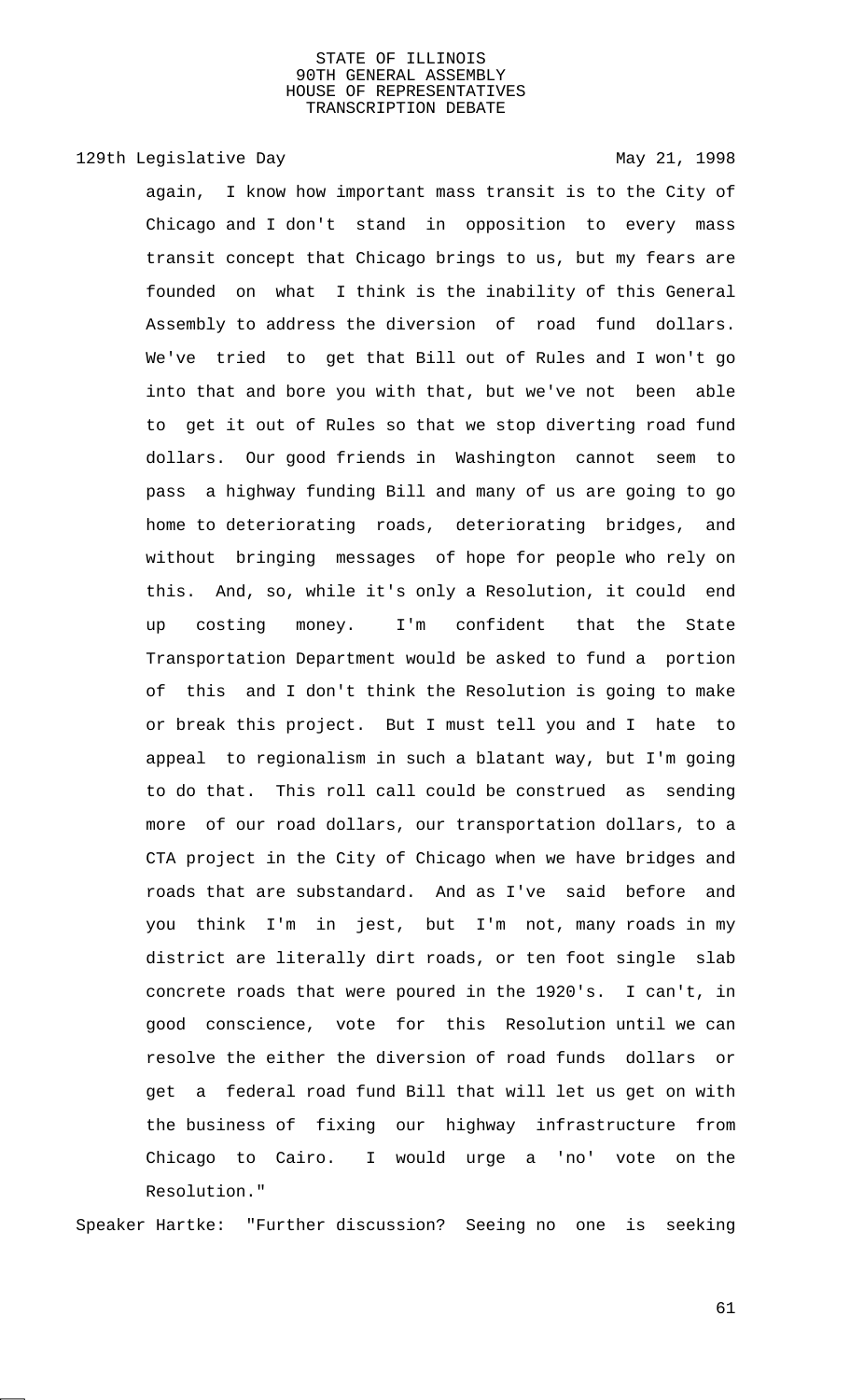129th Legislative Day 129th May 21, 1998

recognition, Representative Fritchey to close."

- Fritchey: "Thank you. And with all due respect to the Representative, this is not a Resolution which seeks funding. This is not a transit project. This is not a pork project for my district. This is a Resolution asking the City of Chicago and the CTA to further review the viability of this project. Transit based development is being heralded around the country as the future of urban investment and urban development to reduce suburban sprawl. It's a pro-environmental issue as well. If at any time in the future this project were to go forward and state funds were to be sought, that would have to come through this Body and then that matter could be discussed subsequently at that time. This Resolution simply urges the city to continue to look at this project, so the project can continue to move forward. I respectfully request your favorable consideration. Thank you."
- Speaker Hartke: "The question is, 'Shall this Resolution pass?' All those in favor signify by saying 'aye'; those opposed 'no'. In the opinion of the Chair... The question is, 'Shall this Resolution pass?' All those in favor signify by voting 'aye'; those opposed vote 'no'. The voting is open. Have all voted who wish? Have all voted who wish? Have all voted who wish? Mr. Clerk, take the record. On House Resolution 513 there are 88 Members voting 'yes', 27 Members voting 'no' and 0 voting 'present' and this Resolution, having received a majority, is hereby declared passed. House Resolution 504, Representative Black. Representative Black."
- Black: "Yes, in the absence of Representative Schakowsky, it'd be my privilege to present House Resolution 504. It calls for building a Danville mass transit station in downtown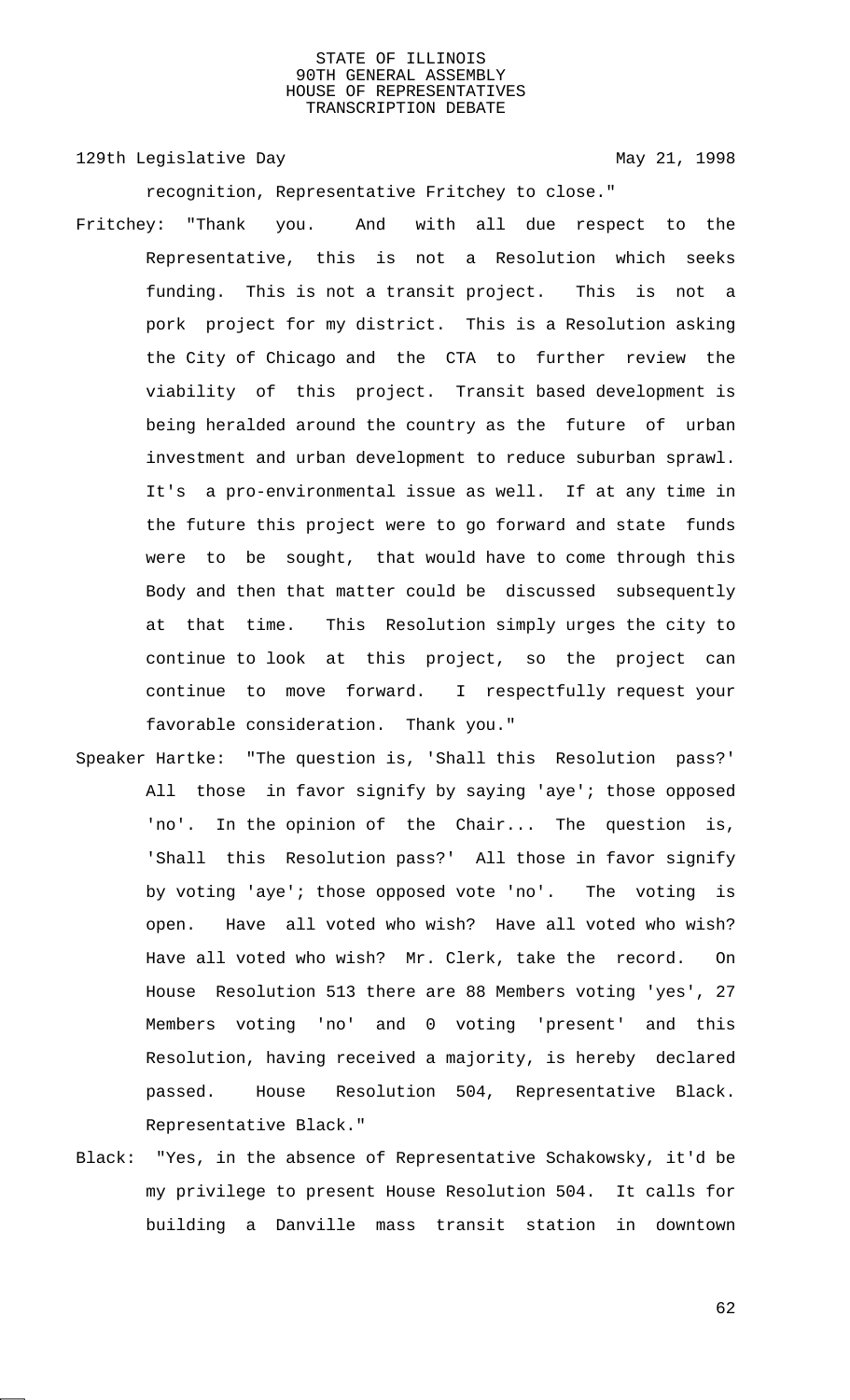129th Legislative Day 129th May 21, 1998

Danville, the cost of which is somewhere in the neighborhood of \$150,000,000 with a direct rail link... with a direct rail link to the City of Chicago so that I can go up there and find out where Ravenswood is. Now that I have an actual copy, Mr. Speaker. Oh, I remember this now, yes. House Resolution 504. It instructs the Auditor General to conduct a survey to determine the cost of providing selected health and human services that are paid for by the Department on Aging, DCFS, the Department of Human Services, the Department of Corrections, and the Department of Public Aid through grants or contracts with providers. We'd just simply like to find that whether or not we're being as cost effective as we can in the mandated health programs that we're operating in many agencies throughout the state, and I would be glad to try and answer any questions you have. Would urge a favorable vote."

- Speaker Hartke: "Discussion on the Resolution. The Chair recognizes the Gentleman from Cook, Representative Lang."
- Lang: "Thank you. To the Sponsor. Relative to the first part of the Resolution, that rail link, if you would have it be between Danville and Skokie, Sir, I would join you in it because I know your constituents, as mine, have been clamoring for a way to get between Skokie and Danville. If you'll change that... make that Amendment, I'll be with you, Sir."
- Black: "Well, I can't... I can't guarantee you in the absence of the Chief Sponsor, but I'm sure she'll take it under consideration."
- Lang: "I assure you that her new congressional district is part of Skokie."
- Black: "And it would be nice if we could even journey up to Evanston on occasion."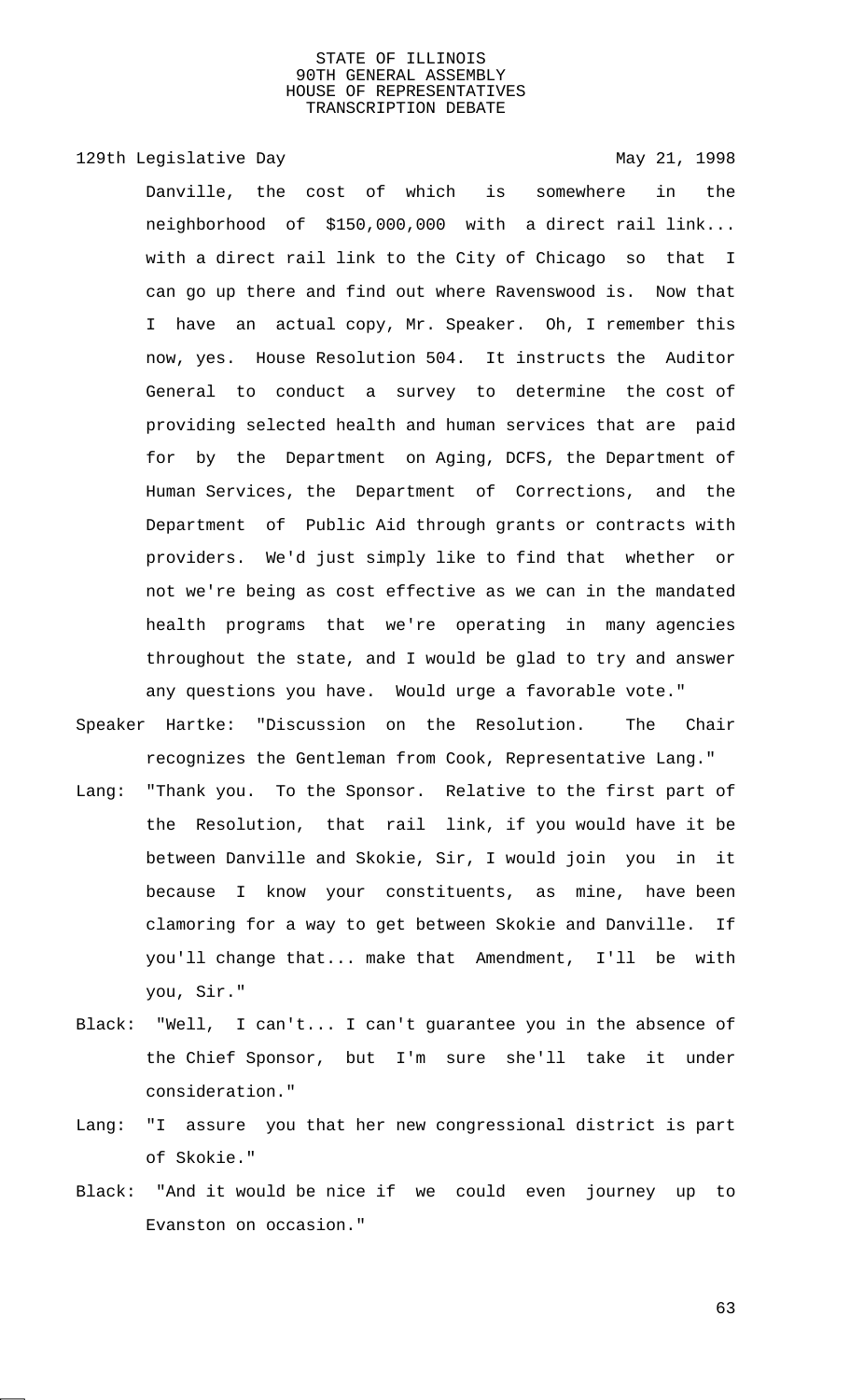129th Legislative Day 129th May 21, 1998

Lang: "All right, that's great. I'm in."

- Speaker Hartke: "Further discussion? Seeing none, the question is, 'Shall House Resolution 504 pass?' All those in favor signify by voting 'aye'; those opposed vote 'no'. The voting is open. Have all voted who wish? Have all voted who wish? Have all voted who wish? Mr. Clerk... Mr. Clerk, take the record. On House Resolution 504 there are 115 Members voting 'yes', 0 voting 'no' and 0 voting 'present', and this Resolution, having received a majority, is hereby declared passed. On Supplemental Calendar #1 is House Resolution 505, Representative Kosel."
- Kosel: "Thank you, Mr. Speaker. Ladies and Gentlemen of the House, this Resolution urges the U.S. Congress to ensure that federal financial aid assistance continues for cosmetology despite a report issued by the U.S. General Accounting Office, and I would ask for your positive vote on it."
- Speaker Hartke: "Is there any discussion? The Chair recognizes...Representative. Oh. Mr. Clerk, would you put the correct Resolution up on the board... 505? Yes, Representative Black, for what reason do you rise?"
- Black: "Let the record reflect that the Chief Clerk immediately tried to sneak out from the well so that he could blame the Assistant Clerk for the error. It was the Chief Clerk. Let the record reflect."
- Speaker Hartke: "You surely don't mean that, Representative Black. Further discussion? Representative Parke."
- Parke: "Thank you, Mr. Speaker, Ladies and Gentlemen of the House. Will the Sponsor yield?"
- Speaker Hartke: "Indicates he will... she will."

Parke: "Representative, this was heard in committee?"

Kosel: "Yes, it was."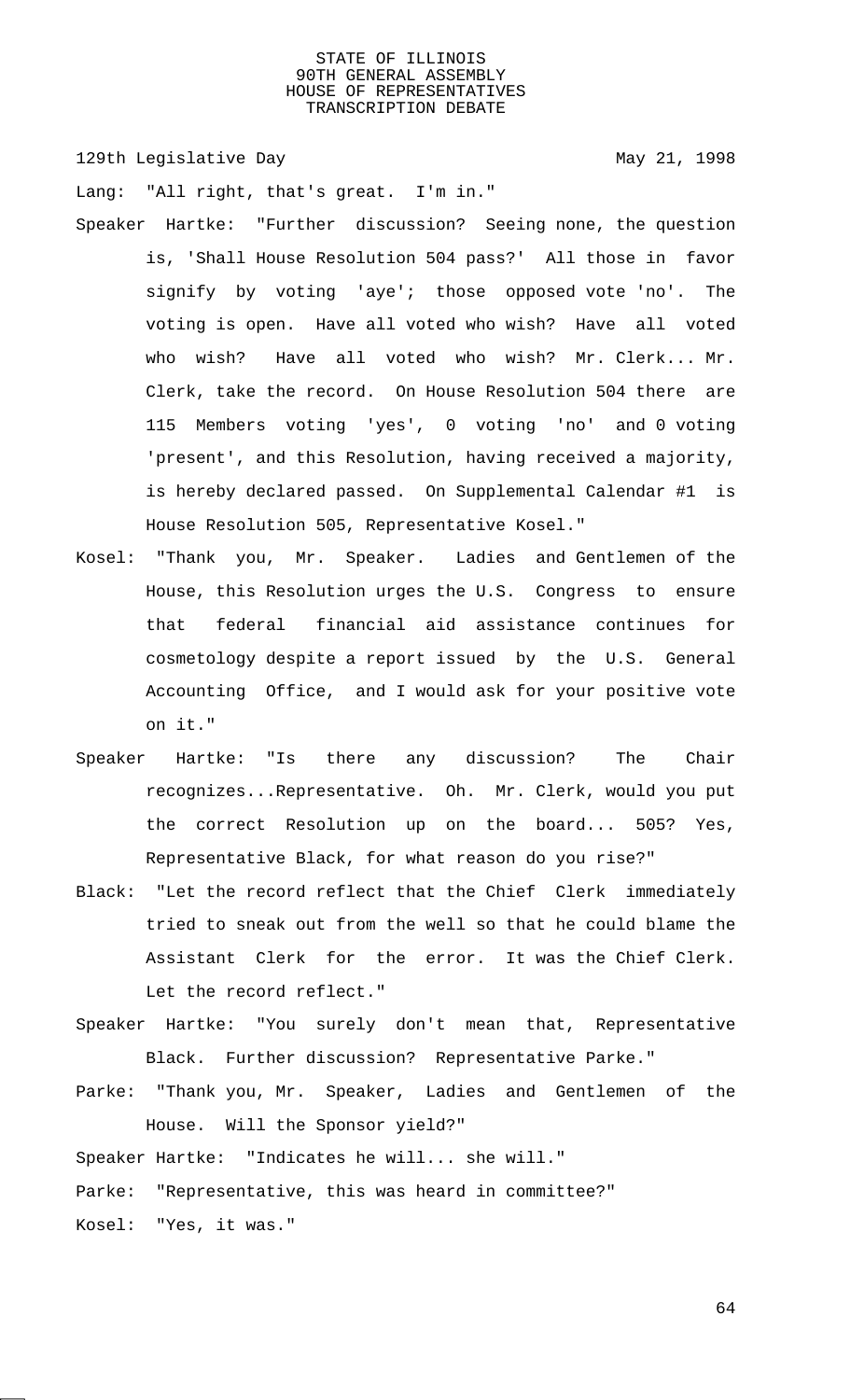129th Legislative Day 129th May 21, 1998

Parke: "Which committee? Was it Registration/Regulation?"

Kosel: "Yes, it was."

Parke: "Did anybody object to this?"

Kosel: "No, there was no objection to it."

Parke: "And in essence, it tells the Federal Government that they ought to give more grants and financial aid to those women and men who are seeking a career in cosmetology?"

- Kosel: "No, it actually says that they should consider doing it. According to the Auditor General, they have said that it is an oversupplied industry and that is not true. Some of the processes that they go through for determining what is an oversupplied occupation are not accurate and we literally deal with that in the Resolution. So, this is an idea to keep it on the list for financial aid."
- Parke: "Okay. Did the Cosmetology Association of Illinois and of Chicago testify or object to file any slips on this?"
- Kosel: "Absolutely not."

Parke: "Did they show support for this?"

Kosel: "I'm sure that they would."

Parke: "Okay, thank you, Representative."

- Speaker Hartke: "Further discussion? Seeing that no one is seeking recognition, Representative Kosel, would you like to close?"
- Kosel: "I would please ask for your favorable vote on this Resolution. Thank you."
- Speaker Hartke: "Representative Bost, for what reason do you seek recognition?"
- Bost: "Yeah, I will be voting 'present' for conflict of interest."
- Speaker Hartke: "The question is, 'Shall House Resolution 505 pass?' All those in favor signify by saying 'aye'; those opposed 'no'. In the opinion of the Chair the 'ayes' have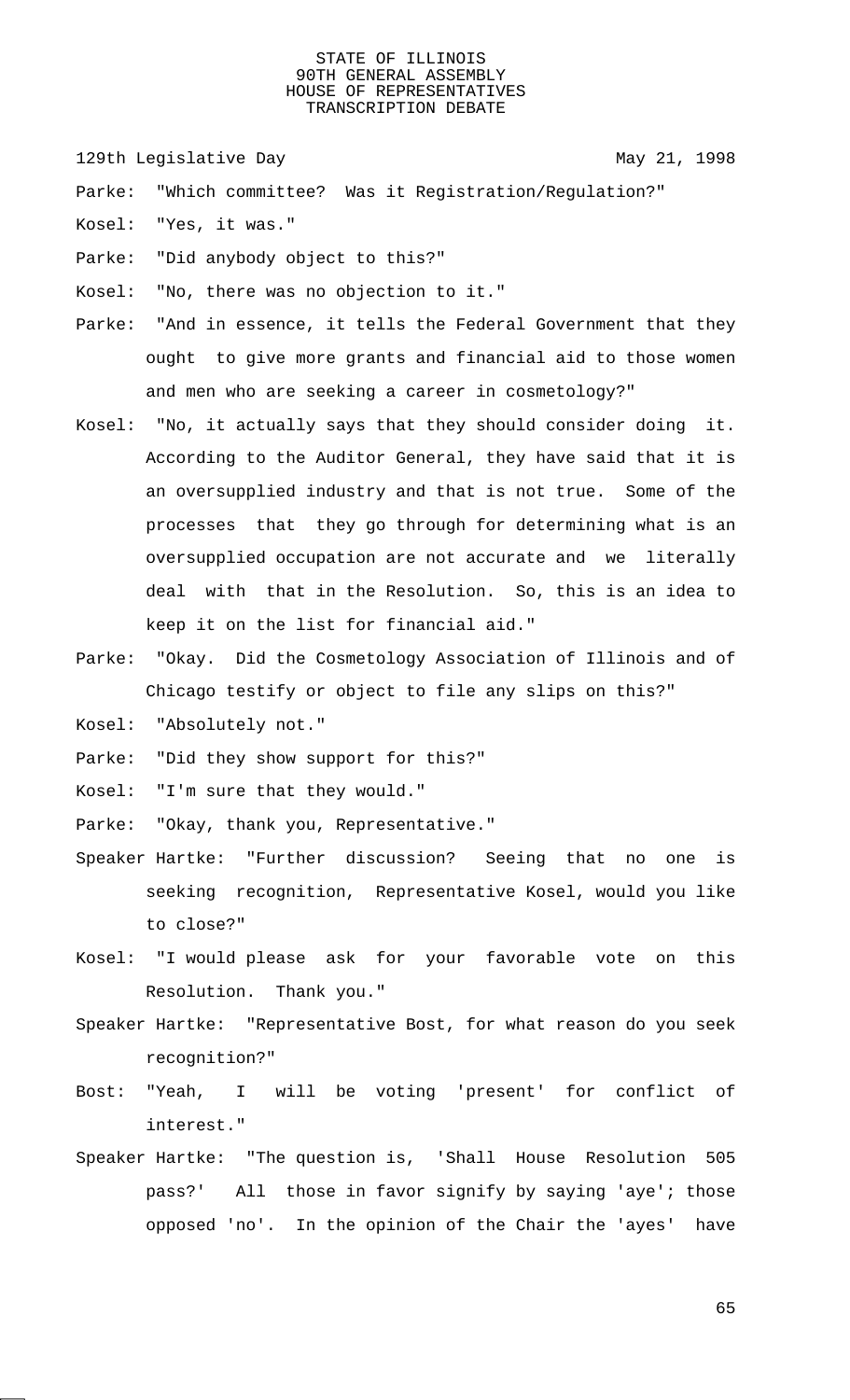129th Legislative Day 129th May 21, 1998 it and House Resolution 505 is hereby declared passed. House Resolution 512, Representative Howard, Connie Howard. Representative Howard."

- Howard: "Thank you, Mr. Speaker. House Resolution 512 urges the Board of Higher Education to build on efforts in FY '99 to equalize salary levels at state institutions of higher education. Public universities and community colleges are additionally encouraged to distribute salary increases in a manner that moves faculty and staff toward equity with their peer groups. By November 1st of this year, public universities and community colleges are asked to respond and report to the Board of Higher Education regarding salary equity efforts. I'm willing to answer questions."
- Speaker Hartke: "Is there any discussion? Seeing that no one is seeking recognition the question is, 'Shall House Resolution 512 pass?' All those in favor signify by voting 'aye'... saying 'aye'; those opposed say 'no'. In the opinion of the Chair the 'ayes' have it and the Resolution is hereby declared passed. On Supplemental #2 there are Agreed Resolutions. Mr. Clerk, would you read the Resolutions. Excuse me. House Resolution 545. Representative Hassert."
- Hassert: "Thank you, Mr. Speaker, Members of the General Assembly. Yesterday, the end of a 'Rat Pack' era came in Beverly Hills when Francis Albert Sinatra was laid to rest. Although he is loved by millions around the world, he has a special plate (sic-place) in the heart of Illinoisans. Sinatra has loved the City of Chicago for most of his adult life, and he has told the world about it through Jimmie Van Husan and Sammy Conn's song 'My Kind of Town'. Although he last performed that song here in a final appearance on October 22, 1994, his fondness for the city never wavered.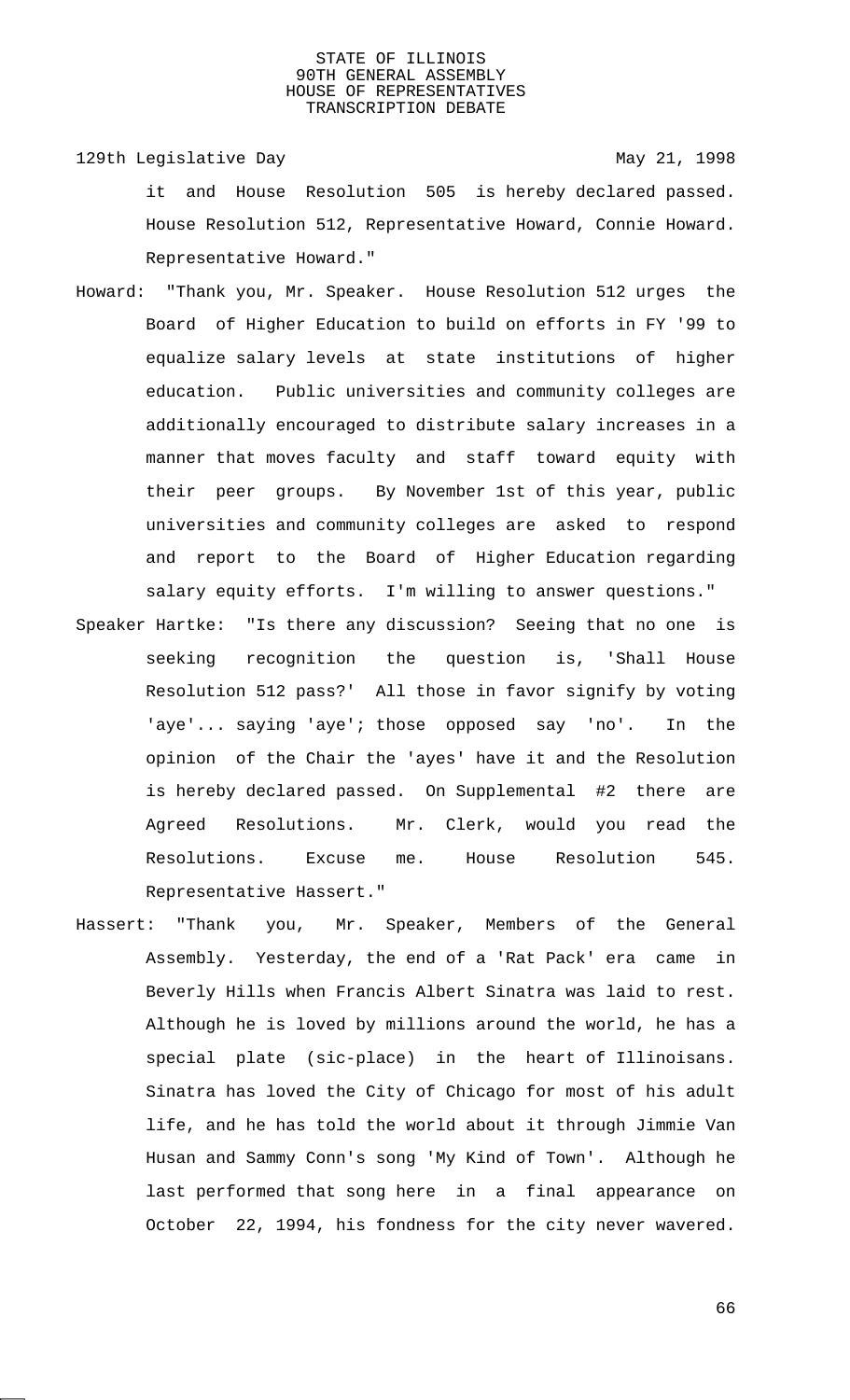# 129th Legislative Day 129th May 21, 1998

He has entertained us for nearly six decades by making over 17 hundred recordings, appearing in 58 films, and making countless concerts and benefit appearances. He was a true patriot and won an Oscar for the short film and song of this same title 'The House I Lived In', which extols the virtues of being an American. For every mood there is a Sinatra song to express it. There's not an entertainer that could match his sheer artistry and interpretation of American popular song. The voice may have been silenced by the music... The voice may have been silenced but the music will live on forever. We join the family and legions of fans in the State of Illinois, particularly of Scott Hombart, who made me do this, and around the world at the passing of the 'Chairman of the Board'. Through his song, 'That's Life', he has told of riding high in April and being shot down in May, but he came through the last 82 years doing it 'his way'. Thank you."

- Speaker Hartke: "Discussion on the Resolution? The Chair recognizes the Gentleman from Kane, Representative Hoeft."
- Hoeft: "Thank you, Mr. Spokesperson (sic-Speaker). Could we have the Sponsor sing his favorite song for us?"
- Speaker Hartke: "There's been a request for the Sponsor of the Resolution to sing his favorite song."
- Hassert: "I prefer not to, but I'm sure Representative Phelps might be able to sing a few bars of something."
- Speaker Hartke: "Representative Phelps. Representative Phelps. There's been a request for you to sing a few bars of your favorite Frank Sinatra song. Do you know one?"
- Phelps: "I... I'm one of those kind of listeners to the Frank Sinatra song that just knows the tunes, and I don't know many of the words. But it's, you know... (sings) Start spreading the news, we're leaving Springfield... Anyway,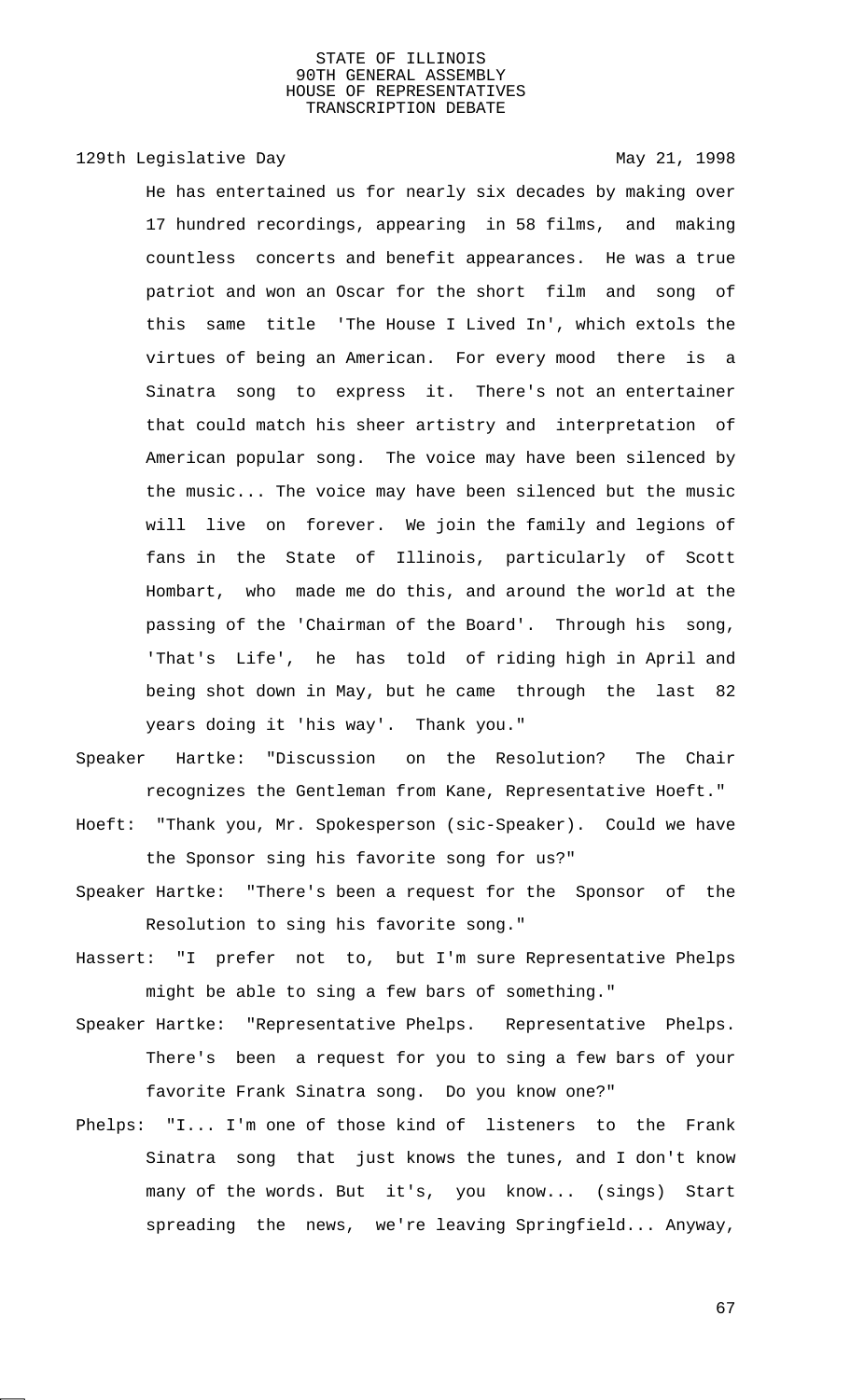129th Legislative Day 129th May 21, 1998

those are the kind of... you just know the tunes like that. But I don't know... Yeah, my kind of town, Chicago. I love that. (Sings) Chicago, Chicago... Get over here and sing this. I'm sorry, I don't know enough, but anyway... (sings) That's life... "

Speaker Hartke: "Thank you. The Chair recognizes Representative Persico. Possibly, he wants to sing us... sing a song."

Persico: "No, I really don't because I don't know the words either, but even though I am a very large Frank Sinatra fan. But will the Sponsor yield?"

Speaker Hartke: "He indicates, reluctantly, that he will."

- Persico: "Representative Hassert, I would like to know, concerning House Resolution 545, were you reluctant to sing any song that you know of Frank Sinatra or is it because you really don't even like Frank Sinatra?"
- Hassert: "Tell you the truth, I'm not a Frank... Frank Sinatra fan. But Scott Hombart begged me to do this and I honored his request. But realizing I've been in your car a couple times and as soon as you turn on the radio, Frank Sinatra does come on. It kind of scares me, but I'm sure you could..."
- Persico: "Well, it's called a CD player, not a radio. I mean, it's very difficult to always get a Sinatra song on the radio. You have to have either a tape or a CD player."

Hassert: "And that's what you have in your car?"

- Persico: "Yes, I do. It's high tech, it's called and.... Another question of the Sponsor. Since you admittedly say that you're not a Sinatra fan, why is a non-Italian introducing this Resolution then?"
- Hassert: "Well, that's a very good question. I have horses... Let's see, horse's head in the bed... Let's see, I really don't have a good response for that, Representative, other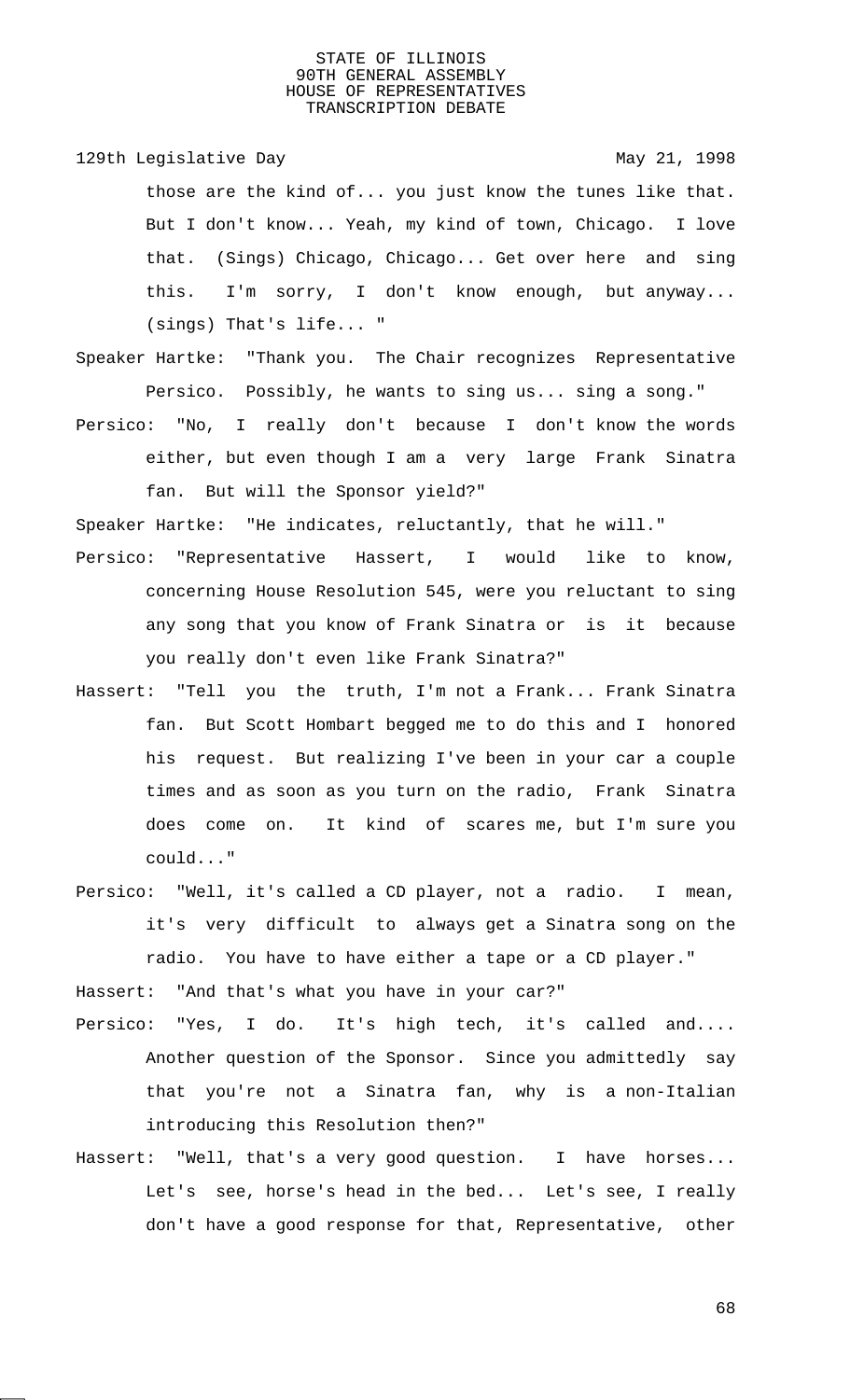129th Legislative Day 129th May 21, 1998 than we didn't want to hear Skip talk and we would of made him waste time."

Persico: "Well, in fact, I notice that there are, out of five Sponsors on this Resolution, there are three non-Italians and I was wondering why other Italians were not, you know, put on this Resolution. But I did get some information that one of the Sponsors, Representative Capparelli, is a huge Frank Sinatra fan. In fact, I hear that he does a very good rendition of, 'My Way', and I was wondering if Representative Capparelli would like to entertain the Body?"

Speaker Hartke: "The Chair recognizes Representative Brady."

Persico: "No, Capparelli."

Speaker Hartke: "Representative Capparelli."

Capparelli: "Well, thank you, Mr. Speaker. In 1952 we used to have the night of stars in Chicago, and I was very fortunate at that time to meet Frank Sinatra, Dean Martin, and Jerry Lewis and they asked me or... my uncle came up and he said go out and get them a bottle of scotch. And I brought this bottle of scotch back stage and the three of them consumed it in about 10 minutes. I mean... But they were great guys, all three of them, and Frank was certainly a very fine guy and I guess his favorite song was; (Sings) And now the end is near and so I face that final curtain. My friends... If only my friend here had his accordion here I think we could really go on, but that was his song... But if some night if you'd like to hear me sing the complete version, come over to the bar where my good friend Dan Burke will be playing the piano and we'll give you a taste of 'My Way'. Thank you."

Speaker Hartke: "Further discussions? Seeing none, Representative Hassert to close."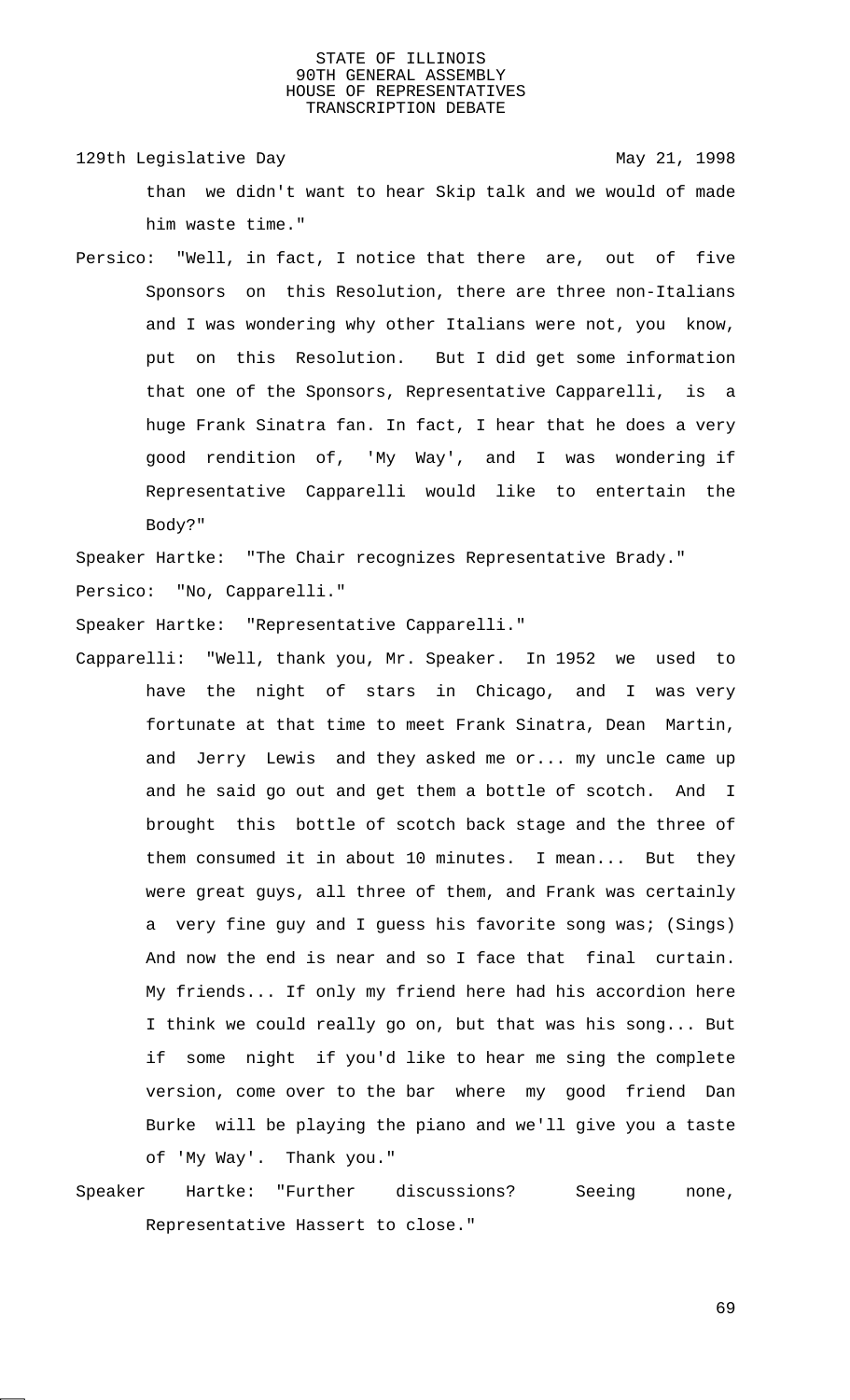129th Legislative Day 129th May 21, 1998

- Hassert: "Thank you, Mr. Speaker. I think that with leave of the Body we should add everybody to this Resolution."
- Speaker Hartke: "The question is, 'Shall House Resolution 545 pass?' All those in favor signify by saying 'aye'; those opposed 'no'. In the opinion of the Chair the 'ayes' have it and the Resolution is adopted. House Resolution 547, Representative Lopez."
- Lopez: "Thank you, Mr. Speaker. I stand today in support of this House Resolution 547 which urges the passage of us urging the House of Representatives' Bill 1951 and Senate Bill 1391, which would permit and allow donations from American not-for-profit organizations, foundations and charities, from delivering food, medicine and basic supplies that can prevent human suffering. Thousands of Cuban-American citizens, religious organizations and thousands of charitable groups have sought different means to deliver donations to Cuba. It is the right thing to do, it is the best thing to do, and it's the most humane thing to do and I urge all of your support for this Resolution. Thank you."
- Speaker Hartke: "Is there any discussion? The Chair recognizes the Gentleman from Livingston, Representative Rutherford."
- Rutherford: "Thank you, Mr. Speaker. I rise in support of the Resolution. I've worked with Representative Lopez on this. Some of you may know in my private sector life I'm actually involved very much with international business, and the economy and the opportunities for what Cuba, as a nation, will have in the future is going to be very much a part of the global economy. As far as the... as far as the citizenry, the people of Cuba, they're a very dynamic people, have contributed significantly to the American fiber and culture and the humanitarian needs that that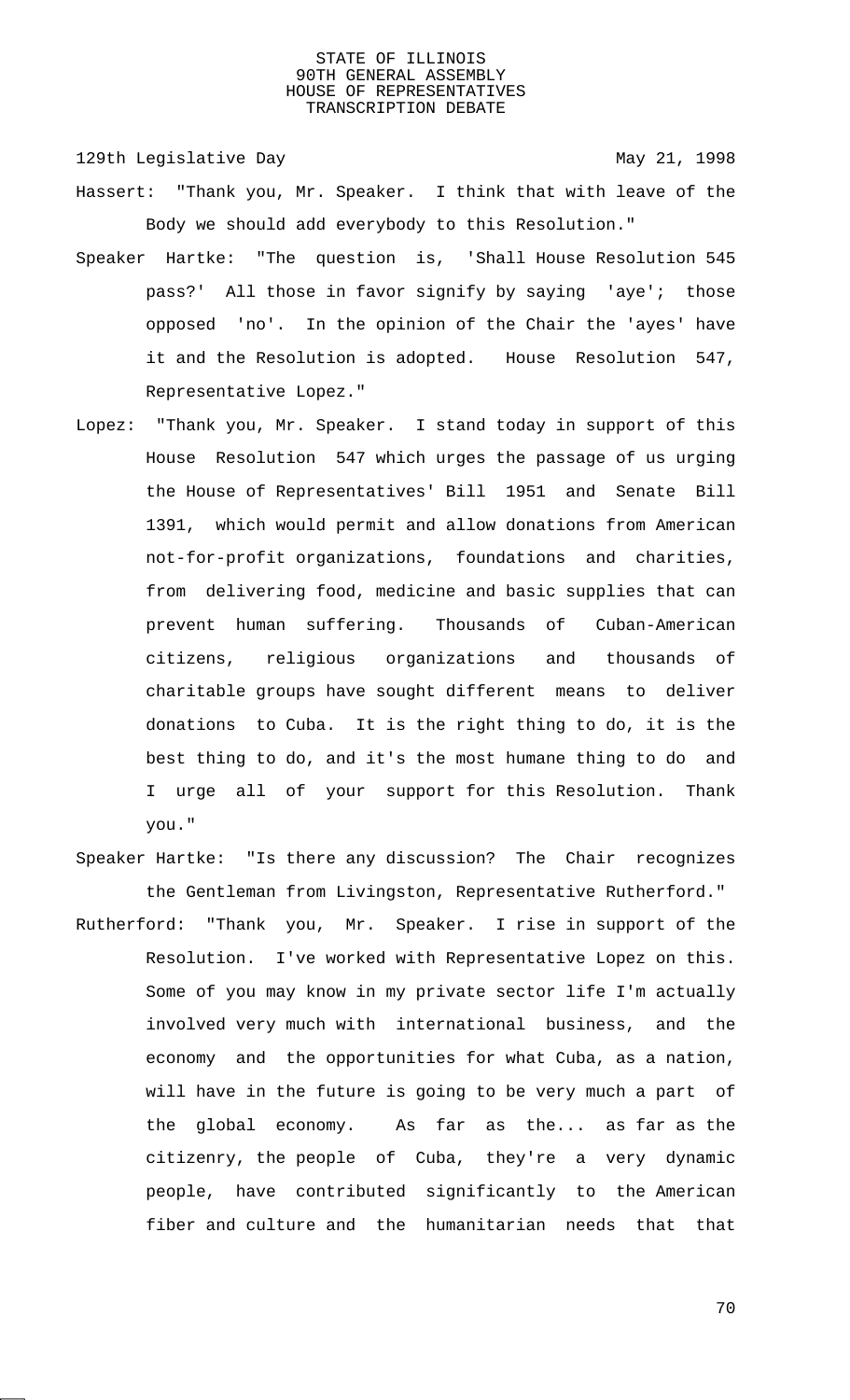129th Legislative Day 129th May 21, 1998

country has and stands very keenly in the movement that many of us have felt that society should bring forward. And I stand in complete support with Representative Lopez in this Resolution, looking to bring humanitarian aid to the country of Cuba."

- Speaker Hartke: "Further discussion? Seeing no one is seeking recognition the question is, 'Shall the House Resolution 547 be adopted?' All those in favor signify by saying 'aye'; those opposed 'no'. In the opinion of the Chair the 'ayes' have it and the Resolution is adopted. On page 11 of the Calendar appears House Resolution 486, Representative Hoffman. Representative Hoffman."
- Hoffman: "Thank you, Mr. Speaker, Ladies and Gentlemen of the House. House Resolution 486 just asks that the Auditor General perform a performance audit with regard to arson investigators at the State Fire Marshal's. It's a bipartisan Resolution that I ask be adopted."
- Speaker Hartke: "Is there any discussion? The Chair recognizes the Gentleman from Whiteside, Representative Mitchell."
- Mitchell: "Thank you, Mr. Speaker. I rise in support of Representative Hoffman's Resolution. House Resolution 486. We've had a lot of problems and a lot of concern from the investigators of fires across the State of Illinois because of a change, a policy change, within the department itself, which has caused a great deal of delay in some of the rural areas. My fire chiefs from my area keep telling me that because of the problem, sometimes they have to secure a fire that needs investigating for up to 48 hours, when most of these rural fire departments are volunteer, and it's very difficult to do. You have to keep somebody on the site 24 hours a day and they're having a very difficult time keeping the fire scene secure until they can get an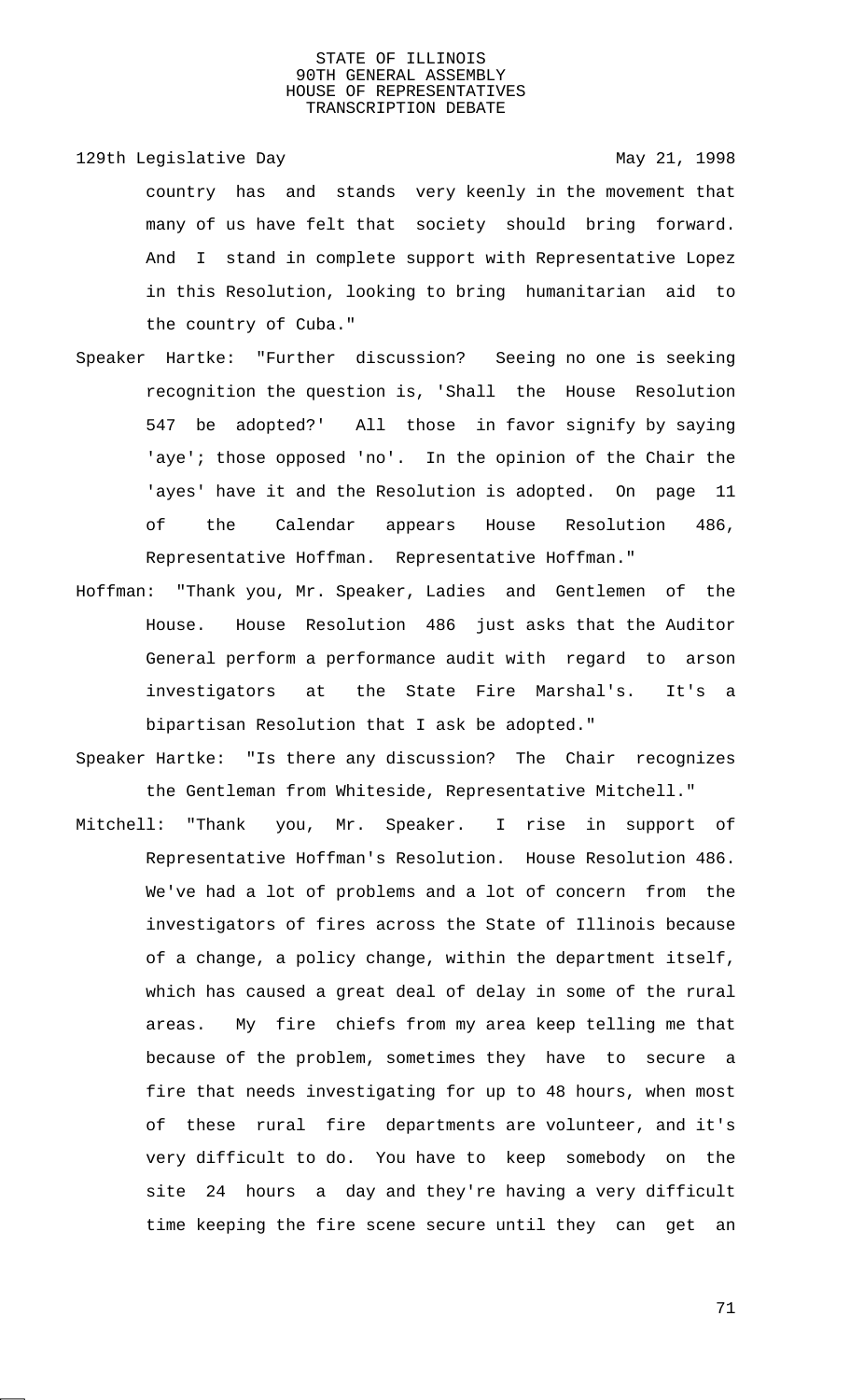- 129th Legislative Day 129th May 21, 1998 investigator. I think we definitely need the Auditor General to take a look at this, see if we need more investigators or see if we need some kind of a different policy, and I support the Resolution. Thank you very much."
- Speaker Hartke: "Further discussion? The Chair recognizes the Gentleman from Jackson, Representative Bost."
- Bost: "Thank you, Mr. Speaker. I just want to echo what Representative Mitchell said. The problem is, from a firefighter's standpoint, many people don't realize that when a firefighter comes onto a scene, they have to take over the scene. If there's a possibility of arson, they cannot leave that scene and you cannot leave a police officer in charge of that scene. You have to have a firefighter because the police chief or the fire chief has to take control of the scene so that the evidence can be checked. So for many... many times, if you can't get somebody there in a short period of time, you can be up to two days leaving people there and then they're not able to fight other fires. I think this is an important Resolution and I stand in total support of it."
- Speaker Hartke: "Further discussion? The Chair recognizes the Gentleman from Madison, Representative Stephens."
- Stephens: "Well, thank you, Mr. Speaker. To the Resolution. I don't have a problem with the performance audit of the department, but I would suggest that the news attention that brought this to the Representative's attention, the news reports indicate that the problems that the State Fire Marshal had were pretty much related to one city in St. Clair County, and I would suggest that maybe we should ask that city to review its performance in reaction to fires and the security of the sites. So, I'm not sure that we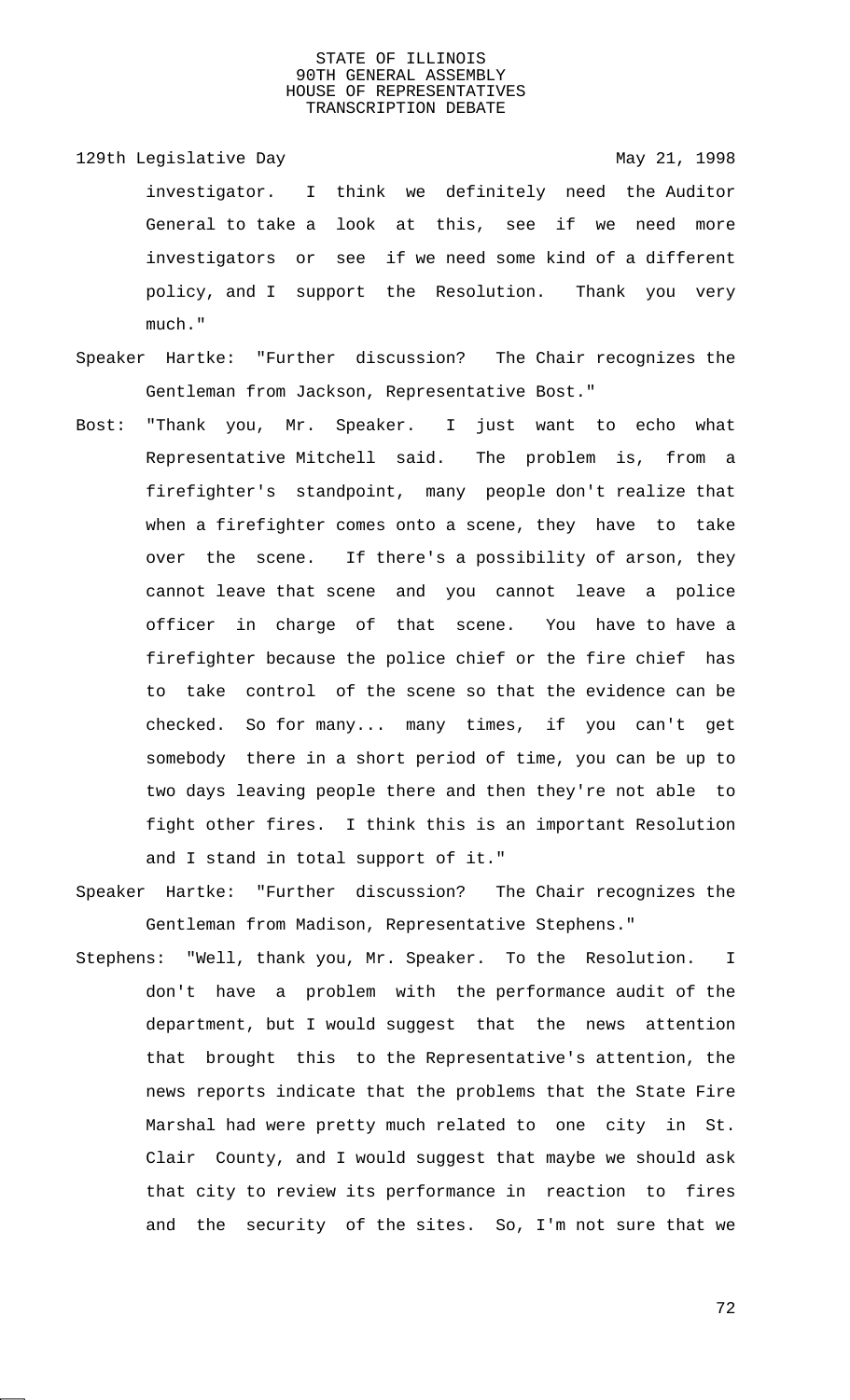129th Legislative Day 129th May 21, 1998 want to lay all the blame here at the State Fire Marshal's Office, but the Fire Marshal certainly will withstand a performance audit on any day."

- Speaker Hartke: "Further discussion? Seeing that no one is seeking recognition, Representative Hoffman to close."
- Hoffman: "Well, this is a problem that's around the state. Otherwise, I don't believe that Representative Mitchell, Representative Bost, would have gotten up and would have talked on this Resolution and in favor of it. To suggest that this just has to do, or the problems just have to do with one city is absolutely erroneous. This is something that we're talking about statewide. We need to ensure that when there's a fire and a dangerous situation exists where lives could have been in danger, that we can rely on our state agency to ensure that the fire is investigated. To suggest that it has anything to do with just one city is absolutely ridiculous. This is a good Resolution and I ask for an 'aye' vote."
- Speaker Hartke: "The question is, 'Shall House Resolution 486 be adopted?' All those in favor signify by voting 'aye'; those opposed by voting 'no'. The voting is open. Have all voted who wish? Have all voted who wish? Have all voted who wish? Have all voted who wish? Mr. Clerk, take the record. On House Resolution 486 there are 114 Members voting 'yes', 0 voting 'no' and 0 voting 'present', and this Resolution is adopted. House Resolution 555, Representative Black."
- Black: "Yes, thank you very much, Mr. Speaker. House Resolution 555, I'm joined... am I presenting this for the Speaker, Speaker Madigan?"

Speaker Hartke: "Yes, you are."

Black: "Okay. In Speaker Madigan's absence, let me try to do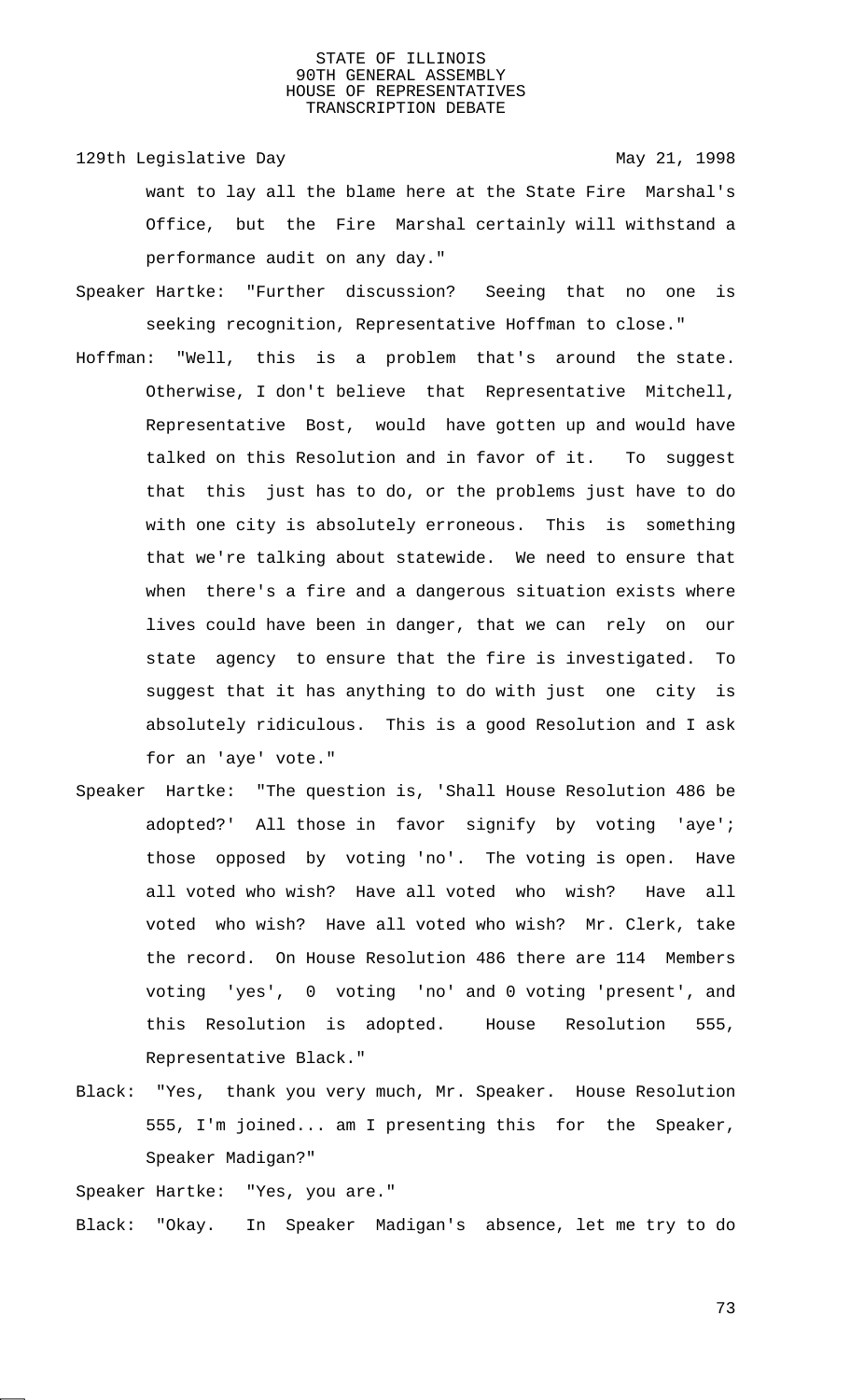# 129th Legislative Day 129th May 21, 1998

justice to the Resolution. It is asking that we ask the Health Care Facilities Planning Board to report back to the General Assembly that we analyze what the effect has been or will be on the continuing consolidation, merging and buyout of our health facilities throughout Illinois. There are fewer and fewer owners of hospitals and health care delivery systems, and I'm not sure that that's going to be ultimately healthy for any of us. And so, what we're asking in this Resolution is for the Health Care Facilities Planning Board to conduct a study on the impact on health facilities consolidation and report back to the House no later than March 1, 1999. Be glad to answer any questions you have."

- Speaker Hartke: "Is there any discussion? Seeing none, the question is, 'Shall House Resolution 555 pass?' All those in favor signify by voting 'aye'; those opposed vote 'no'. The voting is open. Have all voted who wish? Have all voted who wish? Have all voted who wish? Mr. Clerk, take the record. On House Resolution 555, there are 114 Members voting 'yes', 0 voting 'no' and 0 voting 'present', and this Bill... and this Resolution is adopted. On Supplemental Calendar #2 is Senate Joint Resolution #42, Representative Black."
- Black: "Yes, thank you very much, Mr. Speaker. This was sent over to us from the Senate. Passed with 45 'aye' votes, 1 voting 'no' and 8 voting 'present'. Again, I got ahead of myself earlier and I explained it, so I won't take a great deal of time. It simply is a Senate Joint Resolution asking the Congress of the United States to enact legislation to abolish the Internal Revenue Code by December 31st of 2000. It simply goes on to say that they should replace the Internal Revenue Code with a new method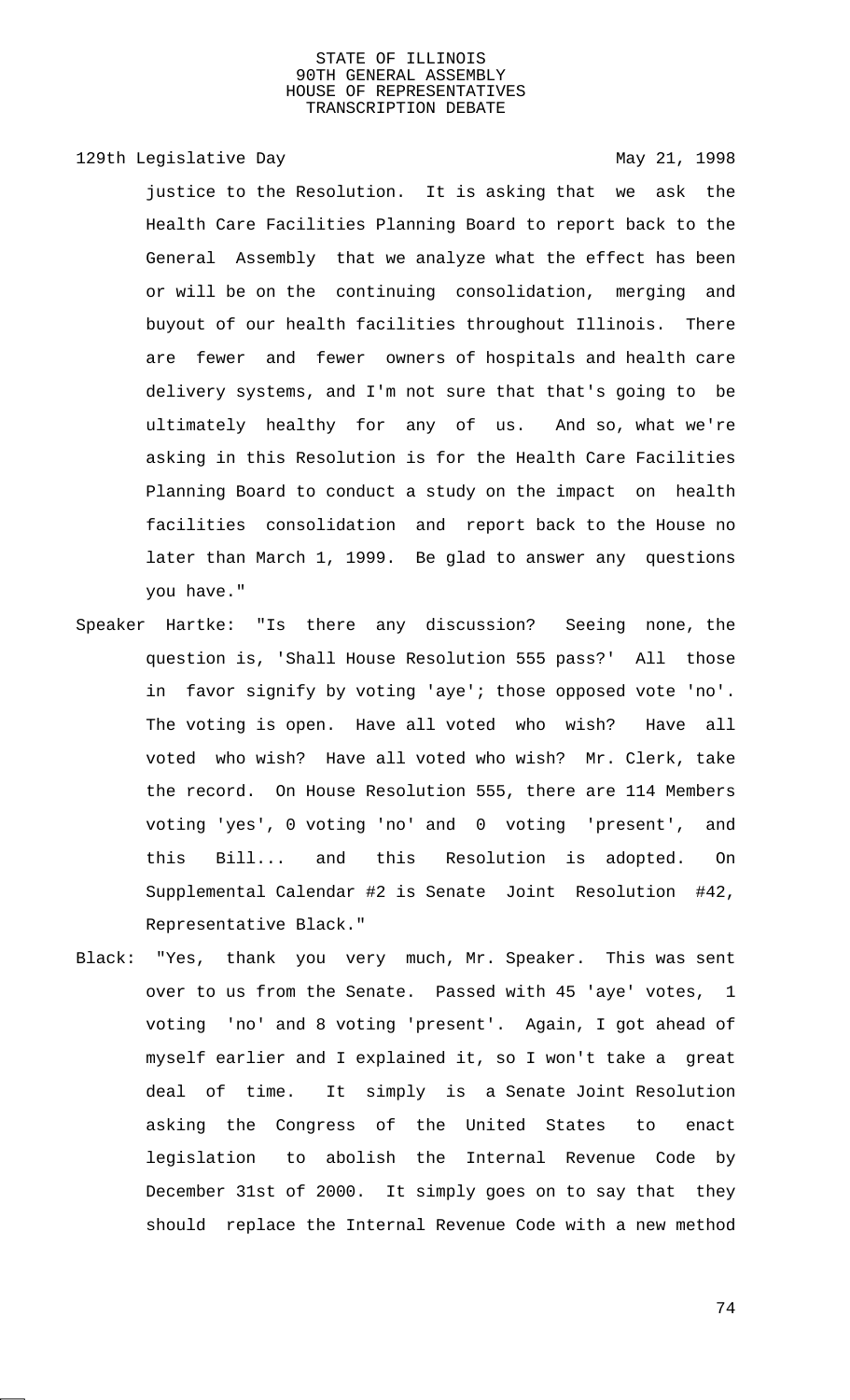129th Legislative Day 129th May 21, 1998

of taxation which will lower taxes, create job opportunities, foster growth by encouraging savings, be fair and equitable to all taxpayers, be simple enough for all taxpayers to understand and be neutral, allowing people and not government to make choices so that people know, in fact, the cost of their government. I think we're all familiar with the complexity and the shear volume of the current Internal Revenue Code. There's been a great deal of discussion about this on the national level. I would ask for your favorable consideration of SJR 42."

- Speaker Hartke: "Is there any discussion? The Chair recognizes the Lady from Cook, Representative Currie."
- Currie: "Thank you, Speaker and Members of the House. I rise in opposition to Senate Joint Resolution 42. We know that the Federal Government is embarked upon making bureaucratic reforms in the Internal Revenue Service and I think we should applaud those efforts. The idea that we abolish the revenue collecting agency at the federal level and hope that some future Congress will create something to take it's place, strikes me as putting the legislative cart well before the legislative horse. I think that's irresponsible on it's face, and for that reason alone this Resolution should be rejected. But in addition, of course, the central problem with the Federal Tax Code is not just a collection agency, it's the number of exemptions and loopholes and complexities that the Federal Congress has built into the Act. It isn't that it would be wonderful to have a simplified code, but that's not what this Resolution is about. This Resolution is about enforcement, not about the underlying structure about how we operate taxes. And you know and I know that Federal Legislatures, Session after Session, have done a little special break here and a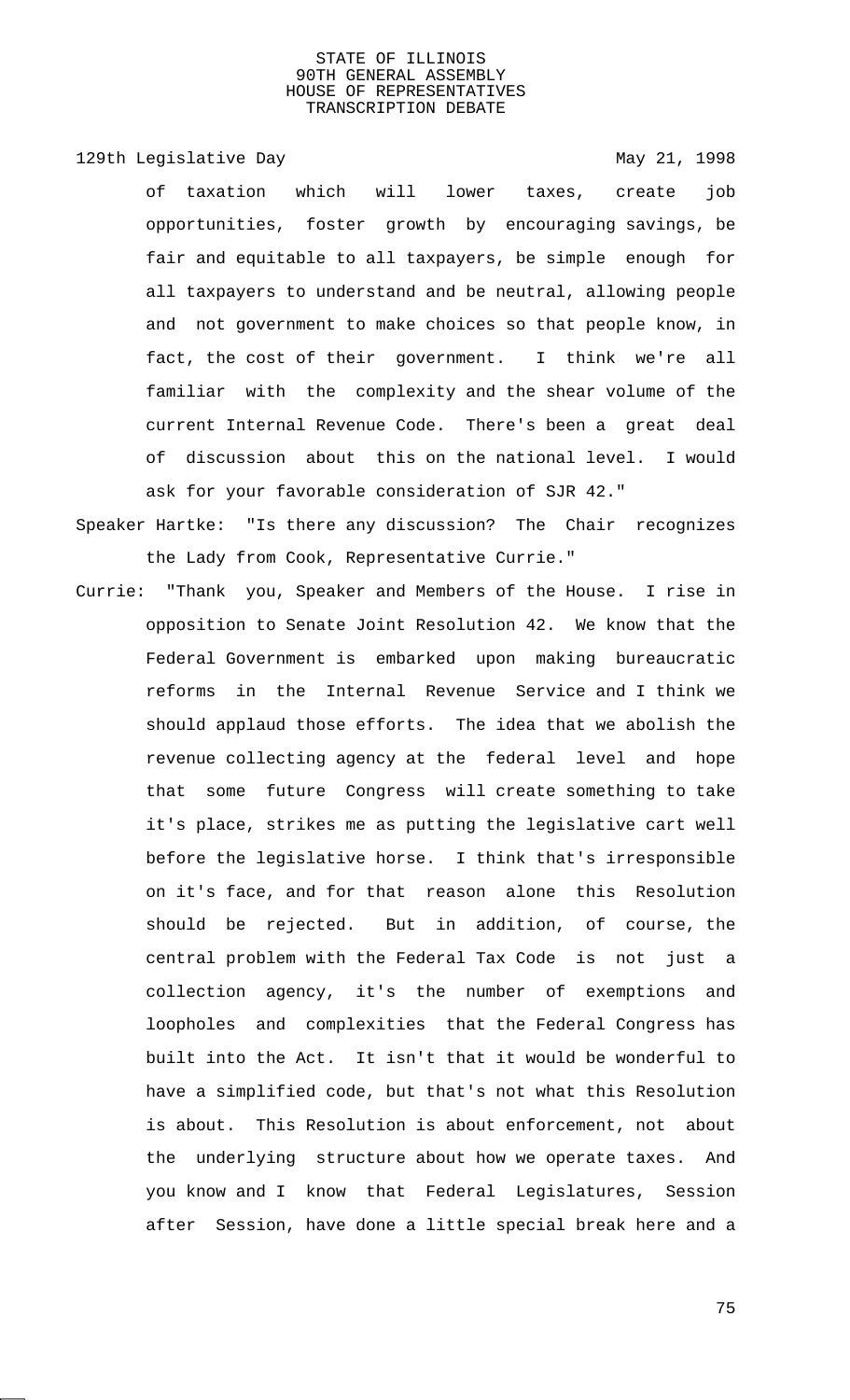129th Legislative Day 129th May 21, 1998

little separate loophole there, and if you want to know why the Tax Code is complicated, it's the Legislators that ought to be blamed, not the Internal Revenue Service. So I urge you, let's keep horses before the carts, not the other way around. Let's not have egg on our collective faces by urging the Congress to do something in a backwards fashion. This Resolution should be rejected."

- Speaker Hartke: "Further discussion? The Chair recognizes the Gentleman from DuPage, Representative Biggins."
- Biggins: "Well, thank you, Mr. Speaker. I rise in support of House Joint Resolution 42, and with the previous speaker's comments in mind, I'd like to remind the Body that the most successful property tax reduction program in the history of the United States - well, second most, Proposition 13 in California was the most successful - was when Michigan decided to change their method of funding education back in 1994. But at the time they did that, the first thing they did was abolish their current system. They did it in the heat of the summer and they solved it before the first snowfall in December. At that time, they rolled back property taxes immensely, they funded their schools, they substituted taxes because they knew they had to replace some or all of the lost revenues with a different taxing system. And until you get rid of the system that you have that appears near unanimous, that is in disagreement of the American people, then you can't really begin to fix it. And maybe if we start with the Federal Code and abolish the IRS, replace it with a better system at the federal level, we can then come to Illinois, change our property tax system, our method of funding schools, eliminate part of the Illinois Department of Revenue. How does the gallery like that? Maybe they left. Everybody to vote 'yes' on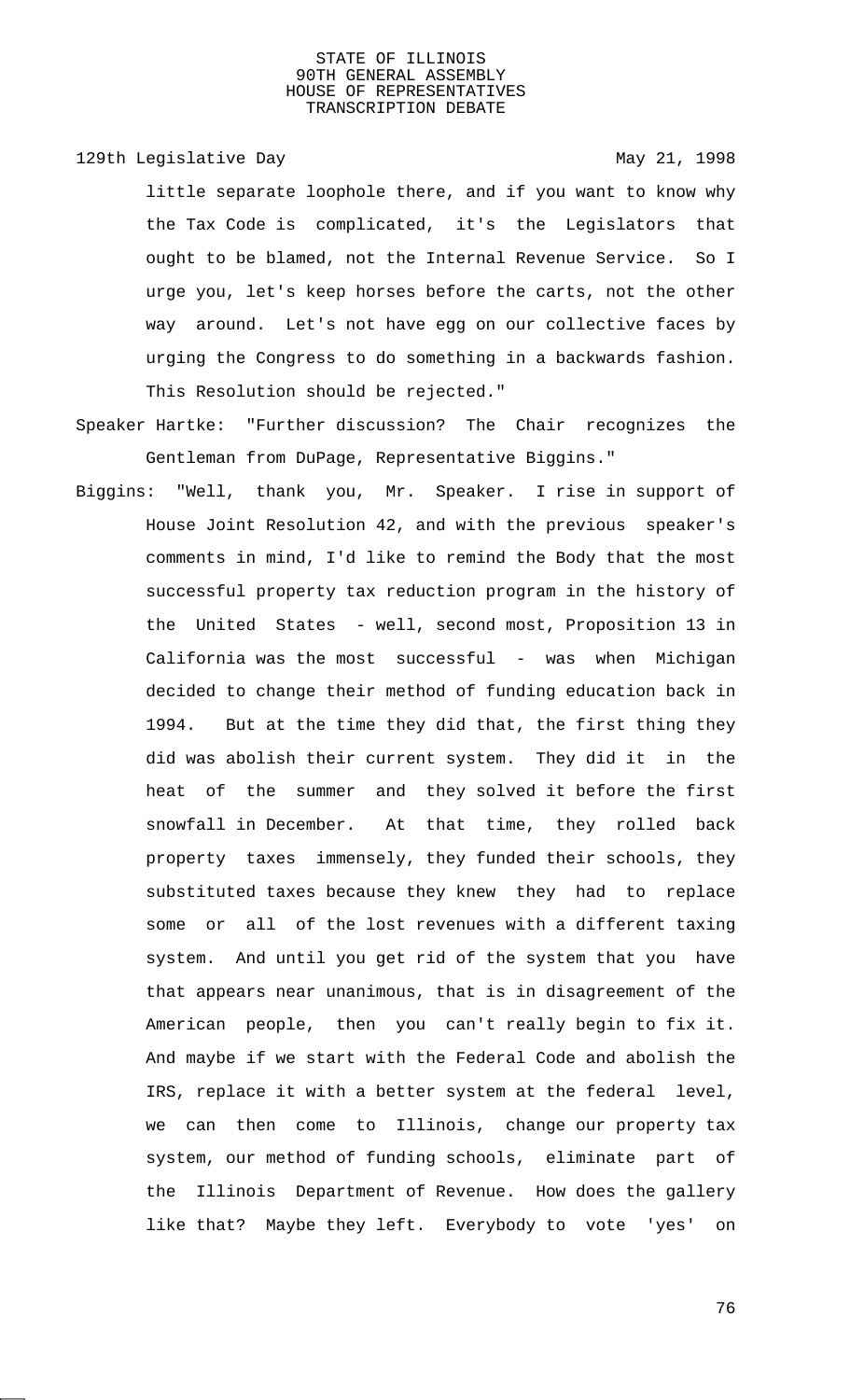129th Legislative Day 129th May 21, 1998

Senate Joint Resolution 42 and let's start changing the way we tax our citizens and make our whole state and Federal Government better performing and more accountable."

Speaker Hartke: "The Chair recognizes the Lady from Cook, Representative Currie."

Currie: "Yes, with a point of parliamentary procedure."

Speaker Hartke: "State your point."

- Currie: "The Supplemental Calendar on which this measure appears, says that the Rules Committee recommended it's adoption. That's inaccurate information and I think perhaps the issue should be taken out of the record so that we can have a proper calendar entry for this item. It's my understanding that the Rules Committee was discharged from consideration of this matter and the Calendar seems to say that it was the Rules Committee that recommended it's adoption. That's not accurate."
- Speaker Hartke: "Your inquiry is correct and the Rules Committee just requested it be discharged. So, Mr. Clerk, take this Resolution out of the record. On page 10 of the Calendar appears House Resolution 365, Representative Slone. Representative Slone."
- Slone: "Thank you, Mr. Speaker, Ladies and Gentlemen. House Resolution 365 would create what we're calling the Illinois Smart Growth Task Force. And the basis for this concept comes from the report of the American Farmland Trust of 1997, which named the areas of the country that have the most threatened prime farmland in the United States. The first of those areas was in California; the second, in the Chesapeake Bay area in Maryland and the third most endangered prime farmland is found in northeastern Illinois. The main cause of this problem is suburban sprawl, which has many other adverse effects as well, such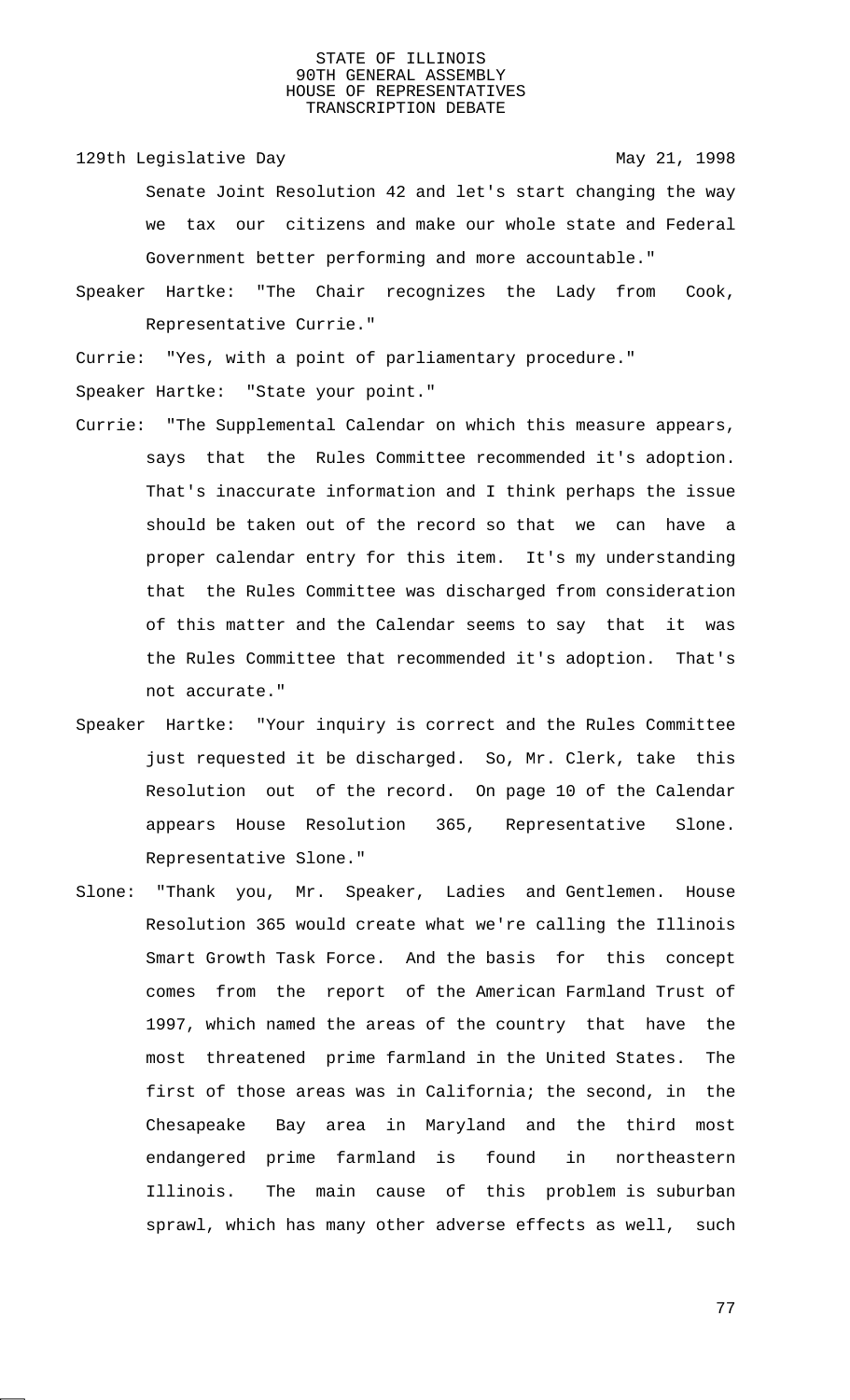129th Legislative Day 129th May 21, 1998

as traffic congestion, reduced open space and increased infrastructure costs for roads, sewers, schools, and transportation. Many states have taken action to combat this problem, including Michigan, Wisconsin, Ohio and most recently Maryland, with it's Smart Growth Program. The State of California in the central valley area where they have the prime farmland, is looking into this and taking very aggressive measures at the regional level. This Resolution would begin that process in Illinois by creating a House task force to examine statewide land use policy and development incentives. The task force would have ten House Members, 14 members from interested groups like farmers, developers and planners. It would meet over the summer and report back to the General Assembly next January, recommending state land use planning policies and any changes and incentives that might help encourage compliance with those policies. I would urge your favorable consideration of the Resolution. Be happy to answer any questions. Thank you."

- Speaker Hartke: "Is there any discussion? The Chair recognizes the Gentleman from McHenry, Mr. Skinner."
- Skinner: "Mr. Speaker, I'm one of maybe four or five Legislators that heard the presentation by the Maryland State Senator from one of the most congested counties in Maryland, by the way, tell us about how Maryland does Smart Growth. And after I came away from the evening at the Renaissance, it occurred to me that I had heard the same arguments before and it was from the proponents of the Regional Transportation Authority, that if we just passed the Regional Transportation Authority..."
- Speaker Hartke: "Let's give the Gentleman some attention in the chamber. Please move your conversations to the rear of the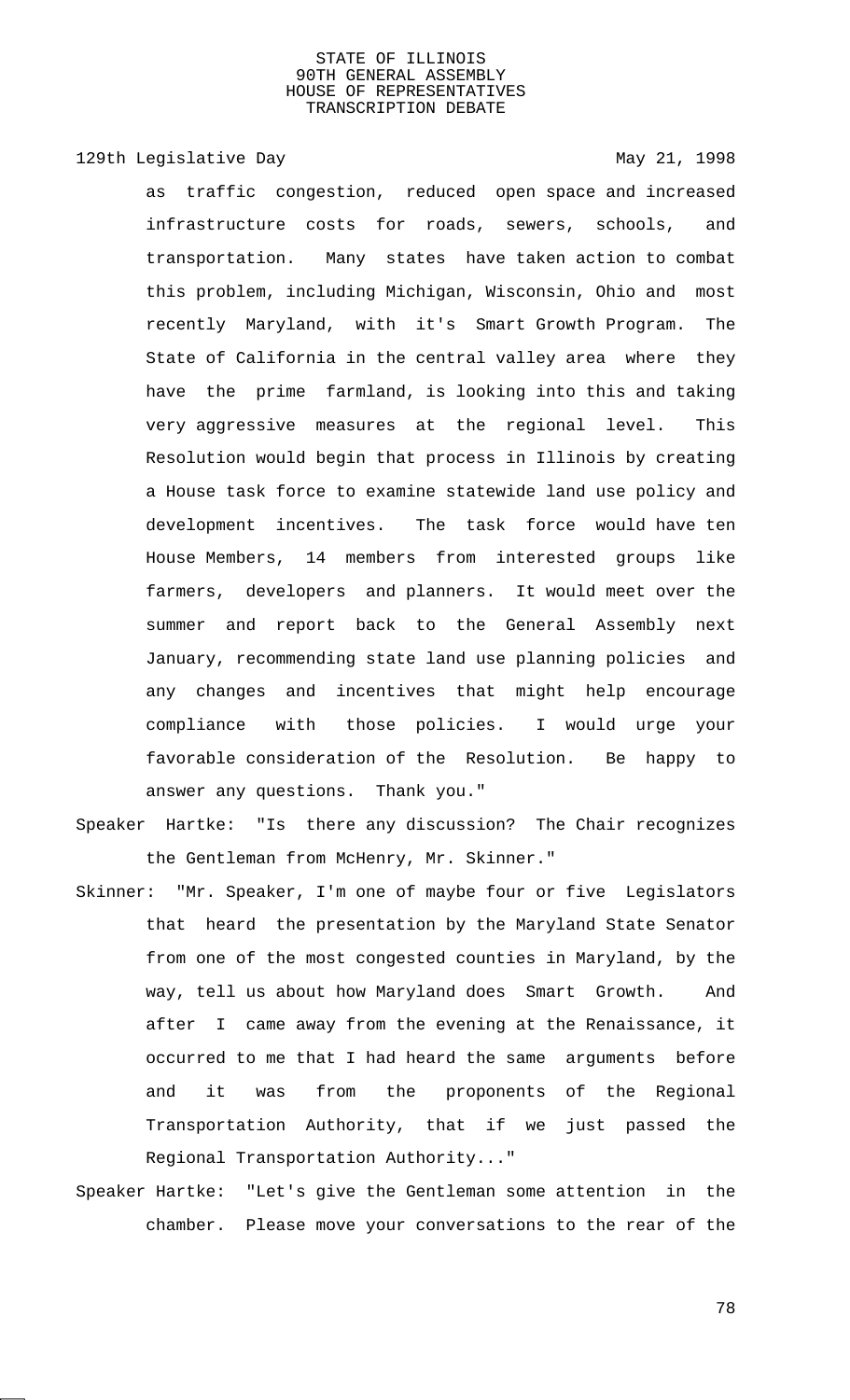129th Legislative Day 129th May 21, 1998

chamber. Mr. Skinner, continue."

- Skinner: "If we just pass the Regional Transportation Authority, growth would be rational. It would be along the lines of the railroad tracks. Schaumburgs wouldn't exist. Hoffman Estates wouldn't exist. And while I consider these, the proponents of the RTA and the Sponsor perhaps a bit naive about suburban growth patterns, I see no reason not to study it."
- Speaker Hartke: "Further discussion? The Chair recognizes the Gentleman from Jo Daviess, Representative Lawfer."
- Lawfer: "Thank you, Mr. Chairman (sic-Speaker), Ladies and Gentlemen of the House. Will the Sponsor yield?"

Speaker Hartke: "Indicates she will."

- Lawfer: "Representative, I have just been able to pull this up on the little computer here and trying to look through here. It talks about agriculture to some degree here and I... It talks about the conversion of prime farmland to non-agriculture uses and so on and evidently, that would be the purpose of the task force. Is that correct?"
- Slone: "Yes, to look into some of the reasons why that is so and to see if there's anything that can be done at the state level that would help encourage that process to slow down a bit."
- Lawfer: "How do you foresee... or how do you foresee the task force being made up of what membership?"
- Slone: "The way that the Resolution would have it done would be there would be ten members, five would be appointed by the Speaker and five by the Minority Leader, and then there would be Representatives of various interest groups that have indicated that they would like an opportunity to attend any public hearings and participate in the work of the task force."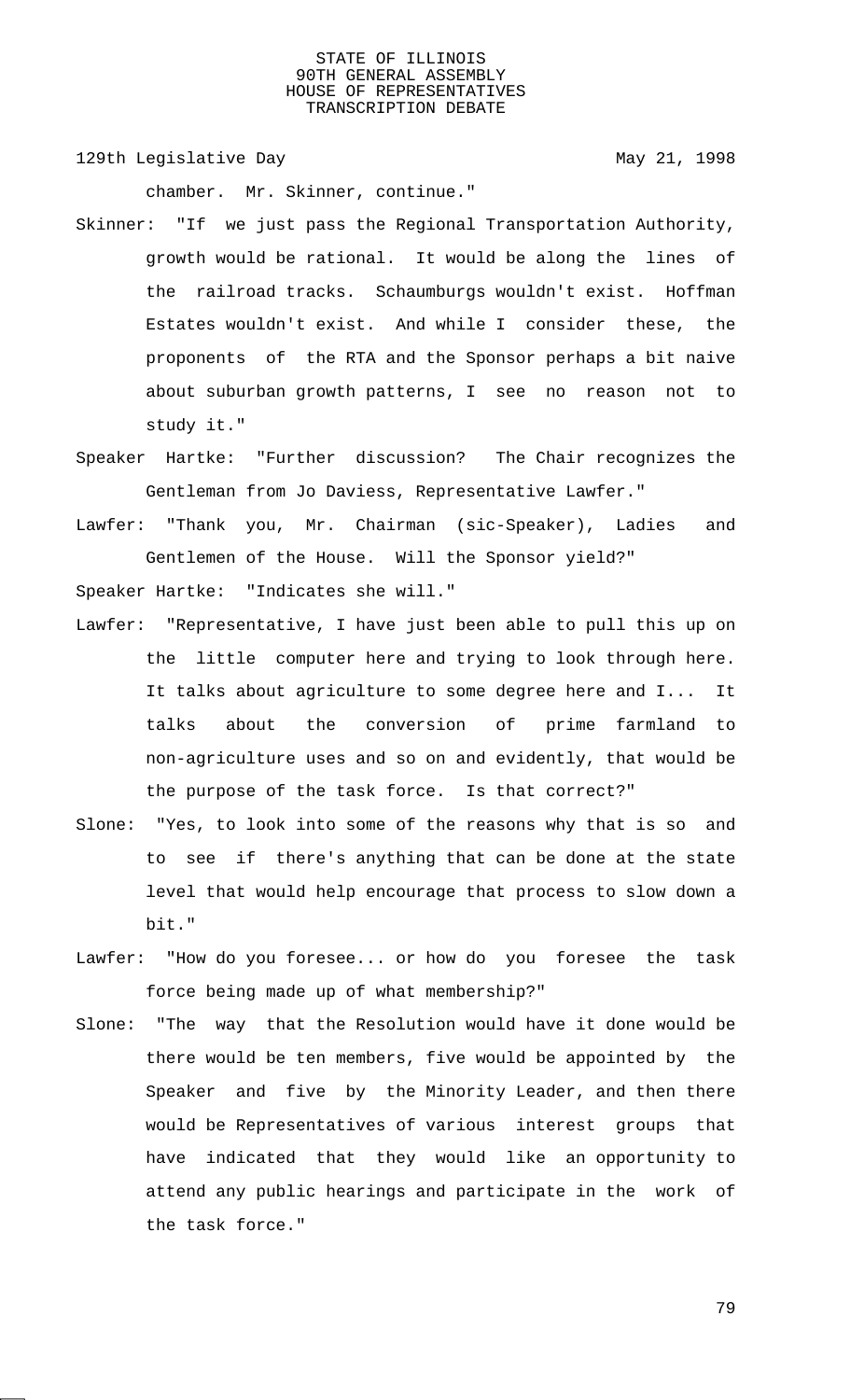129th Legislative Day 129th May 21, 1998

- Lawfer: "Do you foresee that the Members of this task force would be appointed, possibly, would they be urban people or would they be people from downstate Illinois?"
- Slone: "Well, whomever the leadership chooses to appoint, but we would certainly hope to have people who have an interest in serving on the task force, have some interest in the issues that we would be studying and that would serve from a variety of parts of the state."
- Lawfer: "But there would be no requirement that agriculture or rural areas would be represented on the task force?"
- Slone: "We've had interest expressed by agricultural organizations that the agricultural seats on the task force be, you know, that they hold those seats and we would certainly attempt to accommodate that."
- Lawfer: "Okay, and..."
- Slone: "So, for example, the Farm Bureau, the Soil and Water Conservation Districts have expressed an interest."
- Lawfer: "Well, looking further in there, it... the Resolution calls for people to be appointed from different categories and I think I read about seven or eight different categories, agriculture being only one of those eight categories. Do you think that that's fair?"
- Slone: "Well, you know, we're not going to do anything that isn't purely advisory. We would certainly be happy to see anybody from an agricultural area of the state who's interested in serving, we'd be happy to have on the membership from the Legislative membership."
- Lawfer: "I'm sorry, I did not hear that last answer, Representative."
- Slone: "We'd be pleased to have to have anybody from the... among the membership of the House who is from an agricultural area and has an interest in the issue, who would like to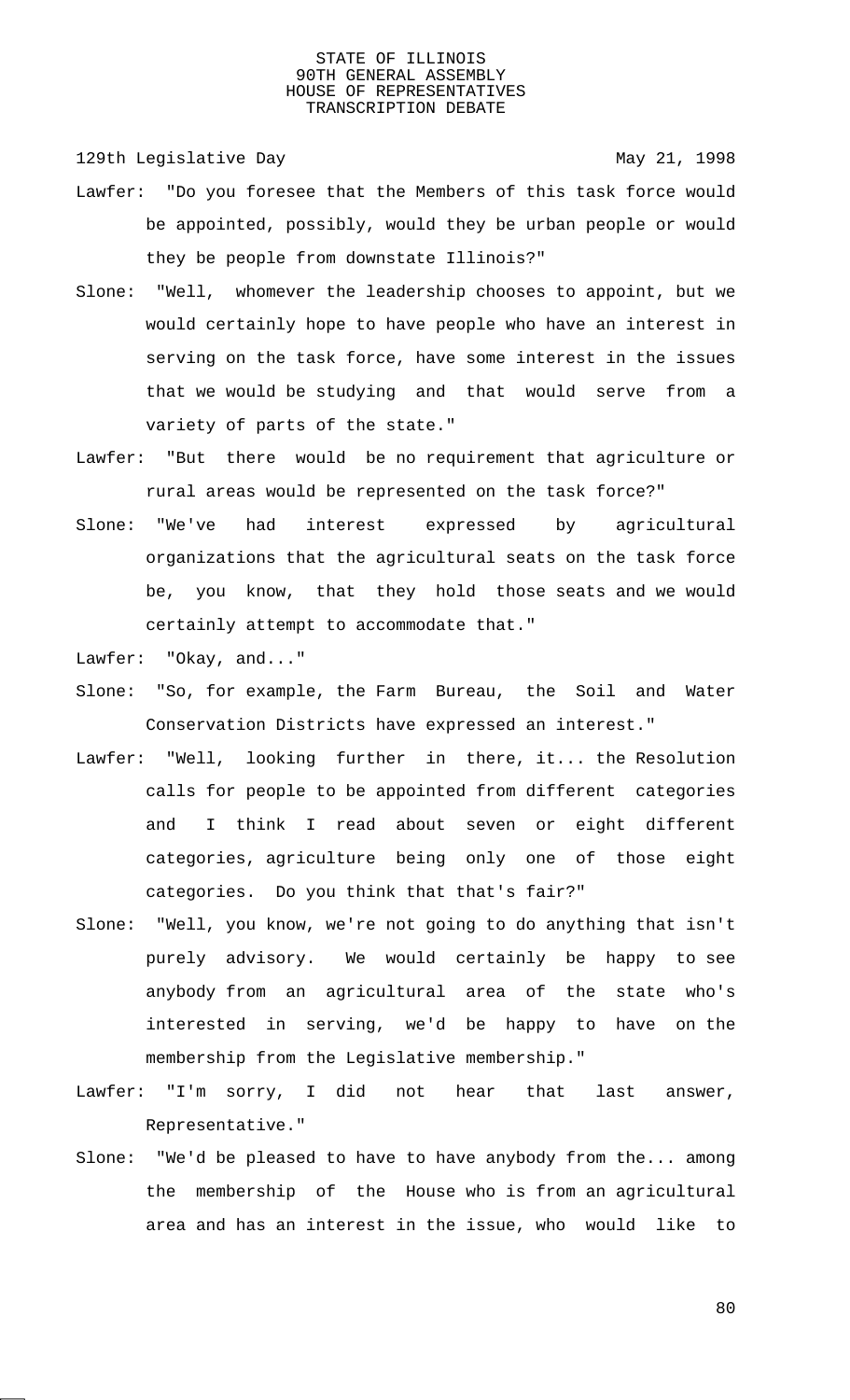- 129th Legislative Day 129th May 21, 1998 serve, to serve on the task force with us if the task force Resolution passes."
- Lawfer: "Yeah, what do you see as how many meetings would be held in this regard?"
- Slone: "We would anticipate, this is very informal so far, but we have been talking about perhaps three or four meetings during the course of the summer."
- Lawfer: "Where would they be located?"
- Slone: "Haven't decided that yet, probably at least one here in Springfield, one up in the collar counties, and we'll see where we have need for others, perhaps down in the metro-east area."
- Lawfer: "How would you see that county government would be involved in this?"
- Slone: "Well, we've had an expression of interest, I know, from the metro counties that they might be asked to be part of the task force if it's appointed."
- Lawfer: "Do you have, or will the task force have a definition of what they consider prime farmland? Has that been designated?"
- Slone: "I'm sorry? I'm sorry, Mr. Lawfer, I couldn't hear you."
- Lawfer: "The Resolution talks about preserving prime farmland. How do you... has that been defined, or will that be up to the task force to define that?"
- Slone: "The American Farmland Trust that released the report that I mentioned in debate has made a definition of that, and I suppose that we would have no reason not to use their definition, unless somebody has a better one."
- Lawfer: "Well, I think there's two definitions going around on prime farmland. The Farmland Trust has one and I think also then the Soil Conservation Service or the NCRS, now, they have used one for federal farm programs. I think that's a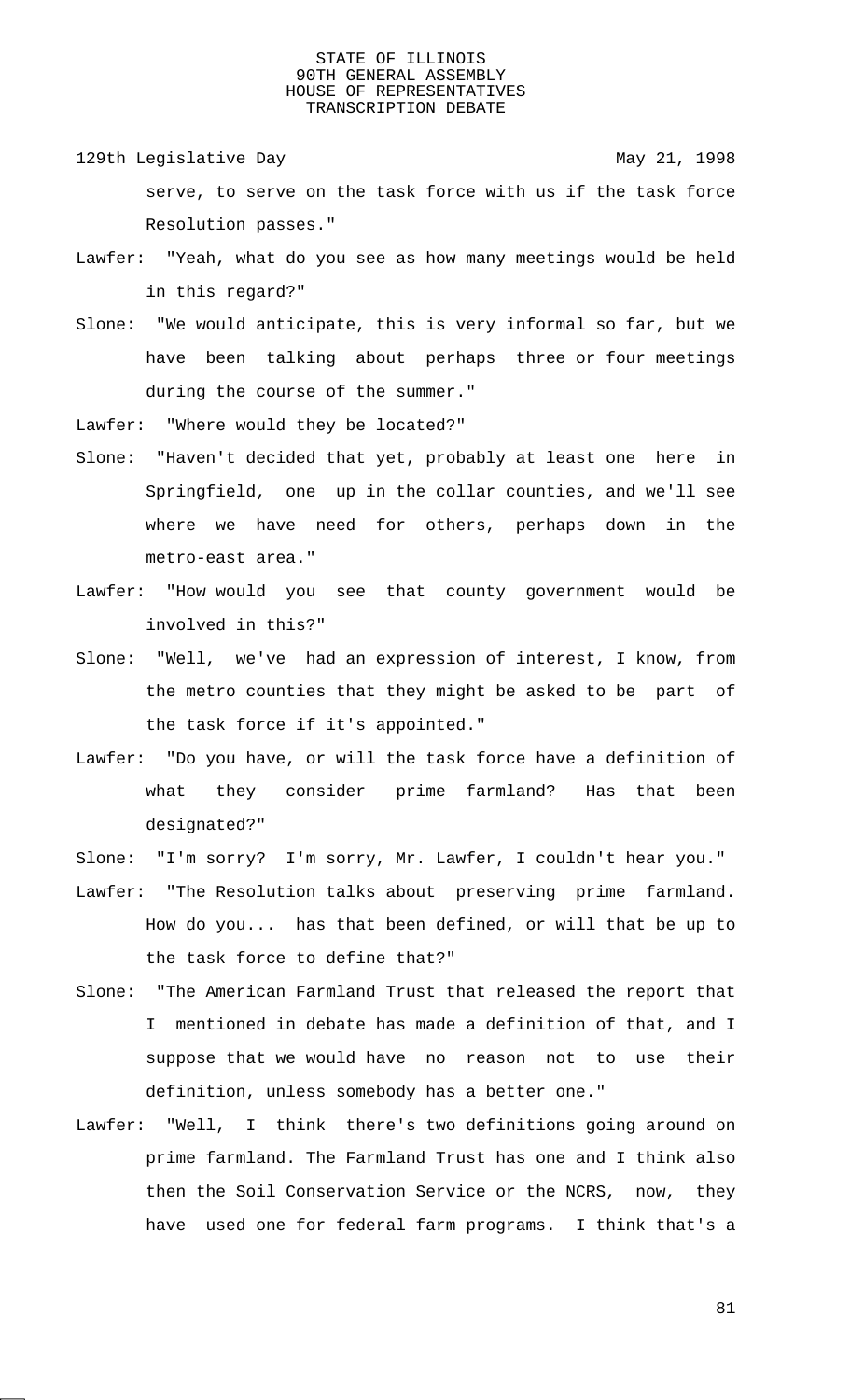129th Legislative Day 129th May 21, 1998

very vital definition there on how that would be defined. Is prime farmland productive farmland or is it... does it have to meet certain geographical standards such as productivity and slope in that regard? So, well, I think... I think that overall, the... it's important to recognize our productive farmland that we have here in Illinois and I would hope that if the task force, as they move forward, would realize that the agriculture is already doing a good job of producing a product at a reasonable cost for the consumer, not only here, but abroad. And so, anyway that we can preserve this farmland and preserve the property rights of those that have invested in farmland are most important, so I thank you for your answer and indulgence, Representative."

Slone: "Thank you."

- Speaker Hartke: "Further discussion? The Chair recognizes the Gentleman from Vermilion, Representative Black."
- Black: "Thank you very much, Mr. Speaker. Will the Sponsor yield?"

Speaker Hartke: "She indicates she will."

- Black: "Representative, what are you hoping to accomplish? Well, first of all, what is smart growth?"
- Slone: "Smart growth is what they call this in Maryland and it sounded really snappy, so we thought we'd use it."
- Black: "In Maryland? You mean the State of Maryland?"
- Slone: "The State of Maryland in establishing their package of Legislation. That was the terminology that they used."
- Black: "So, we've what... so, we're adopting something that they tried in the State of Maryland?"
- Slone: "I hope you don't mind, Mr. Black. We can call it something else if you prefer."

Black: "Well, no, I... "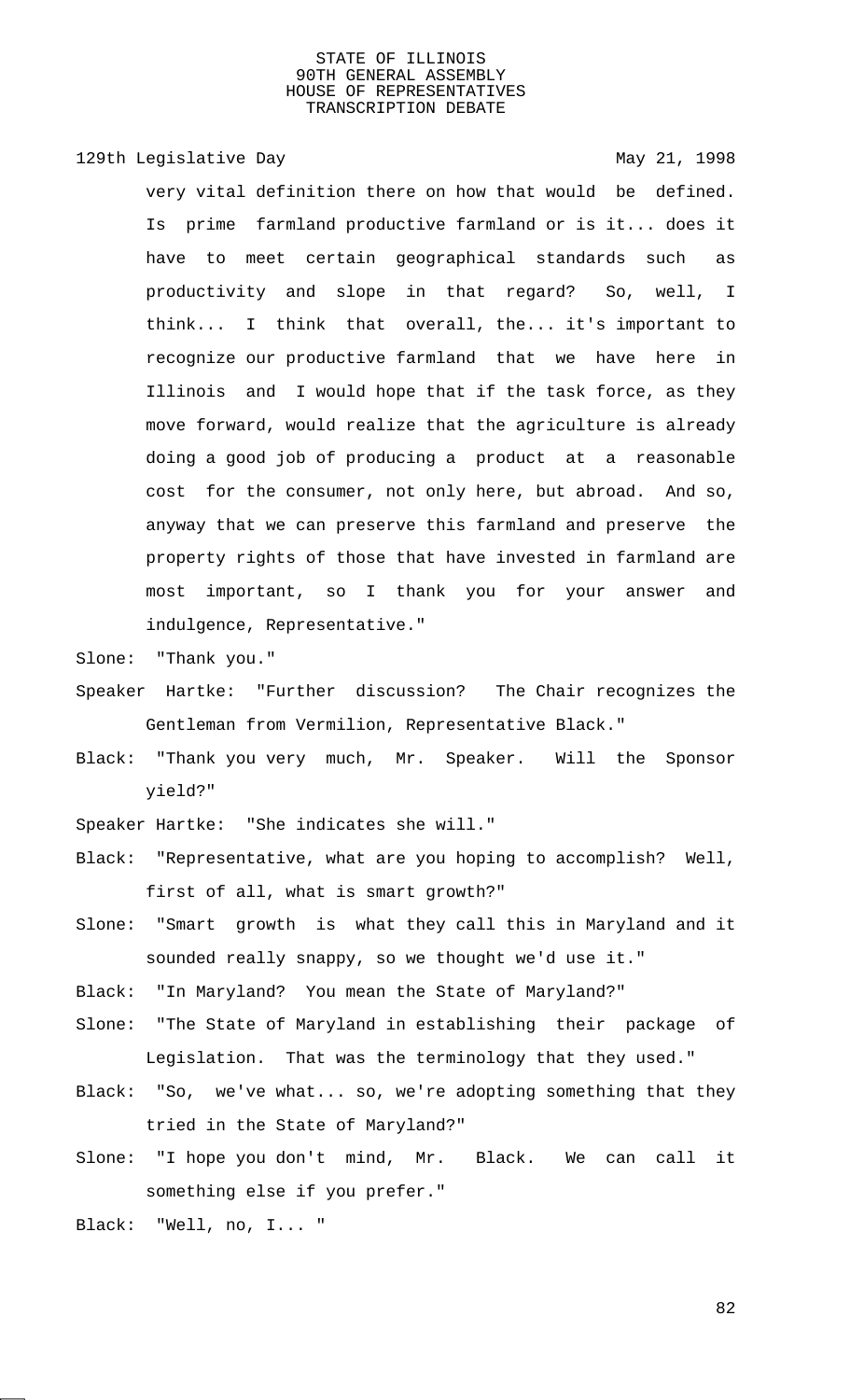129th Legislative Day 129th May 21, 1998

Slone: "As long as you vote 'yes'."

- Black: "I'm just going to tell you there's going to be a lot of people in rural counties that are going be upset about this. Those are the counties that have rejected zoning time and time again, land use ordinances time and time again. When this gets in the press, and they're going to call me and say, 'What is a 'smart growth task force'?' And I'm going to tell them as of right now, I don't have a clue. What is it?"
- Slone: "Well, it doesn't exist currently, Mr. Black. It won't exist unless we pass the Resolution."

Black: "I... what answer was that?"

Speaker Hartke: "Short answer."

- Black: "I don't think it was an answer. I'm serious. If she wants me to refer my constituents to her, I'll be glad to do that. I'll make you a bet in about two days she'll call me back. Now, I'm not going to field calls when this gets in the press from people who are very concerned about government intrusion as to what they can do with their land, who they can sell it to, what they can use it for and they're going to ask me, 'What is the 'smart growth task force'?' And I'm not going to read the Resolution to them. What is it? What's the point here? Where are we headed? Give me an answer."
- Slone: "Mr. Black, the attempt here is going to be to get a lot of people at the table, who have some concerns about this issue, to discuss it and to see if there are any state policies in place or any state policies that might reasonably be put in place that would help us preserve some of our prime farmland from being paved over. Any incentives that would be put in place would obviously have to be volunteer. We can't tell people what to do with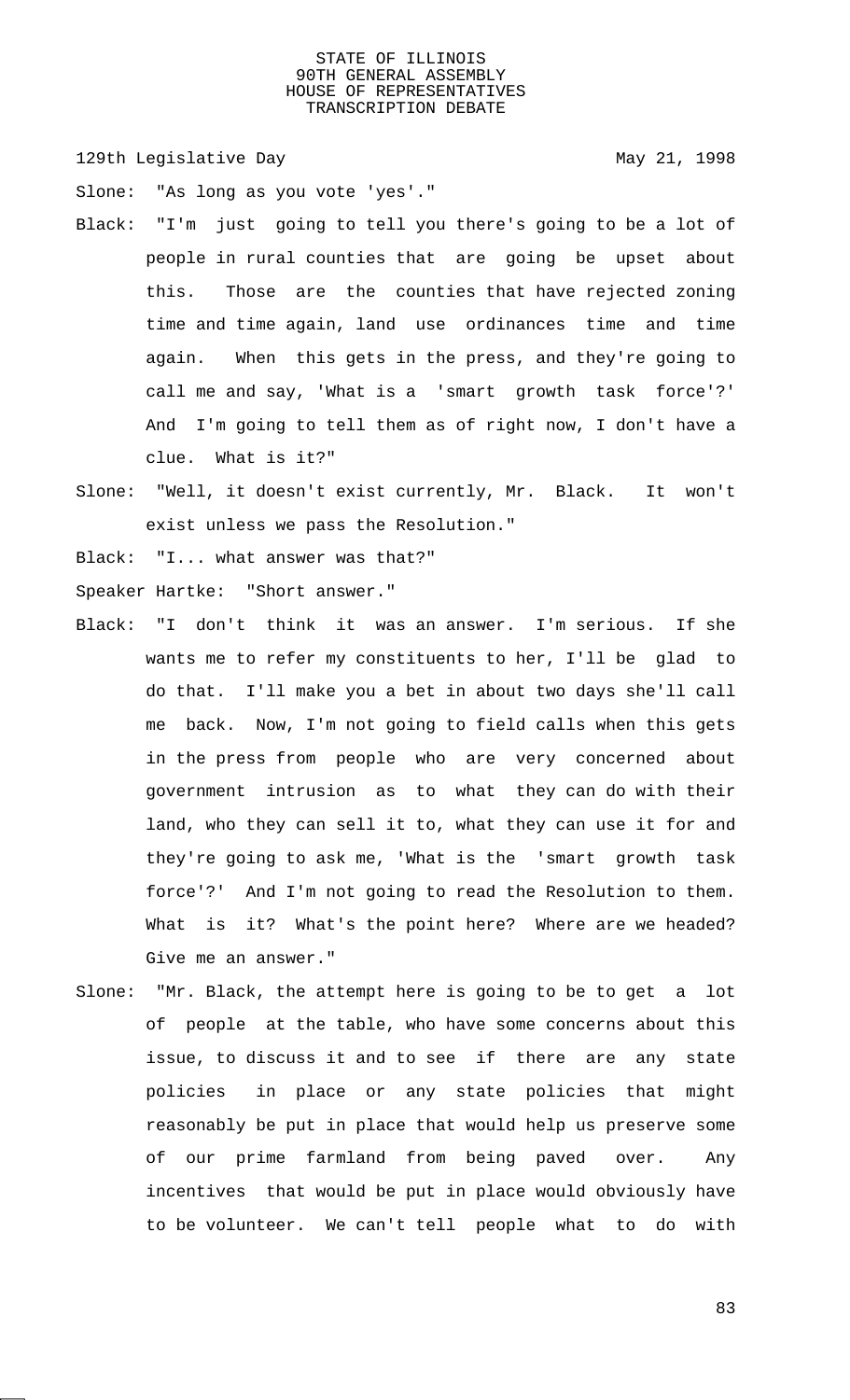129th Legislative Day 129th May 21, 1998

their land, but there are state policies..."

- Black: "Oh, okay now. Make sure that's on the record. What did you just say?"
- Slone: "We can't tell people what they have to do with their land."
- Black: "Okay, so, you're not headed in that direction. Would you state your intent is not to come up with a statewide land use plan or a statewide zoning law?"
- Slone: "No, Sir."
- Black: "Ah ha. Okay, now we're making some progress. Anything that would come out of the committee, any recommendations, would have to come to the General Assembly prior to being implemented. You're not asking in the Resolution for any kind of authority to tell a county what... an ordinance that they should adopt or anything that the committee would recommend must come to the General Assembly for action. That's certainly your intent, is it not?"
- Slone: "That's correct. Any recommendations would be... would come back to the General Assembly in the form..."
- Black: "Okay."
- Slone: "... of a brief report with recommendations that perhaps suggestions for legislative action that might be pursued."
- Black: "Okay. Now, I noticed that our staff gives me a sheet where it's kind of heavy, the resolution is kind of heavy in saying the continued vitality of our agricultural land and I certainly would support that. Did the Farm Bureau testify... were they notified when this was in committee? Did they testify on this Resolution?"
- Slone: "They were aware of it. I don't recall if they testified, but I know I've talked to Farm Bureau representatives on a number of occasions and they are certainly interested in having a role in participating in the task force."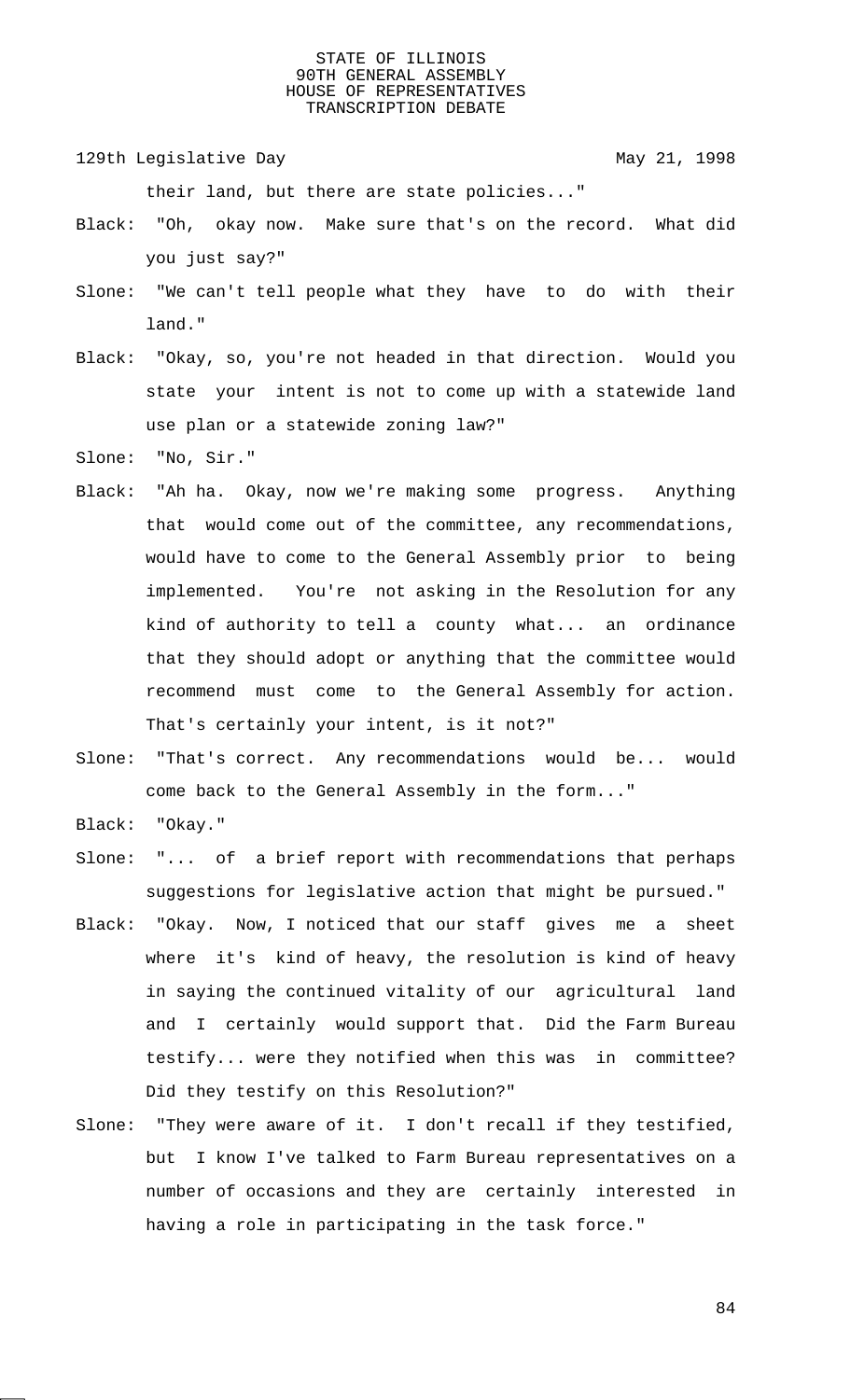129th Legislative Day 129th May 21, 1998

- Black: "Okay. I'm not familiar with Maryland as much as I am California and I know that in California I don't think it was state-initiated, but it might have been. I think it was county and they did establish what are called green belt laws where that land must remain agricultural, you know, forever, and while most people could, I think, sign on to that, it has created problems in that certain farmers whose land is worth so much more to a developer, then begets... becomes very nervous and says, 'Well, under the Green Belt Law, you know, you're really denying me my highest and best use of my land.' Is it your intent to take this committee in a direction where we might be recommending the absolute preservation of some farmland, that it could never be used for any other purpose?"
- Slone: "I believe you are referring, if I'm not mistaken, to the Urban Growth Law... Urban Growth Boundary that they have in the State of Oregon, in Oregon, around Portland."

Black: "Right. Well, particularly more pronounced up north."

- Slone: "That's probably the most extreme form of where you might go with something like this that we have in the United States. The more recent Maryland law is much more incentive based and less regulatory and I would think we would want to move more in that kind of direction."
- Black: "Okay. All right. Are the developers and the home builders going to be represented on the committee?"
- Slone: "Yes, they would like to be."
- Black: "And I would assume that those people who are professionals in the emerging field of economic development trying to entice industry into an area, particularly in southern Illinois, will they be involved on the committee, as well?"
- Slone: "There's room for development interest on the committee."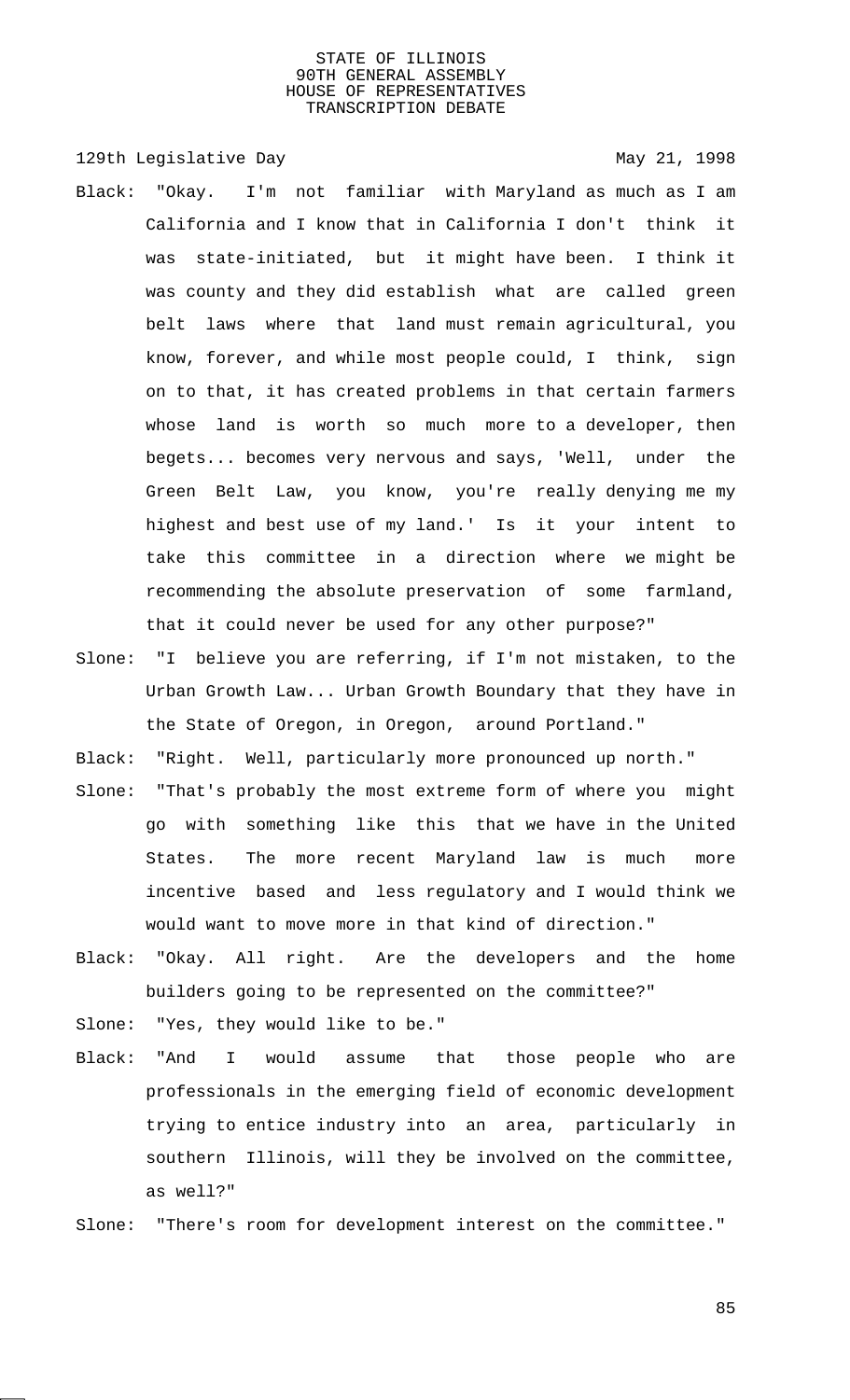129th Legislative Day 129th May 21, 1998

Black: "Okay. That's fine. Yet the final... I want to make sure people in my district understand this. The committee will have no enabling authority?"

Slone: "None at all. It's purely advisory."

Black: "Okay. Fine. Thank you very much. I appreciate your indulgence."

Slone: "Thank you."

- Speaker Hartke: "Further discussion? The Chair recognizes the Lady from DuPage, Representative Andrea Moore. Excuse me, that's Lake."
- Moore, A.: "Lake. Thank you, Mr. Speaker. I rise in support of this Resolution. Representative Slone has an idea whose time has come. These issues are extremely important to Illinois. Certainly prime, agricultural farmland is one of our most valuable assets as we continue to discuss regularly on this floor, and I would urge an 'aye' vote."

Speaker Hartke: "Representative Slone for a short closing."

- Slone: "The only kind I'm capable of, Speaker. Thank you very much. We'd appreciate a favorable vote. Thank you."
- Speaker Hartke: "The question is, 'Shall House Resolution 365 be adopted?' All those in favor signify by voting 'yes', those opposed vote 'no'. The voting is open. Have all voted who wish? Have all voted who wish? Have all voted who wish? On this Resolution, there are 113 Members voting 'yes', 2 Members voting 'no', and 0 voting 'present', and the Resolution is adopted. Ladies and Gentlemen, I'd like to announce we have about 20 or so Resolutions that we'd like to adopt. We spent around a half hour on that one Resolution, so if we could keep our remarks brief, we can get through this Calendar. Page 10 of the Calendar is House Resolution 273, Representative Lang."

Lang: "I move to table."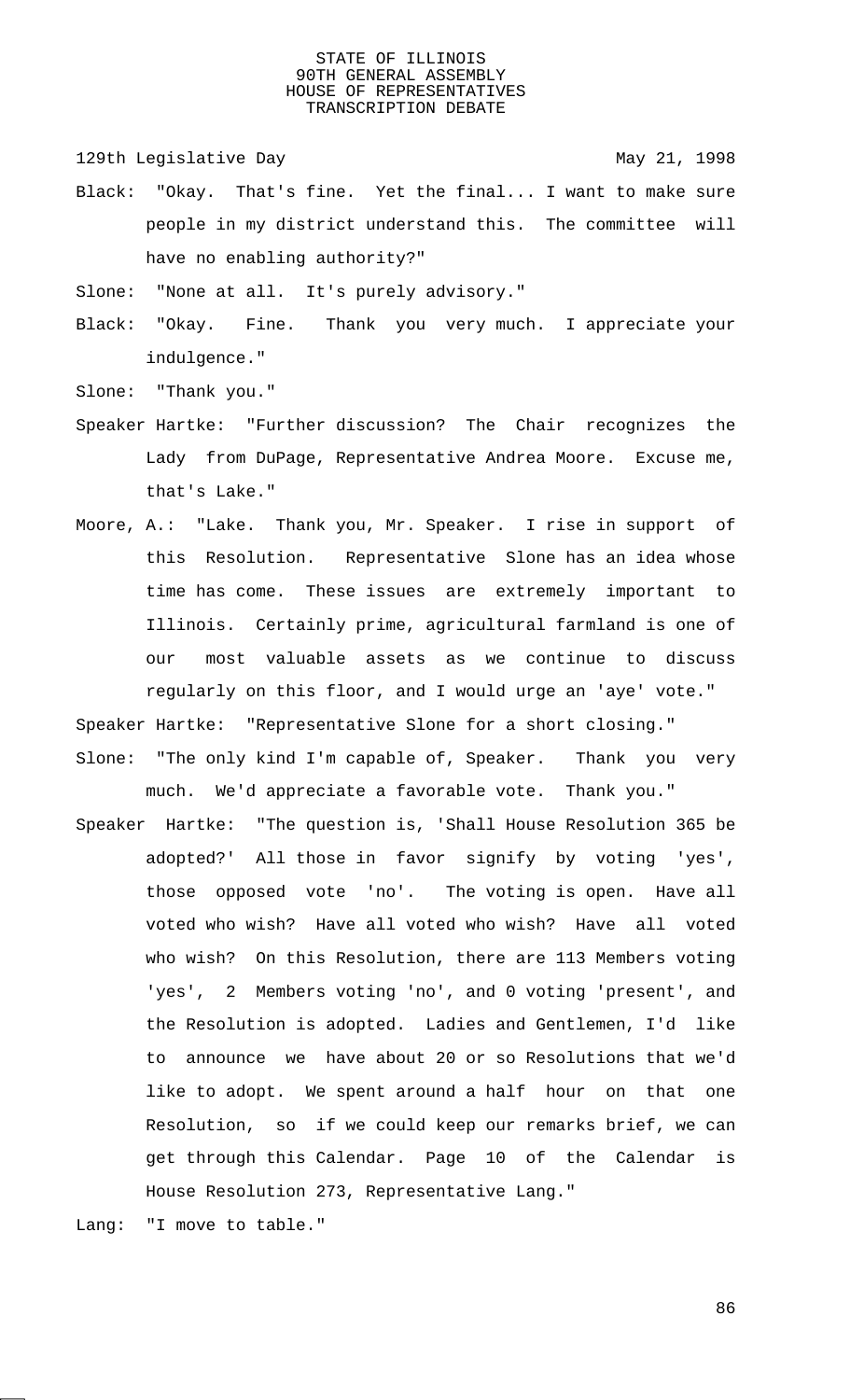129th Legislative Day 129th May 21, 1998

- Speaker Hartke: "All those in favor of the Gentleman's Motion, say 'aye', opposed 'no'. In the opinion of the Chair, the 'ayes' have it and the Resolution is tabled. Now, if we all followed that example, we could get done very quickly. House Resolution 317, Representative McGuire. Out of the record. A very good example. House Resolution 325, Representative Deuchler. Representative Deuchler."
- Deuchler: "Mr. Speaker, Ladies and Gentlemen of the House, I'm going to make this very brief. This is establishing state policy that would recognize the Native Americans, who were here first, after all, for their contributions in food and medicine and set aside the month of October to commemorate Native American Month in Illinois."
- Speaker Hartke: "Is there any discussion. No one seeking recognition, the question is, 'Shall House Resolution 325 be adopted?' All those in favor signify by saying 'aye', those opposed 'no'. In the opinion of the Chair, the 'ayes' have it and the Resolution is adopted. House Resolution 354, Representative Morrow. Out of the record. House Resolution 395, Representative Black. Out of the record. House Resolution 423, Representative Zickus. Representative Zickus. Are you ready to do this Resolution? Out of the record. House Resolution 395, Representative Black."
- Black: "Oh, thank you very much, Mr. Speaker. House Resolution 395 has been run by the Transportation Committee. It's been run by the Illinois Department of Transportation. I know of no opposition. It was brought to me by a gentleman in my district who had served in the Korean War and has been very active in the Illinois Korean War Veterans' Association. Route 1, of course, runs from south Chicago down to around Carbondale or Cairo, and he would just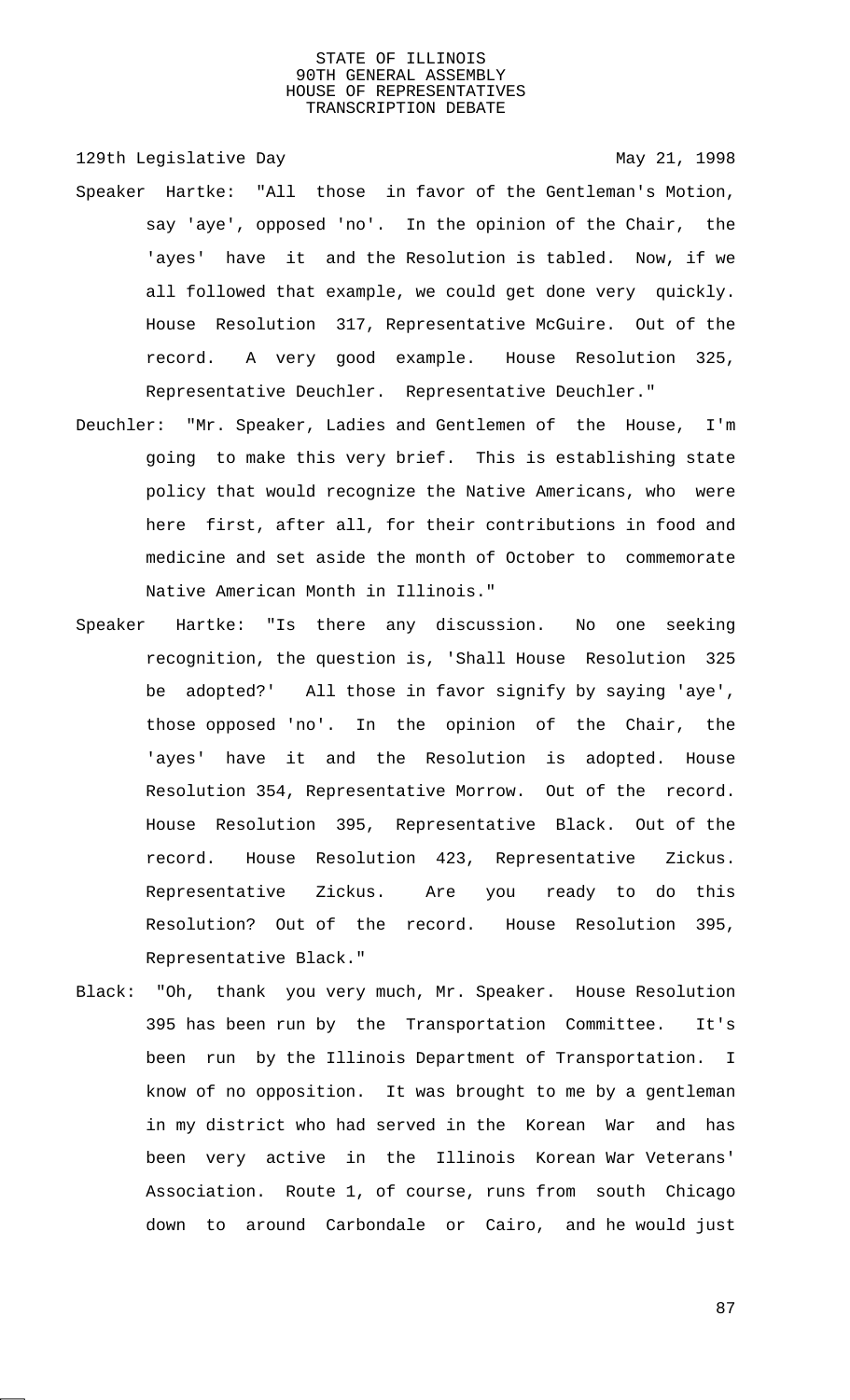129th Legislative Day 129th May 21, 1998 simply like, and I would join him in asking that we give a memorial designation to Illinois Route 1 as the Illinois Korean War Veterans' Memorial Highway."

Speaker Hartke: "Any discussion? The Chair recognizes the Gentleman from Winnebago, Representative Scott."

Scott: "Thank you, Mr. Speaker. Will the Sponsor yield?"

- Black: "Yes."
- Scott: "Thanks. This is just a question that I... when we rename something like this, a state road, I mean, I don't have any problem with what you're trying to rename, but do we have to do that as a Joint Resolution? Doesn't the Senate have to act on that, as well?"
- Black: "I think there is a Senate Resolution separate. I think my Senator has it and you may be right. I don't know. I followed the format that was given to me by the Department of Transportation. So, if I haven't done it correctly, obviously, nothing is going to be done. But it isn't going to change anything on maps or any of that sort. At some place, I assume in my district, there will be an appropriate plaque..."
- Scott: "Put a plaque up or signs designating it as that."
- Black: "... or notice. Right. It isn't..."
- Scott: "I mean, I don't have any problem with that. I just wanted to make sure that what we were doing was the right way to do it, so..."
- Black: "Well, by this time in the Session, I'm never sure what we're doing, but I've tried to follow the advice of the Department of Transportation, an agency near and dear to my heart, to the very best of my ability, which sometimes isn't very good, but I think we're on the right track as long as we're on Route 1. One of the finer highways in Illinois and if I could get some more, if I could get some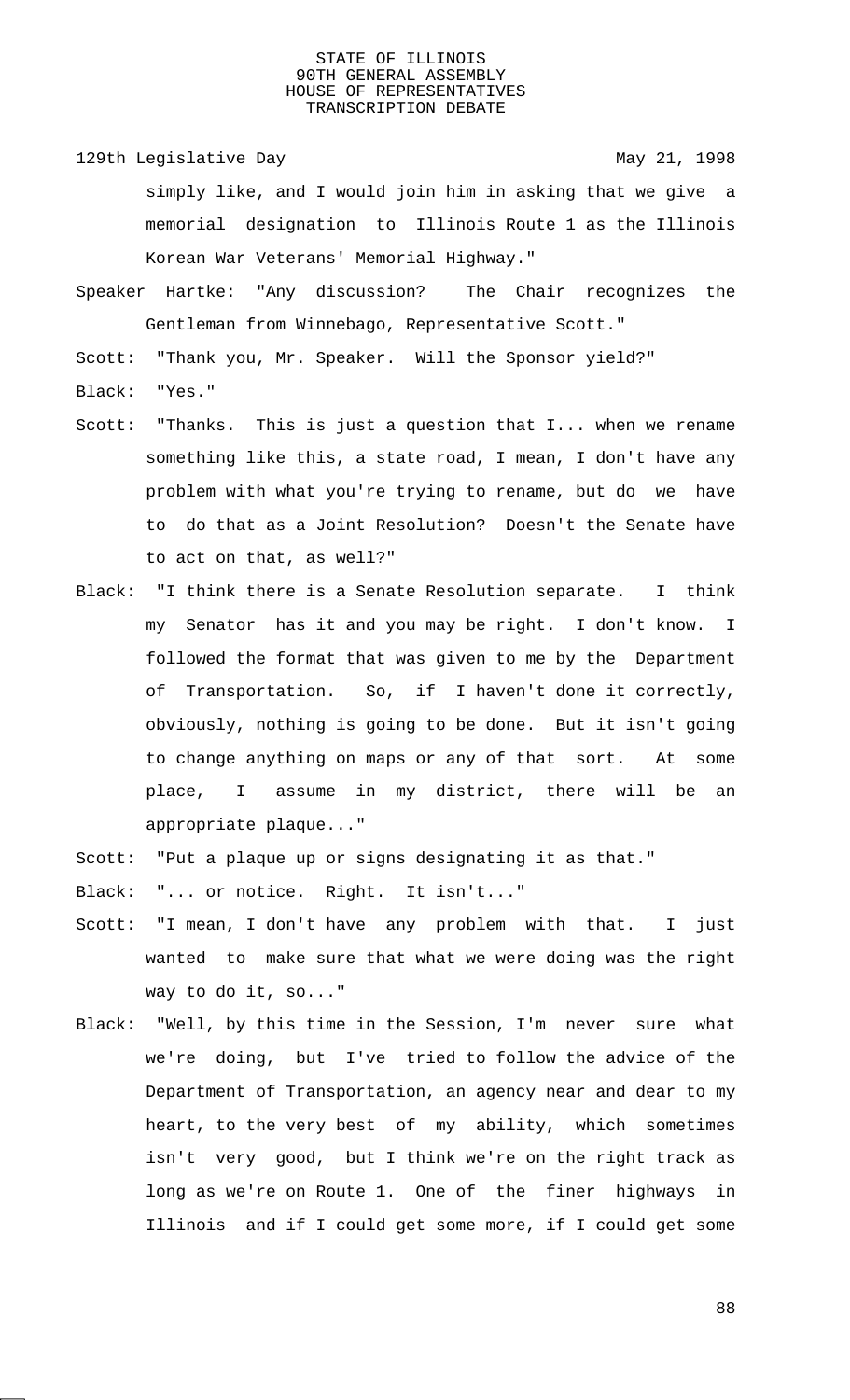129th Legislative Day 129th May 21, 1998

more road fund money, quite frankly, we'd like to make it two lanes."

Scott: "I appreciate that. I've been on that before. Thanks." Speaker Hartke: "Further discussion? The Chair recognizes the

Wojcik: "Would the Sponsor yield for a question?"

Lady from Cook, Representative Wojcik."

Black: "No, not to the Lady from... oh."

Speaker Hartke: "He indicates he will not."

Wojcik: "Then I don't want to talk to you either."

- Speaker Hartke: "Further discussion? Seeing none, the question is, 'Shall House Resolution 395 be adopted?' All those in favor signify by voting 'aye', those opposed vote 'no'. The voting is open. Have all voted who wish? Have all voted who wish? Have all voted who wish? Mr. Clerk, take the record. On House Resolution 395, there are 115 Members voting 'yes', 0 voting 'no', and 0 voting 'present'. And this Resolution, having received a Majority, is hereby adopted. On Supplemental Calendar #1, appears House Resolution 375, Representative Cross."
- Cross: "Thank you, Mr. Speaker. This Resolution honors an individual in my area... Aurora area, Fox Valley area. It is the new head of the P.O.W.s, Vietnam P.O.W.s and..."
- Speaker Hartke: "Does anyone stand in opposition? Seeing no one is seeking recognition, the question is, 'Shall House Resolution 375 be adopted?' All those in favor signify by saying 'aye', those opposed 'no'."

Cross: "Thanks a lot... "

Speaker Hartke: "In the opinion of the Chair, the 'ayes' have it and the Resolution is adopted."

Cross: "Mr. Speaker."

Speaker Hartke: "Yes, Representative Cross."

Cross: "You're going to stay in the Chair a while this afternoon,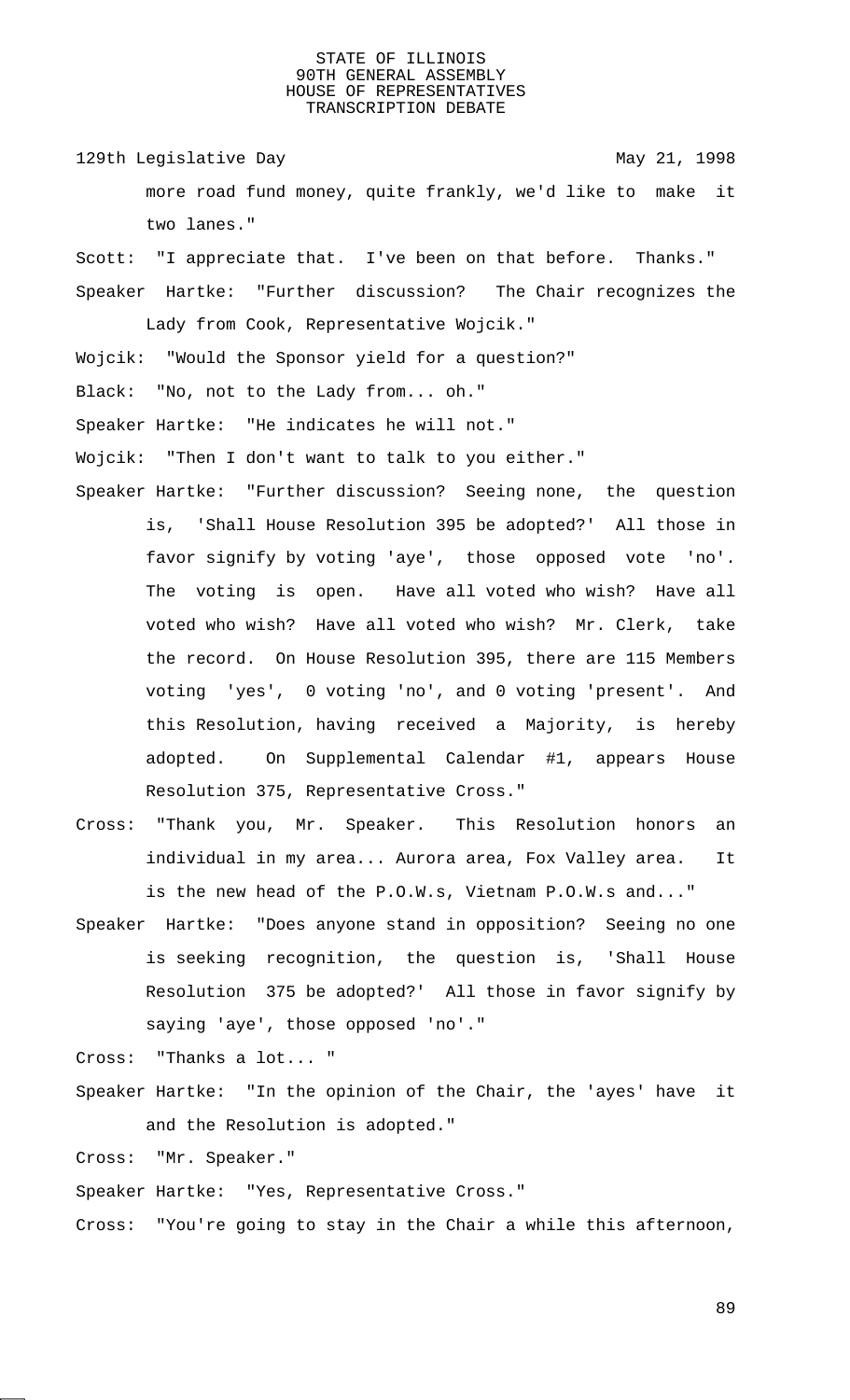129th Legislative Day 129th May 21, 1998 aren't you? You're not going to make any changes? The House is running efficiently, right now?"

- Speaker Hartke: "That's up to you. If someone else besides me to make that decision, but I'll stay here as long as I don't get hooked."
- Cross: "We'd like you to stay, I mean, it's just... you know, it's nice to see the House running smoothly and efficiently and there's order in the Chamber. I just hope there are not any soon changes... any changes that are about to take place. Just curious."
- Speaker Hartke: "Thank you, Mr. Cross. House Resolution 471, Representative McKeon. Representative McKeon."
- McKeon: "Thank you, Mr. Speaker, Ladies and Gentlemen of the House. House Resolution 471 recognizes 39 individuals from the greater Chicago metropolitan area that participated in the initial Aids Vaccine Study. They were a part of a group of over 255 men and women, nationally, that volunteered to participate in this Phase II Trial across the country. In Chicago, this trial was conducted by the Chicago Prevention Research Project, a federally funded collaboration between two of the city's leading research institutions, the Howard Brown Health Center and the University of Illinois in Chicago. I'll gladly answer any questions from the Members."
- Speaker Hartke: "Is there any discussion? Seeing no one seeking recognition, the question is, 'Shall House Resolution 471 pass?' All those in favor signify by saying 'aye', those opposed 'no'. In the opinion of the Chair, the 'ayes' have it and the Resolution is adopted. House Resolution 479, Representative Younge."
- Younge: "That was referred back to Rules." Speaker Hartke: "Out of the record. House Resolution 500,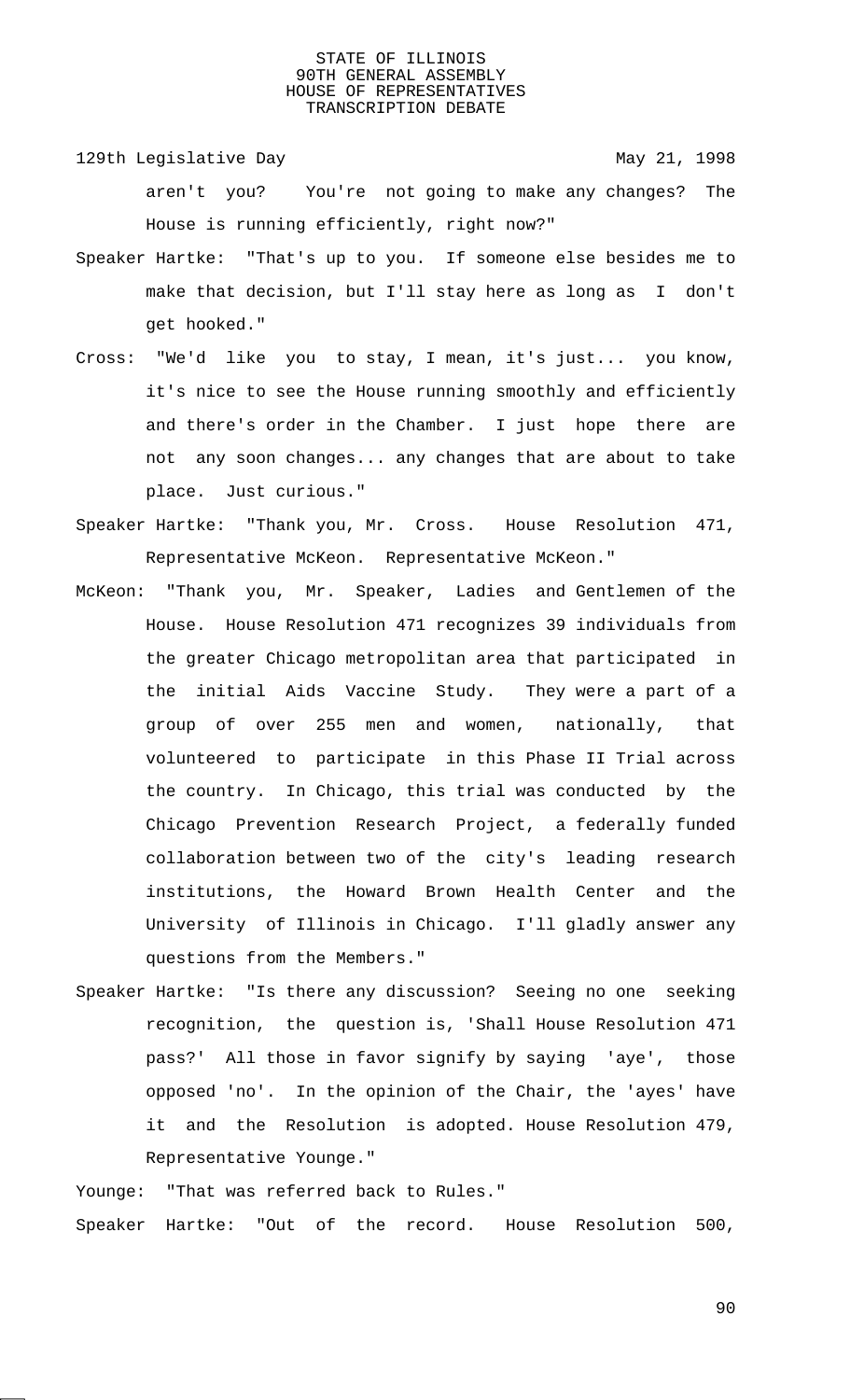129th Legislative Day 129th May 21, 1998

Representative Mautino. Representative Mautino."

- Mautino: "Thank you, Mr. Speaker. House Resolution 500 creates a task force that will study the on-site waste water treatment facilities, and this will be four Members appointed by the Speaker, two by... or, excuse me, three by the Minority Leader, and they will look at the recent... at the changes in technologies. Our current laws are structured off of 1973 standards, see if they need a change, report back to us."
- Speaker Hartke: "Is there any discussion? Seeing no one is seeking recognition, the question is, 'Shall the House adopt House Resolution 500?' All those in favor signify by... All those in favor signify by voting 'aye', those opposed by voting 'no'. The voting is open. Have all voted who wish? Have all voted who wish? Have all voted who wish? Mr. Clerk, take the record. On House Resolution 500, there were 115 Members voting 'yes', 0 voting 'no', and 0 voting 'present', and the Resolution is adopted. House Resolution 527, Representative Black. Representative Black."
- Black: "Yes, thank you, thank you very much. Now that you've enabled me to maybe get a second lane on Route 1, I'd like to have some State Police to patrol it. House Resolution 527 was introduced, not in jest, I have no bone to pick with the Illinois State Police. I've stood on this floor many times, I'm one of their biggest supporters and fans. But as I said on this floor a couple of weeks ago, I'm a little concerned about the inability of the General Assembly to have a great deal of oversight. All of a sudden the State Police are now responsible for police protection for the town of Cicero. We have been doing that in East St. Louis for a number of years. Former Governor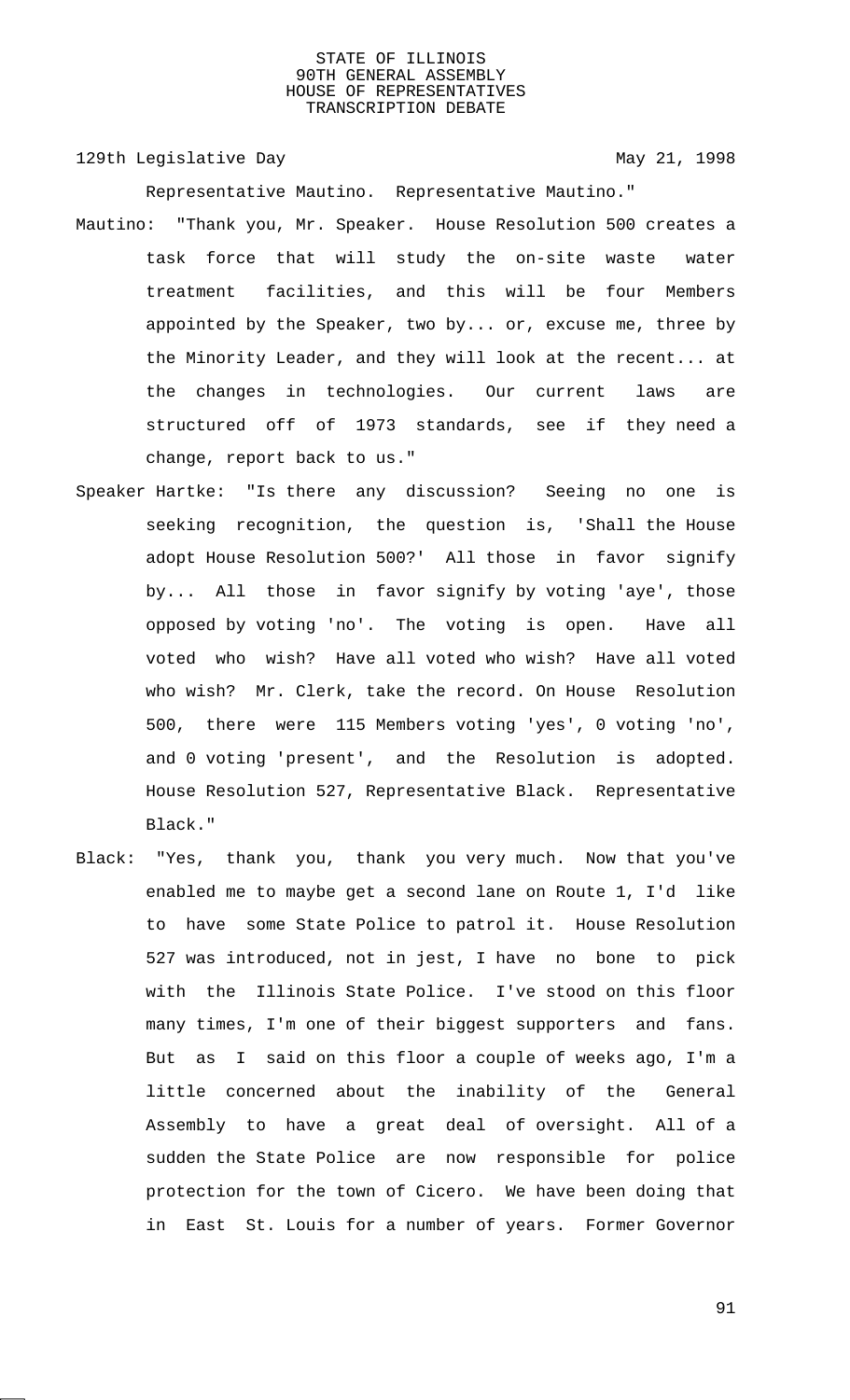129th Legislative Day 129th May 21, 1998

Thompson, and that's fine, I understand why, made a pact with Mayor Daley and the State Police patrolled the Chicago Expressways and we got to sell lottery tickets at O'Hare. And many of my constituents were very happy about that. We travel O'Hare a great deal. But in all seriousness, what I'm asking the State Police to do, is to give the General Assembly a study, and do a comprehensive internal study of how their resources are being allocated. We constantly ask them to do more and more to run the Chicago crime lab, for example, and they seem to be involved a great deal in investigative matter and all sorts of things and the fact remains is that many of us in rural areas are concerned that those resources are no longer available to us in the same fashion or at the same strength that they were ten or fifteen years ago. I'm not mad at the State Police. It's not designed to get their attention or to bash them in the head. I just think all of us in the state need them to do a study of how these resources that are scarce and becoming more so, how they are allocated throughout the State of

Illinois. I'd be glad to answer any questions you have."

Speaker Hartke: "Is there any discussion? The Chair recognizes the Gentleman from McHenry, Mr. Skinner."

Skinner: "Yes, I wonder if my floor Spokesman would tell me, you have urban and you have rural. Some of us seem... some of us think there's something between urban and rural called suburban."

Black: "Uh huh."

Skinner: "Do you care if we have any State Policemen?"

Black: "Absolutely. Absolutely. I stand four square for those State Police officers to have a presence in those suburban areas, too. My daughter lives in the suburbs now and my new two-week-old grandson lives in the suburbs up around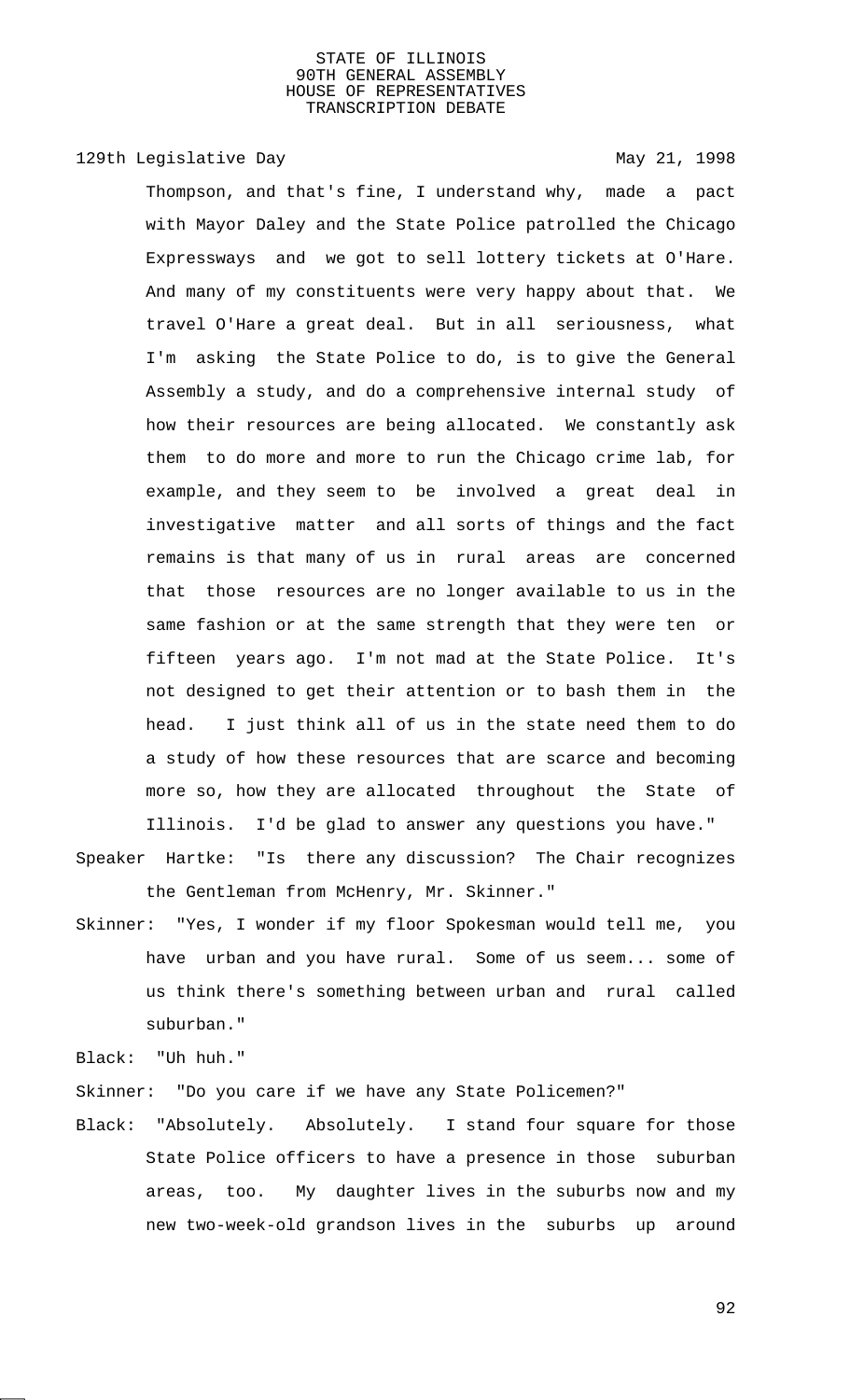129th Legislative Day 129th May 21, 1998

Aurora."

Skinner: "Well, then... then you wouldn't mind if the State Police also looked at suburban counties..."

Black: "Oh, absolutely not. No, and I..."

- Skinner: "... and perhaps reported that we have very few State Policemen doing anything except sitting on gambling boats."
- Black: "And I would hope that they could give us that study about that allocation of very scarce resources, as well."
- Skinner: "All right. Now, are you sending this to Washington D.C., this Resolution?"
- Black: "No, I... well, I don't know, if the director is in Washington by the time we pass this, I'll send it to the new director or if the current director is still here in Springfield, I'll send it to him."
- Skinner: "You don't want an investigation of how many State Police are on duty in Washington D.C. then?"
- Black: "No, no, Cal."
- Skinner: "Thank you."
- Speaker Hartke: "Further discussion? Seeing that no one is seeking recognition, Representative Black to close."

Black: "Thank you very much..."

- Speaker Hartke: "Representative Monique Davis, for what reason do you seek recognition?"
- Davis, M.: "I just want to ask the Gentleman, Representative... Representative, are you suggesting that the Illinois State Police are being overburdened with the request of the urban areas, and is your intent to limit the activity of the Illinois State Police?"
- Black: "They closed, I've already closed, but the Lady can interpret the..."

Davis, M.: "I didn't hear you..."

Black: "... the Lady can interpret the Resolution however she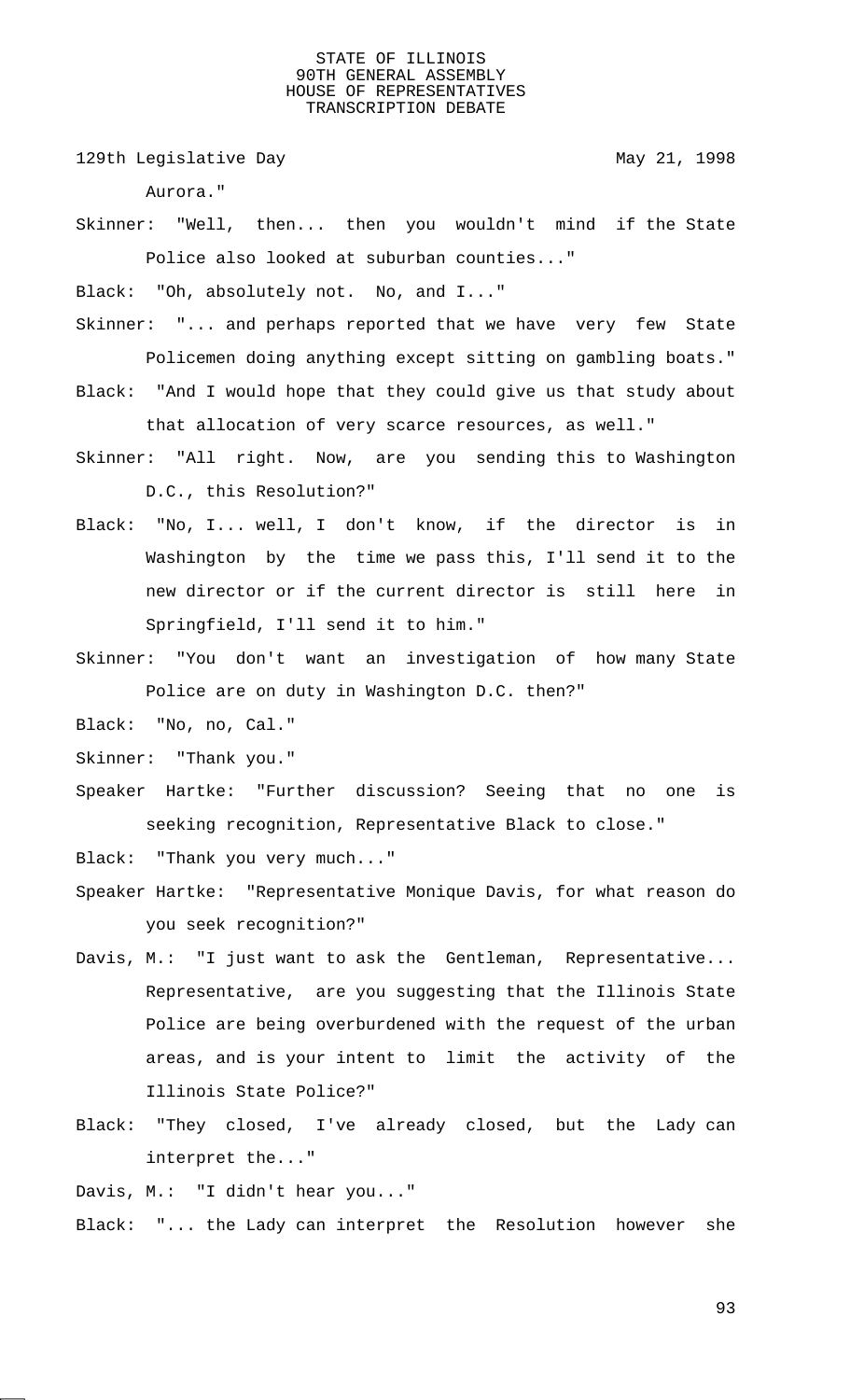129th Legislative Day 129th May 21, 1998 wants to. It's forthright. It doesn't say anything. I'm not bashing urban areas or anything else. It's just that the resources of the State Police seem to be somewhat confused lately, and that's all the Resolution does. If she cares to vote 'no', that's fine. I have no problem with that."

- Speaker Hartke: "You're absolutely correct. Representative Davis, he was closed."
- Davis, M.: "Well, I didn't hear him close, so I apologize. I really didn't hear him close and I thank you."
- Speaker Hartke: "The question is, 'Shall House Resolution 527 pass?' All those in favor signify by saying 'aye', those opposed 'no'. In the opinion of the Chair, the 'ayes' have it and the Resolution is adopted. Mr. Clerk, Introductions. Mr. Klingler or Representative Klingler."
- Klingler: "Thank you, Mr. Speaker. A point of personal privilege."

Speaker Hartke: "State your point."

- Klingler: "I'd like to acknowledge in the gallery, the government class from Calvary Academy in Springfield, Illinois. Welcome."
- Speaker Hartke: "On page 10 of the Calendar, is House Resolution 459, Representative Stephens."
- Stephens: "Thank you, Mr. Speaker. House Resolution 459 proclaims August 16th of this year as National Airborne Day in Illinois. I would move the adoption of the Resolution." Speaker Hartke: "Is there any discussion? Seeing that no one is
- seeking recognition, the question is, 'Shall House Resolution 459 pass?' All those in favor, signify by saying 'aye', those opposed 'no'. In the opinion of the Chair, the 'ayes' have it and the Resolution is adopted. For what reason does Representative Black rise? On page 11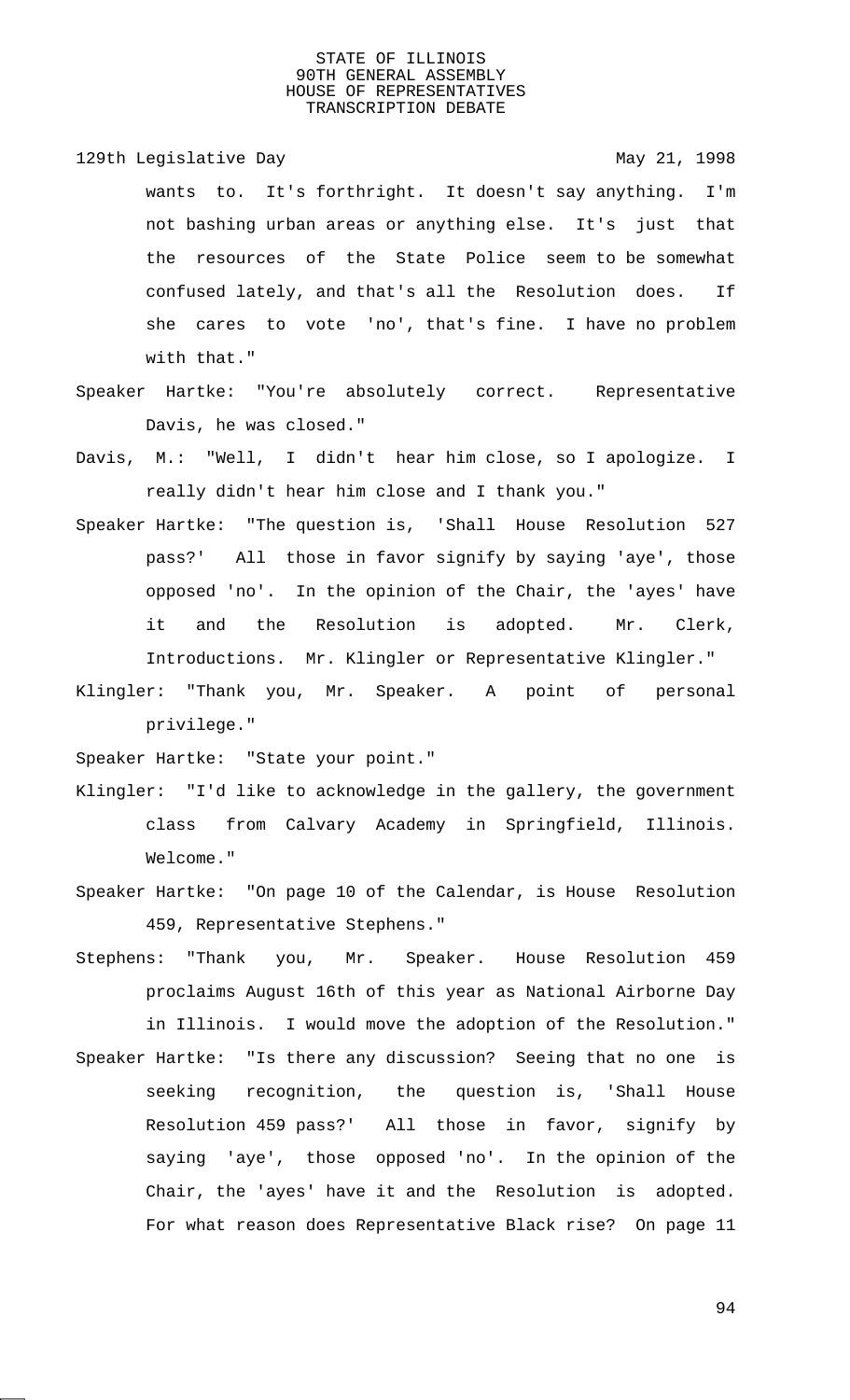129th Legislative Day 129th May 21, 1998

- of the Calendar, is House Joint Resolution 47, Representative Mautino."
- Mautino: "Thank you, Mr. Speaker, Ladies and Gentlemen of the House. House Joint Resolution 47 would ask to increase the number of beds at the LaSalle facility and change that to... increase it by 80 beds at both LaSalle and the Anna facilities."
- Speaker Hartke: "Is there any discussion? Seeing that no one is seeking recognition, the question is, 'Shall House Joint Resolution 47 pass?' All those in favor signify by saying 'aye', those opposed 'no'. In the opinion of the Chair, the 'ayes' have it and the Resolution has been adopted. House Joint Resolution 48, Representative Reitz. Dan Reitz."
- Reitz: "Thank you, Mr. Speaker. House Resolution 48 urges the President and the Congress not to sign the Keoto Protocol Agreement, which we discussed in length yesterday, until at such times that there's a little more equity in it for all of the countries."
- Speaker Hartke: "Is there any discussion? The Chair recognizes the Lady from Peoria, Representative Slone."
- Slone: "This was a bad idea yesterday and it's a bad idea today. Vote 'no'."
- Speaker Hartke: "Further discussion? Seeing that no one is seeking recognition, the question is, 'Shall House Joint Resolution 48 be adopted?' All those in favor signify by saying 'aye', those opposed 'no'. In the opinion of the Chair, the 'ayes' have it and the Amendment is adopted. House Joint Resolution #49, Representative Scott."
- Scott: "Thank you, Mr. Speaker, Ladies and Gentlemen of the House. House Joint Resolution 49 simply asks that we designate April 21st as Cody Vespa Day of Pediatric Aids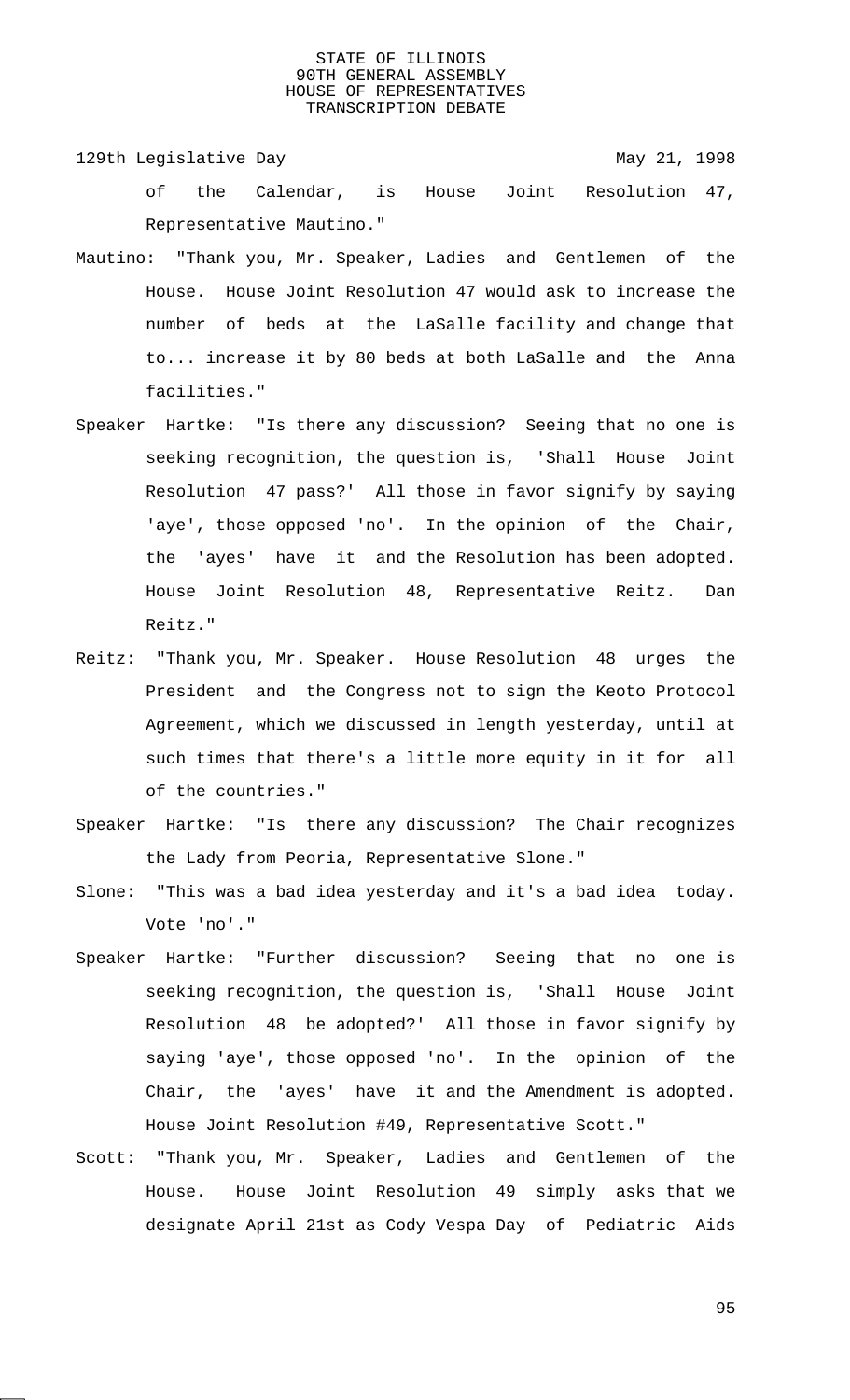129th Legislative Day 129th May 21, 1998

Awareness. Annually, within the State of Illinois there isn't any financial resources that are attached to this."

Speaker Hartke: "Is there any discussion? The Chair recognizes the Gentleman from Champaign, Representative Johnson."

Johnson, Tim: "Could you tell me what the number of that last House Joint Resolution was?"

Speaker Hartke: "House Joint Resolution 47."

Johnson, Tim: "And I certainly don't object to the voice vote being taken..."

Speaker Hartke: "Excuse me, it was 48, was the last one."

- Johnson, Tim: "Forty-eight was the last one? But I wish you'd show, for the record, with all due respect to the Sponsor, that I was one of the people who said 'no', because I don't want to be recorded as 'yes' on that."
- Speaker Hartke: "The record will so reflect. Representative... Representative Currie, for what reason do you seek recognition?"
- Currie: "For the same reason as Representative Johnson. I want the record to show that I voted 'no', too."
- Speaker Hartke: "Further discussion? The Representative from DuPage, Representative Pankau."
- Pankau: "Mr. Speaker, would you... would the record please reflect that I was also a 'no' on House Joint Resolution 48?"
- Speaker Hartke: "It's been suggested we dump the Roll Call and we take a Roll Call... or dump the Resolution and try a Roll Call on it. Let's finish this one and then we'll go back to the Resolution. Is there any questions, any discussion on the Resolution that is before us now, House Joint Resolution #49? Seeing no one is seeking recognition, the question is, 'Shall House Joint Resolution 49 be adopted?' All those in favor signify by saying 'aye', those opposed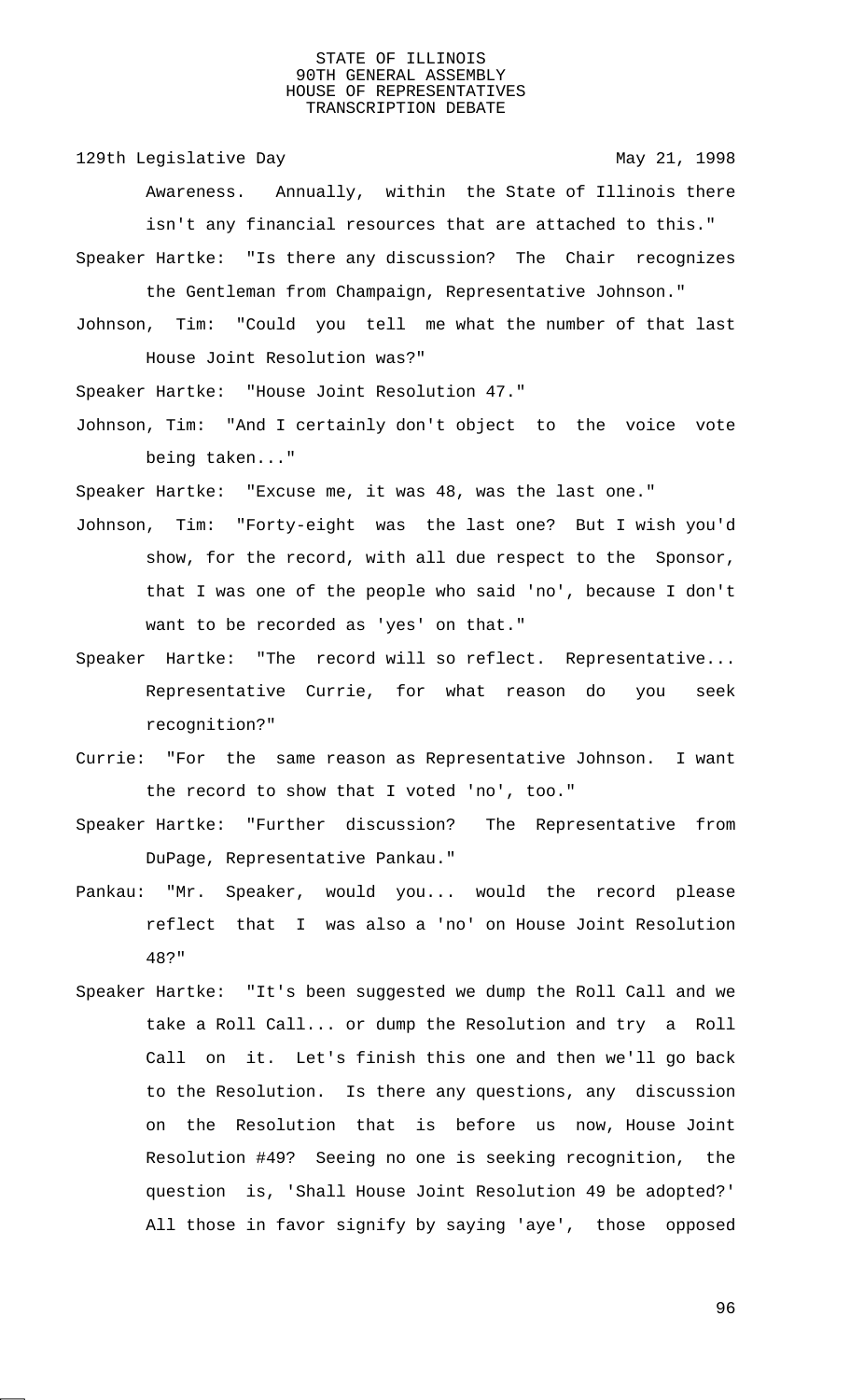129th Legislative Day 129th May 21, 1998

say 'no'. In the opinion of the Chair, the 'ayes' have it and the Resolution is adopted. Now, there's been a request for a Roll Call on House Joint Resolution #48. All those in favor signify by voting 'yes', those opposed vote 'no'. The voting is open. Have all voted who wish? Have all voted who wish? Have all voted who wish? Have all voted who wish? Mr. Clerk, take the record. On this Resolution, there are 65 Members voting 'yes', 43 Members voting 'no'. Representative Ronen, for what reason do you seek recognition?"

Ronen: "I wish to verify the Roll Call, please."

Speaker Hartke: "It's kind of late to do that I do believe."

Ronen: "I had my light on."

- Speaker Hartke: "I'm sorry, I did not see it. Your request is not timely. Thirty-six Members voting 'yes' on this Resolution... 65 Members voting 'yes', 43 Members voting 'no', and 3 Members voting 'present', 7 Members not voting, and this Resolution is adopted. Representative Black, for what reason do you seek recognition?"
- Black: "Thank you very much, Mr. Speaker. I have an inquiry of the Chair. First of all, the Resolution only required a Simple Majority, is that not correct?"

Speaker Hartke: "That is correct."

Black: "Yeah, okay. So, a verification, I don't think, was going to be anything but an exercise in futility because it was a Simple Majority, but another inquiry of the Chair... "

Speaker Hartke: "State your inquiry."

Black: "By what Parliamentary maneuver did we adopt a Resolution on a voice vote and then without a written Motion being filed or a Motion... and a Motion to reconsider, of course, wouldn't have been in order since it was a voice vote. All of a sudden within three or four minutes, we have a Roll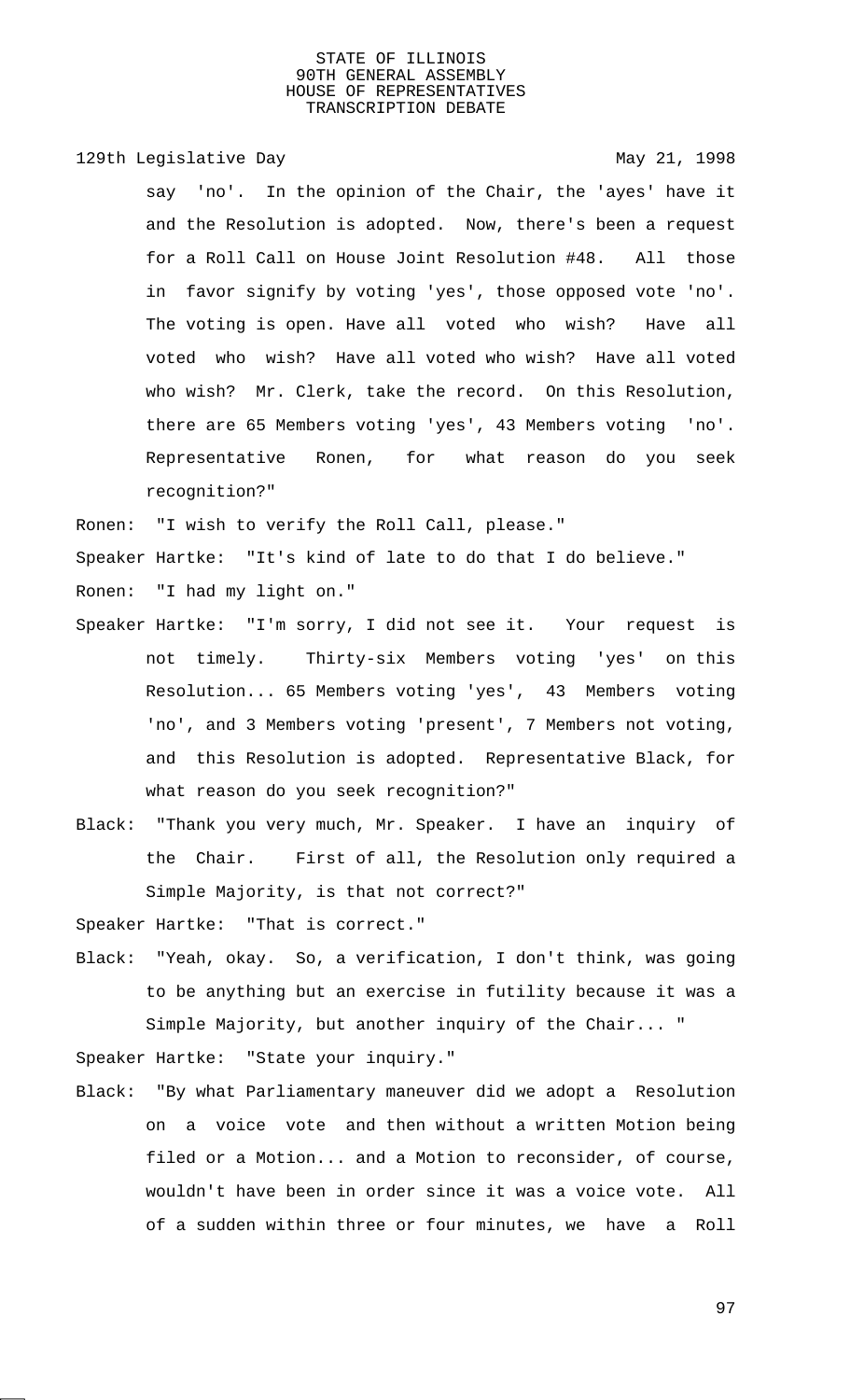129th Legislative Day 129th May 21, 1998

Call vote?"

Speaker Hartke: "Could we get back to you on that?"

- Black: "Well, yeah, because I... and I think we should because if we're going to establish a precedent where once a oral Roll Call or an oral vote has been taken and two or three Members don't like that and can go back and request a Roll Call, I mean, there aren't enough hours in a day and there's no Parliamentary method that I'm aware of to do that. Well, if you'd get back to me, we'd appreciate it. I just want to make sure that we don't set a precedent where anything we do on an oral vote can be subject to challenge without a Parliamentary ruling and then subject to a Roll Call. Thank you."
- Speaker Hartke: "I understand. House Joint Resolution #56, Representative Schoenberg. Representative Schoenberg."
- Schoenberg: "Thank you, Mr. Speaker, Ladies and Gentlemen of the House. This is an advisory Resolution comparable to legislation that we have previously passed in this House with respect to asking law enforcement... law enforcement officials to be able to access the leads firearm tracing... the leads firearm tracing system so that we can return firearms to their rightful owners and discern trends in the use of illegally obtained firearms. There is no opposition to this, and as I indicated, a more binding version has been passed by the House earlier this Session."
- Speaker Hartke: "Is there any discussion? The Chair recognizes the Gentleman from Cook, Representative Parke."
- Parke: "Thank you, Mr. Speaker. I think the Body really ought to know what this says. Just because it was before, can the Sponsor please tell us what this does... and does this affect Second Amendment rights?"

Schoenberg: "No, hardly at all, Mr. Parke. You may recall that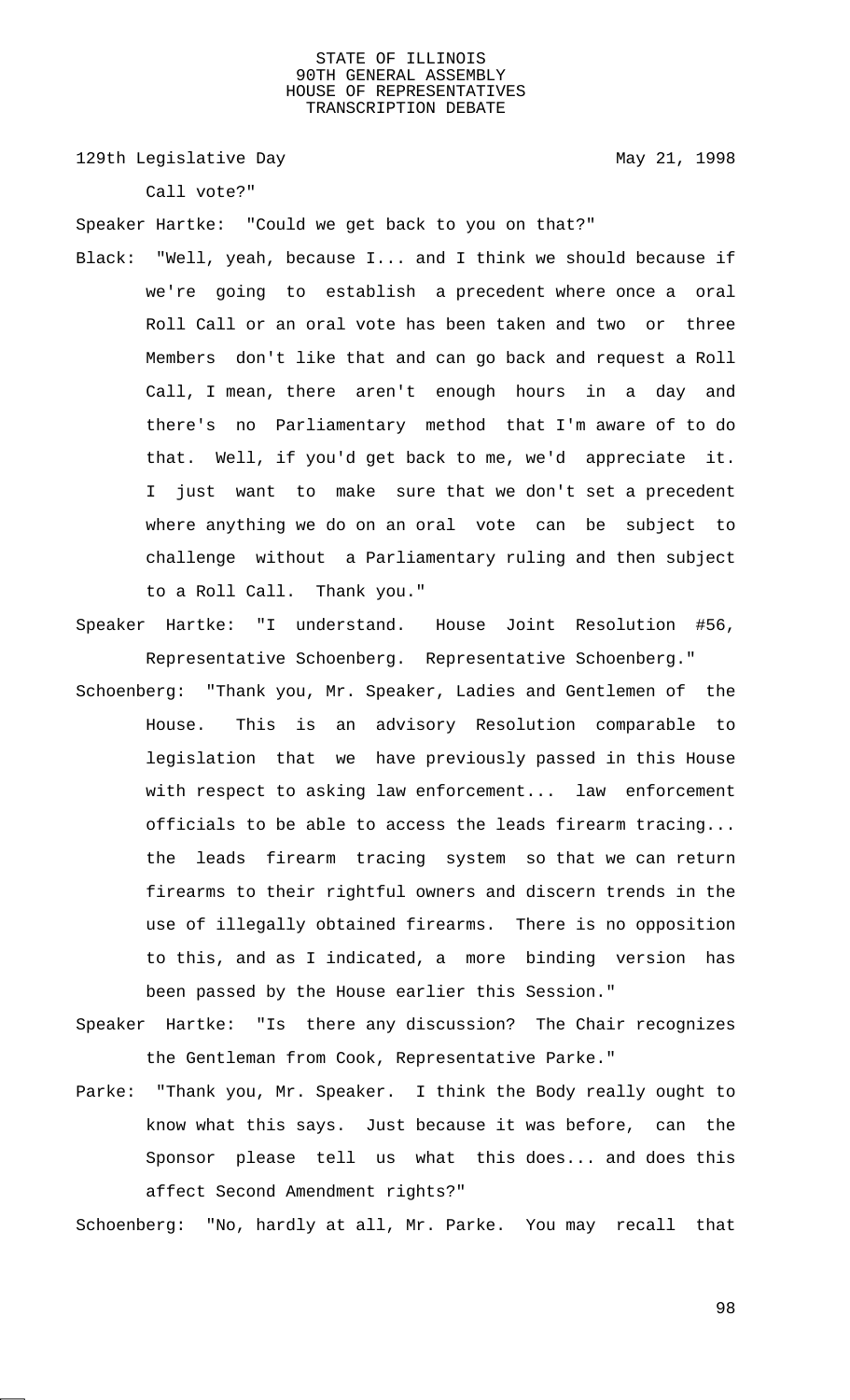129th Legislative Day 129th May 21, 1998 we put... that the House has considered a Bill and I will give you that Bill number in one moment. I believe you supported it."

Parke: "Do you have a copy of it?"

Schoenberg: "In the mean... Mr. Parke, well... Senate... you did... we have... you have on at least two occasions this year, as we all have, supported a bi... something which is more binding that makes it possible for law enforcement officials, locally, to access the federal ATF tracing for illegally used firearms so that they can see... so that they can help return stolen firearms to their rightful owner, as well as determine any trends in firearms that illeg... determine any trends in the trafficking and use of illegally obtained firearms. The Rifle Association has not opposed this measure in its more binding form. As I understand it, they have not opposed this version, as well. This is purely advisory and it's an initiative that Senator Parker and myself have put forward at the request of Senator Durbin, who has been working with the federal officials to make this technology more accessible."

Parke: "If we've passed this twice before, why do we need this?" Schoenberg: "Could I ask you to hold on for one moment, Sir?" Speaker Hartke: "Representative Parke, are you... " Parke: "I am waiting for the Sponsor to respond." Speaker Hartke: "Representative Schoenberg." Schoenberg: "We passed... we passed House Bill 3758 with no

opposition, which was with... which was more binding. We also passed House Amendment #1 to Senate Bill 1215. If you'll notice... if you were listening, the Rules Committee has recommended receding from that Amendment and... but nonetheless, we did support that, as well. That was more binding. This is advisory. This is merely setting as a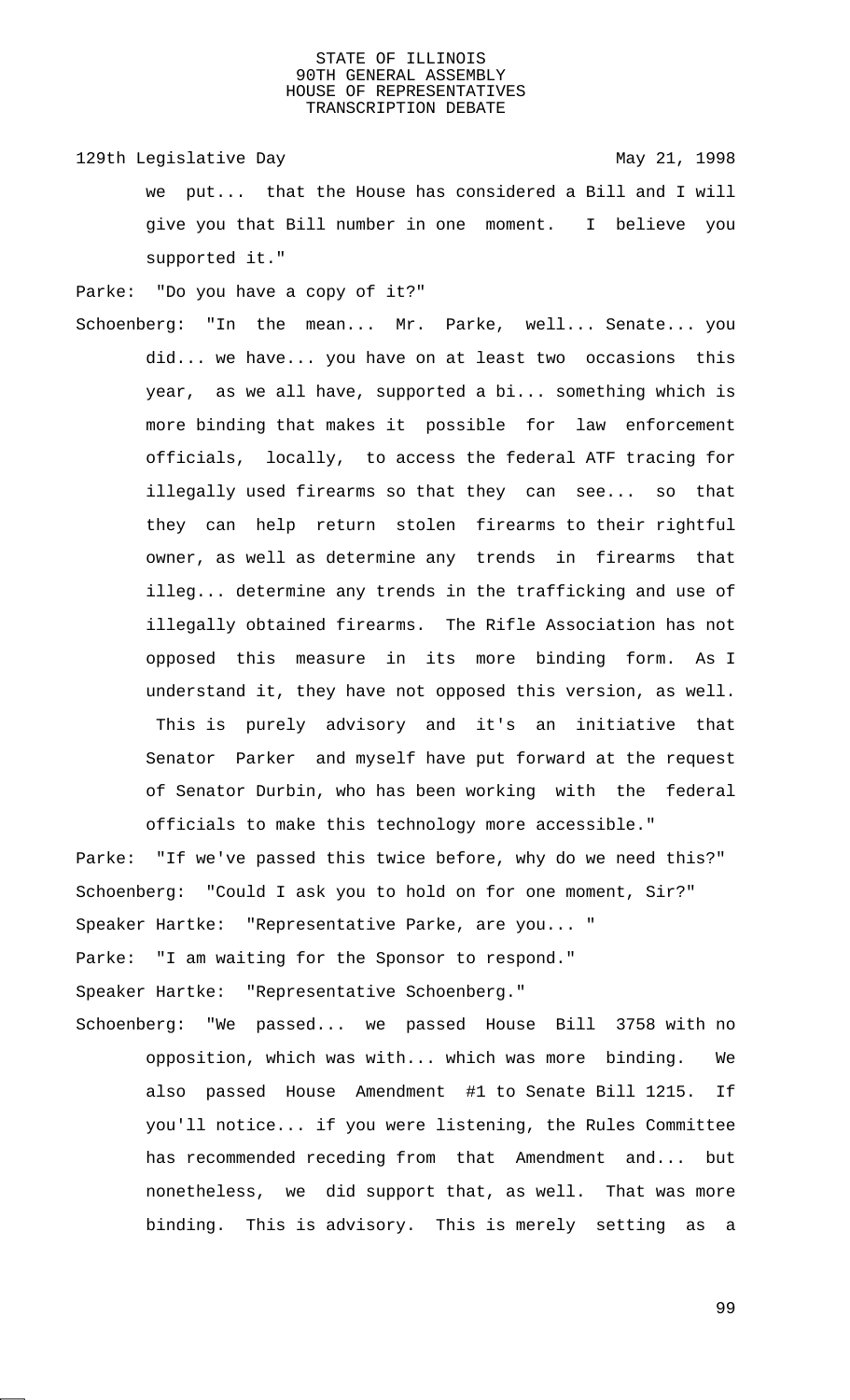129th Legislative Day 129th May 21, 1998 matter of policy that we encourage law enforcement officials... local law enforcement officials, where it's possible, we encourage them to access this software, this data base, that's maintained by the Federal Bureau of Alcohol, Tobacco, and Firearms so that they are able to determine how to best get stolen firearms..."

- Parke: "Representative, excuse me, Representative. I simply asked you, if I voted on this twice before and it's on the Governor's desk, why do we need to have this a third time if it's the same subject matters, same issue..."
- Schoenberg: "Pardon me, Sir. What... it's not on the Governor's desk. Last year, to refresh your memory. Last year, we passed a Bill that went to the Governor's desk and became law which made it possible for local law enforcement officials to access this federal data base for illegally used firearms by individuals under the age of 21. That is what went to the Governor's desk. This year, we have sought to drop the age requirement, to drop the age threshold of 21 so that all... so that in any illegally used firearm, they could do that. Since we are going to table this matter for this year by receding from this House Amendment, this merely provides a reaffirmation of what we've already said and we're doing this at the request of Senator Durbin and I'm doing this in the House at the request of my Senator Parker. As I indicated before, there has been no opposition. The Attorney General supports this conceptually. The Chiefs of Police support this. The Rifle Association has taken no position on it. So, we're not regurgitating the same matter again."
- Parke: "Well, I mean, why... I mean, I don't remember us saying that any of our colleagues in Congress have championed a cause by putting a Resolution out and then putting their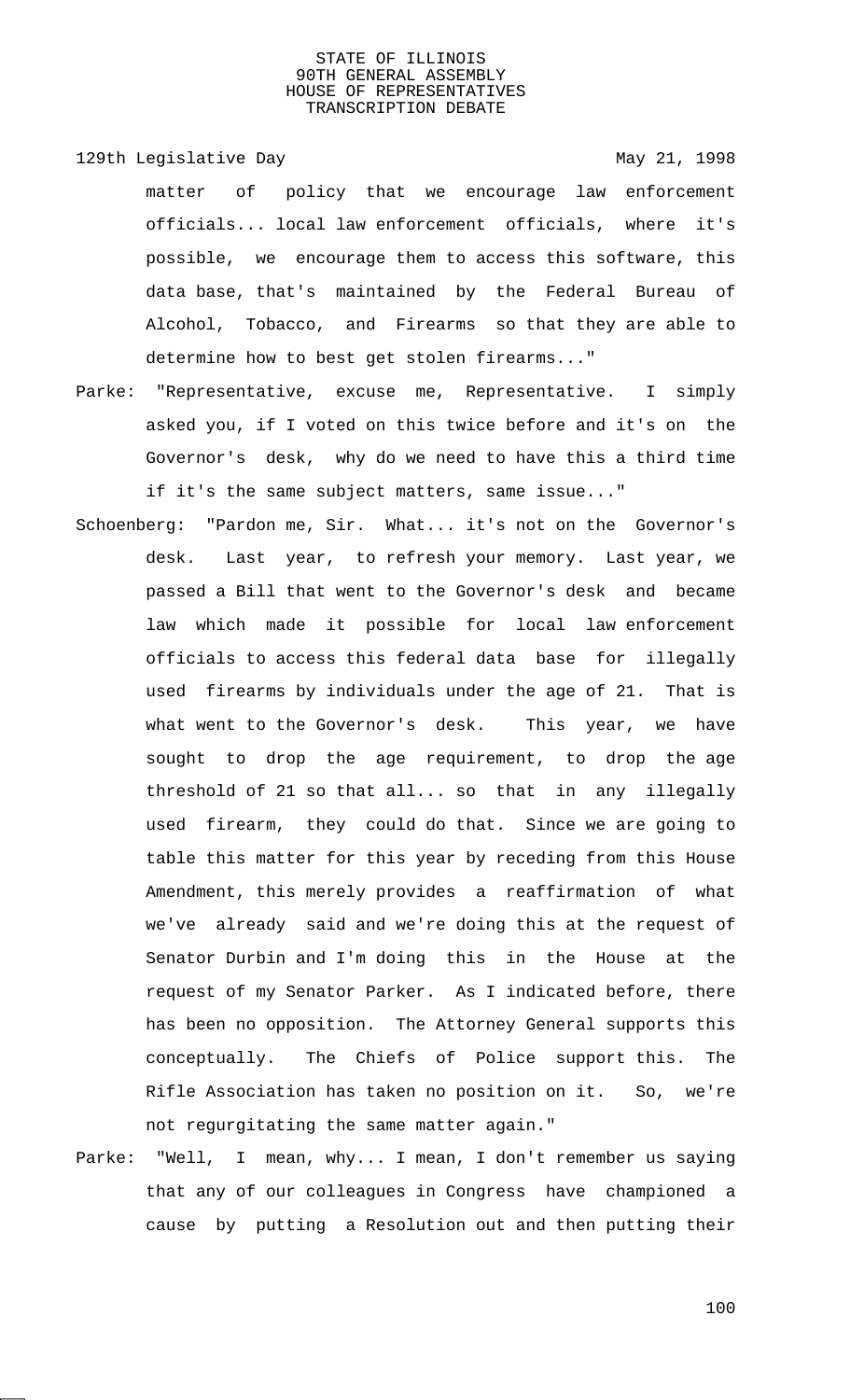129th Legislative Day 129th May 21, 1998

name in it. I mean, this is almost blatantly political, rather than trying to achieve... establishing public policy or give direction. I mean, to me, you're almost... this is almost a political document for someone's benefit and Congress or the United States Senate, rather than what we ought to do. To put someone else's name in this Resolution, begs the issue of politics rather to achieve the goal of what you're telling the Body and I would ask that maybe in the future we watch whose names we put into legislation so it's not construed as political rather than it's an issue of good public policy. Thank you."

- Speaker Hartke: "Further discussion? Further discussion? Seeing none, the question is, 'Shall House Joint Resolution 56 pass?' All those in favor say 'aye', those opposed say 'no'. In the opinion of the Chair, the 'ayes' have it and the Resolution is adopted. Representative Morrow for an announcement."
- Morrow: "Yes, thank you, Mr. Speaker, Ladies and Gentlemen of the House. I wanted to announce to everyone that we have some cake in honor of a newborn, not so newborn, he was born February 26th of this year, but for Justice Pugh, the son of Representative Coy Pugh, we have some cake in the front. Feel free to come down to get a slice. Thank you."
- Speaker Hartke: "On page 11 of the Calendar, appears House Joint Resolution 67, Representative McGuire."

McGuire: "Yes."

- Speaker Hartke: "Representative Mulligan, for what purpose do you rise?"
- Mulligan: "Just an inquiry of the Chair. I'm presuming since our computers aren't rolling with the Resolutions, that it's incapable of doing that?"
- Speaker Hartke: "Mr. Clerk."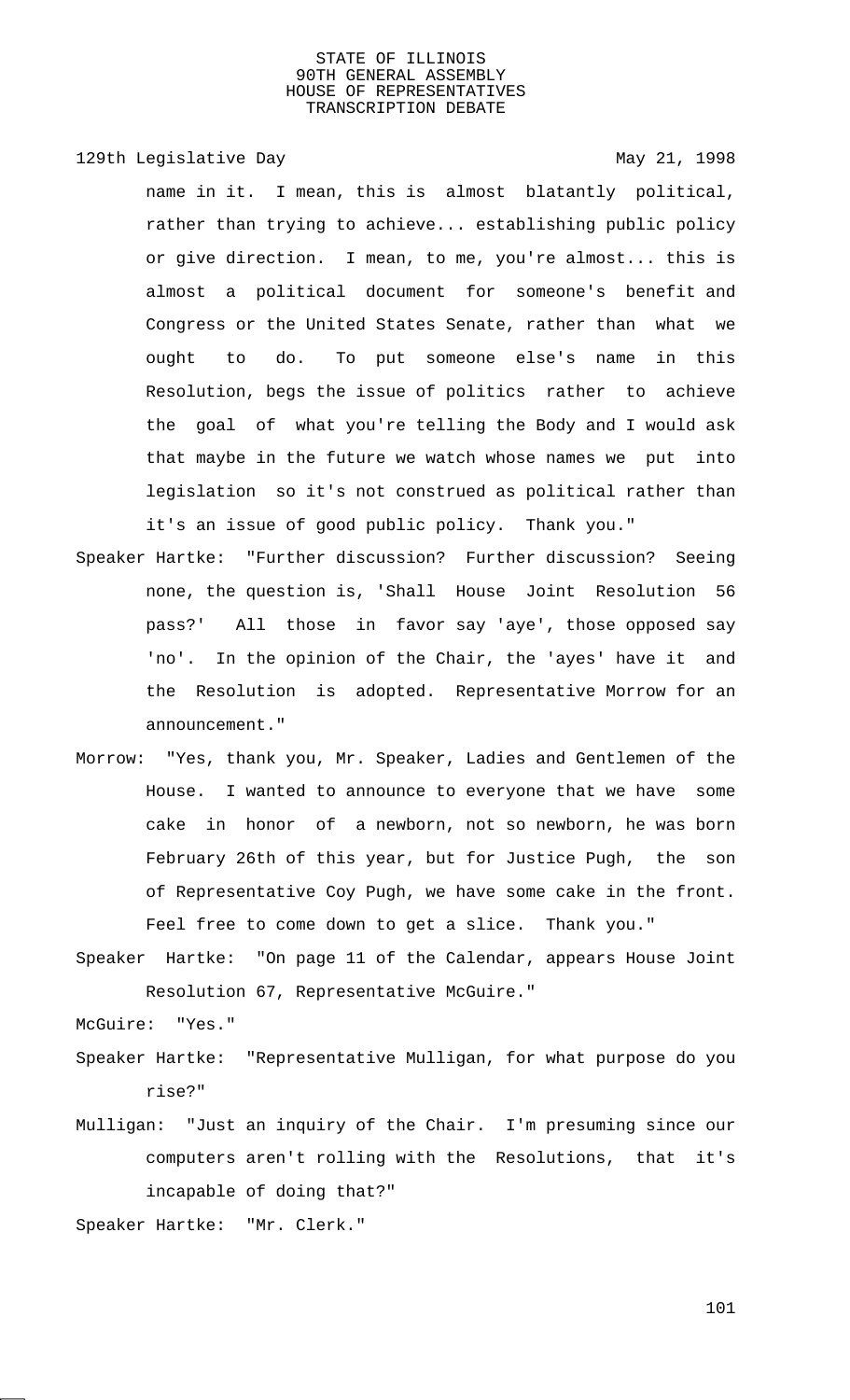129th Legislative Day 129th May 21, 1998

Clerk Bolin: "That is correct."

- Mulligan: "So, in some instances, maybe you could give us an extra minute or two to pull them up because it takes a little longer to go in and pull them up."
- Speaker Hartke: "Okay. We're on House Joint Resolution 67. Representative McGuire."
- McGuire: "Thank you, Mr. Speaker. This Resolution urges the President of the United States and the 105th Congress of the United States to support the implementation of the Northern Ireland Peace Agreement. As you know, that will be voted on tomorrow in Ireland and I would urge your adoption of this Resolution. Thank you."
- Speaker Hartke: "Is there any discussion? The Chair recognizes the Gentleman from DuPage, Representative Persico."
- Persico: "Thank you, Mr. Speaker. Just a question to the Sponsor. I would just like you to go over and talk to Representative Hassert on noticing that you have a Resolution on Northern Ireland, and the Irish sounding names that are part of the Sponsorship, if you could go talk to Representative Hassert. He had an earlier Resolution that he didn't fulfill those same obligations. Thank you."

McGuire: "You're welcome. Thank you."

- Speaker Hartke: "Further discussion? The Chair recognizes the Gentleman from Rock Island, Representative Boland."
- Boland: "Thank you, Mr. Speaker. I rise in strong support of this. This is an historic agreement and an historic vote that will taking place tomorrow throughout the island of Ireland, both in the Republic and in the counties of the North where there has been continuing problem of violence on all sides ever since 1972 and really, historically even going back into the 1500's. This agreement would for the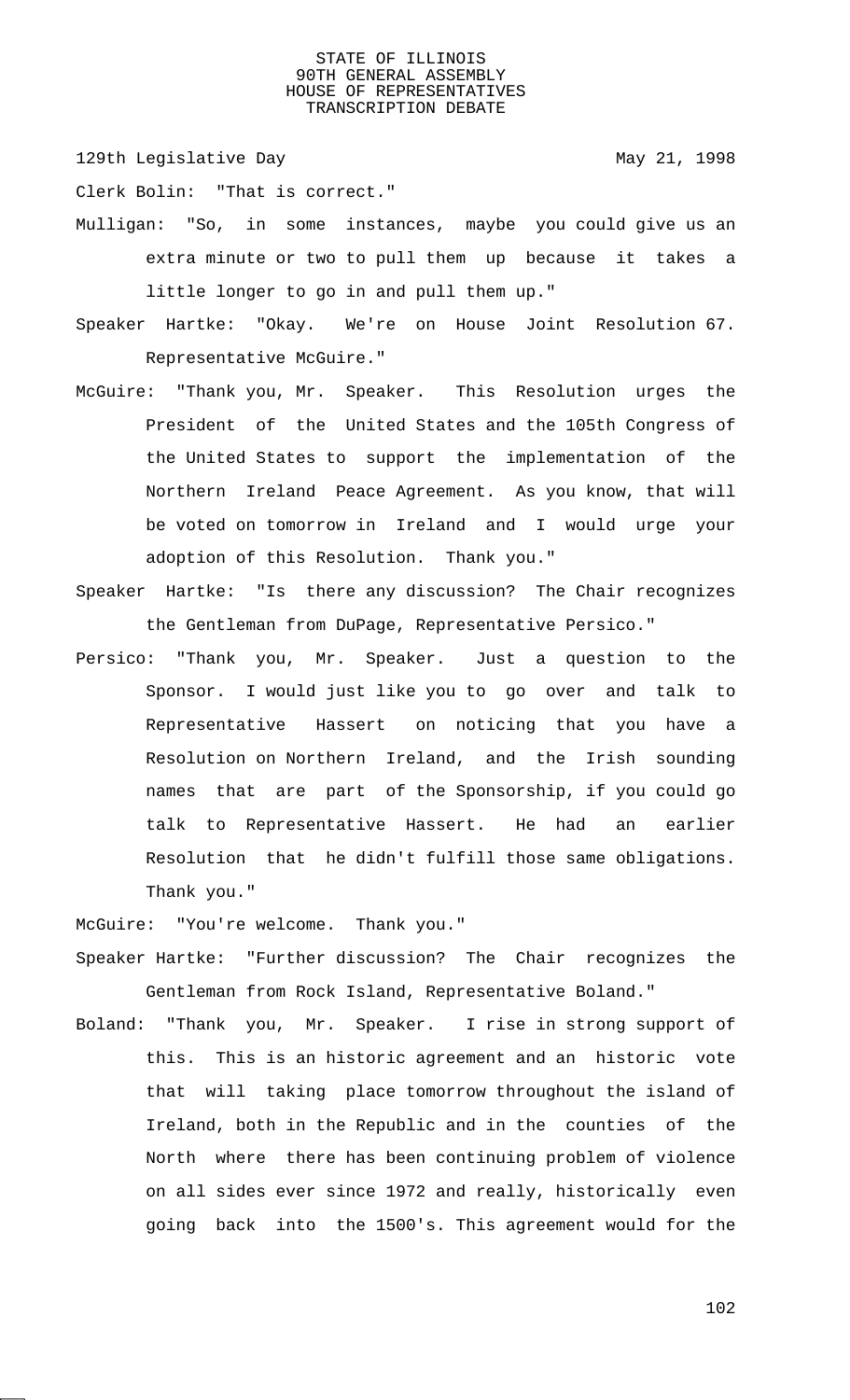129th Legislative Day 129th May 21, 1998

first time, give all parties a voice in the government of Northern Ireland, both the Catholic minority and the Protestant majority, all political parties would be allowed to elect a people to a Northern Ireland assembly and a great praise must be given to both Prime Minister Tony Blair and the President of the United States for having... their efforts having brought these various factions together. So, I urge a strong vote, 'yes'. Thank you."

- Speaker Hartke: "Further discussion? Seeing no one... that no one is seeking recognition, Representative McGuire to close."
- McGuire: "Thank you, Mr. Speaker. I just urge an 'aye' vote. And thank you all."
- Speaker Hartke: "The question is, 'Shall House Joint Resolution #67 be adopted?' All those in favor vote 'aye', all opposed vote 'no'. The voting is open. Have all voted who wish? Have all voted who wish? Have all voted who wish? Mr. Clerk, take the record. On House Joint Resolution 67, there are 114 Members voting 'yes', 0 voting 'yes', and 0 voting 'present'. And the Resolution is adopted. House Resolution 423, Representative Zickus."
- Zickus: "Thank you, Mr. Speaker. House Resolution 423 acknowledges that cardiovascular disease is the leading cause of death in Illinois. In 1994 it contributed to more than 45,000 or 43% of the deaths in Illinois. This will create a cardiovascular disease prevention task force to examine the incidence and causes of heart disease and strokes. In 1944, (sic-1994) it's estimated that the medical care costs and the costs resulting from lost productivity due to cardiovascular disease in Illinois approached more than \$5,000,000,000 and that's approximately \$500 per person. I feel that this is a very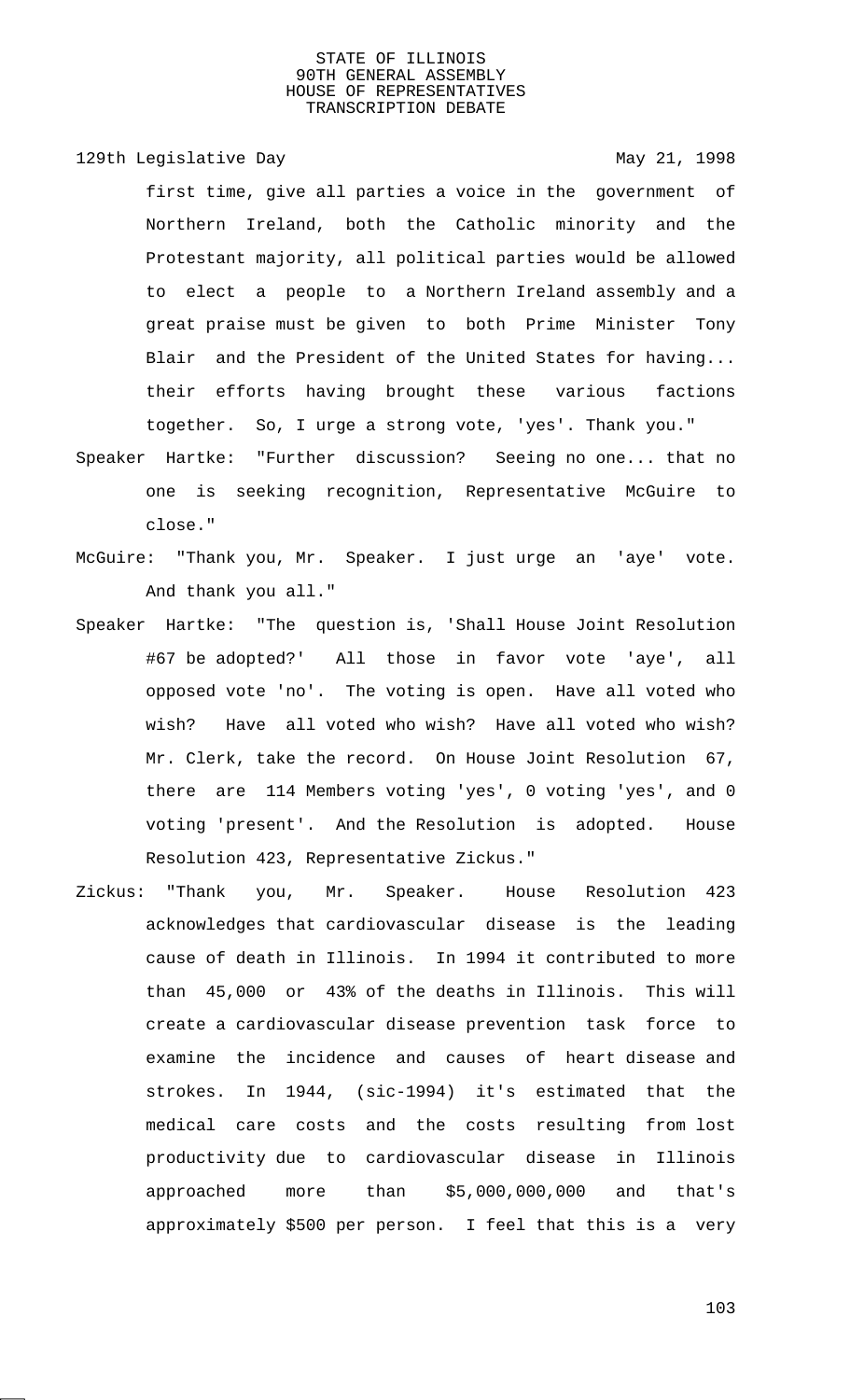129th Legislative Day 129th May 21, 1998 important health issue for the citizens of Illinois and urge a 'yes' vote. Thank you."

- Speaker Hartke: "Is there any discussion... on House Joint Resolution 423? Representative Mulligan, have you had time to pull this up? The question is, 'Shall House Resolution 423 be adopted?' All those in favor signify by saying 'aye', those opposed by saying 'no'. Excuse me, I've been informed that we must vote on this. Vote 'aye'', those opposed vote 'no'. The voting is open. Have all voted who wish? Have all voted who wish? Have all voted who wish? Mr. Clerk, take the record. On House Resolution 423, there are 115 Members voting 'yes' and 0 voting 'no', and 0 voting 'present', and the Resolution is adopted. On Supplemental Calendar #1, appears House Joint Resolution #69. Representative Turner, Art Turner."
- Turner, A.: "Thank you, Mr. Speaker and Ladies and Gentlemen of the Assembly. I move for the adoption of House Joint Resolution 69. It creates a red ribbon... It's a Resolution that was brought to me by the Illinois Drug Education Association. This Resolution creates a red ribbon committee to study the effects of alcohol and drug usage amongst teenagers and trying to see what we can do to try to address that problem, and I move for the adoption of that Joint Resolution."
- Speaker Hartke: "Is there any discussion on House Joint Resolution 69. The Chair recognizes the Gentleman from McHenry, Mr. Skinner."
- Skinner: "I'm sorry, I think I caught the topic, but what's it going to do? Do we have a committee being created, or what?"
- Turner, A.: "It will be a committee of twelve people and they are to report to the General Assembly by March of 1999. They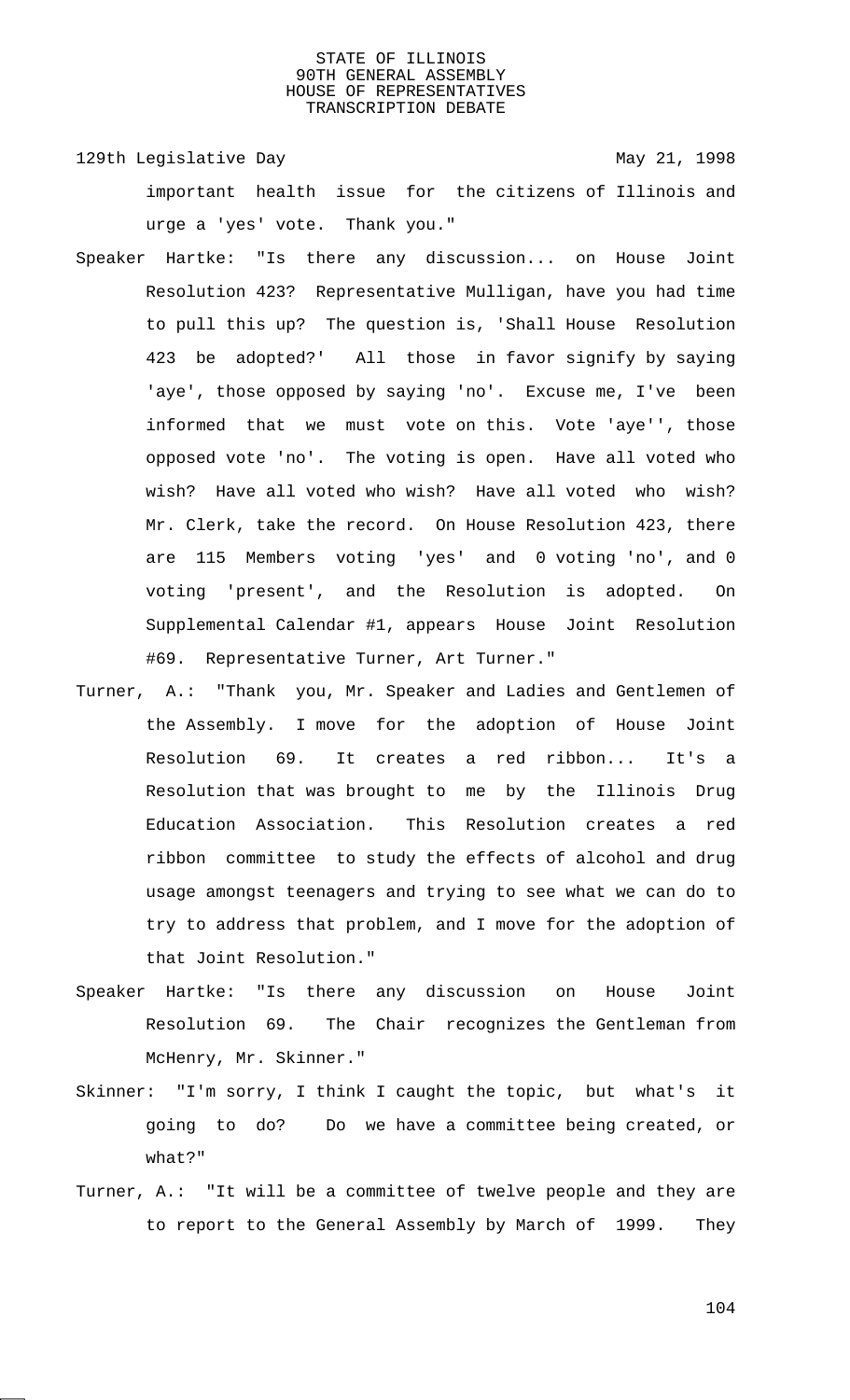129th Legislative Day 129th May 21, 1998

are to schedule a series of hearings throughout the state to discuss the effect of alcohol and tobacco and drug usage amongst teenagers."

Skinner: "And ways to control it?"

Turner, A.: "I didn't hear you."

Skinner: "And ways to control that use?"

- Turner, A.: "Not ways to control, but to talk about possible solutions as to how we can address that problem. We first want to assess it and then we want to address it. So, we must assess, then address."
- Skinner: "Well, I hope this committee is smart enough to go talk to the police department in Crystal Lake where they have passed a law emulating, I think Darian in DuPage County, that mere possession of a cigarette by a minor is cause for the police to go up and tap them on the shoulder. It's had..."

Turner, A.: "To tap them on the shoulder? Is that all?"

Skinner: "Well..."

Turner, A.: "That's what they do in Crystal Lake? You should come to Lawn Dale and see what they do when you're caught with a cigarette."

Skinner: "It has had some very salutary unintended consequences."

Turner, A.: "You don't get tapped on the shoulder in my area. We'd take the tap any day, but that's the effect of this committee."

Skinner: "Well, we do live in a diverse state, Representative."

- Turner, A.: "Oh, very diverse, Representative. So, we want to talk about some of this disproportionate treatment and how it's handled throughout the state."
- Speaker Hartke: "Further discussion? Seeing that no one is seeking recognition, the question is, 'Shall the House Adopt House Joint Resolution #69?' All those in favor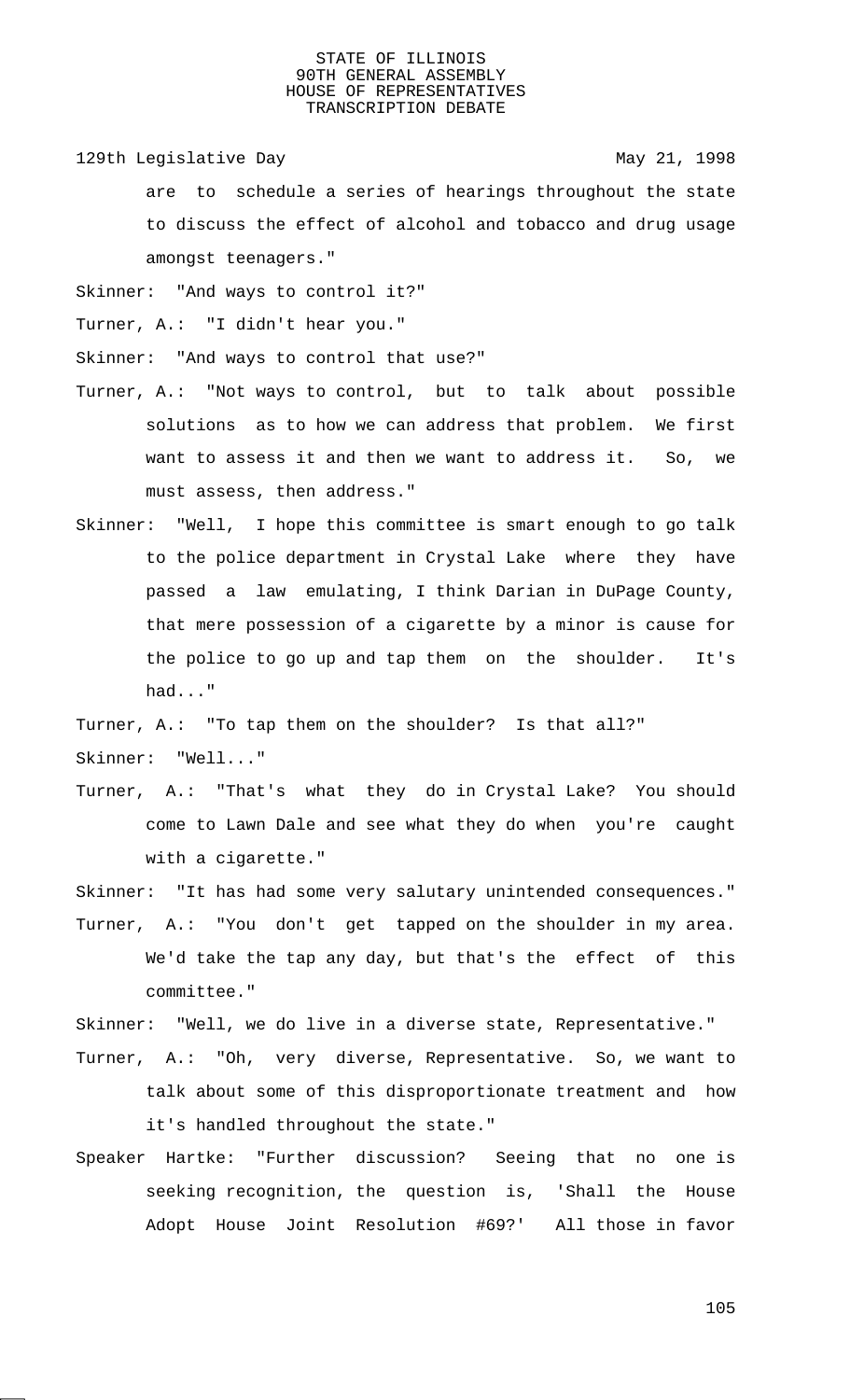129th Legislative Day 129th May 21, 1998

signify by voting 'yes', those opposed vote 'no'. The voting is open. Have all voted who wish? Have all voted who wish? Have all voted who wish? Mr. Clerk... Mr. Clerk, take the record. On House Joint Resolution 69, there are 114 Members voting 'yes', 0 voting 'no', and 0 voting 'present', and the Resolution is adopted."

- Clerk Rossi: "The Rules Committee will meet immediately in the Speaker's Conference Room. Rules Committee immediately in the Speaker's Conference Room."
- Speaker Hartke: "Page 11 of the Calendar appears House Resolution 501. Representative O'Brien. Representative O'Brien."
- O'Brien: "Thank you, Mr. Speaker, Ladies and Gentlemen of the House. House Resolution 501 passed the Labor and Commerce Committee with 20 'yes' votes, 0 'no' votes. And what it does is commends Cannon Hygiene, which is an English company for picking Illinois as its site to come into the United States to do business. They are a business that handles the proper disposal of feminine hygiene waste in women's restrooms in both public buildings and private work place buildings and I would urge an 'aye' vote."
- Speaker Hartke: "Is there any discussion? The Chair recognizes the Gentleman from Vermilion, Representative Black."
- Black: "Thank you very much, Mr. Speaker. I'm not sure that I really want to delve into this, but I have an inquiry of the Chair."

Speaker Hartke: "Go ahead."

Black: "This would appear to be a purely congratulatory Resolution that would not take action by the Chamber, I mean, you know, we do this all the time, 'Hey, congratulations to Cannon Hygiene or Frito Lay or Taco Bell or... ' I mean, do we really have to take a vote on this? I'm serious."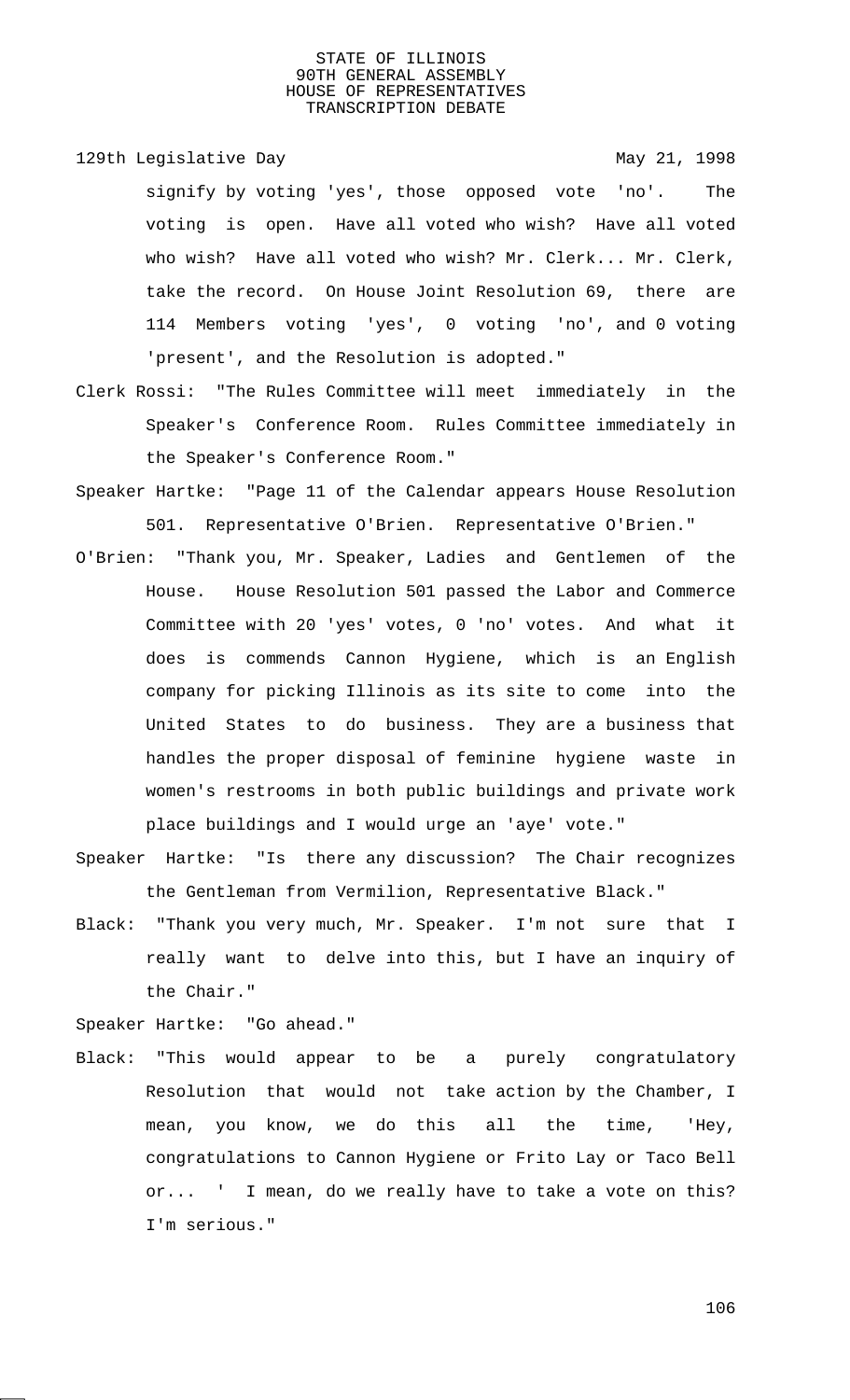129th Legislative Day 129th May 21, 1998

Speaker Hartke: "Yes, the Clerk will explain."

Black: "I'd like the Clerk to explain this."

- Clerk Rossi: "Representative Black, the Agreed Resolution process requires both sides of the aisle to approve a list of Resolutions. If any of those Resolutions are opposed by either side, they go on the Order of Resolutions as opposed to Agreed Resolutions. So, somebody opposed this Resolution being included as an Agreed Resolution."
- Black: "Somebody opposed this Resolution? I'd like... I'd like... I don't want the name public, but at some point, I mean, I usually get asked about these things and I've never seen this before. I would... you know, I'd really like to know why in the world somebody opposed this, but in the interest of... Cal, you go where angels fear to tread. I... well, let's just move along here. This is a wonderful Resolution and an outstanding Sponsor and the fate of the entire State of Illinois hangs in the balance here, and I just want to support these good English companies that come over here to do business. So... Yes, Sir, I could see why... and you need a Roll Call vote, huh? Okay, all right."
- Speaker Hartke: "Further discussion? The Chair recognizes the Gentleman from McHenry, Representative Skinner."
- Skinner: "Yes, I certainly want a Roll Call vote on this because it endorses a specific company providing an essential service. She's shaking her head no. I'll be happy to let her talk."
- O'Brien: "No endorsement. All it does is commend them and to urge the public and private sector to consider implementation of these kinds of disposals, regardless of what company manufactures or sells them because it is a public health issue."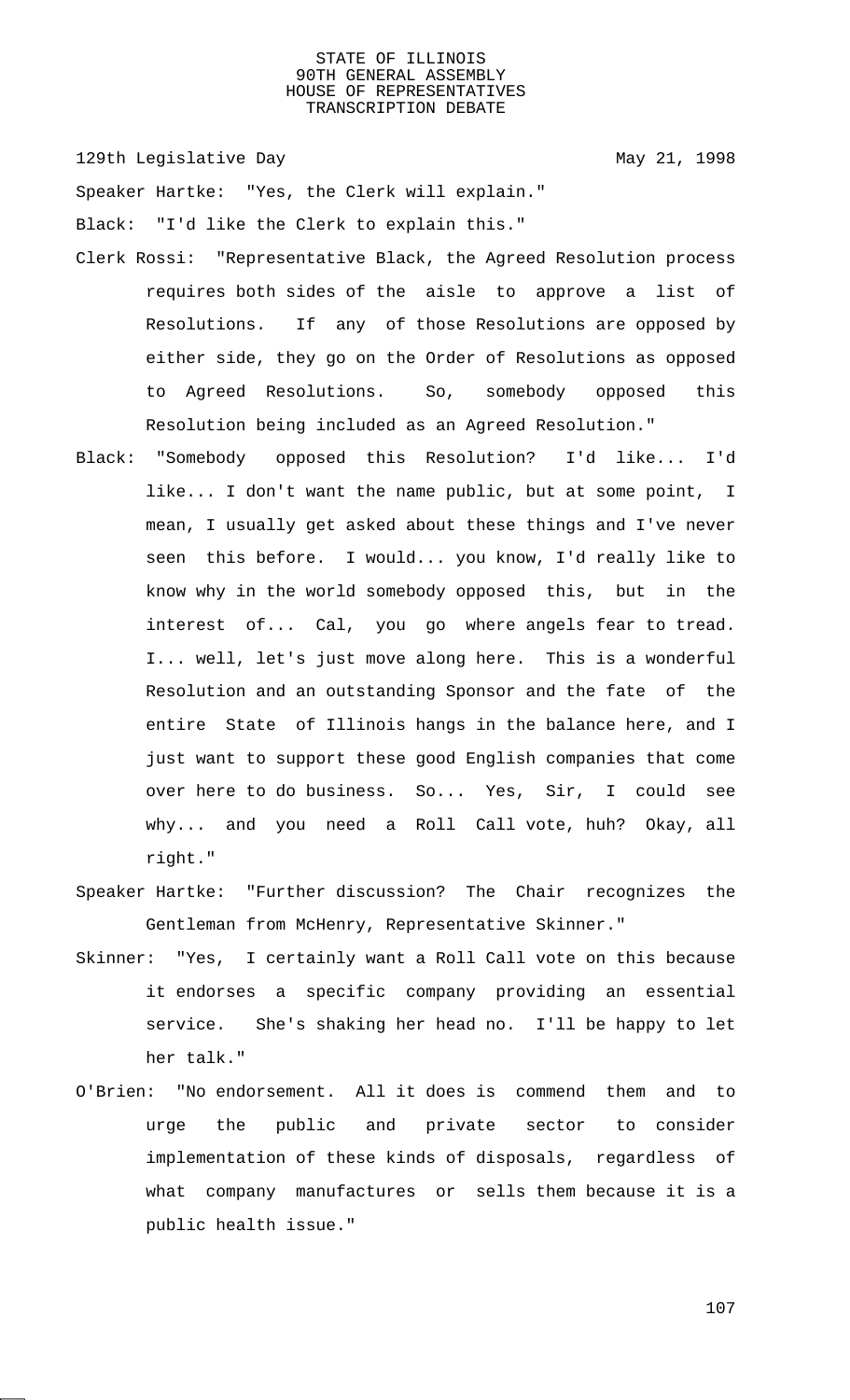129th Legislative Day 129th May 21, 1998

- Skinner: "Well, I misunderstood... I misunderstood the Resolution when I read it in committee. Let me ask you the same question I asked in committee? Will diapers be able to be disposed in these... in these receptacles, as well?"
- O'Brien: "I'll give you the same answer that I gave in committee. I don't believe that they will be and if you'd like to introduce a Resolution regarding the proper disposal of diapers, then I will support you in that Resolution."
- Skinner: "Well, it seems to me we ought to solve the E coli problem as well as the stuffing up of the toilets problem at the same time."
- O'Brien: "Well, the blood-born diseases that I'm concerned with with this Resolution include HIV and Hepatitis."
- Skinner: "Well, I'm concerned about water-born diseases."
- O'Brien: "Well, and like I suggested to you, if you would introduce a Resolution, I'll support you in that."
- Skinner: "Will these be placed in port-a-potties at beaches?"
- O'Brien: "Pardon me?"
- Skinner: "Will these be place in port-a-potties at beaches?"
- O'Brien: "They are placed in public restrooms. I don't know if a port-a-potty would qualify. I know, currently, that there are no garbage disposal cans inside of port-a-potties that I'm aware of."
- Skinner: "Have you asked the Department of Public Health, the State Department of Public Health for their assistance in spreading the word?"
- O'Brien: "This Resolution urges both the public and private sector to consider doing a cost benefit analysis, so that's what I'm trying to do with this Resolution."
- Skinner: "Well, as soon as the Public Health Department has the hint that there's a problem some place, they issue regulations, so I'm sure that by this time next year, this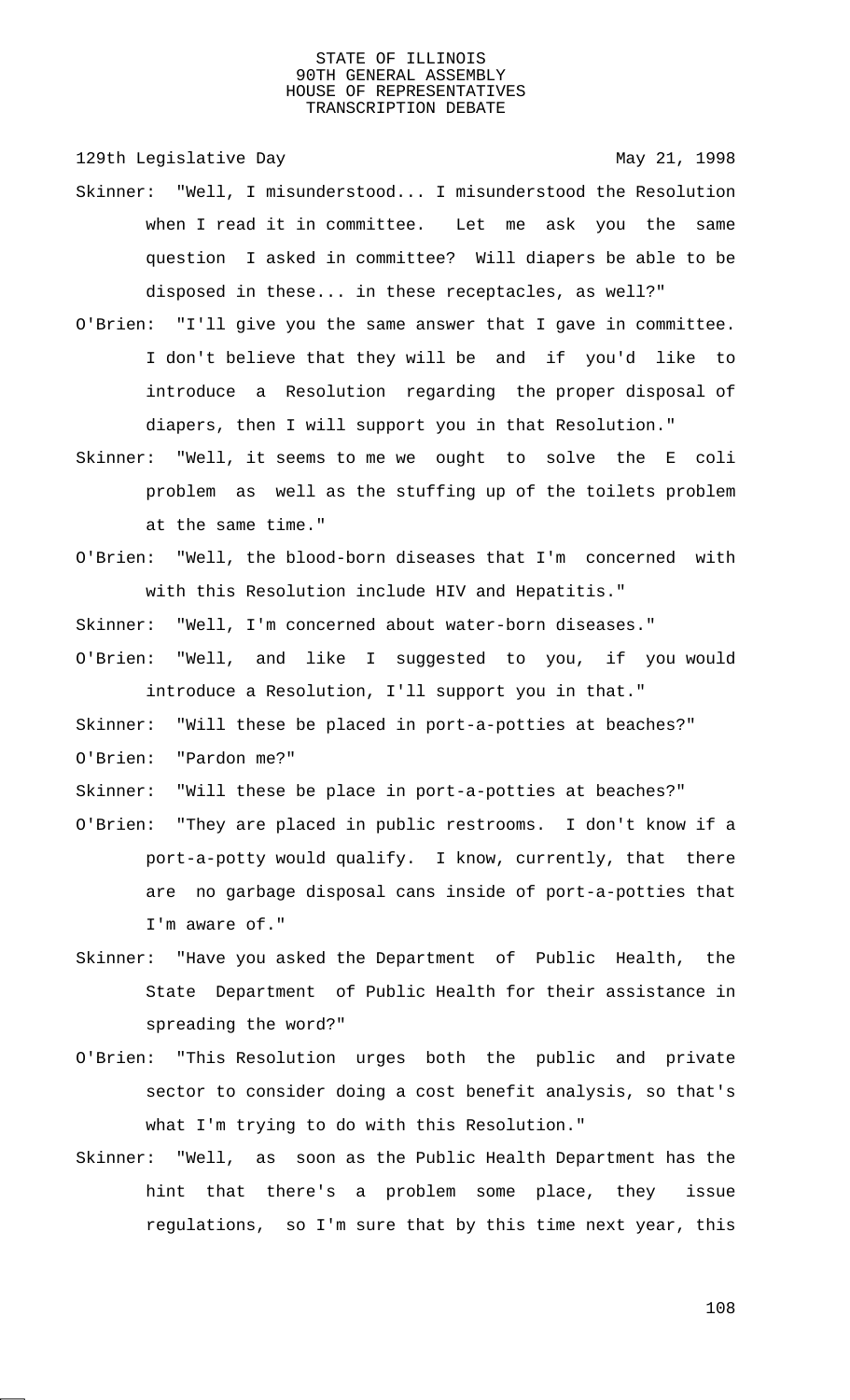129th Legislative Day 129th May 21, 1998

will be mandated throughout the state by the Public Health Department rules. Thank you."

O'Brien: "Well, I'm certainly not asking for a mandate."

Speaker Hartke: "Representative Black, do you have anything further to add to this Resolution? Representative Turner? Cross?"

O'Brien: "Are you sure, Gentlemen?"

- Speaker Hartke: "Further discussion? Seeing that no one is seeking recognition, the question is, 'Shall Resolution 501 be adopted?' All those in favor signify by saying 'aye', those opposed say 'no'. In the opinion of the Chair, the 'ayes' have it and the Resolution is adopted. Mr. Clerk, Committee Reports."
- Clerk Rossi: "Representative Currie, Chairperson from the Committee on Rules to which the following measure was referred, action taken on May 21, 1998, reported the same back with the following recommendation: 'be approved for consideration' Conference Committee Report #1 to Senate Bill 460. Supplemental Calendar #3 is being distributed."
- Speaker Hartke: "House Joint Resolution #59, Representative Brunsvold. Is Representative Brunsvold in the chamber? Out of the record. For what reason does Representative Skinner seek recognition?"
- Skinner: "Mr. Speaker, I rise to ask if we're going to do anything significant today, and if not, why is it taking so long to do so much insignificant stuff?"
- Speaker Hartke: "Very good question. Representative Black, for what reason..."
- Black: "Yes, thank you very much, Mr. Speaker. Inquiry of the Chair. I've waited very patiently and you said you'd get back to me. We called SJR 42 about an hour and a half ago and had just finished up debate and the esteemed Majority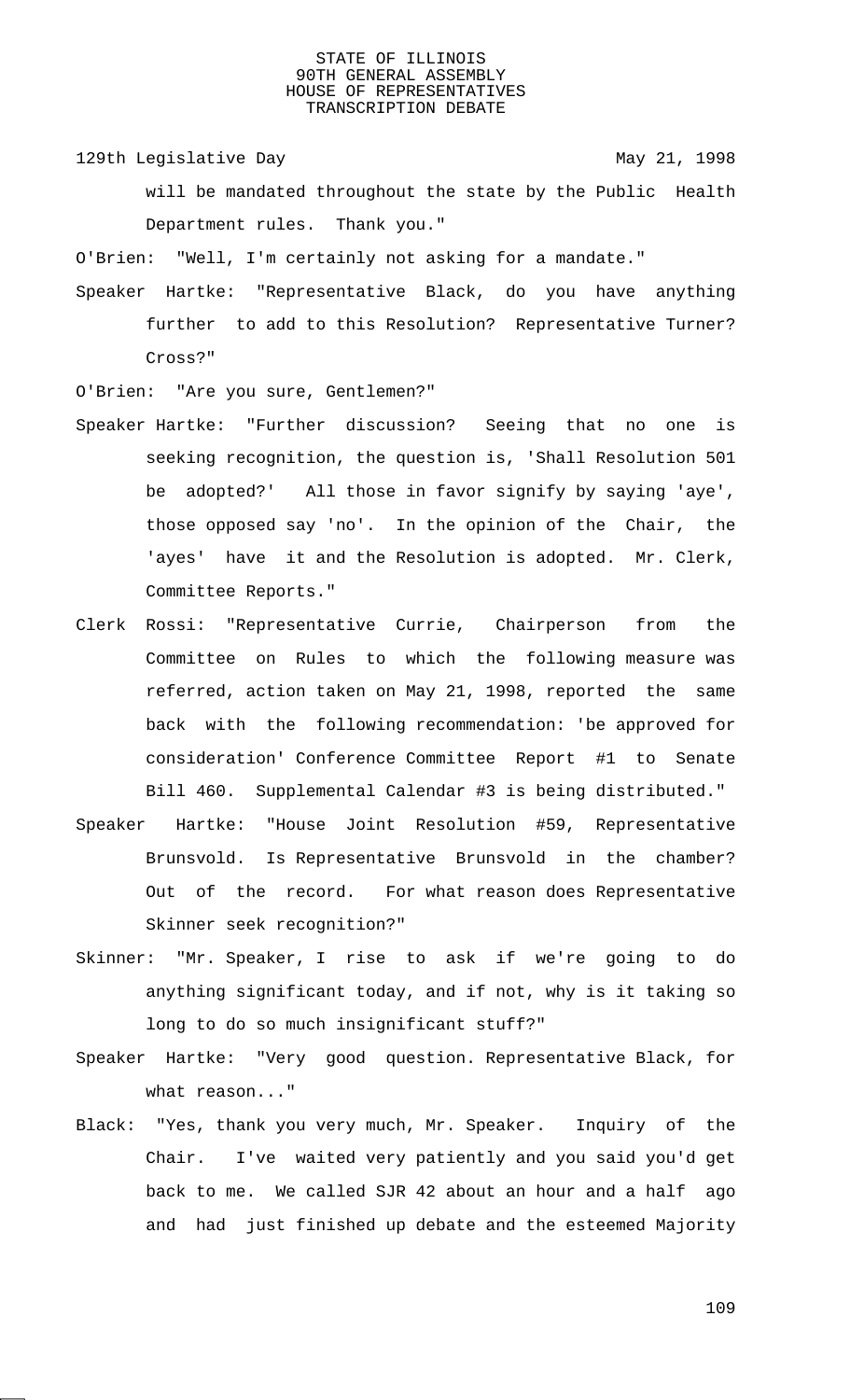129th Legislative Day 129th May 21, 1998

Leader raised a point of Parliamentary procedure. You know, I've negotiated that Senate Joint Resolution in good faith. I just want to know if it's gone forever or will reappear? It's... you'll recall, Mr. Speaker, it's a Resolution condemning a company that disposes of a great deal of my assets. Company is the wrong word, governmental agency."

- Speaker Hartke: "Representative Black, we're still researching that issue."
- Black: "Do you think we might be able to conclude our research before we adjourn today?"

Speaker Hartke: "Could be. Could be."

- Black: "I see, well, all right."
- Speaker Hartke: "On page 11 of the Calendar, appears House Joint Resolution 65, Representative Meyer."
- Meyer: "Thank you, Mr. Speaker, Ladies and Gentlemen of the House. House Joint Resolution 65 deals with digitized record retention. Earlier this year, the House unanimously passed out a Bill and it was passed in the Senate and sent to the Governor, a Bill that dealt with the digitation of record retention documents up to year 10 of their life cycle. This sets up a task force consisting of 14 Members... "
- Speaker Hartke: "Excuse me, Representative Meyer, is there an Amendment to be adopted?"
- Meyer: "Yeah, that was where I was going next. I believe there's an Amendment that needs to be acted on."

Speaker Hartke: "Let's read that Amendment."

Clerk Rossi: "Floor Amendment #1, offered by Representative Meyer."

Speaker Hartke: "Representative Meyer."

Meyer: "Yeah, Floor Amendment #1 is an Amendment that comes out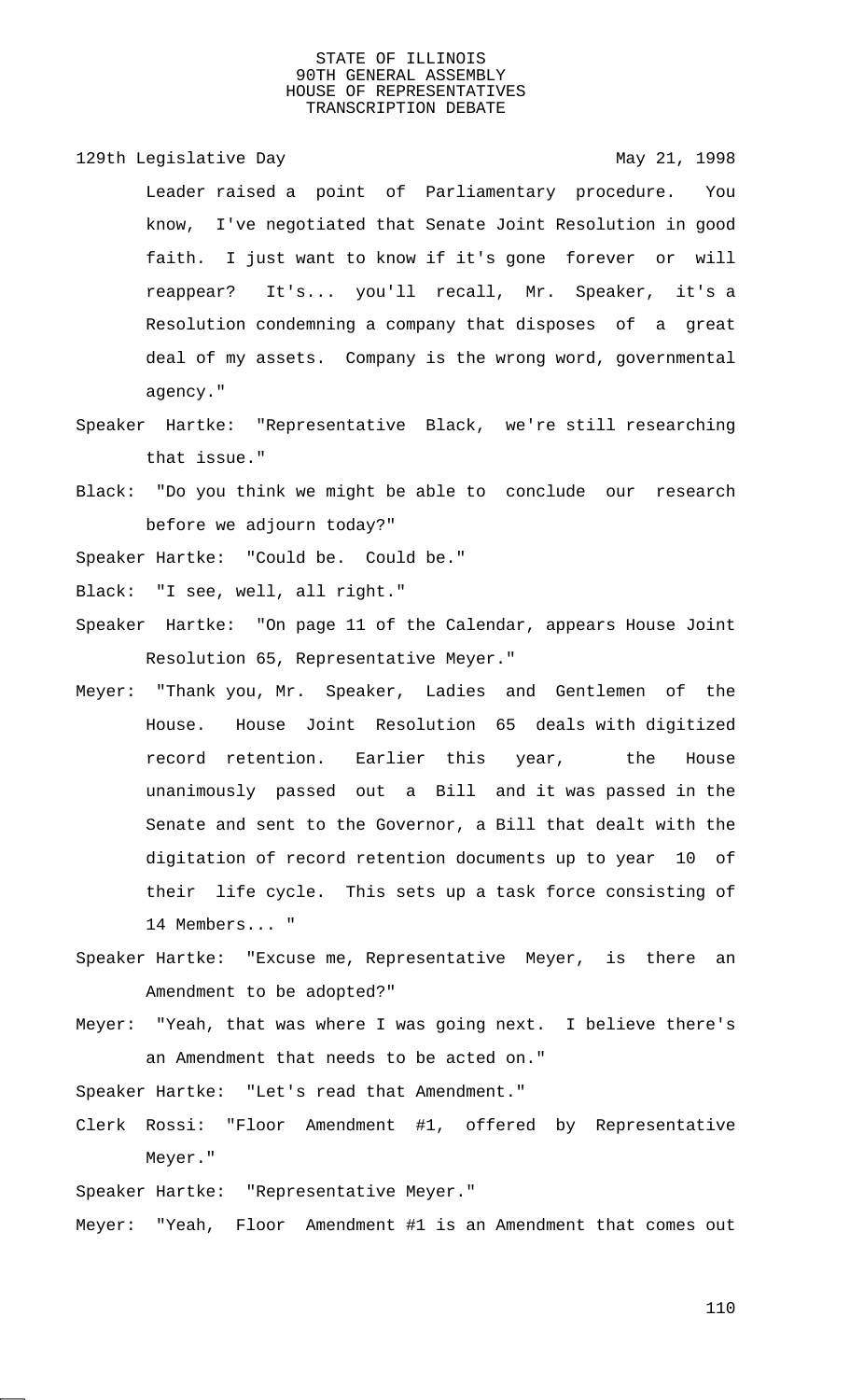129th Legislative Day 129th May 21, 1998

of a suggestion made in the committee to expand from 12 to 14 members of this task force. Includes representation from the Secretary of State's office as well as it defines the local records commission and also, the City of Chicago Records Commission as entities of the task force."

- Speaker Hartke: "The Gentleman moves for the adoption of Floor Amendment #1 to House Joint Resolution 65. All those in favor signify by saying 'aye', opposed 'no'. In the opinion of the Chair, the 'ayes' have it and the Amendment is adopted. Now, Representative Meyer, on House Joint Resolution 65, as amended."
- Meyer: "Thank you, Mr. Speaker, Ladies and Gentlemen of the House. As I indicated, this is follow-up task force to a Bill that was passed out and has been sent... now sent to the Governor dealing with records retention and digitization of that. This is a cooperative effort between both sides of the aisle as well as the Municipal League, the DuPage Mayors and Managers, City of Chicago, and the State Clerks' Association to attempt to identify whether records that have a life span of longer than 10 years can be stored using digitized methods and would be willing to answer questions or appreciate your support on this."
- Speaker Hartke: "Is there discussion on the Resolution? The Chair recognizes the Gentleman from Cook, Representative McKeon."
- McKeon: "Thank you, Mr. Speaker. I rise in strong support of this Resolution, and it will allow the public sector to finally take advantage of some of the technological improvements that have been developed over the last decade. I appreciate your 'yes' vote on this Resolution."
- Speaker Hartke: "Further discussion? Seeing none, Representative Meyer to close."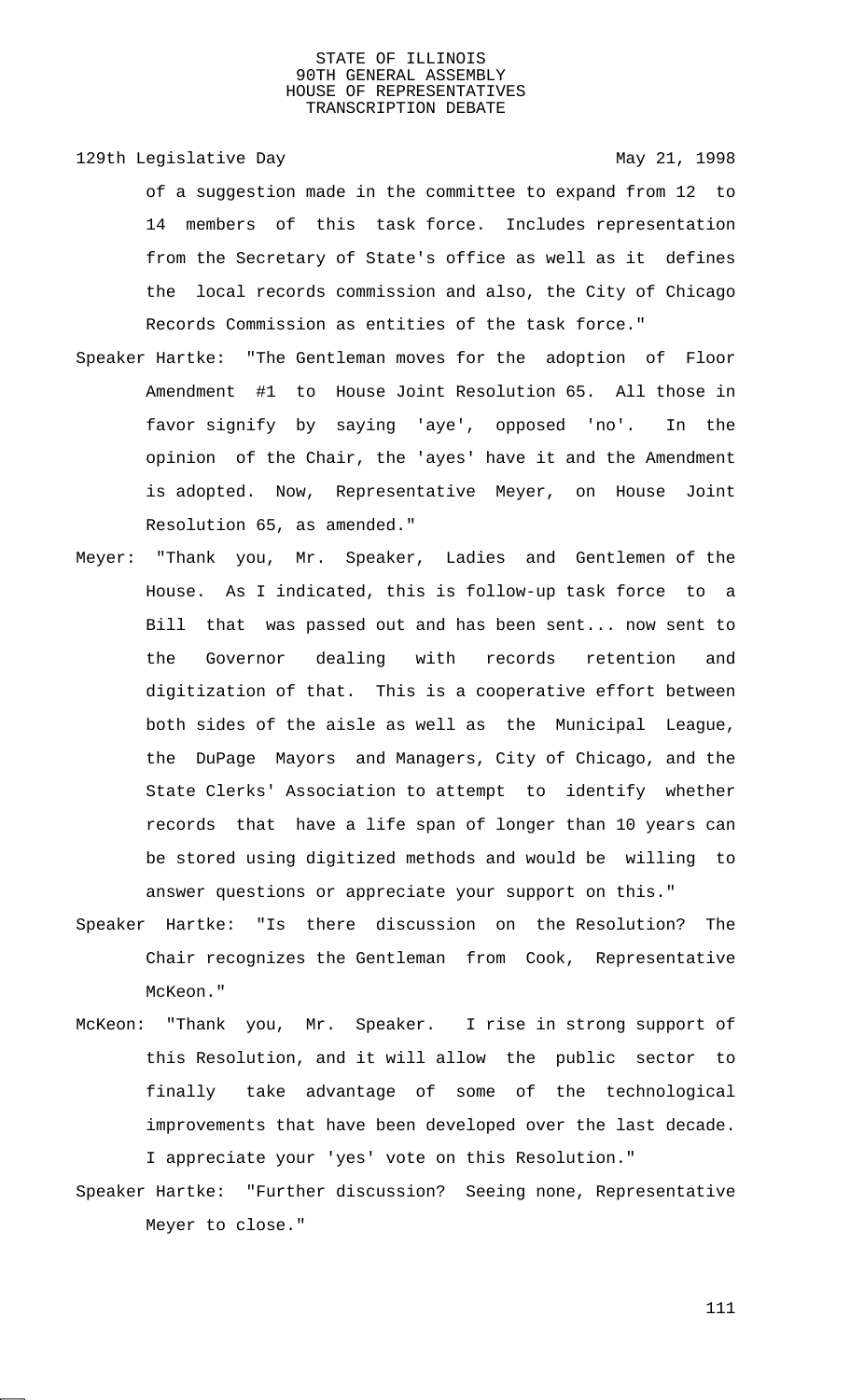129th Legislative Day 129th May 21, 1998

- Meyer: "Thank you, Mr. Speaker. I'd just appreciate a 'yes' vote."
- Speaker Hartke: "The question is, 'Shall the House adopt House Joint Resolution 65, as amended?' All those in favor signify by voting 'yes', those opposed vote 'no'. The voting is open. Have all voted who wish? Have all voted who wish? Have all voted who wish? Mr. Clerk, take the record. On House Joint Resolution 65, there's 115 Members voting 'yes', 0 voting 'no', and 0 voting 'present', and the House does adopt this Resolution. On page 6 of the Calendar on concurrence, there appears House Bill 1268, Representative Durkin."
- Durkin: "Thank you, Mr. Speaker. I'm asking that we concur with Senate Amendment 1 to House Bill 1268. House Bill 1268 is a revisory Bill that the Legislative Reference Bureau is required to do every second year of a General Assembly and basically, it is cleanup work in which they do in which often you have different Sections that add to the Act under the same Section number in order to achieve the numerical order within the Act. One or more of the Sections must be renumbered. This is all cleanup work. There are no substantive changes that we are making within this Act. This is the, like I said, this is the work of the Legislative Reference Bureau, which they have been compiling for the past year and it is nothing more than cleanup language for the existing Acts within our Illinois compiled statutes."
- Speaker Hartke: "Is there any discussion? Seeing none, the question is, 'Shall the House concur in Senate Amendments #1 to House Bill 1268?' This is final action. All those in favor signify by voting 'aye', those opposed signify by voting 'no'. The polling is open. Have all voted who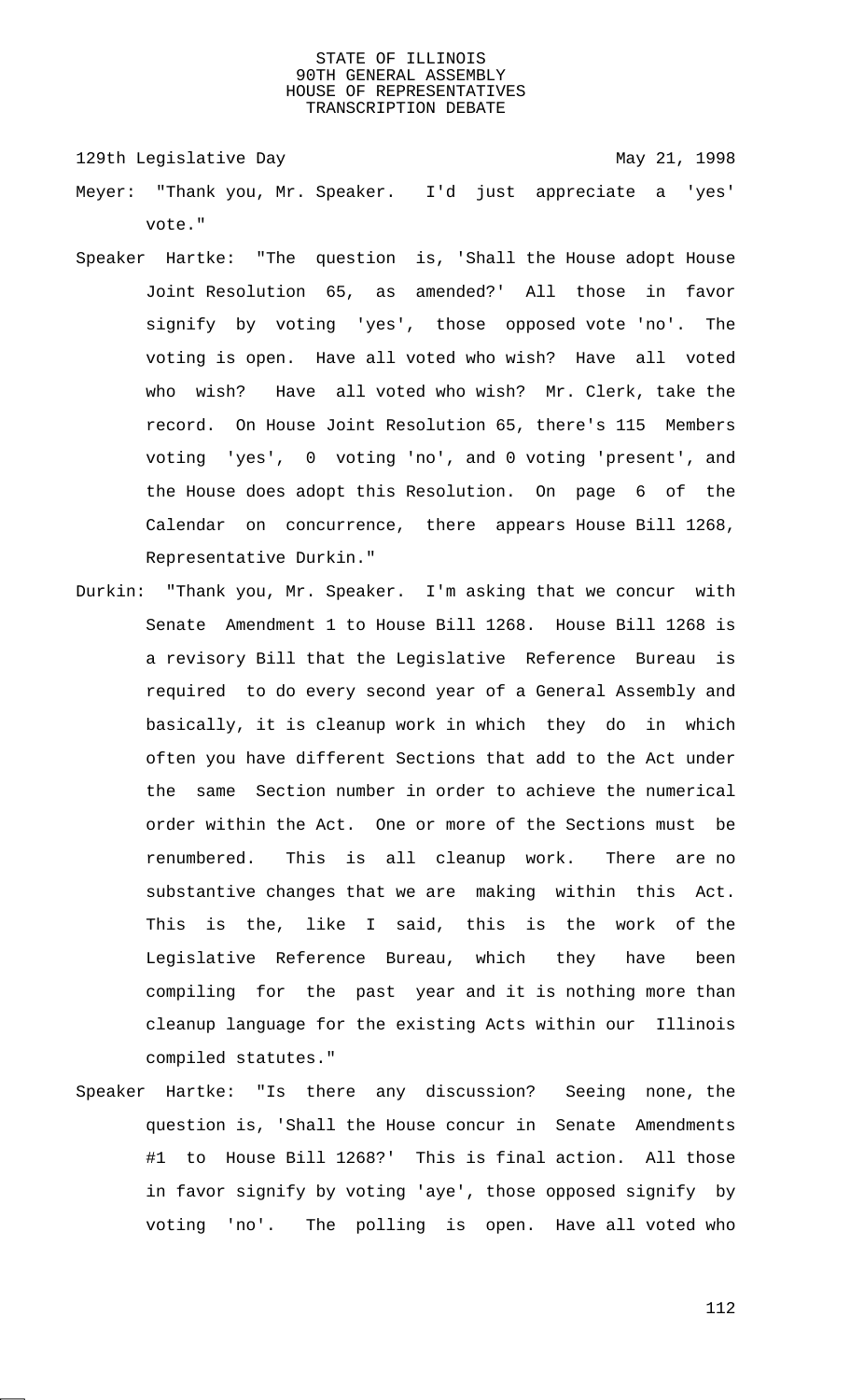129th Legislative Day 129th May 21, 1998

wish? Have all voted who wish? Have all voted who wish? Mr. Clerk, take the record. On this question, there are 114 Members voting 'yes', 0 voting 'no', 0 voting 'present', and the House does concur in Senate Amendment #1 to House Bill 1268. And this Bill, having received a Constitutional Majority, is hereby declared passed. On Supplemental Calendar #3 appears Senate Bill 460. Representative Turner. Representative Art Turner."

- Turner, A.: "Thank you, Mr. Speaker and Ladies and Gentlemen of the Assembly. I move to nonconcur and ask... in Senate Bill 460 and ask that a Conference Committee be appointed immediately. Immediately."
- Speaker Hartke: "The Gentleman has asked for a Second Conference Committee Report on Senate Bill 460. All those in favor signify by saying 'aye', opposed 'no', and in the opinion of the Chair, the 'ayes' have it and a Second Conference Committee will be appointed. On page 7 of the Calendar appears Senate Bill 1215, Representative Schoenberg."
- Schoenberg: "Thank you, Mr. Speaker, Ladies and Gentlemen of the House. I move to recede from House Amendment #1 to Senate Bill 1215."
- Speaker Hartke: "Is there any discussion? The motion is to recede from House Amendment #1 to Senate Bill 1215. All those in favor signify by saying 'aye'... voting 'aye'; those opposed vote 'no'. The voting is open. Have all voted who wish? Have all voted who wish? Have all voted who wish? Mr. Clerk, take the record. On this motion, there are 114 Members voting 'yes', 0 voting 'no', 0 voting 'present', and the House does recede from House Amendment #1 to Senate Bill 1215. This Bill, having received a Constitutional Majority, is hereby declared passed. Supplemental Calendar Announcement."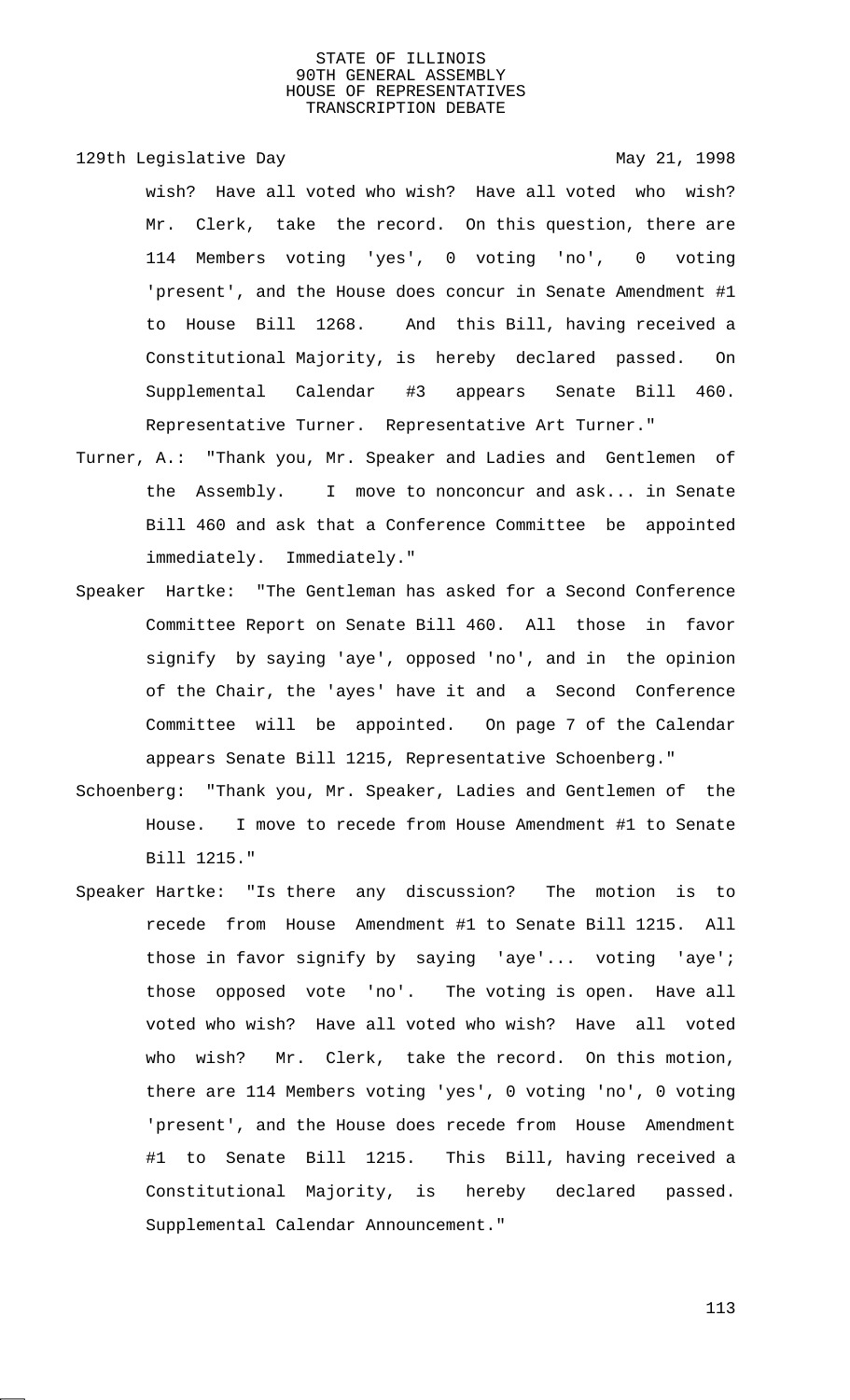129th Legislative Day 129th May 21, 1998

- Clerk Rossi: "Supplemental Calendar #4 is being distributed."
- Speaker Hartke: "For what reason does the Gentleman from Whiteside seek recognition? Representative Mitchell."
- Mitchell: "Thank you, Mr. Presiding Officer. On House Resolution... whatever the last one was, Chuck, or Senate Bill 1215."

Speaker Hartke: "Yes, it was."

Mitchell: "I would have voted 'yes', but my switch... I don't think I hit it soon enough."

Speaker Hartke: "The record will so reflect."

Mitchell: "I'd like to be recorded. Thank you."

- Speaker Hartke: "On Supplemental Calendar #4 appears Senate Joint Resolution #42. Representative Black."
- Black: "Yes. Thank you very much, Mr. Speaker. I appreciate the indulgence of the Chair. We presented this earlier. I'll review it very briefly. It passed the Senate 45 'aye', 1 'nay', 8 voting 'present'. The Resolution simply asks that Congress enact legislation to abolish the Internal Revenue Code by December 31 of the year 2000 and replace it with a new method of taxation, in essence, which will lower taxes, create more favorable job opportunities, encourage savings, be fair to all taxpayers, and simple enough for all taxpayers to understand. We're all familiar with the Internal Revenue Code, volume after volume, after volume. This has been discussed in the national media and certainly has been discussed in the Congress. I think other states have enacted similar Resolutions. I'll be glad to answer any questions that you have."
- Speaker Hartke: "Discussion on the Resolution? The Chair recognizes the Lady from DuPage, Representative Biggert." Biggert: "Thank you, Mr. Speaker. Will the Sponsor yield?" Speaker Hartke: "He indicates he will."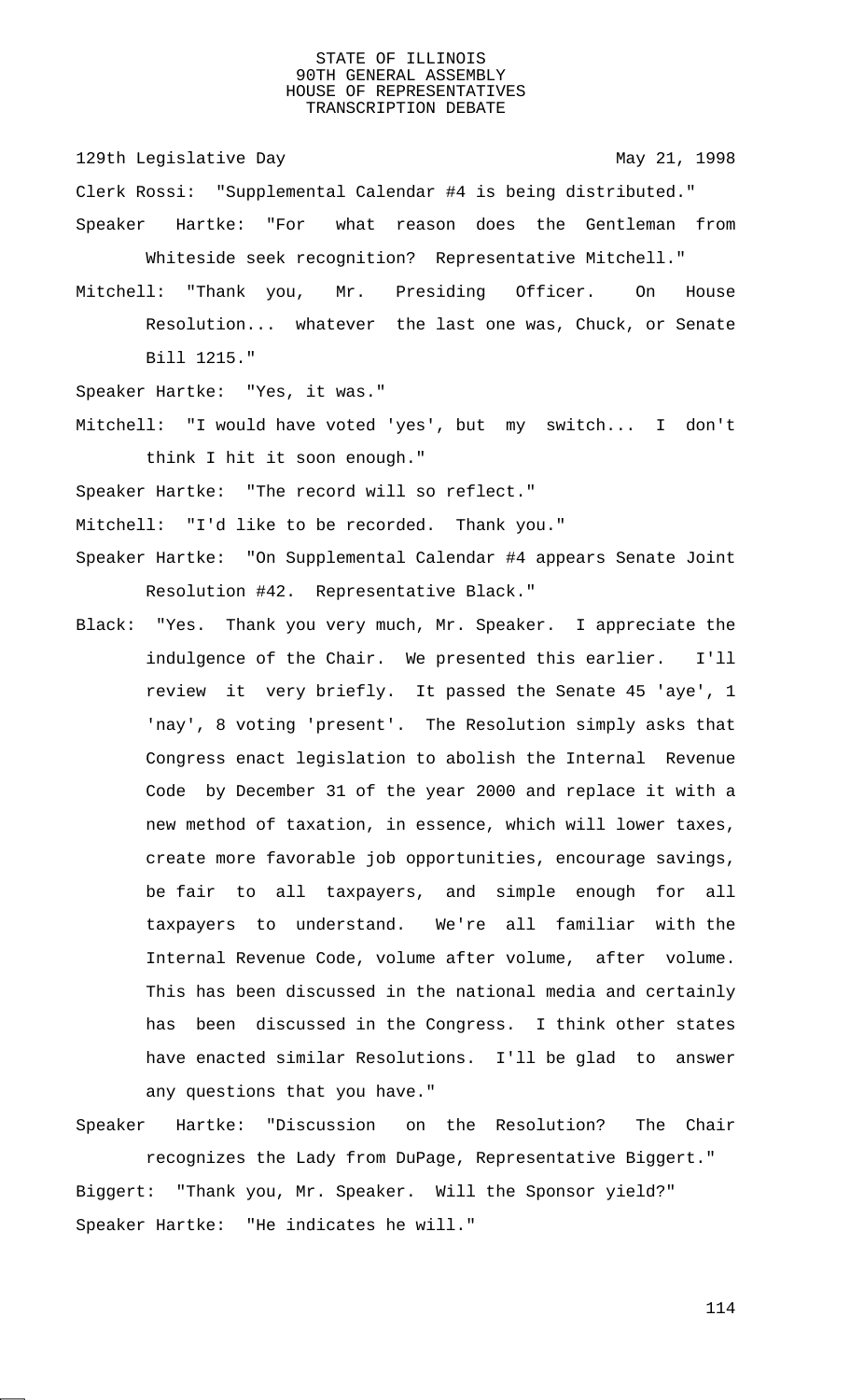129th Legislative Day 129th May 21, 1998

- Biggert: "Representative Black, not necessarily to this Resolution, but it seems to me that we've been here for the last two and a half hours discussing Resolutions and most of them seem to be asking another Body, Congress, to do something. I thought this was the legislative Body that made decisions. Don't we have any work to do to discuss issues here, rather than ask another Body to do legislative work for us?"
- Black: "Representative, I walked in here at 7:15 this morning ready to do the work of the people. I'm at the mercy of the Chair and the Calendar. It appears that all we're doing is calling Resolutions, and the Senate sent this over and asked if I would carry it, and so evidently the Senate thought it was a very important Resolution. I, too... I would much rather address some of the heavier issues of the day, like gas tax diversion, those issues, but I'm just a poor country boy in the Minority, for the time being, at the complete mercy of the Chair, and I just do the best I can to get along with the Chair."
- Biggert: "Well, it seems to me that after listening to the debate this afternoon, if we really want to do something, we should all go to Congress so we can do it. Thank you."
- Black: "Representative, I sleep better at night knowing that you're on your way to Congress and in fact, two of our Members may be in Congress next year and the Resolution..." Speaker Hartke: "Three."
- Black: "... will be moot. I'm sorry, there's three? Oh, that's... how quickly I forgot Representative Schakowsky. See what happens when she isn't here? Three. Yes, well, I knew you were going, Brother Phelps, no question about that, but... and then I'm sure that Illinois delegation will pursue this and perhaps render Senate Joint Resolution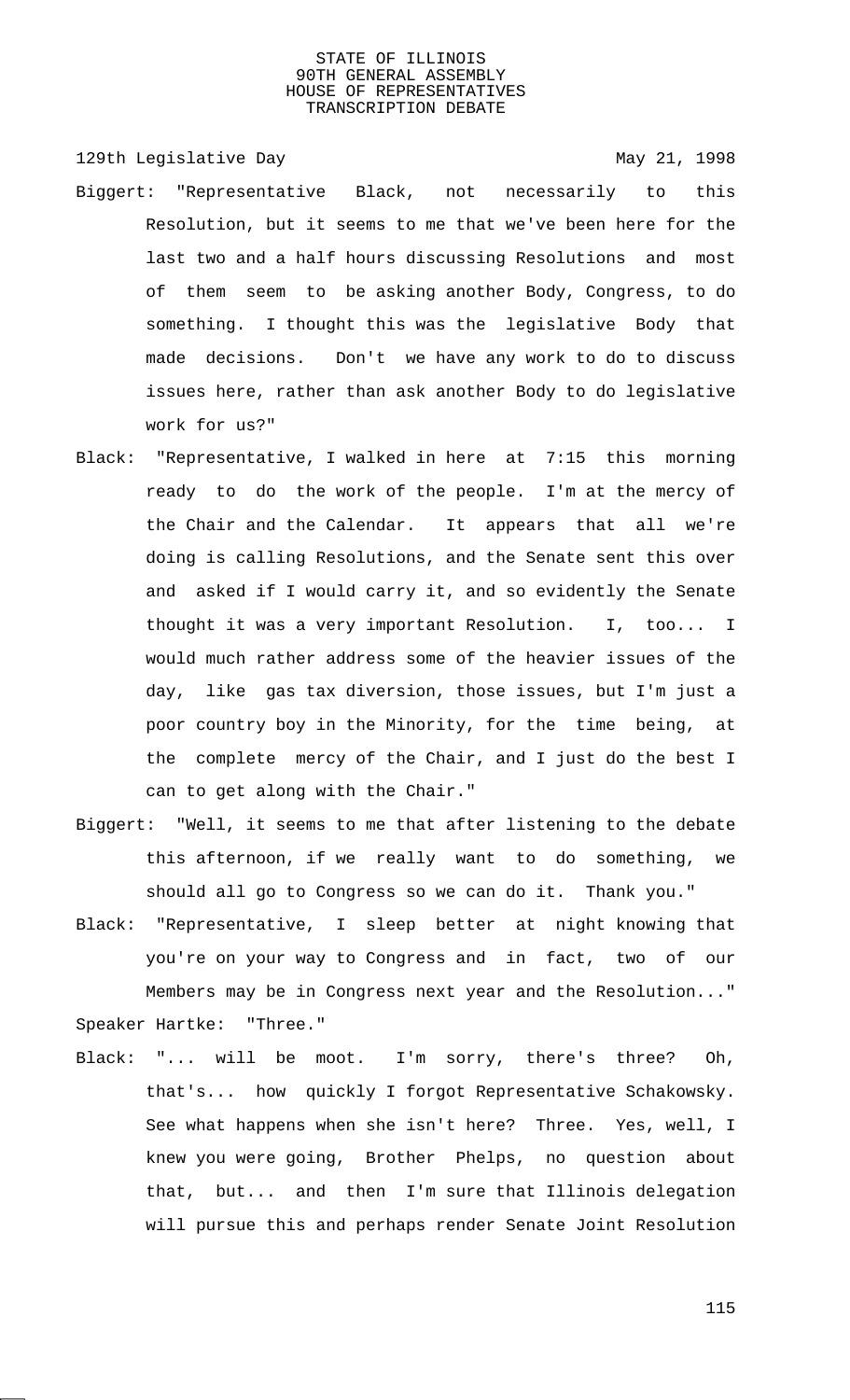129th Legislative Day 129th May 21, 1998

42 moot and come up with a system of taxation that's more fair and equitable and something that we can understand. You know, all of us have gone through that process of trying to figure out the Income Tax Code, and it is to the point where it is really and truly, if you're not an accountant, quite a task. So, the Resolution just simply asks Congress to perhaps abolish the IRS and, yes, further discussion is certainly in order."

- Speaker Hartke: "Further discussion? The Chair recognizes the Lady from Cook, Representative Currie."
- Currie: "Thank you, Speaker, and Members of the House. We did discuss this Resolution before and I refer the Members to my earlier comments rather than to make them all over again, but I think this Resolution should be rejected."
- Speaker Hartke: "Seeing nobody's seeking recognition, now, Mr. Black, you may close."
- Black: "Well, obviously, it doesn't appear that it is going to get a unanimous vote, but I think everybody in the chamber is familiar with the Resolution, familiar with the problems of the Internal Revenue Code, and I might add, familiar with testimony that has been given in Congress with the outrageous abuse of citizens in this country by the IRS. I think they have completely forgotten that the... the IRS is supposed to work for the public. The public is not supposed to work for the IRS, so I think we could send them a message with this Resolution and I'd urge an 'aye' vote."
- Speaker Hartke: "The question is, 'Shall Senate Joint Resolution 42 be adopted?' All those in favor say 'aye', those opposed say 'no'. In the opinion of the Chair, the 'ayes' have it, and the Resolution is adopted. Committee Announcements."

Clerk Rossi: "The following committees will meet immediately: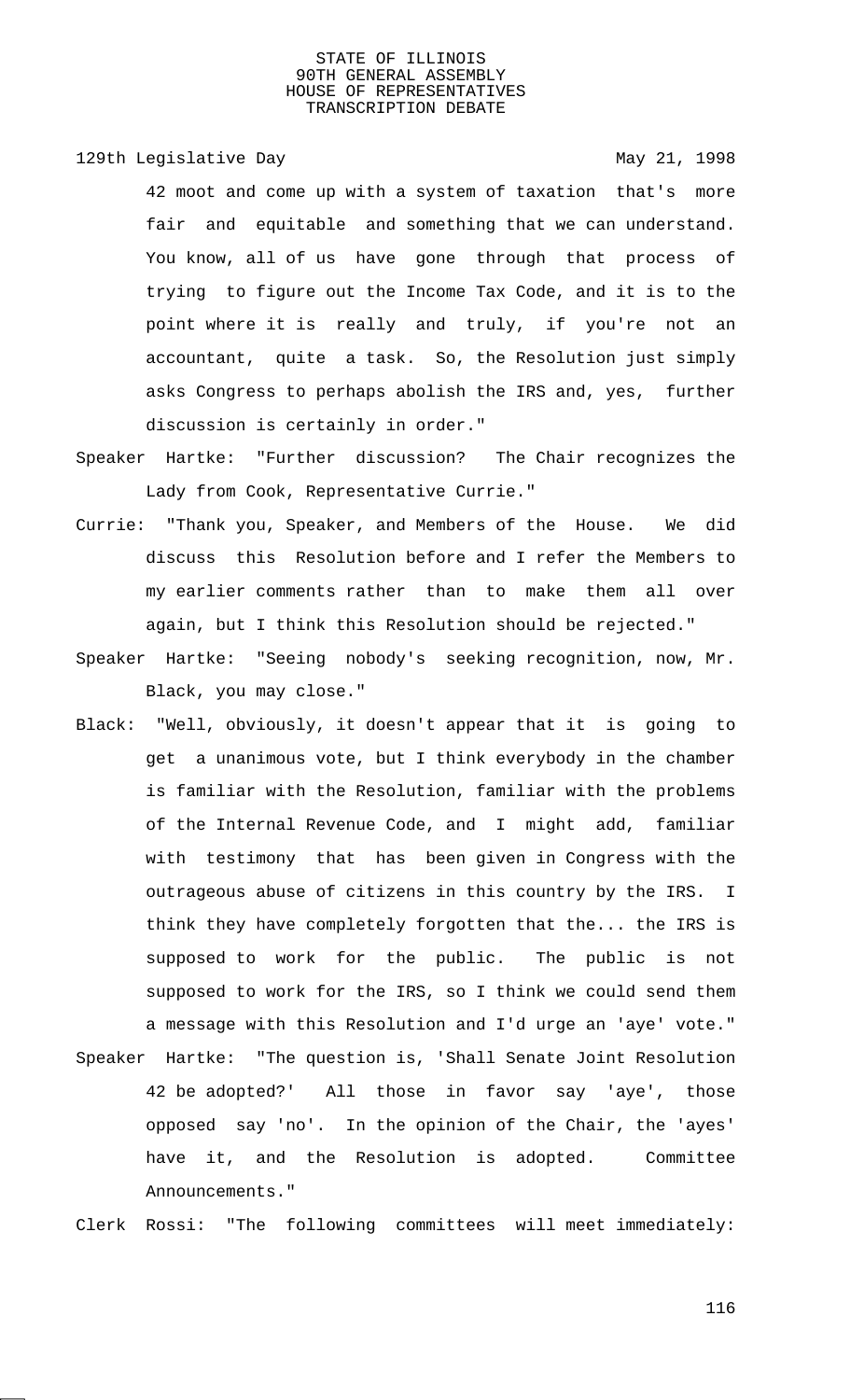129th Legislative Day 129th May 21, 1998 The Environment and Energy Committee in Room 114. The Insurance Committee in D-1. The Judiciary I Civil Law Committee in 122-B. The Revenue Committee in C-1. The Transportation and Motor Vehicles Committee in 118."

- Speaker Hartke: "The House will be in recess for committees and we'll reconvene at the hour of 5:00 p.m. Representative Black."
- Black: "Mr. Speaker, is there a list available on the floor as to what Bills are being heard, in what committee, so the Sponsors will know?"
- Clerk Rossi: "Representative Black, that was passed out about an hour ago."
- Black: "No, I didn't pass out. I hope you saw that. It was just now put on my desk. Thank you."
- Speaker Hartke: "I think you did. The House is in recess till the hour of 5:00 p.m."
- Speaker Hartke: "Members in the Stratton Building should return to the House Floor. We will be going back in Session in about five minutes. Thank you."
- Speaker Madigan: "The House shall come to order. The Members shall be in their chairs. Mr. Clerk."
- Clerk Rossi: "Committee Reports. Representative Novak, Chairperson for the Committee on Environment and Energy, to which the following measure was referred, action taken on May 21, 1998, reported the same back with the following recommendation: 'be approved for consideration' Conference Committee Report #1 to Senate Bill 545. Representative Eugene Moore, Chairperson from the Committee on Revenue, to which the following measure was referred, action taken on May 21, 1998 reported the same back with the following recommendation: 'be adopted' House Joint Resolution 54. Representative Jay Hoffman, Chairperson from the Committee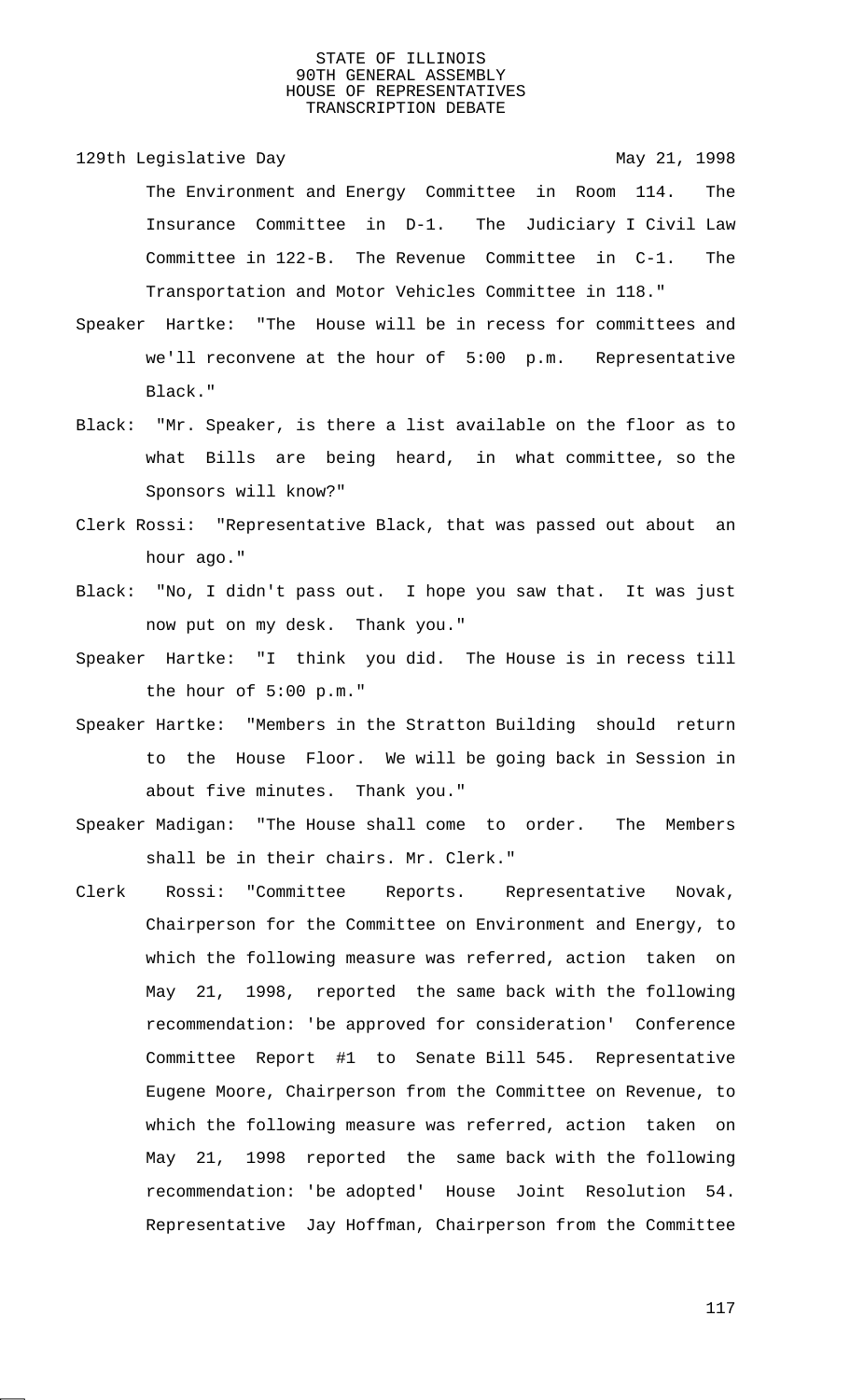129th Legislative Day 129th May 21, 1998

on Transportation and Motor Vehicles, to which the following measure was referred, action taken on May 21, 1998, reported the same back with the following recommendation: 'be approved for consideration' Conference Committee Report #1 to Senate Bill 955. Representative Frank Mautino, Chairperson for the Committee on Insurance, to which the following measure was referred, action taken on May 21, 1998, reported the same back with the following recommendation: 'be approved for consideration' Conference Committee Report #1 to Senate Bill 659. Supplemental Calendar #5 is being distributed."

- Speaker Madigan: "Mr. Durkin, do you wish to call your Resolution? On Supplemental Calendar #5 on the Order of Resolutions, there appears HJR 54, Mr. Durkin."
- Durkin: "Thank you, Mr. Speaker. House Joint Resolution 54 is an initiative of the Illinois Restaurant Association in which merely are... requesting that Congress reinstate the 100% full deductibility of a business meal. This was after they made this the number 2 priority of all the small business delegates at the last White House Conference of Small Business and they ask if restoring this would greatly enhance more jobs and it would enhance their business, particularly, the restaurant business. Very simple, Mr. Speaker."

Speaker Madigan: "Mr. Black."

Black: "Yes, might request a verification... is it on the system? Wait a minute. Here's a copy. Excuse me, Representative Cowlishaw wants to look at my copy."

Speaker Madigan: "Mr. Black."

Black: "Yes, yes, Mr. Speaker."

Speaker Madigan: "We're getting numerous requests that you speak to this question. People don't feel right unless you speak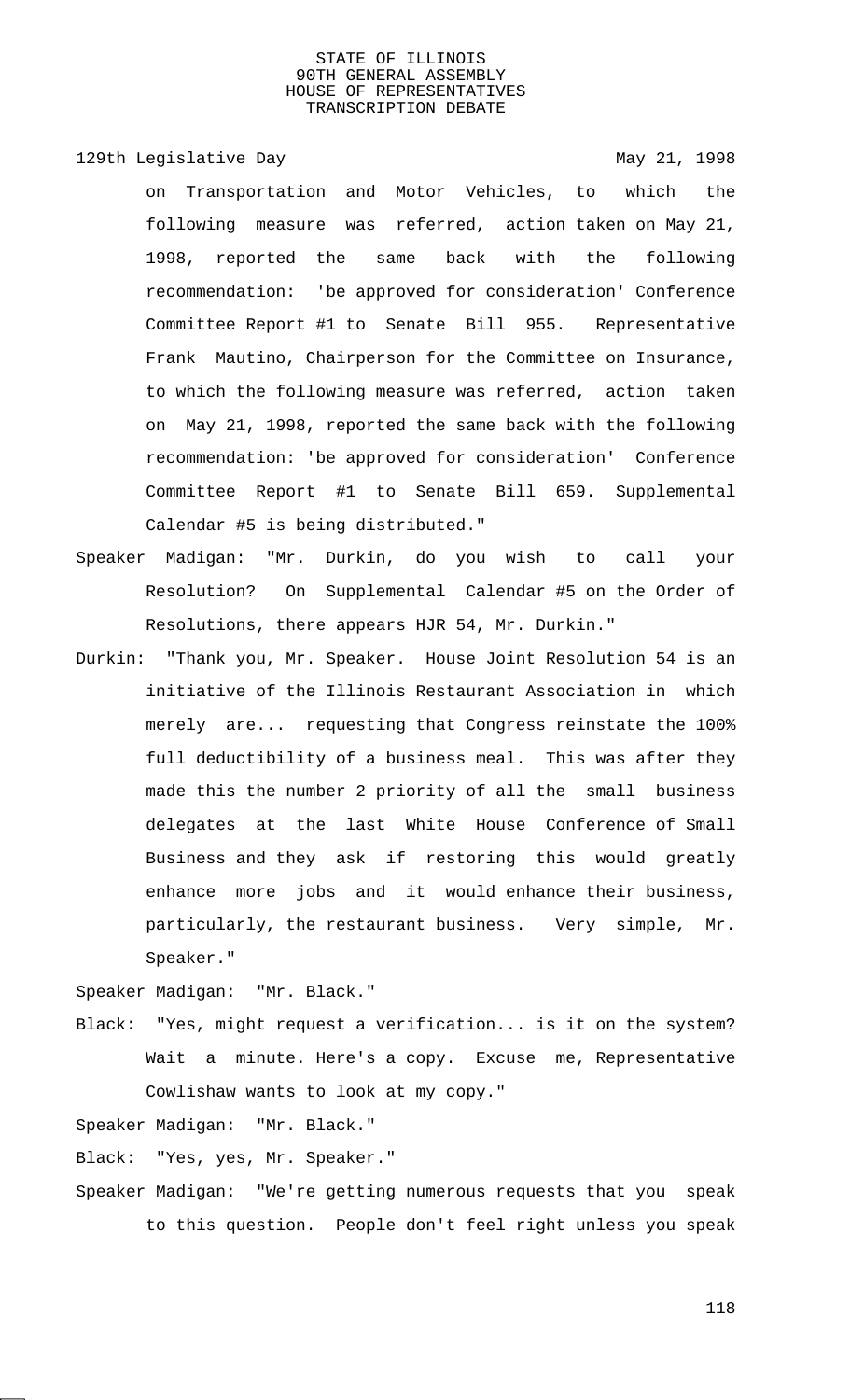129th Legislative Day 129th May 21, 1998

on this question."

Black: "No, I understand. I'm conferring with Representative Cowlishaw as we speak. Yes, Mr. Speaker, will the Sponsor yield?"

Speaker Madigan: "The Sponsor yields."

- Black: "Yes. Representative Cowlishaw and I was look... were looking at this. We think it is grammatically incorrect. It says that 'business meal users'. We thought business meals would be something you would eat, instead of use. Is it grammatically incorrect or... ?"
- Durkin: "Should... stating that perhaps 'business meal eaters' would be more grammatically correct?"

Black: "Consumers. Consumers might."

- Durkin: "Consumers?"
- Black: "Well, should we amend it on its face or do you want to run it as it is?"
- Durkin: "It's nice... it's a nineties way of referring to it."

Black: "I see."

- Durkin: "I... when I... this goes to the appropriate Bodies, Representative Black, I'm going to take the exact language in this debate and pass it along."
- Black: "And I noticed it was the number 2 priority of the 1,600 small business delegates at the last White House Conference on Small Business. When was that conference?"
- Durkin: "That was before the previous last White House Conference of Small Business."
- Black: "I see, I see. That narrows it down considerably and... Well, Mr. Speaker, we can think of no other questions. We are prepared to vote on our side of the aisle if we could be joined by Members on your side."

Speaker Madigan: "Looks pretty good."

Black: "Okay."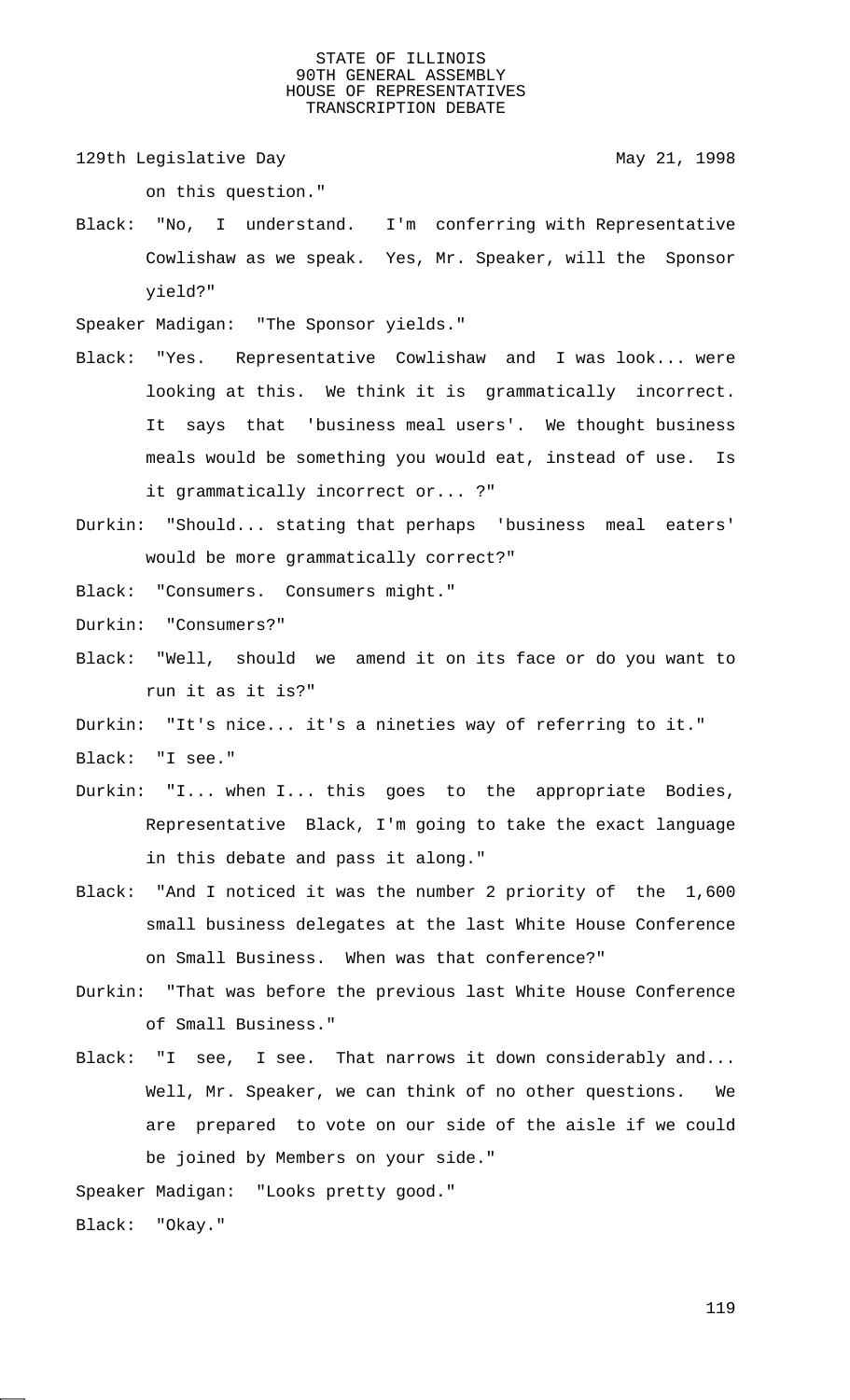- 129th Legislative Day 129th May 21, 1998 Speaker Madigan: "Alright, the question is, 'Shall this Resolution be adopted?' Those in favor signify by voting 'aye'; those opposed by voting 'no'. Have all voted who wish? Have all voted who wish? Have all voted who wish? Have all voted who wish? The Clerk shall take the record. On this question, there are 114 people voting 'aye', 0 voting 'no'. The Resolution is adopted. On the Supplemental Calendar... on Supplemental Calendar #1, there appears SJR 63. Mr. Ackerman. Mr. Ackerman. Mr. Ackerman."
- Ackerman: "Thank you, Mr. Speaker. Senate Joint Resolution 63 is merely urging Congress to establish a trust fund for wildlife and it's similar to the trust fund that is now there that we have an excise tax on boot... or guns and ammunition and the like. This would be a very good thing for Illinois as it would get back about 13,000,000 where they would only be taxing 8,000,000. So, I would ask for a favorable vote on this issue."

Speaker Madigan: "Mr. Brunsvold on this question."

- Brunsvold: "Thank you, Mr. Speaker, Ladies and Gentlemen of the House. This would be a fund set up to support activities relating to the Department of Natural Resources and it very much mirrors the PR Funds, Pittman/Robinson Funds, that we now use in the state, we get from the Federal Government that is a tax on ammunition and firearms that are used and this tax, which is still being structured as an excise tax, would come back to the state about \$13,000,000 to be used by the DNR for programs in wildlife here in this state. So, I would stand in support of Senate Joint Resolution 63."
- Speaker Madigan: "Mr. Ackerman moves for the adoption of the Resolution. Those in favor say 'aye', those opposed say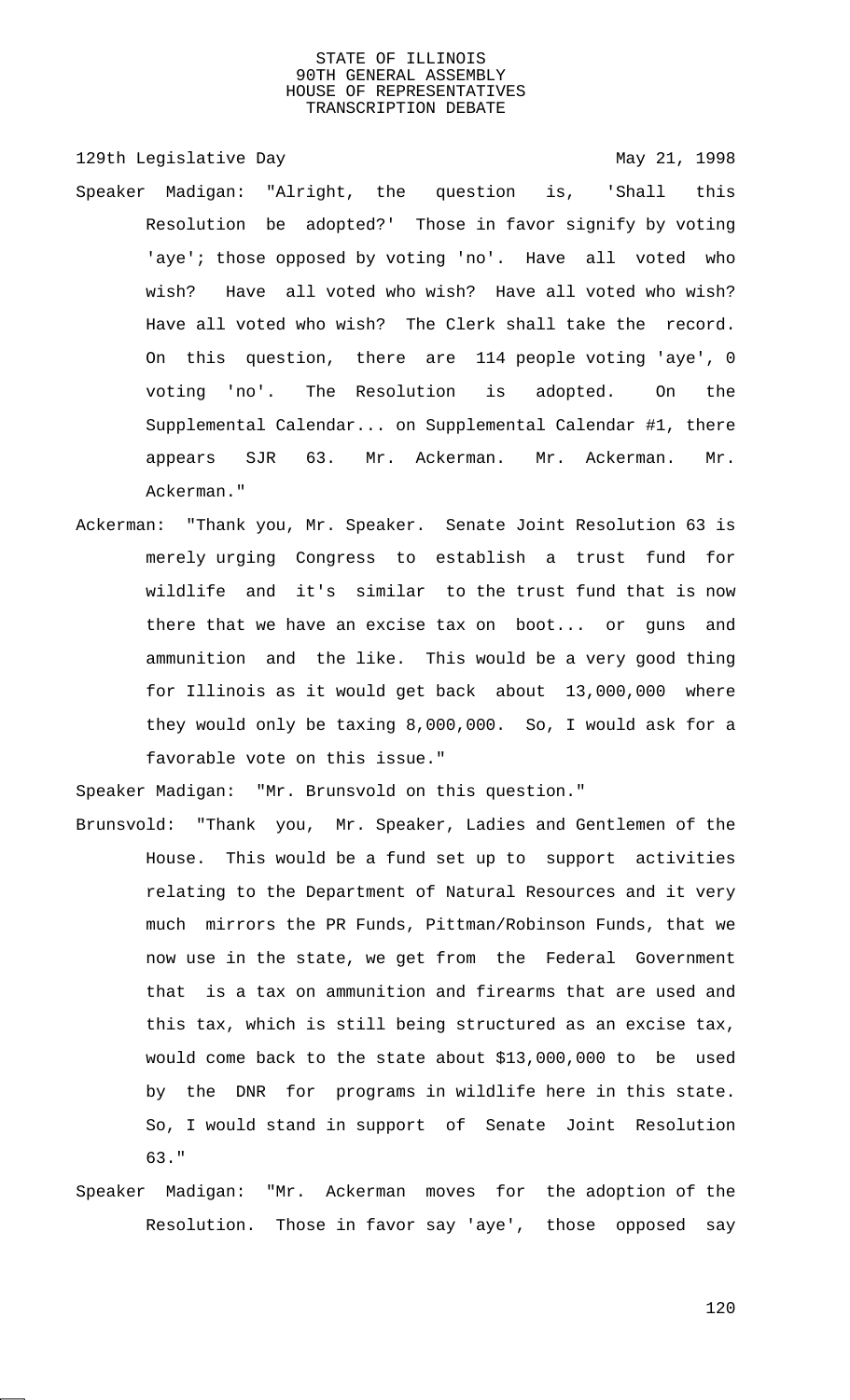129th Legislative Day 129th May 21, 1998

'no'. The 'ayes' have it, the Resolution is adopted. Mr. Hartke."

Hartke: "Yeah, Mr. Speaker. I had my light on, I did want to ask a few questions about this Resolution, but is it too late?" Speaker Madigan: "Yes, the Resolution's been adopted. Mr. Novak.

Mr. Black, you filed a Resolution 66 on the report of the Compensation Review Board?"

Black: "Yes, Sir."

Speaker Madigan: "And there's also a Resolution by Representative Crotty, House Joint Resolution 63. Could I just suggest that we just take a Joint Motion?"

Black: "That would be fine."

Speaker Madigan: "On both?"

Black: "Are they identically drafted?"

- Speaker Madigan: "The question is, are these Resolutions identical? I think the affect is the same."
- Black: "Alright, is... just one inquiry of the Chair and this is fine with me. Has the Senate sent us a Resolution yet or do we have a copy of the Resolution? I would prefer not to get hung up with a word that is different than ours, vis-a-vis theirs."
- Speaker Madigan: "The question is, have we received the Resolution from the Senate on this question? I don't think so, Mr. Black. While we're waiting for word from the Clerk, the Chair would like to advise all of those who are listening, that we are now on the matter of the pay raise. So, if there are people in their offices who would like to be in the chamber to vote on the question of a pay raise, they should come to the chamber immediately. Mr. Clerk, have we gotten a report from the Senate? The Clerk advises me that they have not sent a Resolution on this matter, and so, with your agreement, there'll be a Joint Motion on both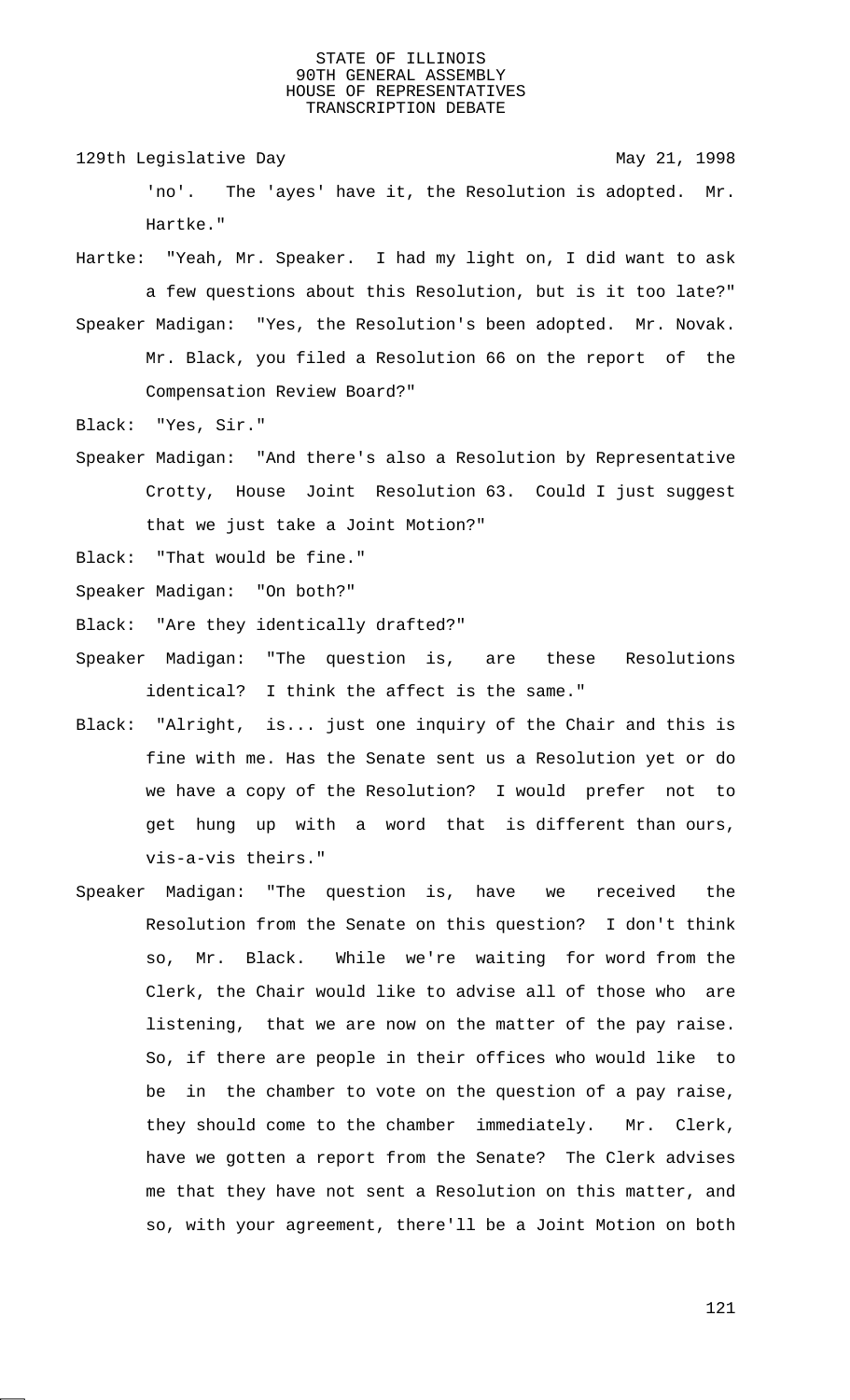129th Legislative Day 129th May 21, 1998

HJR 66 and HJR 63. Mr. Black."

- Black: "Yeah, that would be fine, Mr. Speaker. I appreciate that, and I would just urge the Chair that if the Senate is a little tardy in sending us their Resolution, that we certainly take that up prior to adjournment. I think that the sense of the Body would be that we want to make sure that both chambers adopt the same Resolution. These Resolutions are very simple. They just simply call for the disapproval of the Compensation Review Board Report. So, as I understand it, correct me if I'm wrong, Mr. Speaker, a 'yes' vote would mean that we were voting to deny the pay raises as recommended. A 'no' vote would mean that you were willing to accept the recommendation of the Compensation Review Board."
- Speaker Madigan: "Mr. Black, that's my understanding. Did you wish to speak to your Motion?"
- Black: "Yes, I think all of us here understand the issue. It does not appear to be divisible for those other... for the judges or other people under the Compensation Review Board. While the economy of Illinois has certainly enjoyed a robust health in the last two years, we are less than six months away from our last... excuse me, cost of living increase, and I think that we are adequately compensated. That doesn't mean that sometime in the future, I wouldn't speak against such a Resolution. But, I do not think that this is the time to accept the report of the Compensation Review Board. We were not able to do many of things that we would like to have done in this Session. There still remains serious questions of property tax relief, of road fund diversion, of COLA for our social service providers, and until we can get some of those key issues resolved, I do not think it is in the best interest of this General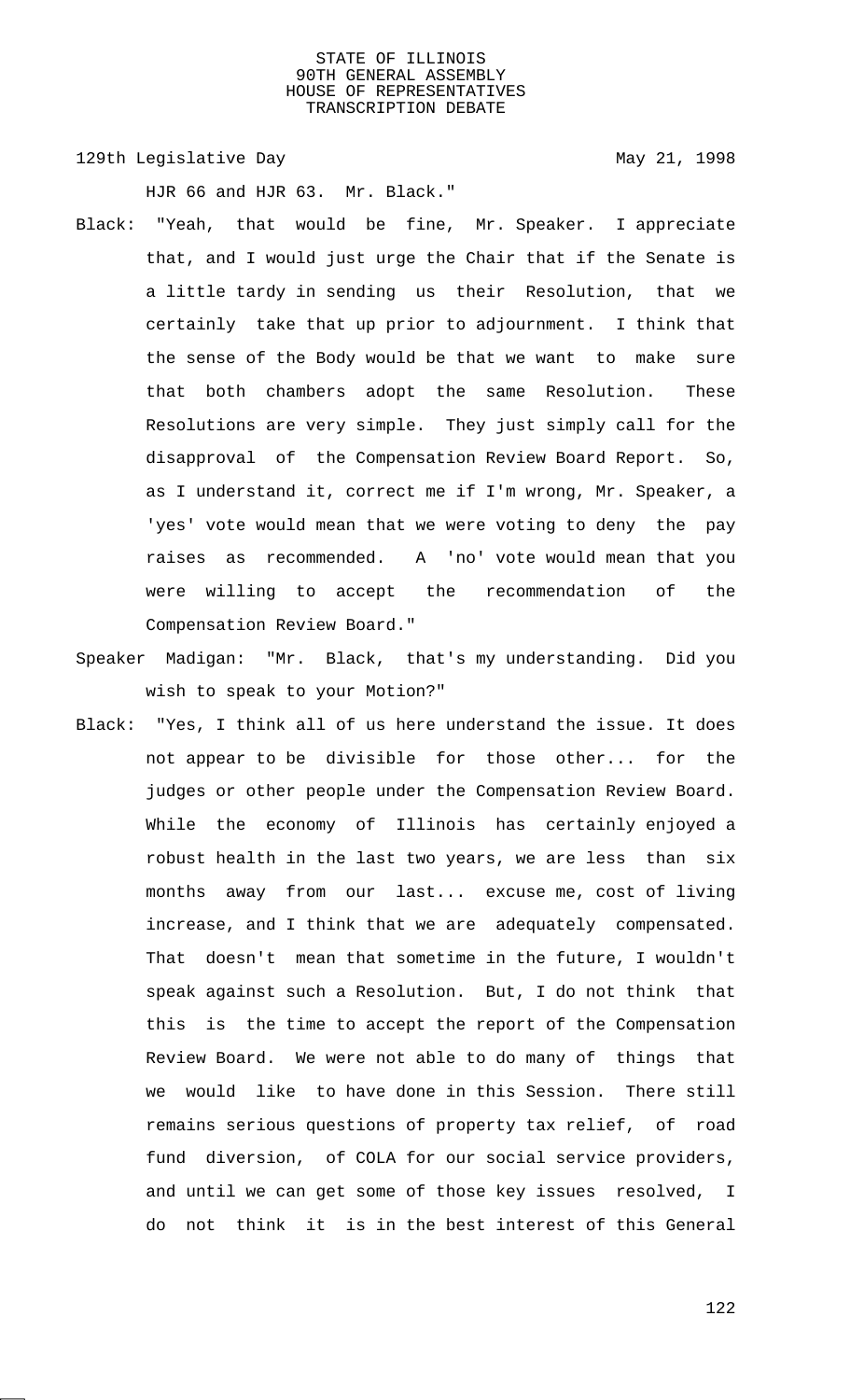129th Legislative Day 129th May 21, 1998 Assembly to accept the Compensation Review Board Report calling for an increase in the salary at this time. I would appreciate an 'aye' vote."

Speaker Madigan: "Representative Crotty on the Joint Motion."

Crotty: "Thank you, Speaker. For all the reasons that Representative Black has given, I feel the same way. I feel very strongly that there are things that the state needs, and I think the people that have sent us down here wish for us to use those dollars that they have given to us and their taxes more wisely than, at this time, to give ourselves a raise. I also would like to see the money used for a COLA, for education, and property tax relief. Thanks, Mr. Speaker. I ask for a favorable vote."

Speaker Madigan: "Mr. Bra... Mr. Brady."

Brady: "Thank you, Mr. Speaker. Inquiry of the Chair."

Speaker Madigan: "State your inquiry."

- Brady: "Mr. Speaker, it's my understanding that if we were to pass this Resolution over to the Senate and they were not to take our Resolutions up, but were to pass their own Resolution over to us, do we... is it necessary simply, that the language be identical or do the same Resolutions have to pass both Bodies?"
- Speaker Madigan: "Let me confer with the Parliamentarian, Mr. Brady and come back to you."

Brady: "There's a..."

- Speaker Madigan: "Mr. Parliamentarian, did you hear the question? So, Mr. Brady, if you could restate the question."
- Brady: "Certainly. If we were to pass these two Resolutions, and the Senate were not to pass them, but the Senate was to pass us a Resolution, the question is, is it necessary for us to pass... for these Resolutions to pass in the Senate or do we simply need to pass identical Resolutions in a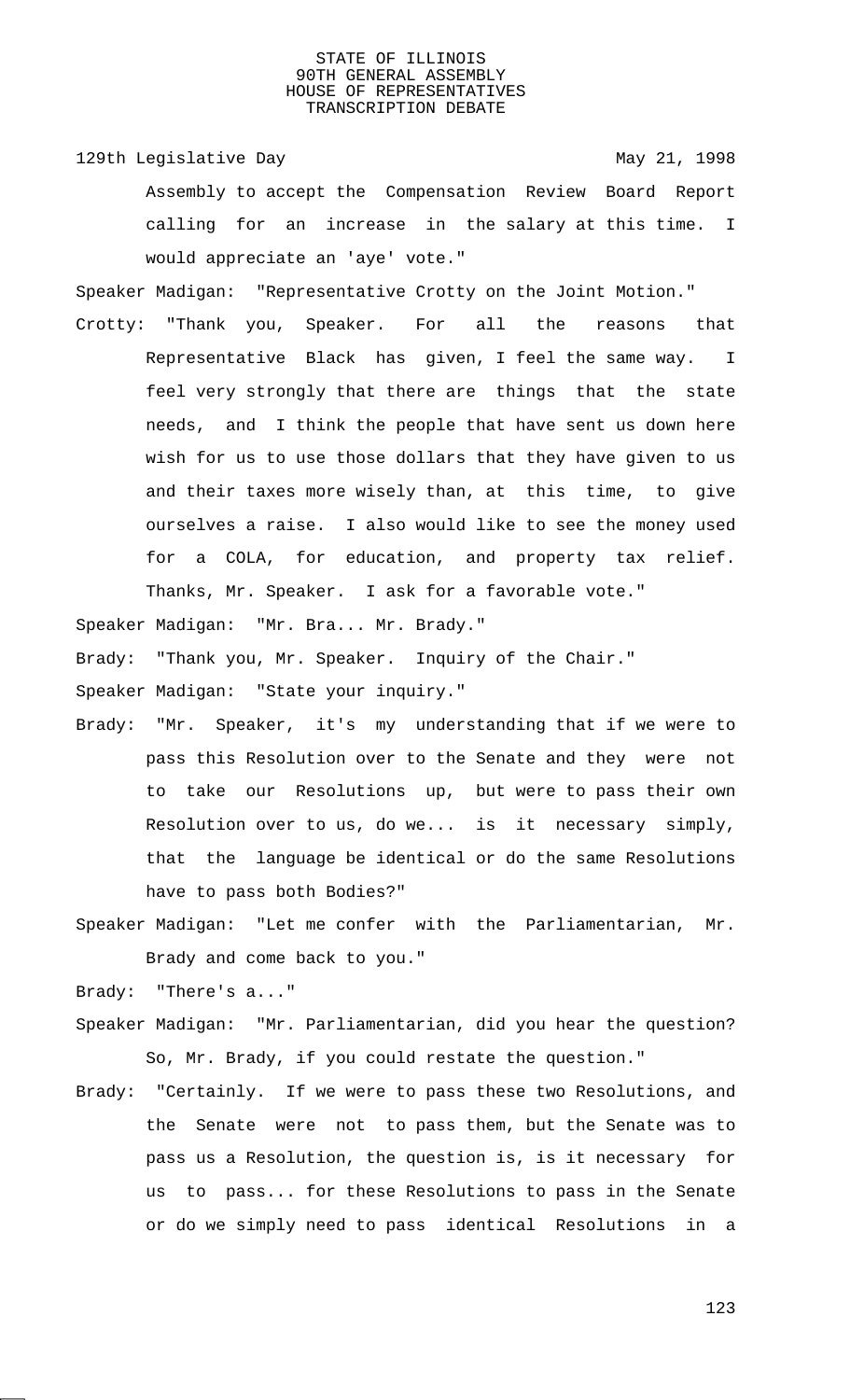129th Legislative Day 129th May 21, 1998

language?"

- Kasper: "Representative Brady, in response to your inquiry, I believe that the Compensation Review Act requires both chambers to pass a Resolution. So, I would interpret that to mean the same Resolution has to be adopted by both chambers."
- Brady: "So, not only does the Resolution have to be the same in language, but it has to be the same Resolution, is that correct? Another inquiry of the Chair. Mr. Speaker, if the Senate for some reason passes us a Resolution that, in fact, rejects the Compensation Review Board's proposal, but does not pick up either one of these Resolutions, will you allow us to vote on that?"
- Speaker Madigan: "If the Senate passes a Resolution, we will vote on it before we adjourn this spring Session."
- Brady: "Thank you, Mr. Speaker. To the Resolution. Ladies and Gentlemen, in agreement with the previous speakers, I, too, rise in support of this Resolution to deny our pay raise. There are numerous other priorities in the state, COLA and others including tax relief to our citizens before we put provide ourselves. I encourage a 'yes' vote, denying the pay raise."

Speaker Madigan: "Mr. Tim Johnson."

Johnson, Tim: "Thank you, Mr. Speaker and Members of the House. The previous speakers, I don't disagree with. I don't think anybody wants to be or is in a position of demagoguing this issue. It's certainly important symbolically and there are other needs of this state. I don't think anybody would suggest that the Members of this chamber don't work hard, because we do, and so do the Senators, but I have a different reason for opposing this Bill and it's the same one that I've had, increasingly so,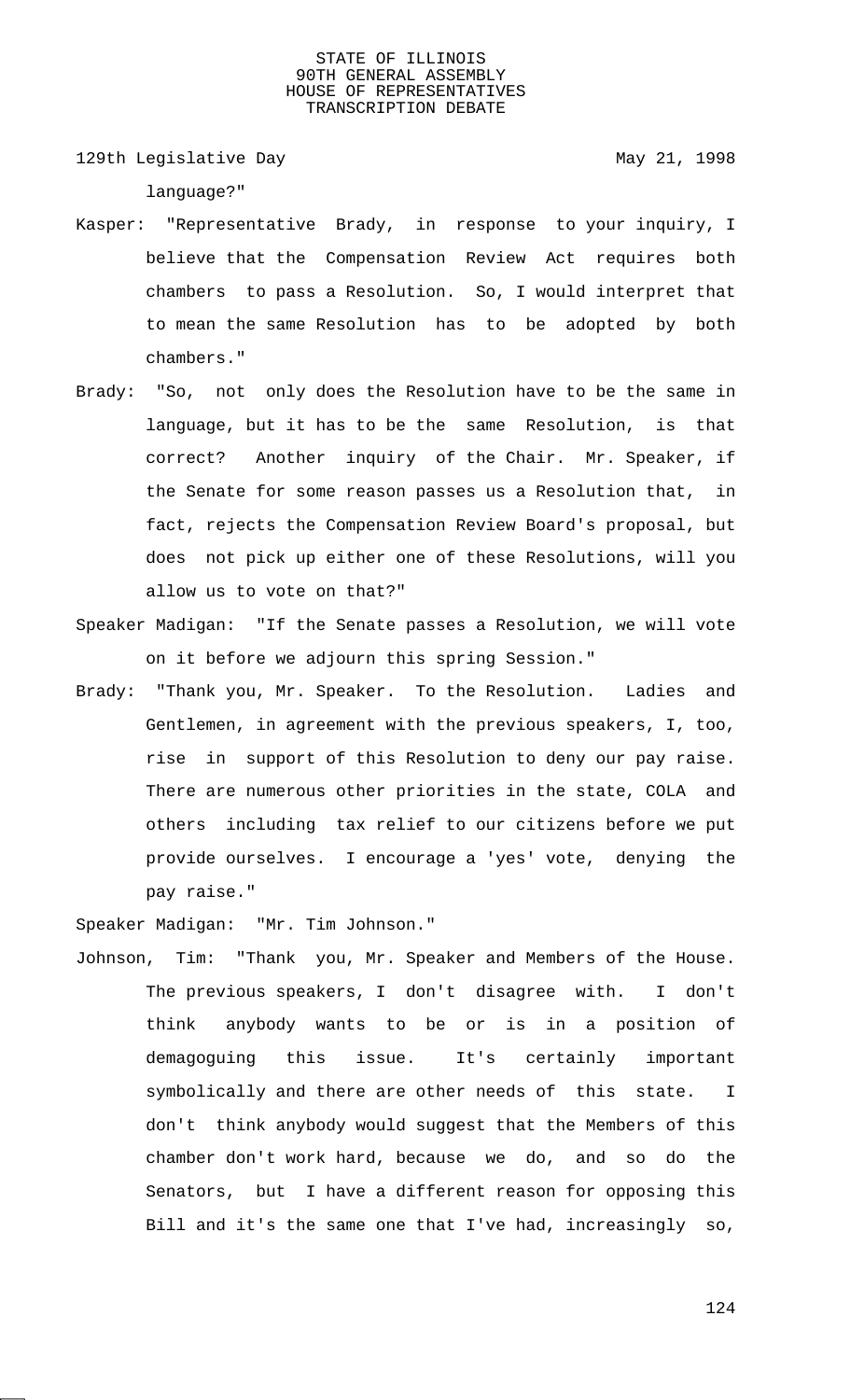# 129th Legislative Day 129th May 21, 1998

during my 22 years down here, and that is this. That I've seen over the course of the time since 1976, excuse me, over my years in the General Assembly, I've seen us become increasingly a full-time legislative Body. I'm sure there are a variety of reasons that contribute to that factor... to that fact, but the fact is, we have become a nearly full-time legislative Body. With the fading of the citizen legislator, with the diversion from the idea that our founding fathers had, both with respect to Congress and the state legislatures, that the liberty bodies ought to be made up of a variety of people from a variety of walks of life. And as a result, of our becoming a nearly full-time legislature, the body politic and the volumes of the Statutes of Illinois have grown from a volume and a half, when I first took office, to about nine volumes today. And with all due respect to my colleagues, who I have universal respect for in both chambers and who work hard, when you have full-time legislatures and pay people more money, they tend to want to justify their own existence to put in more Bills, to pass more laws, to regulate people's lives and to spend money. And I think when you eliminate, and we're on the brink, or at least on the way, to eliminating the farmer legislator, the teacher legislator, the lawyer legislator, the labor legislator, the mix, the diversity, that used to make up this Body and still does to a large extent, I think you lose a tremendous ingredient for good government in Illinois. When you become a Body of full-time legislators, all of whom I believe are very sincere and work very hard, a homogenous group of people who think only about passing laws rather than about the variety of backgrounds that they come from, I don't think produces good a result. The other practical affect, and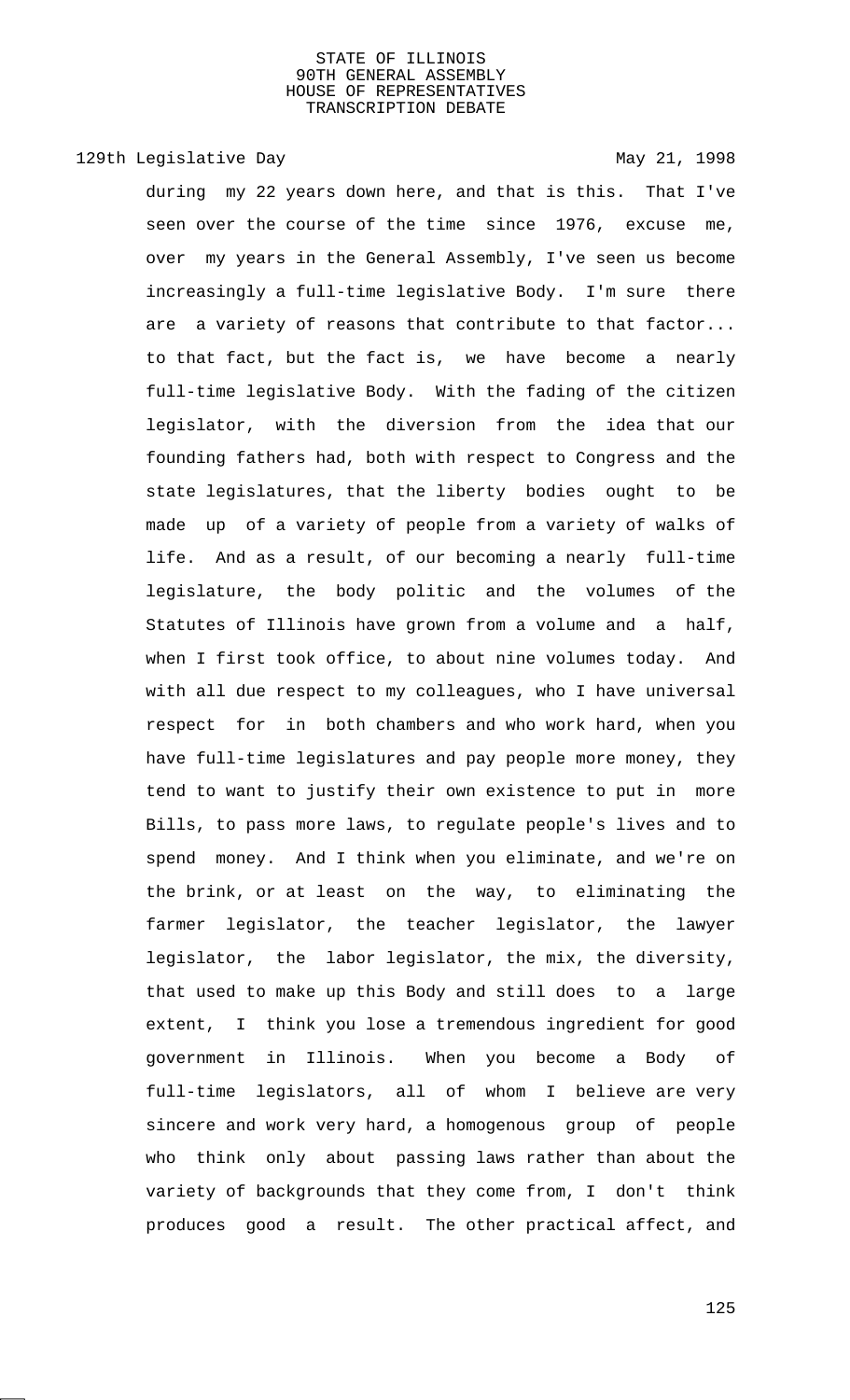# 129th Legislative Day 129th May 21, 1998

let's me honest about it, of having full-time legislators that I believe this sort of pay increases contribute to, is that you're less likely to want to stake out controversial positions or take controversial votes on issues. You're less likely if you don't have any other way of making a living or at least in the immediate future of making a living, you're less likely to want to be a Dick Mugalian or a George 'Ray' Hudson as we had back in the '70s and '80s, and I don't think that's good. The bottom line is this, I believe the previous speakers are correct, I think we ought to set this pay raise aside, both for symbolic reasons, and also, and I don't think this is demagogic at all, and perhaps it's self interest to some extent, I believe that we ought to maintain and veer back towards the citizen legislature that spends less money, less time, passes less laws, and stakes out more independent decisions on issues that are relevant to the people of Illinois. But with all due respect to all my colleagues who work real hard and really deserve what they get, this is something that ought to be set aside and it ought to be set aside for the indefinite future, because of the reasons that I've set forth and I think of the reasons that many of my articulate colleagues in both the House and Senate have as well."

Speaker Madigan: "Mr. John Turner."

- Turner, J.: "Thank you, Mr. Speaker. I've had my light on several minutes. I just want the record to reflect, that on the last Resolution which was taken under a voice vote, that was Senate Joint Resolution 63, that I would have voted 'no' had I been given the opportunity to do so with the Roll Call. Thank you."
- Speaker Madigan: "Thank you, Mr. Turner. Representative Cowlishaw."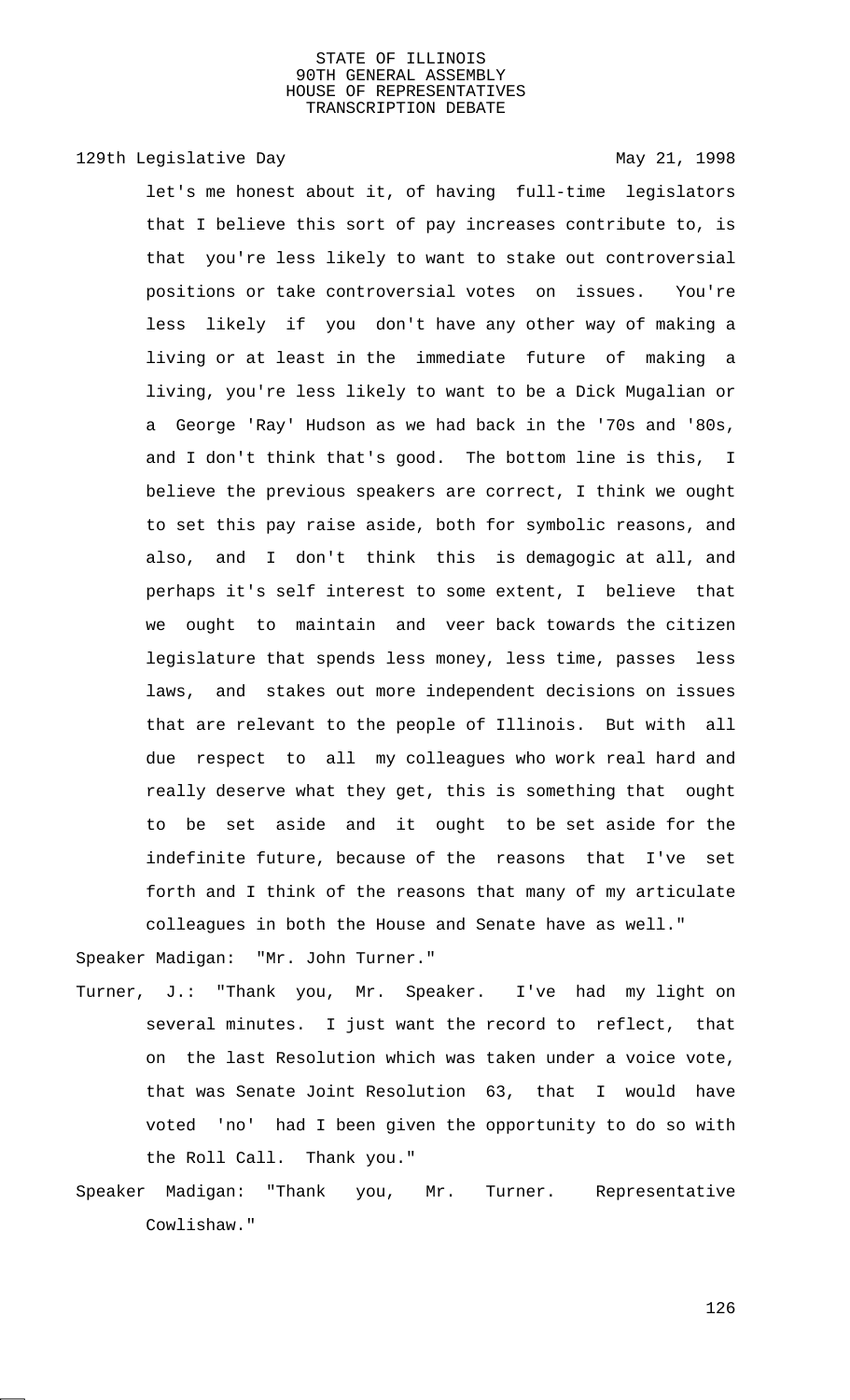129th Legislative Day 129th May 21, 1998

Cowlishaw: "Thank you very much, Mr. Speaker. Ladies and Gentlemen of the House, I think it is most regrettable that this Compensation Review Board Report cannot be divided so that we vote on such things as pay raises for people in law enforcement and related fields, and not have to vote on our own as well as all the others in simply one vote. Because I am in a somewhat unique position and I think many people in the more highly populated counties other than Cook in the northeastern Illinois area, face the same sort of potential problem that I do. My friends, I truly believe that far and away, the most important position in any county, is its state's attorney. I believe that the state's attorney in any county is the pivotal position that produces the quality or lack thereof, of life and of protection from crime whether personal or on the basis of property. The state's attorney carries the banner for law enforcement and for quality of life in every county in Illinois. Now, for some of you, there is not a nearby, very large city with very large law firms, where someone who might choose to run for state's attorney, could make three times as much money, by practicing law in one of those Chicago law firms, rather than serving as the DuPage County State's Attorney. There is a significant pay raise in this proposal, Mr. Speaker, for state's attorneys. I would like to have that pay raise for the state's attorney in DuPage County. Where we have been very fortunate. We had Jim Ryan, and now we have Joe Burkett. Both of them are wonderfully qualified to be the state's attorney, but that will not always be so if we do not begin to pay those people the level of salary that makes them at least partially competitive with the amount of money they can earn in private practice in Chicago. And therefore, Mr.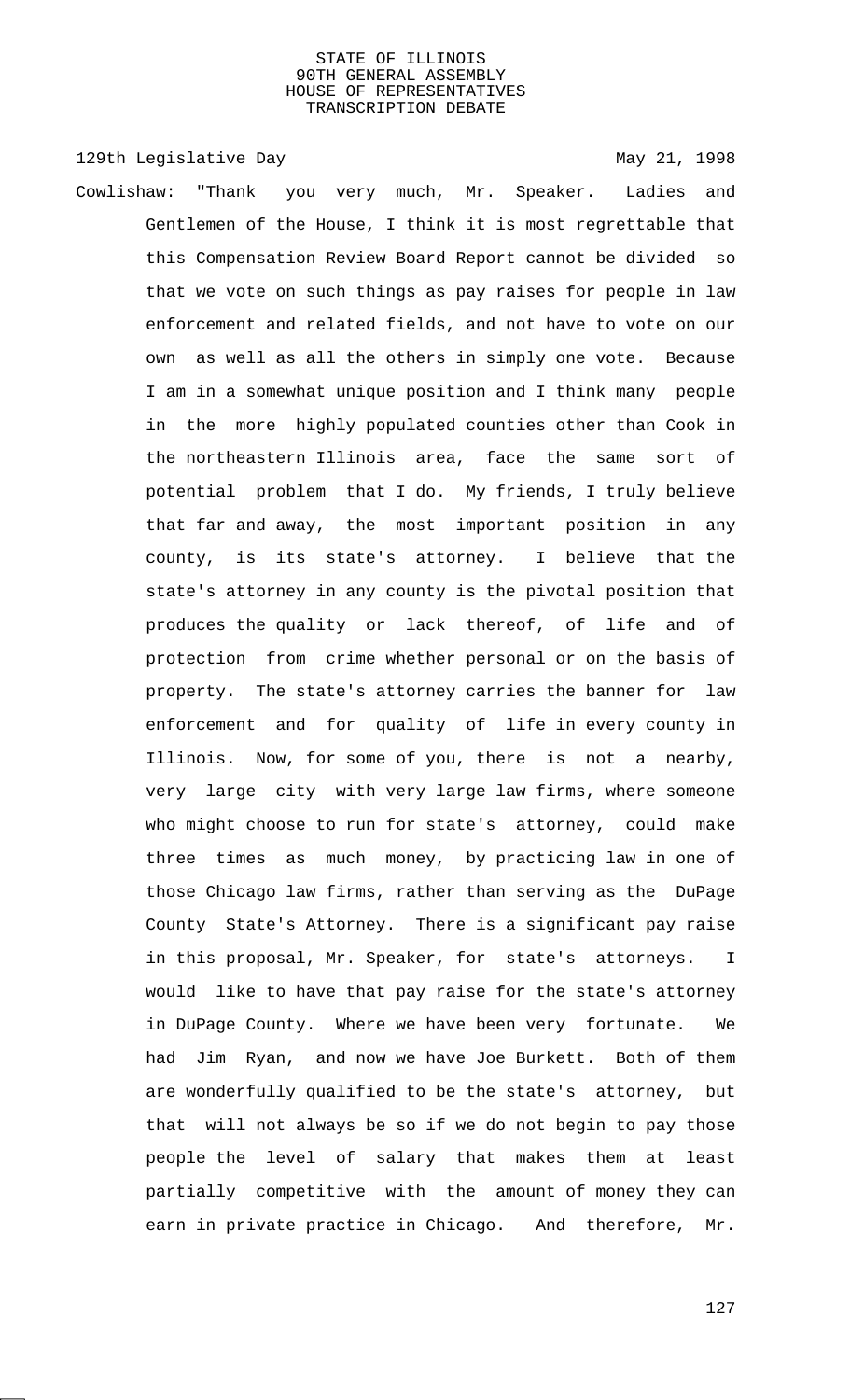129th Legislative Day 129th May 21, 1998 Speaker, not because I believe that I deserve or anyone of us deserves a raise in salary, but because I believe our state's attorneys ought to have that money, I stand in support of the report issued by the Compensation Review Board. Thank you."

- Speaker Madigan: "There are now three people seeking recognition on this question. The Chair would suggest that we limit our remarks to one minute please. Mr. McKeon. For one minute, Sir."
- McKeon: "Thank you, Mr. Speaker, Ladies and Gentlemen of the House. I'd just like to concur with Representative Cowlishaw. There are employee groups in this report that deserve an increase. State's attorneys in particular have not had an increase for over eight years. I find it very unfortunate that we have to vote on this as a package. Although I concur with other Members of the House, that we do not need a 2% pay increase, it's unfortunate that others in this report are going to be penalized merely because of our position with respect to our own salaries. Thank you." Speaker Madigan: "Mr. Brunsvold, for one minute please."

Brunsvold: "Thank you, Mr. Speaker. Ladies and Gentlemen, you go back home to your districts in a couple of days and you look around at your citizens and you stood on the lines as I have on picket lines when I was a teacher for a wage increase, you see your union members who negotiate for their wage increases, and just everybody back home is in a process of getting a slight increase, maybe 2%, 3% a year, and we support that. We sat on this House Floor and we voted for increases for county officials. I really think that we ought to consider the General Assembly Members once in a while. In fact, I don't remember the last time we had a raise other than the cost of living raise. I don't know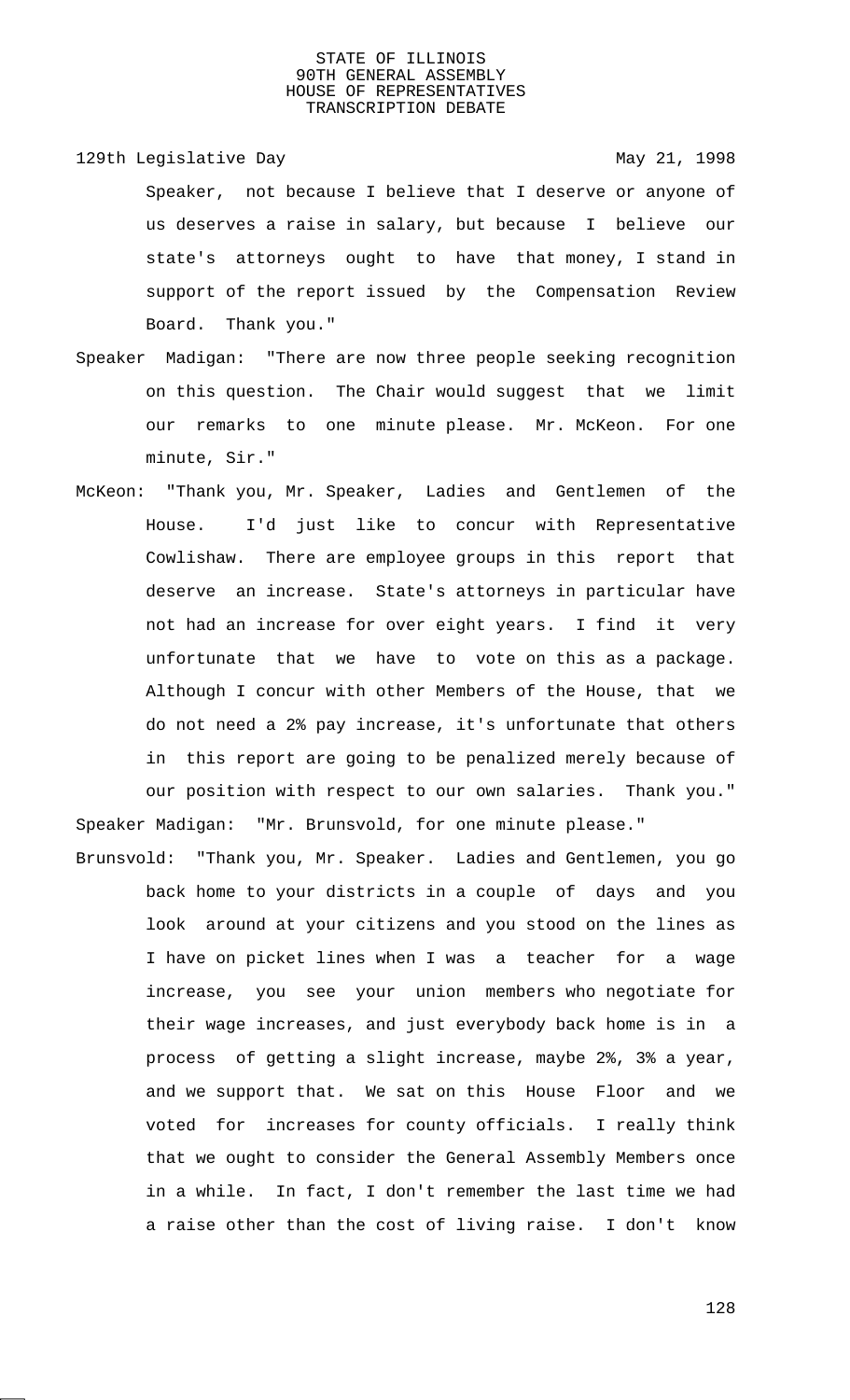# 129th Legislative Day 129th May 21, 1998

how many years ago that was, but 2% I don't think is something out of the line that we should reject. I mean, we ought to get a raise, a minimal raise every once in a while, like the people that we represent back home. So, if now, if we don't get one now, when are we ever going to get one. So, you should consider your vote on this because, we should be as least as equal to our citizens back home on their requests for pay increases and we should be allowed once in awhile to have a pay increase. Thank you, Mr. Speaker."

Speaker Madigan: "Mr. Woolard, for one minute please."

- Woolard: "Thank you, Mr. Speaker, Ladies and Gentlemen of the House. I think consistency is important, and I am going to be the most consistent legislator I know on this issue. I intend to vote 'no' as I always have."
- Speaker Madigan: "The question is, on the Joint Motion, Mr. Clerk, state the question. Where's Mr. Black when we need him? Mr. Black. Alright, the question is, 'Shall the Report of the Compensation Review Board be disapproved?' So, if you wish to vote against the pay raise, vote 'yes'. If you want to be for the pay raise, vote 'no'. Open the record. Once again, if you are against the pay raise, vote 'yes'. If you are for the pay raise, vote 'no'. There are many people who have not voted. Again, if you're against the pay raise, vote 'yes'. If you're for the pay raise, vote 'no'. Have all voted who wish? Have all voted who wish? Have all voted who wish? The Clerk shall take the record. On this question, there are 92 'ayes', 19 'noes', and the Joint Motion relative to the two Resolutions, is adopted. On Supplemental Calendar #5, there appears Senate Bill 545. Mr. Mautino. Senate Bill 545, Mr. Mautino."

Mautino: "Thank you, Mr. Speaker, Ladies and Gentlemen of the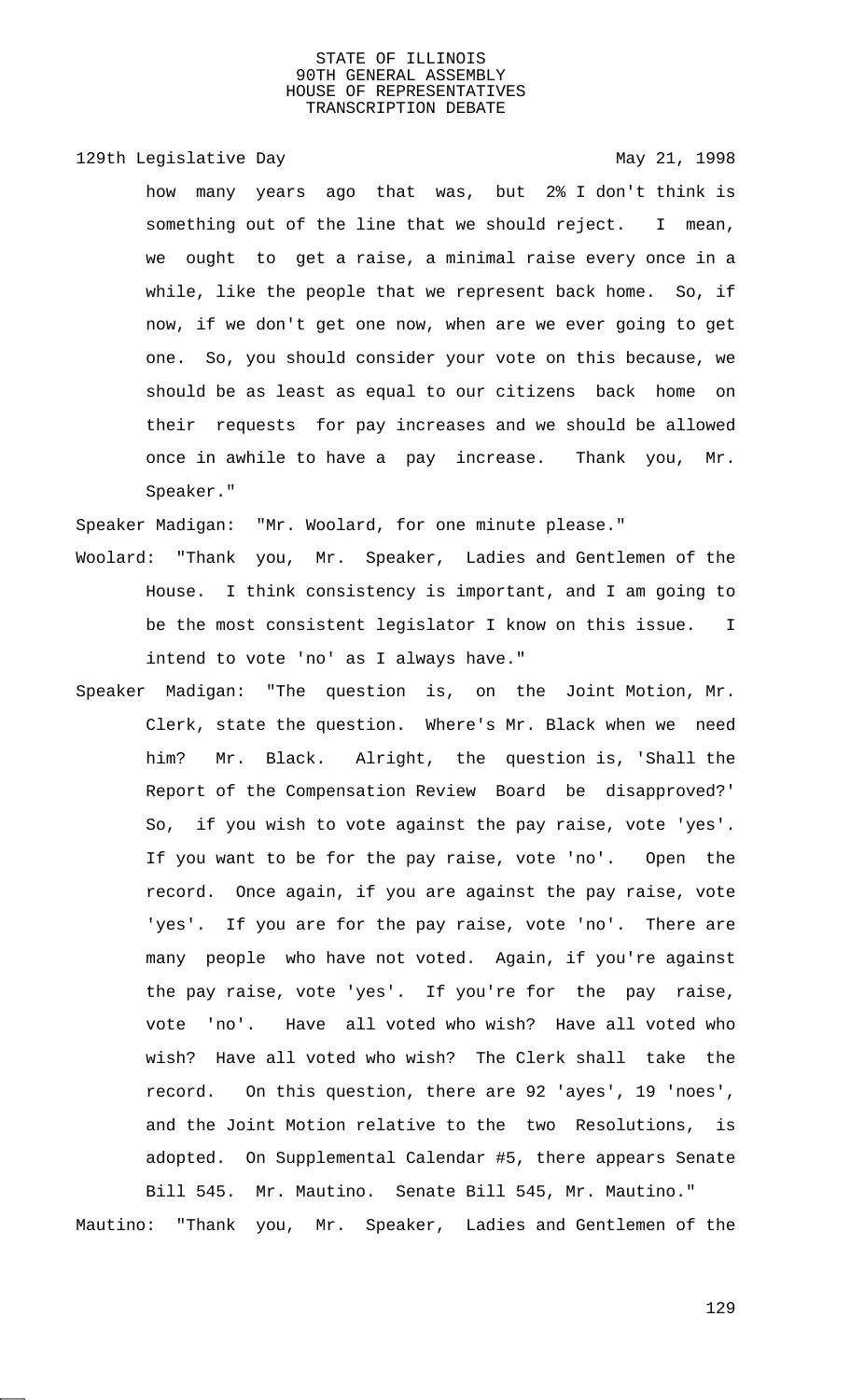# 129th Legislative Day 129th May 21, 1998

House. I present Conference Committee Report #1 on Senate Bill 545. This amends the Environmental Protection Act and Environmental Protection Trust Fund to establish pretreatment market system for water treatment facilities, regulate businesses that store or use toxic chemicals, regulate potentially infectious medical waste, regulate air emissions, regulate hazardous waste fees, and regulate new public water supplies. This is a compilation of the department's... the EPA's changes to the Act. They are agreed. I know of no opposition. I believe it came out with no opposition from committee. I'd be happy to answer any questions if you have them."

- Speaker Madigan: "The Gentleman moves for the adoption of the Conference Committee Report. Is there any discussion? There being no discussion, the question is, 'Shall this Report be adopted?' Those in favor signify by voting 'aye', those opposed by voting 'no'. This is a Third Reading Roll Call. Have all voted who wish? Have all voted who wish? The Clerk shall take the record. On this question, there are 115 people voting 'aye', 0 voting 'no'. This Report is adopted and this Bill having received a Constitutional Majority, is hereby declared passed. Senate Bill 955. Mr. Rutherford."
- Rutherford: "Thank you, Mr. Speaker. As well, I'd also like the record to reflect that on Senate Joint Resolution 63, had I've had the chance to vote, even though it was on a Roll Call, I would have voted 'no'. And thank you, Mr. Speaker. I'm bringing to you now, the Conference Committee Report on Senate Bill 955, which is a collection of items on behalf of the office of the Secretary of State in regards to, in part, some audit findings. There's approximately ten points to it. I can go through them real fast. Generally,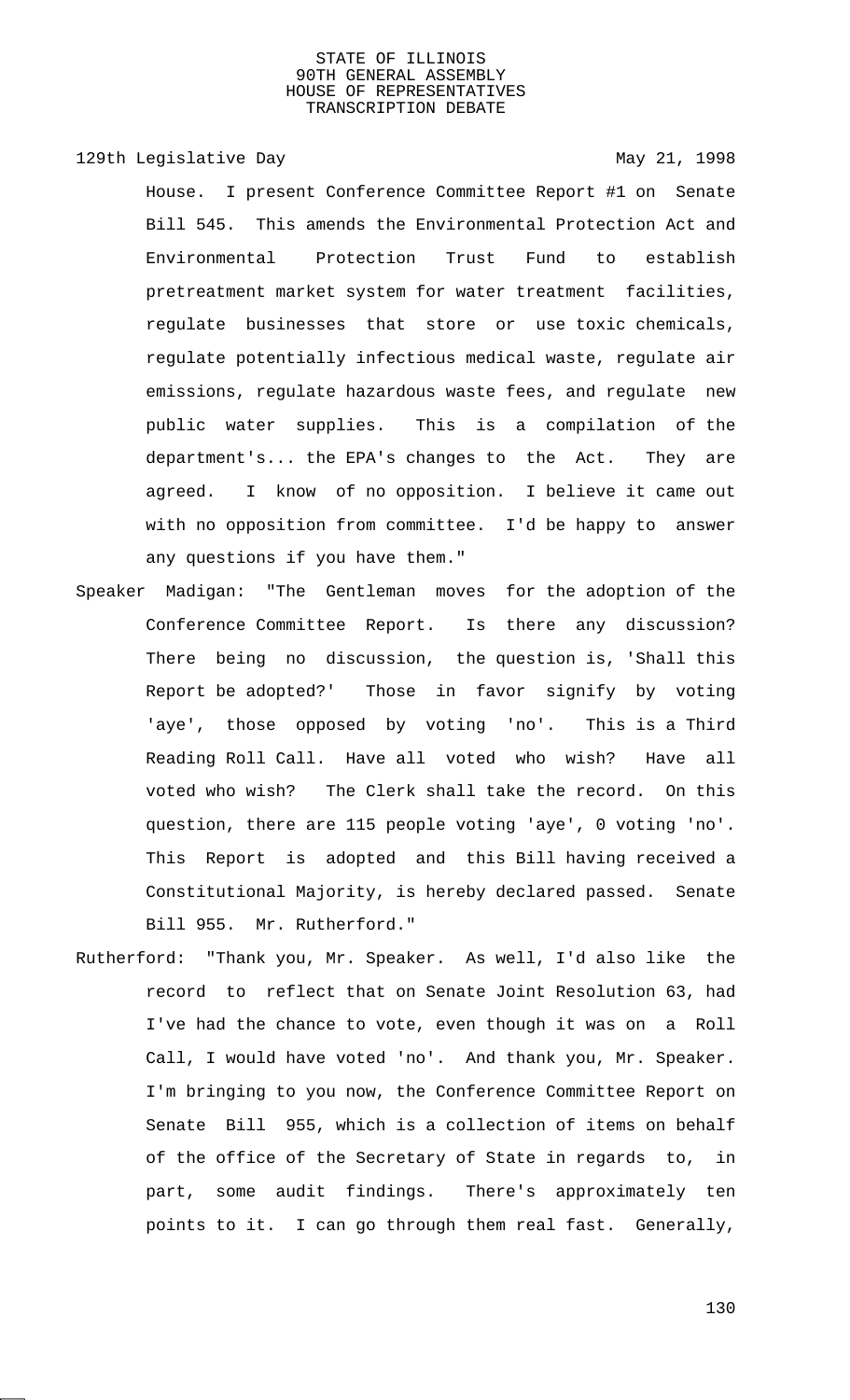129th Legislative Day 129th May 21, 1998

one of them is moving the date in which the collegiate license plate funds are to be transferred from the Secretary of State's office to the schools and also, changing it from going to the schools to go to the Board of Higher Ed to transfer it out. Also, it provides for the... for consideration for reclassification of a plate to get the credit if they're going from one level of plate to an upgrade, that they would get the credit for that lower level of plate. It would also eliminate the ten days in advance that a off-site vehicle dealer needs to attain a permit if they're going to sell their plates... if they're going to sell their cars off-site. It goes through putting in the opportunity for remedial training for those people with zero toler... who have violated the zero tolerance. There's a number of other provisions there. I'd be glad to answer any questions one may have."

Speaker Madigan: "Mr. Lang."

Lang: "Thank you, will the Sponsor yield?"

Speaker Madigan: "Sponsor yields."

- Lang: "Representative, it sounds like these are just little changes, a lot of them. The only real question I have is, are there any fee increases or tax increases in this Bill at all?"
- Rutherford: "No, Representative, there are no fee increases, there no tax increases. The underlying Bill had some language that one may have questioned as there was, so the Conference Committee Report is very explicitly, addressing issues that do not have any type of fee increase in it. In fact, there is a benefit to... there is a benefit to the individuals who have a certain license plate, and they go to reclassify in an upgrade previous to that, they would have to pay that higher fee. In fact, what this now does,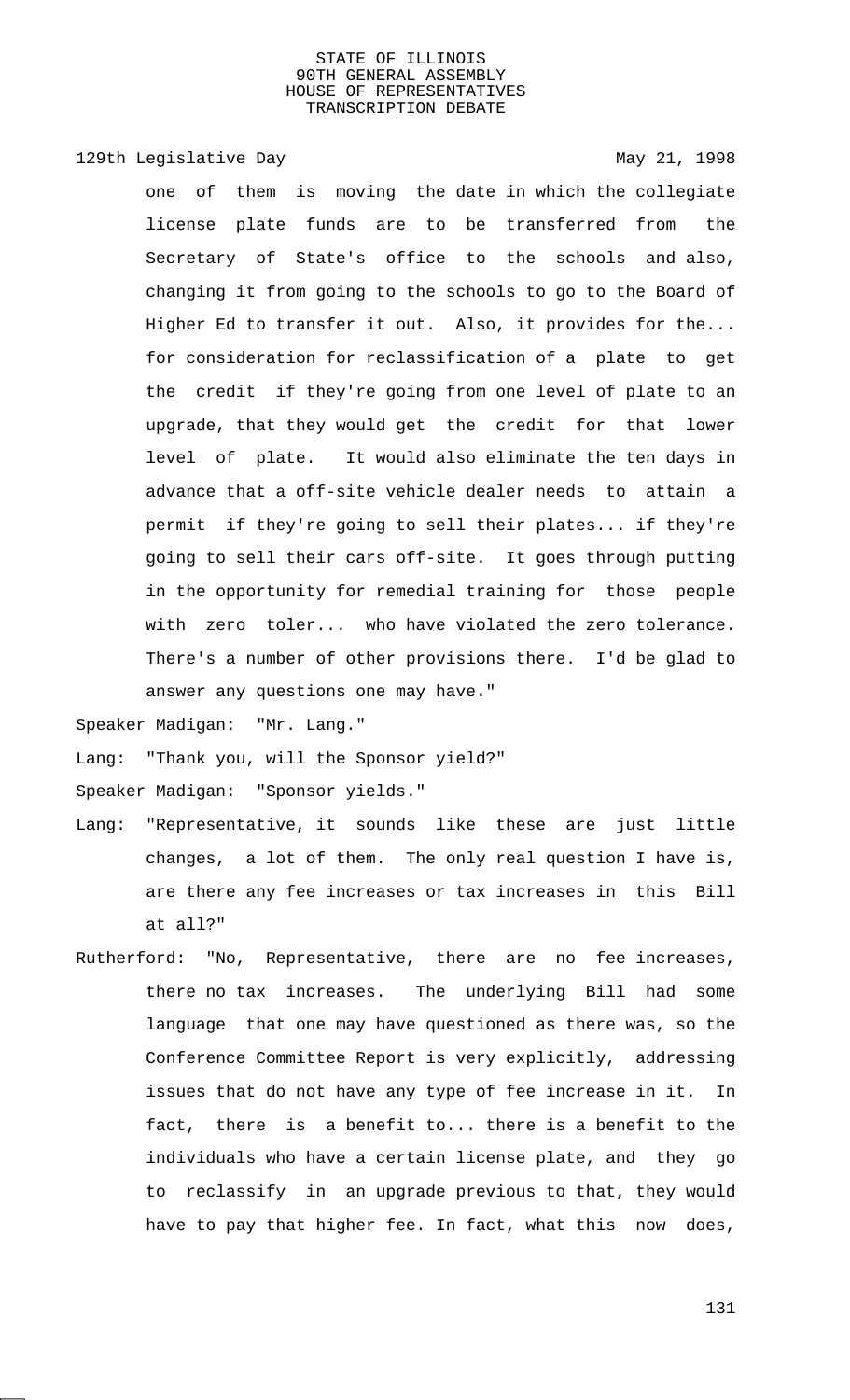129th Legislative Day 129th May 21, 1998 Representative Lang, this will allow them to receive credit for their lower class and only have to pay the difference to go to the higher class. So, no, there is no fee increase whatsoever."

Lang: "Just one additional question."

Rutherford: "Yes, Sir."

- Lang: "The original underlying Bill had a small fee increase. My understanding is that's been deleted, so the original Bill is no longer part of this Bill?"
- Rutherford: "You are correct, Representative Lang. The underlying Bill is no longer a part of this Conference Committee Report."
- Lang: "Thank you. I stand in support of your Conference Committee Report."

Rutherford: "Thank you, Representative Lang."

Speaker Madigan: "Mr. Rutherford... "

Rutherford: "Yes, Sir."

Speaker Madigan: "... to close."

Rutherford: "I would appreciate a favorable Roll Call."

Speaker Madigan: "The question is, 'Shall this Report be adopted?' All those in favor signify by voting 'aye'; those opposed by voting 'no'. Have all voted who wish? This is a Third Reading Roll Call. Have all voted who wish? Have all voted who wish? Have all voted who wish? The Clerk shall take the record. On this question, there are 112 voting 'yes', 0 voting 'no'. The Report is adopted, and this Bill having received a Constitutional Majority, is hereby declared passed. On Supplemental Calendar #5, there appears Senate Bill 659. Mr. Brady. Mr. Brady."

Brady: "Mr. Speaker, I'd like to hold this Bill." Speaker Madigan: "Thank you, Mr. Brady. On page 7 of the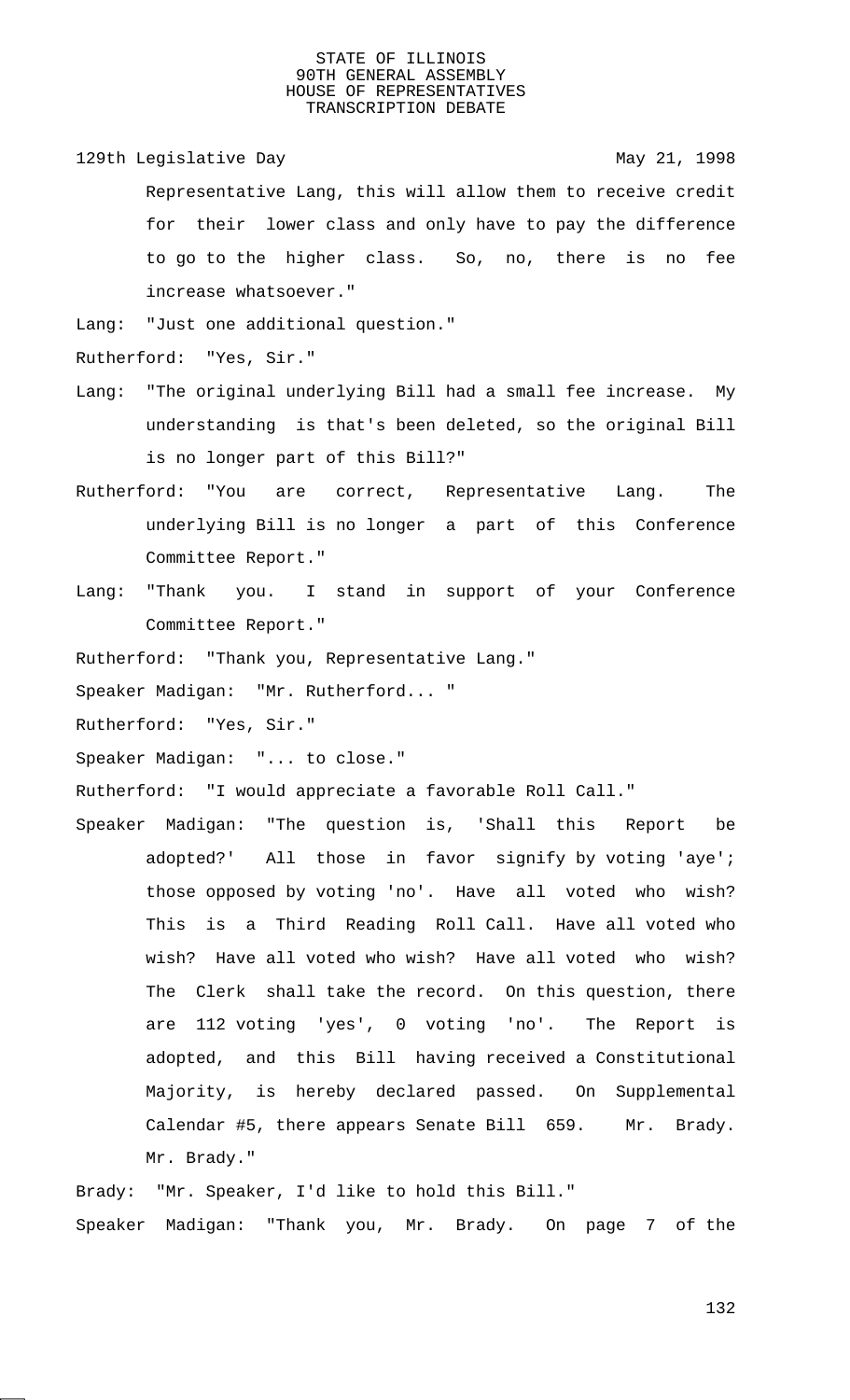129th Legislative Day 129th May 21, 1998 Calendar, on the Order of Nonconcurrence, there appears Senate Bill 1701. Mr. Noland. Duane Noland. Mr. Noland."

- Noland: "Thank you, Mr. Speaker. I'd like to refuse to recede on House Amendments 1, 2, 4, 5, 6, 7, 8, and 9, on Senate Bill 1701. And..."
- Speaker Madigan: "The Gentleman moves to refuse to recede on House Amendments 1, 2, 4, 5, 6, 7, 8, 9, 10. Those in favor... yes, Mr. Noland."
- Noland: "Mr. Speaker, the Board does not show 10 but yet... It is #10?"
- Speaker Madigan: "The Board won't hold it all, but it's in the record."

Noland: "Thank you."

- Speaker Madigan: "You've all heard the Gentleman's Motion, those in favor say 'aye'; those opposed say 'no'. The 'ayes' have it, the Motion is adopted. Mr. Tim Johnson."
- Johnson, Tim: "Thank you, Mr. Speaker. I'd like to also be recorded along with an earlier speaker, as voting 'no'. I'm not asking for reconsidering, but voting 'no', on SJR 63, and I'd like the record to reflect that I orally voted 'no' on that Bill... Resolution."
- Speaker Madigan: "Thank you, Mr. Johnson. On the Order of Nonconcurrence, on page 7 of the Calendar, there appears Senate Bill 1878. Representative Holbrook."
- Holbrook: "Thank you, Mr. Chairman (sic-Speaker). I move to nonco... to refuse to recede and have a Conference Committee appointed."
- Speaker Madigan: "You've all heard the Gentleman's Motion. Those in favor say 'aye'; those opposed say 'no'. The 'ayes' have it, the Motion is adopted. On page 4 of the Calendar, on the Order of Senate Bills, Second Reading, there appears Senate Bill 1041. Representative Cowlishaw, do you wish to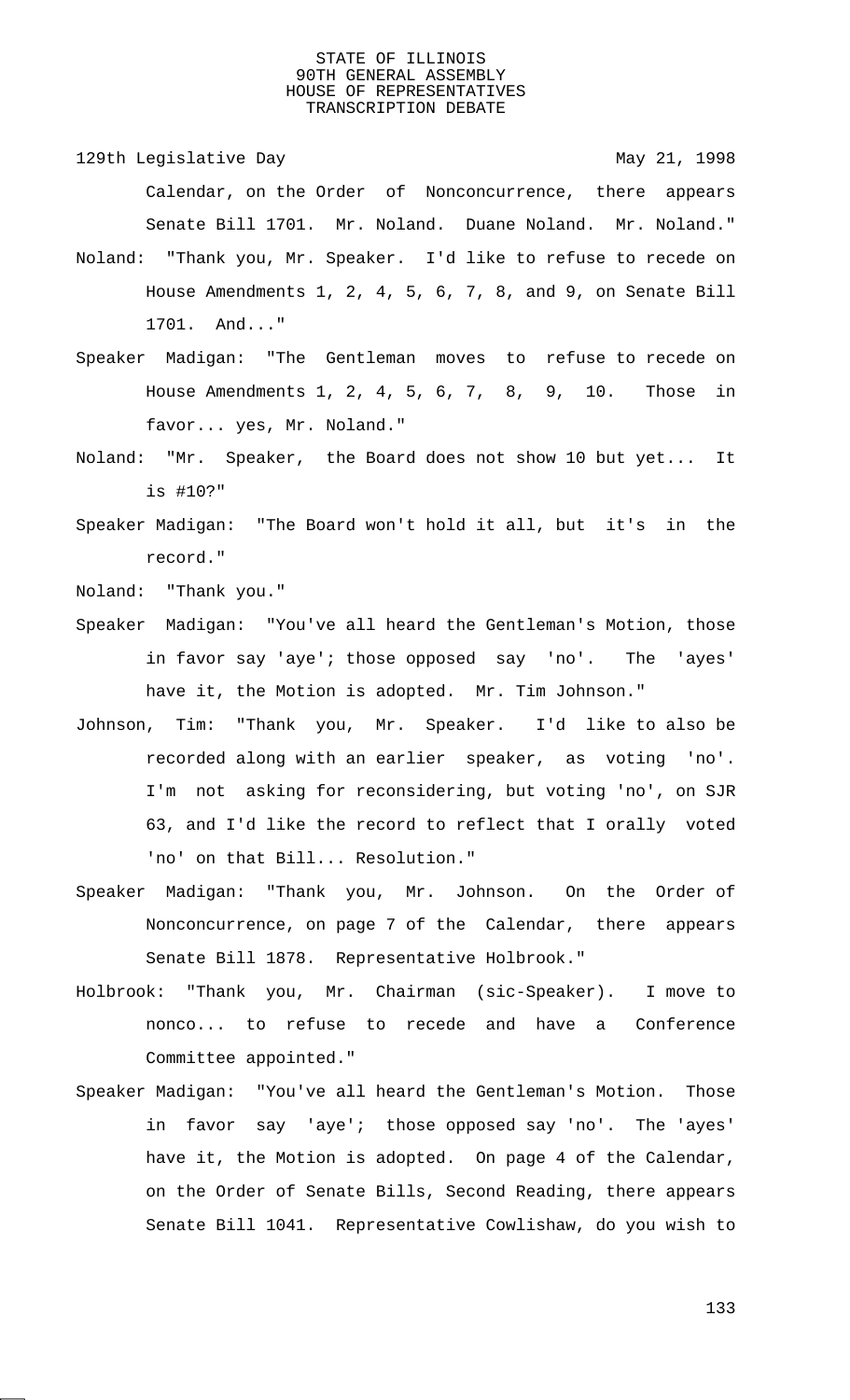- 129th Legislative Day 129th May 21, 1998 call the Bill? Representative Cowlishaw, Senate Bill 1041. You don't wish to call the Bill? Representative Cowlishaw."
- Cowlishaw: "Mr. Speaker, could you please tell me if there... could you please tell me if there are any Amendments that have been filed to Senate Bill 1041?"
- Speaker Madigan: "Mr. Clerk, on Senate Bill 1041, what is the status of the Bill?"

Clerk Rossi: "Senate Bill 1041 has two Floor Amendments. One is pending in committee and the other is pending in the Rules Committee. Neither have been approved for consideration."

- Speaker Madigan: "Mr. Tim Johnson. Mr. Johnson would like the record to reflect that his earlier remarks were related to SJR 63, Mr. Johnson? Thank you. On Supplemental Calendar #6, on the Order of Nonconcurrence, there appears Senate Bill 600. Representative Feigenholtz."
- Feigenholtz: "Thank you, Mr. Speaker. I would like to refuse to recede and would ask for a Conference Committee."
- Speaker Madigan: "You've all heard the Lady's Motion. Those in favor say 'aye'; those opposed say 'no'. The 'ayes' have it, the Motion is adopted. Mr. Saviano. Mr. Saviano. On Senate Bill 1225, on page 4 of the Calendar, Mr. Clerk, what is the status of that Bill?"
- Clerk Rossi: "Senate Bill 1225 has been read a second time, previously. No Committee Amendments. Floor Amendment #1, offered by Representative Saviano, has been approved for consideration."

Speaker Madigan: "Mr. Saviano."

Cowlishaw: "Thank you."

Saviano: "Thank you, Mr. Speaker, Members of the House. Floor Amendment #1 would delete the underlying Bill of Senate Bill 1225. The underlying Bill was... the language was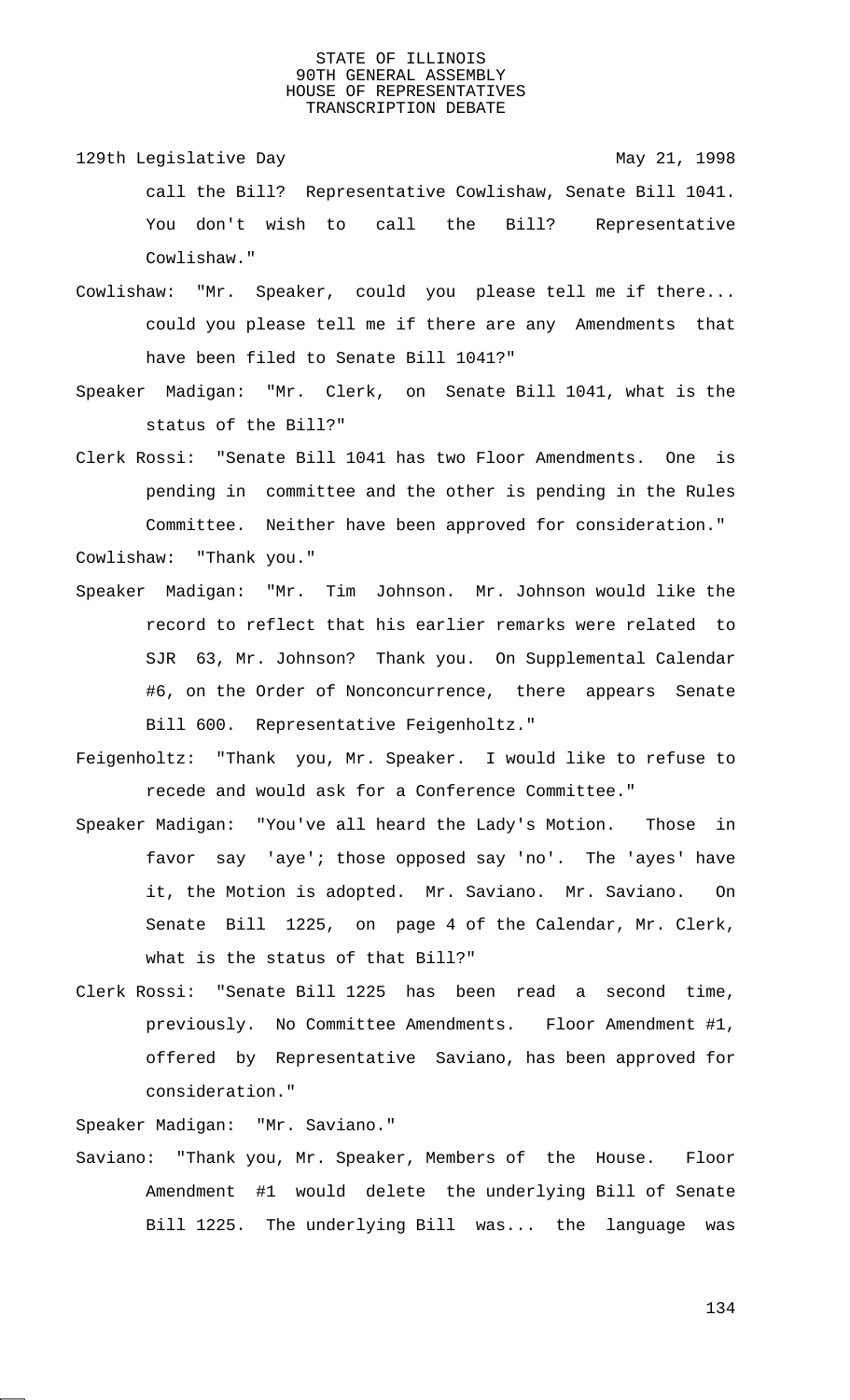129th Legislative Day 129th May 21, 1998

passed in a companion Bill over in the Senate and it's on its way to the Governor now. So, we would just leave in the language pursuant to the Amendment that was adopted yesterday in committee. Excuse me, I think I... we have two Amendments on here?"

Speaker Madigan: "Yes."

Saviano: "Alright, so Floor Amendment #1 I would ask be adopted to Senate Bill 1225. Floor Amendment #1 is an initiative of the Metropolitan Water Reclamation District, which would authorize the district to control their own salary levels. Currently, we, the Illinois Legislature, controls any increase in pay for the Water Reclamation District. When the district was originally set up, it is a creation of state statute, the intent was that the legislature would ultimately have control over the pay levels for commissioners that are elected to the board. In recent years, with the increased high profile of the district, through their flood control efforts, through their working with the federal government in assisting residents with flood control problems, they've become a much more high profile and necessary local unit of government. So, I would ask that we approve Floor Amendment #1 to Senate Bill 1225."

Speaker Madigan: "On that question, the Chair recognizes Representative Lindner."

Lindner: "Thank you, Mr. Speaker. Will the Sponsor yield?" Speaker Madigan: "Sponsor yields."

Lindner: "Yes, Representative, the Water Reclamation District is like any other sanitary district. Do you know if the General Assembly sets the salaries of other sanitary districts now, or is everyone different?"

Saviano: "I can't answer that for sure, but the thinking behind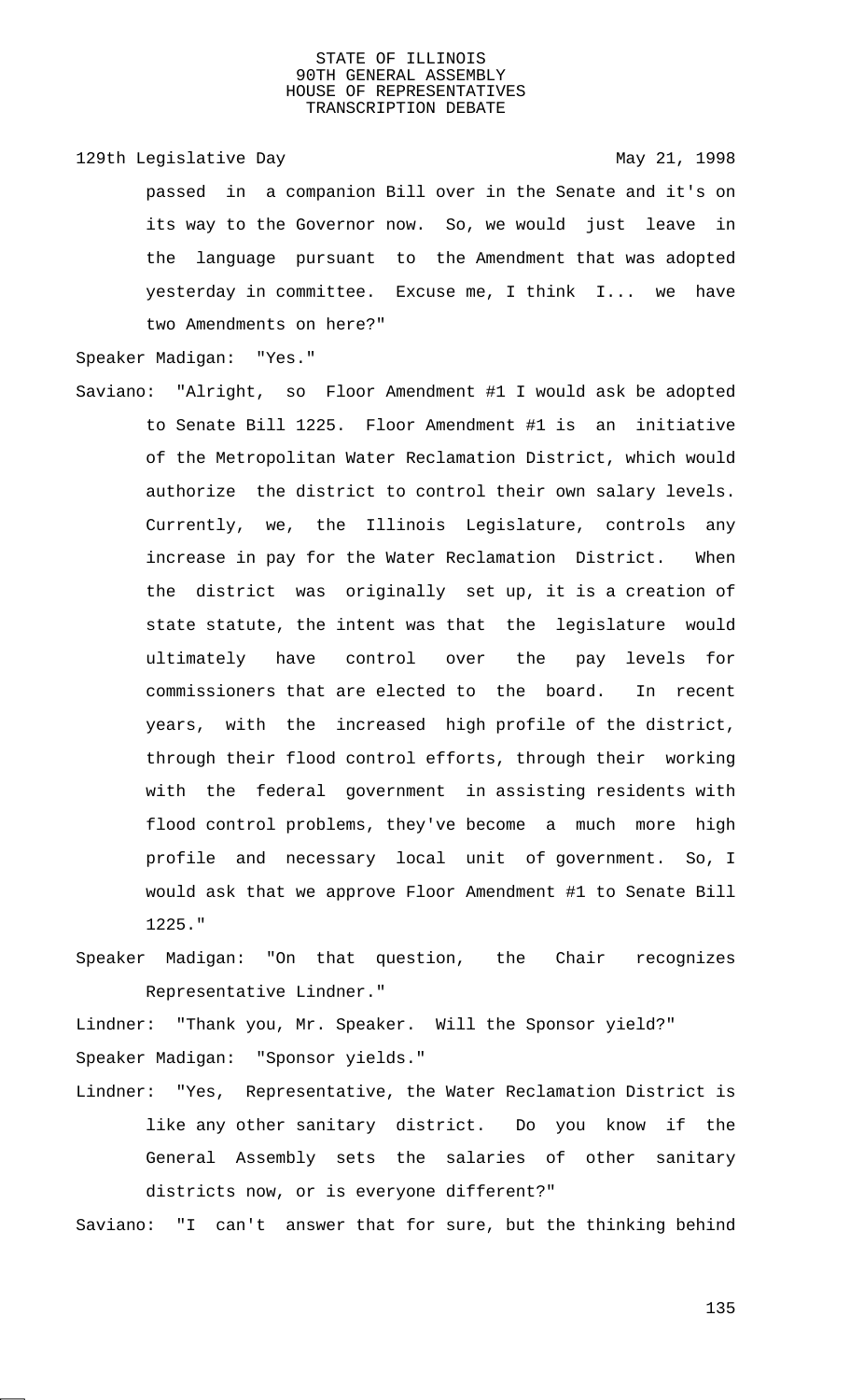129th Legislative Day 129th May 21, 1998

this was, every other local government board, village trustees, township trustees, county boards, all set their own salary levels and that's what we're trying to accomplish with this Amendment for the Water Reclamation District. But, I'm not familiar if other sanitary district boards do set their own salaries."

Lindner: "Well, thank you, Representative, for trying to answer my question."

Speaker Madigan: "Mr. Rutherford."

Rutherford: "Thank you, Mr. Speaker. Sponsor yield?"

Speaker Madigan: "Sponsor yields."

- Rutherford: "Representative Saviano, will the underlying language of this Bill still be in it if we adopt Floor Amendment 1?"
- Saviano: "If we adopt Floor Amendment #1, yes, the underlying language will remain, and then Amendment #2 will delete the underlying Bill which is already been off to the Governor." Rutherford: "Right, has Amendment 2 come out of Rules or are we going to be doing this next time?"
- Saviano: "I believe Rules has already sent it out to the floor as a technical Amendment."
- Rutherford: "Okay. Alright, what means will the MWRD determine whatever salary compensations they may decide to do if this did become law?"
- Saviano: "I be... excuse me, Representative, I've just been informed, we'll table Amendment #1 because Amendment #2 will include this Amendment and delete the underlying Bill."

Rutherford: "So, it will effectively..."

Saviano: "So, I would make a Motion to table Floor Amendment #1." Speaker Madigan: "Mr. Saviano requests that we withdraw Amendment #1. The Amendment is withdrawn. Mr. Clerk, is there an Amendment #2?"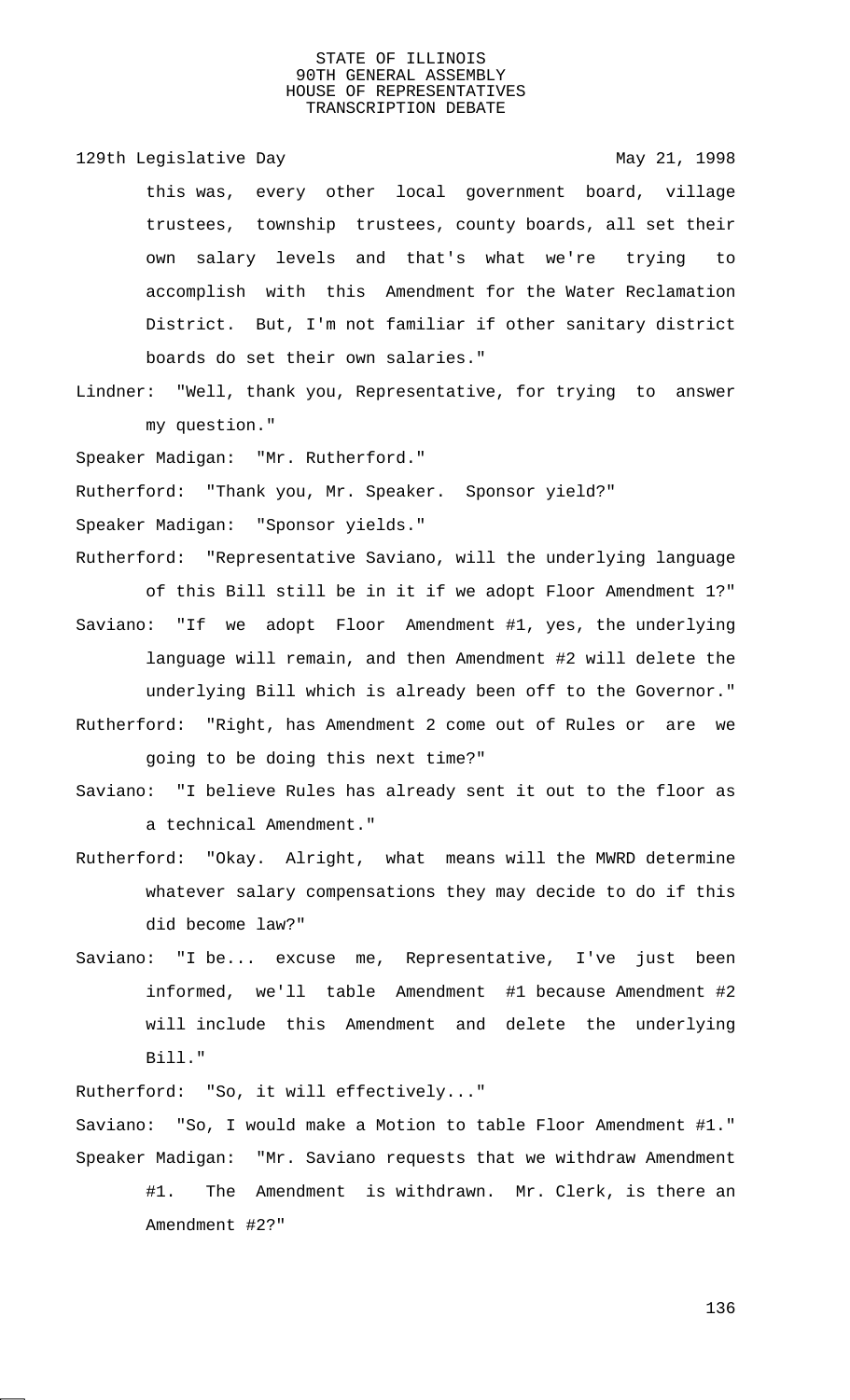129th Legislative Day 129th May 21, 1998

- Clerk Rossi: "Floor Amendment #2, offered by Representative Saviano."
- Speaker Madigan: "Mr. Saviano, on Amendment #2. Mr. Saviano, on Amendment #2."
- Saviano: "Okay, Floor Amendment #2 to Senate Bill 1225, does delete the underlying language that was in the Bill and addresses the issue that we were previously speaking on in allowing the local commissioners... locally elected commissioners, set their own salary. The criteria from my conversations with them, that they would use, would probably be similar to what we've approved in the past for ourselves, whether it be COLAs, things like that. I've been assured that there's not going to some massive attempt to increase pay for them because obviously the attempt behind this Bill is to make them accountable for their own pay raises. Earlier, on a Resolution that we passed, we took the position that we didn't feel that at this point in time that we should accept a pay raise. I think they would be under the same restraints that we would be."

Speaker Madigan: "Mr. Rutherford."

- Rutherford: "Thank you, Mr. Speaker. Representative Saviano, then just for the edification of the Body, that the members of MWRD are elected by the public?"
- Saviano: "They are elected by the people of Cook County. They run county wide. Over the years, and now without straight party voting, I believe that they will really have to distinguish themselves in an election process, where before, they were usually carried in by straight party. This would make them even more accountable, so, I feel that myself as a legislator, I'm not very enthusiastic about voting on other people's pay raises when obviously there's a lack of accountability there. I'd rather have them vote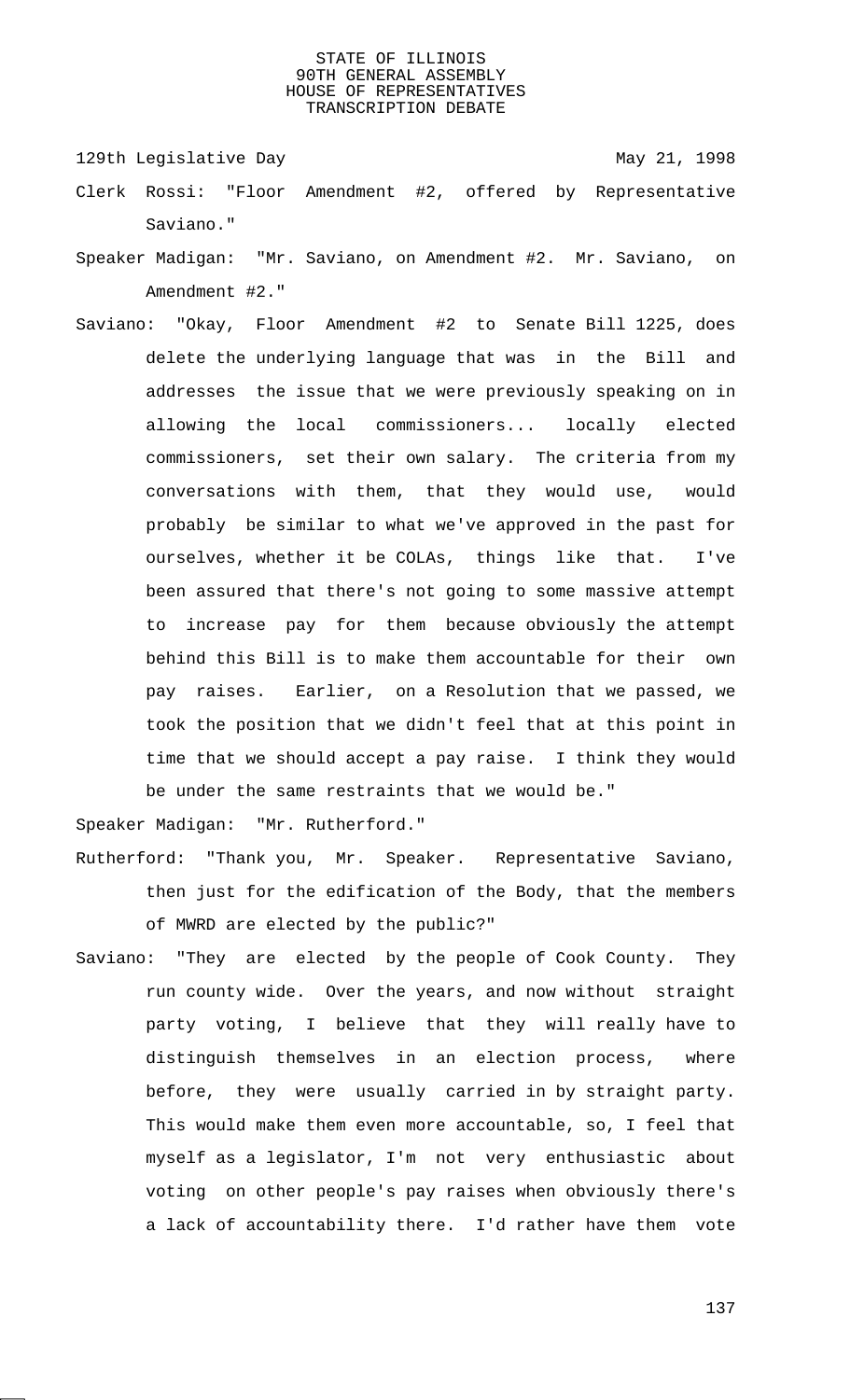129th Legislative Day 129th May 21, 1998 for their own pay raises, and that's why I'm sponsoring this."

Rutherford: "Right, I happen to be inclined to agree with you, and I just do stand in support of the legislation. I think taking it out of this Body politic and leaving it in another body politic that's responsible to their own elected is probably a wise thing to do, so I stand in support of your Amendment Representative."

Saviano: "Thank you."

Speaker Madigan: "Mr. Lang."

Lang: "Thank you, Mr. Speaker. I rise in strong support of Floor Amendment #2. We believe in local control in this legislature, therefore, there's no reason that this elected body should not be setting its own salaries. Just like all sorts of other elected bodies do. Alderman all around the state, commissioners all around the state. These folks ought to be setting their own salaries. You should support this Amendment."

Speaker Madigan: "Mr. Cross."

Cross: "Mr. Speaker, I don't have a question. Thank you."

Speaker Madigan: "Mr. Saviano, on the Amendment. Those in favor of the Amendment say 'aye'; those opposed say 'no'. The 'ayes' have it, the Amendment is adopted. Are there any further Amendments?"

Clerk Rossi: "No further Amendments."

Speaker Madigan: "Mr. Saviano, do you wish to call the Bill on Third Reading?"

Saviano: "Yes."

Speaker Madigan: "Mr. Clerk, read the Bill for a third time." Clerk Rossi: "Senate Bill 1225, a Bill for an Act in relation to

public officials. Third Reading of this Senate Bill." Speaker Madigan: "Mr Saviano."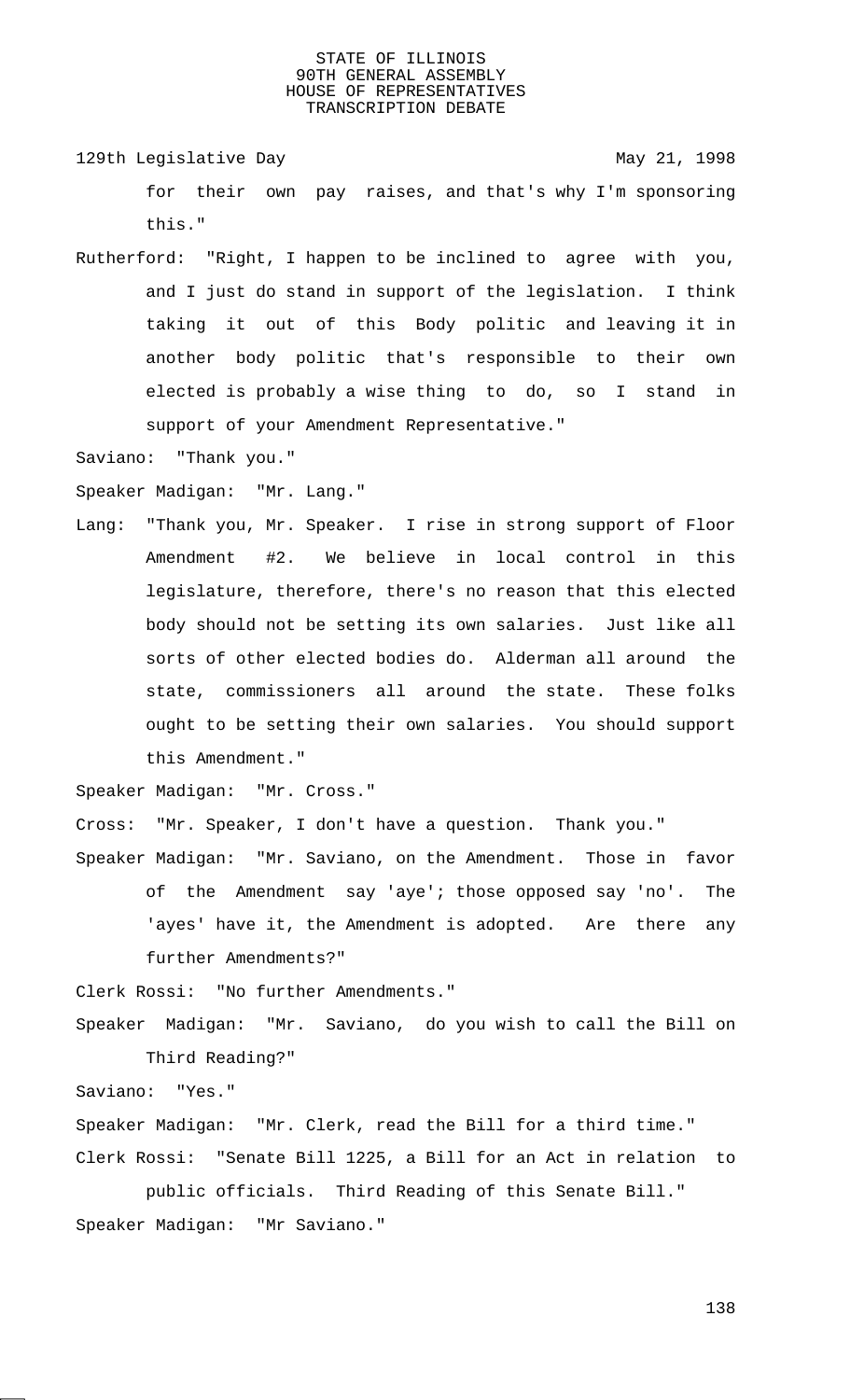129th Legislative Day 129th May 21, 1998 Saviano: "Thank you, Mr. Speaker, Members of the House. I believe this Bill now as amended, is something that the public would want. I think they really want to hold their local elected officials accountable. I think it takes a burden off of us, where we're not totally familiar with the day to day activities of a commissioner on a water reclamation district. They realize what their jobs entail, the hours that they have to put in. We're not familiar with any of that. I think between them knowing their jobs and the fact that they're held accountable through the election process. I think this is a good Bill. I think it's a Bill that comes with a new trend in Illinois politics, and I would ask that Senate Bill 1225 be approved. Thank you."

Speaker Madigan: "Mr. Black."

Black: "Thank you very much, Mr. Speaker. Will the Sponsor yield?"

Speaker Madigan: "Sponsor yields."

- Black: "Thank you. Representative, I'm sorry, trying to juggle two or three files here. Does this impact all sanitary districts or simply the Metropolitan Water Sanitary District?"
- Saviano: "It only affects the Water Reclamation District of Greater Chicago."
- Black: "Now that goes out beyond the boundaries of Cook now, as I understand it, right? Into how many counties? Will..."

Saviano: "It trickles over counties..."

Black: "No pun intended."

Saviano: "... I believe four or five... and no pun intended." Black: "Alright."

Saviano: "Over five or six different counties."

Black: "Alright, so the provisions in a Bill would not have any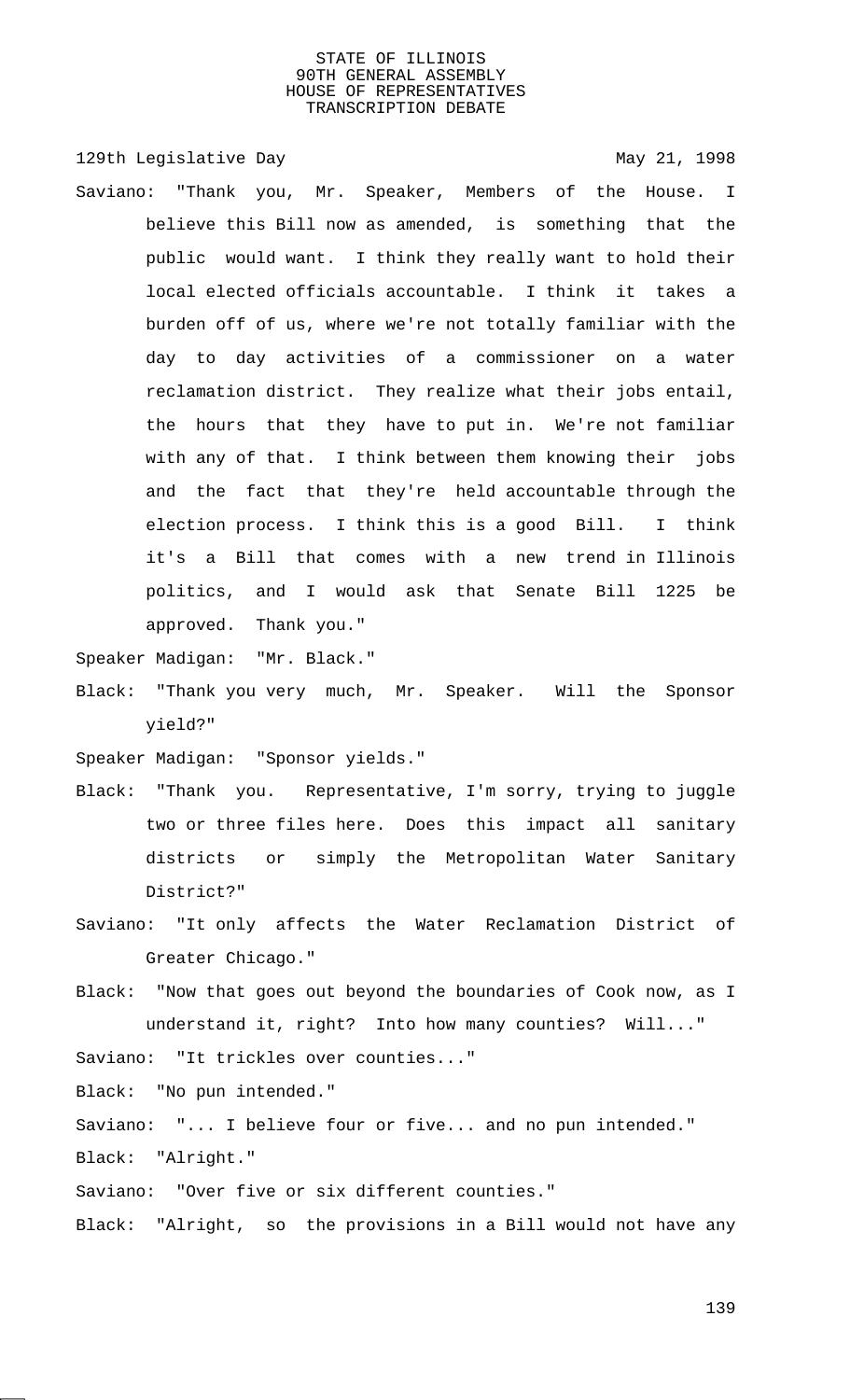129th Legislative Day 129th May 21, 1998

impact on the operation of a sanitary district in any of our districts. It only affects the... is it called the MWRD or... ?"

Saviano: "That is correct."

Black: "Okay, fine. Thank you very much Representative."

Speaker Madigan: "Mr. John Turner."

Turner, J.: "Thank you, Mr. Speaker. Will the Gentleman yield?" Speaker Madigan: "Sponsor yields."

- Turner, J.: "Representative, did you indicate earlier, I thought you did when you discussed the Amendment, whether the commissioners run on a nonpartisan basis? In other words, they're not listed as Republicans and Democrats."
- Saviano: "No, they are listed as Republicans and Democrats in Cook County. Currently, we have two Republicans and seven Democrats serving on the board. There's nine commissioners total. There's nine commissioners total that serve six year overlapping terms, so, every three years they run county wide. The salary increase to be implemented, would have to be voted for... by a two-thirds majority of the board. So, it's a super majority that is required for any pay increases that pass."
- Turner, J.: "Alright, I thought your last statement... there's a lot of confu... noise here. It takes a super majority vote in order for a pay raise to be given?"

Saviano: "That is correct."

Turner, J.: "And, what is the current salary of the commissioners?"

Saviano: "It's currently about \$40,000 a year."

Turner, J.: "And as I understand, if I'm reading it correctly, I'm just looking at an analysis, it isn't the county board that has anything to do with currently setting salaries, it's the General Assembly, and what you're trying to do is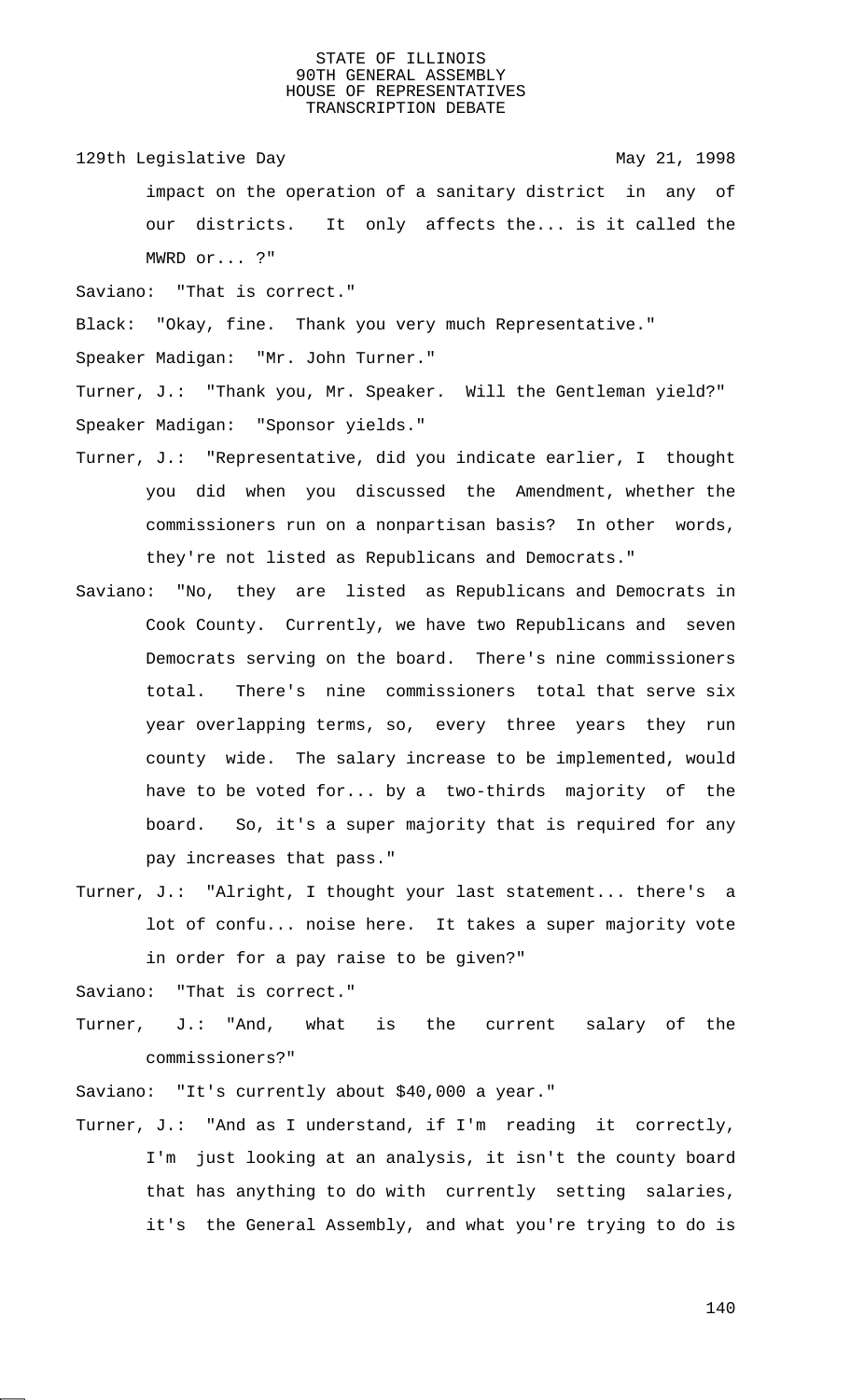129th Legislative Day 129th May 21, 1998

make that on a local basis?"

- Saviano: "That's correct. The county board has no jurisdiction over the Metropolitan Water Reclamation District. They are their own entity, their own public body that controls everything themselves."
- Turner, J.: "Okay. And I thought you said, I'm getting a little redundant, but I want to make sure I heard you correctly, that they run county wide?"

Saviano: "County wide."

- Turner, J.: "Thank you for answering my questions."
- Saviano: "Thank you."
- Speaker Madigan: "Mr. Cross."
- Cross: "Thank you, Mr. Speaker. Will the Sponsor yield?"
- Speaker Madigan: "Sponsor yields."
- Cross: "So, Representative, before I get to this Amendment #2, I believe, is that the only thing left in this Bill? Is everything else gone?"

Saviano: "Everything else is deleted except for this issue."

- Cross: "All right. When... if this Bill becomes law, will the district board members have no salary? I mean, are we going to then have to set it here, or they'll have to set their own?"
- Saviano: "No, it would remain at its current level, and any increases from here on in would be up to them."
- Cross: "It looks like you've deleted in here, their salaries, and that's why I asked. What statutorily would give them their salaries?"
- Saviano: "Yeah, it's a constitutional issue. It would be unconstitutional for us to... Yeah, their salaries would remain the same, and it's according to constitutional guidelines."

Cross: "Well, it just... and I'm not trying to give you a hard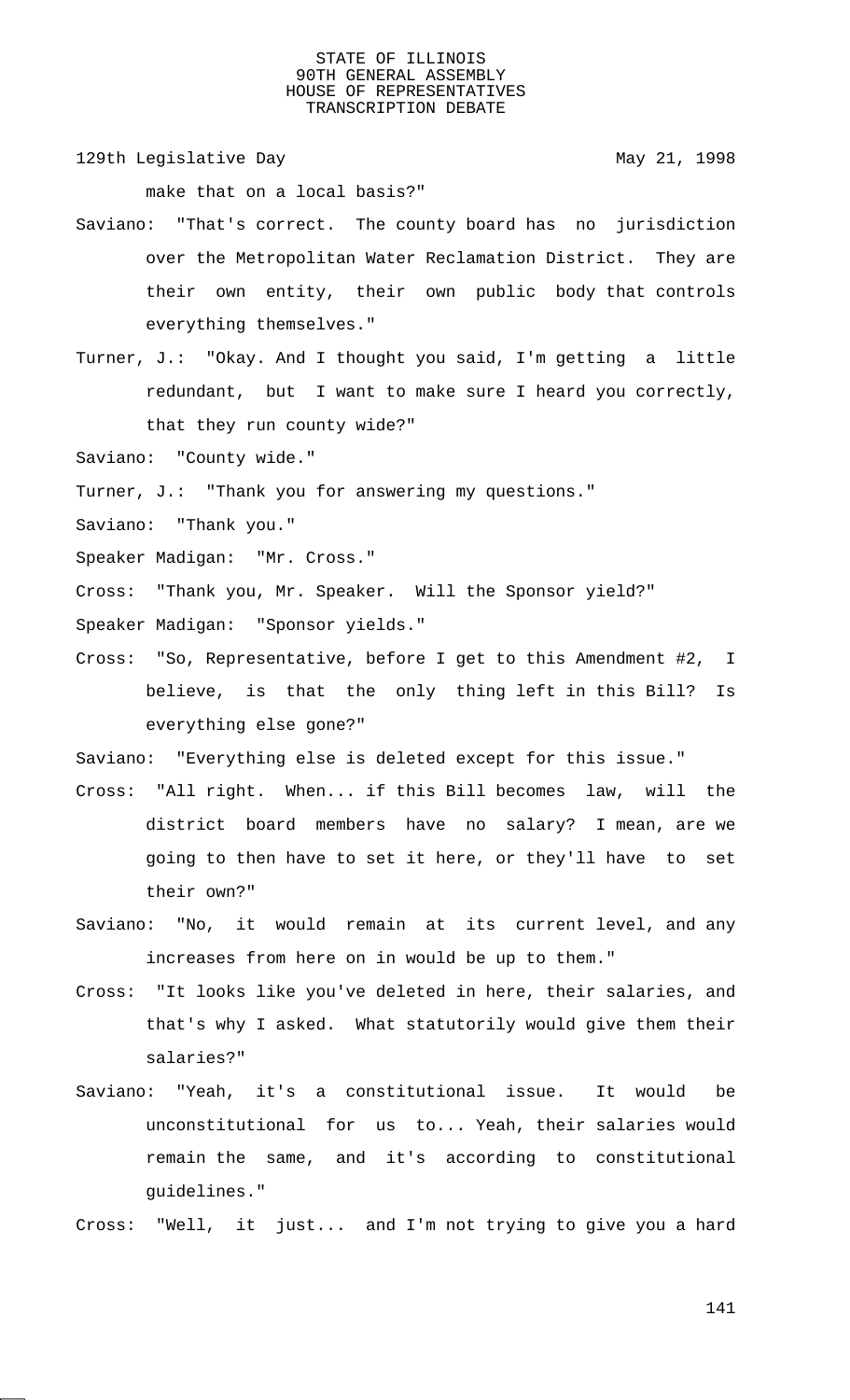129th Legislative Day 129th May 21, 1998

time on it, I'm going to support your Bill, but it just looks like we've deleted their salaries in here."

- Saviano: "LRB, in having them prepare this, we've been assured by them that that was the language that was necessary, so that we didn't delete their salaries."
- Cross: "Alright. Are they held to the same standard, and if they give themselves... if they vote in a pay raise, does it not go into effect until their next term?"

Saviano: "That would be held in an open meeting. It would be totally up to the commissioners on how that would operate."

Cross: "Alright. Thank you very much."

Speaker Madigan: "Mr. Rutherford."

- Rutherford: "Thank you, Mr. Speaker. Just to clarify, Representative Saviano... just to clarify, there is no restriction in here that would provide for a salary increase during midterm for... "
- Saviano: "Yes, there is. They cannot raise their salary in their current term."
- Rutherford: "Okay. So, any salary increase would be necessitated for the newly elected body to come in? It would not be a salary increase for a sitting body to give themselves a pay increase during their term?"

Saviano: "That is correct."

Rutherford: "Okay. Great. Mr. Speaker, I stand in support of this piece of legislation because it does require a super majority of the board. The members of MWRD are elected themselves within their own body politic. I find it very uncomfortable, actually, to come before the General Assembly asking for pay raises for other elected officials. If we can find a way to move it off into their purview, I would stand in strong support of this legislation."

Speaker Madigan: "Mr. Saviano to close."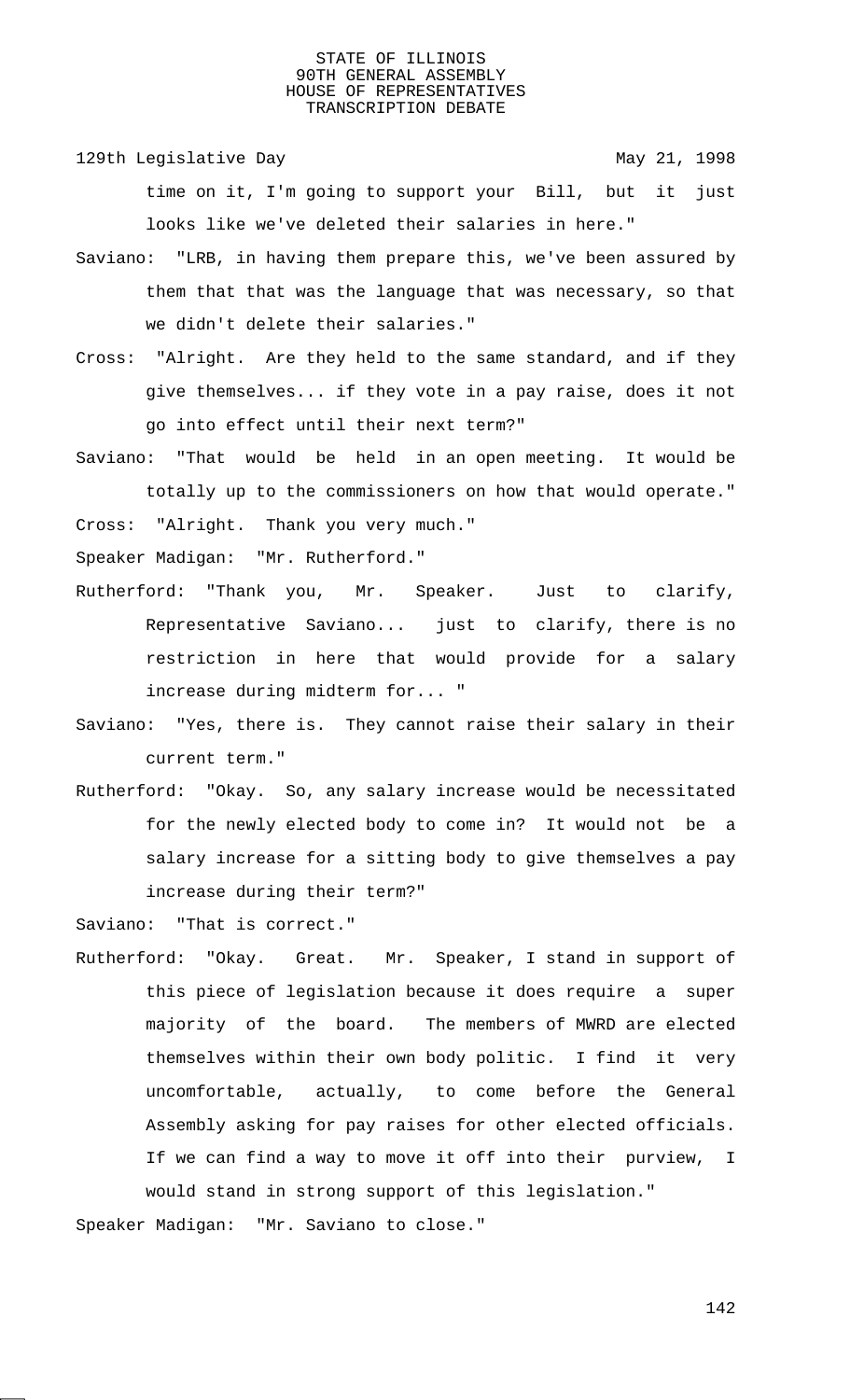129th Legislative Day 129th May 21, 1998 Saviano: "Thank you, Representative. Just to clarify, I'd just like to just say that any action taken increasing commissioners' salaries would need to take place 180 days prior to taking office, and it would be effective after they get re-elected."

- Speaker Madigan: "The question is, 'Shall this Bill pass?' All those in favor signify by voting 'aye'; those opposed by voting 'no'. Have all voted who wish? Have all voted who wish? Have all voted who wish? Have all voted who wish? Have all voted who wish? Have all voted who wish? Have all voted who wish? Have all voted who wish? The Clerk shall take the record. On this question, there are 63 'ayes', 49 'noes'. This Bill, having received a Constitutional Majority, is hereby... Mr. Black... hereby declared passed. Mr. Black."
- Black: "Yes, thank you very much, Mr. Speaker. An inquiry of the Chair."

Speaker Madigan: "Mr. Black."

- Black: "There seems to be a rookie member of the other Body up in the gallery. Is that Senator Demuzio up there bothering us? Senator Demuzio, Senator Demuzio... He never paid any attention when he was here either. Senator Demuzio, you can go back to the Senate now. Senator, you can go back to the Senate. We wanted you to come up there was all a joke. They don't want to interview you. So, you can go back to the Senate now. Ha, ha, ha."
- Speaker Madigan: "On page 6 of the Calendar, on the Order of Concurrence, there appears House Bill 2950. Mr. Black. Mr. Black on House Bill 2950 for a Motion."
- Black: "Yes, thank you very much, Mr. Spok... Mr. Speaker. Mr. Spoker. Ha, ha, ha, ha. Are we adjourning before long?" Speaker Madigan: "Yeah, we better."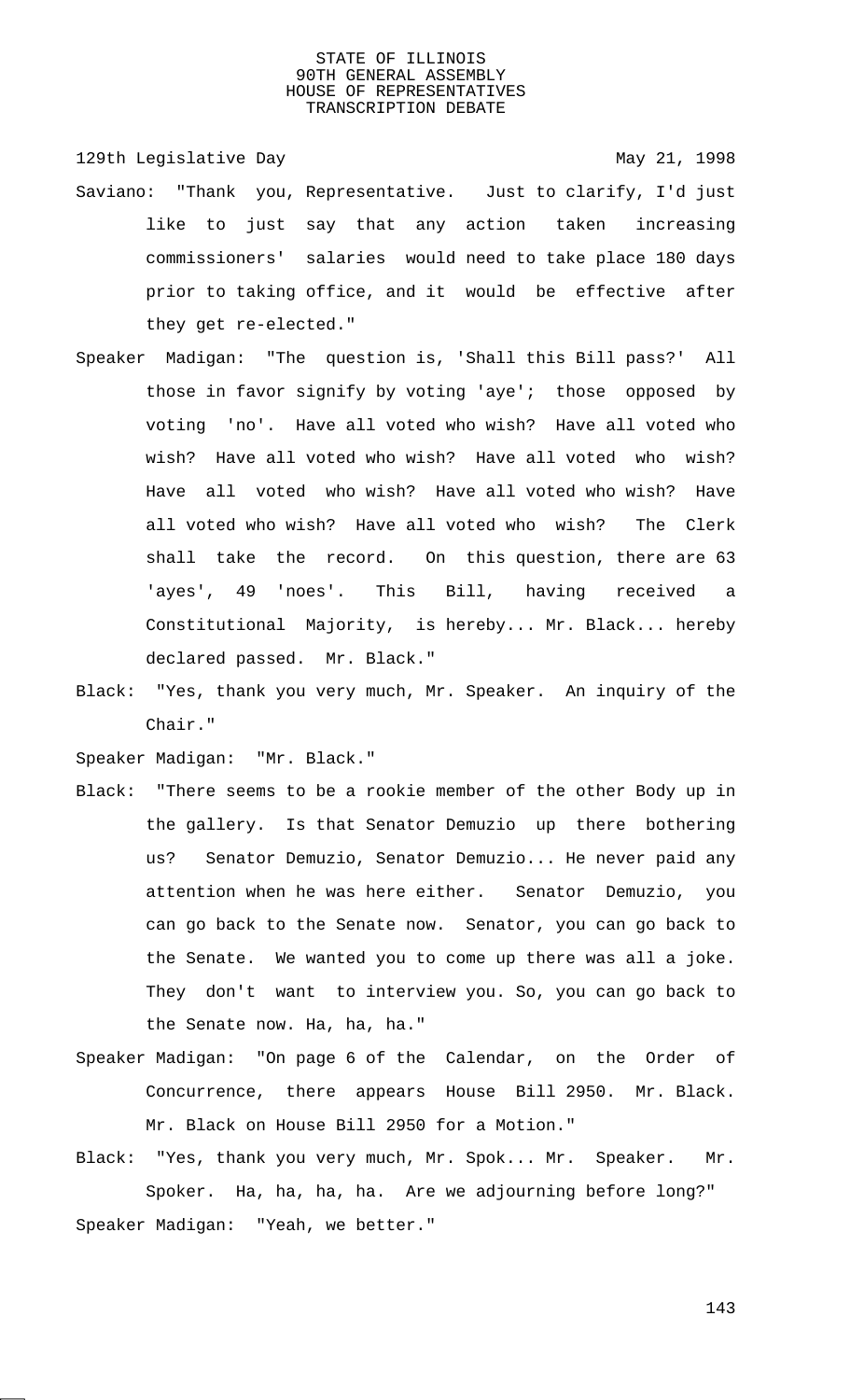129th Legislative Day 129th May 21, 1998

- Black: "Thank you. On behalf of Representative Ryder, I would like to move to nonconcur with Senate Amendment #2."
- Speaker Madigan: "You've all heard the Gentleman's Motion. Those in favor say 'aye'; those opposed say 'no'. The 'ayes' have it, the Motion is adopted. On page 7 of the Calendar, on the Order of Nonconcurrence, there appears Senate Bill 560. Mr. Phelps. Mr. David Phelps."
- Phelps: "Thank you, Mr. Speaker, Ladies and Gentlemen of the House. I move to refuse to recede and request a Conference Committee be formed."
- Speaker Madigan: "You've all heard the Gentleman's Motion. Those in favor say 'aye'; those opposed say 'no'. The 'ayes' have it, the Motion is adopted. On page 8, excuse me, on page 5 of the Calendar, there appears Senate Bill 1884. Mr. Michael Smith. Mr. Clerk, what is the status of this Bill?"
- Clerk Bolin: "Senate Bill 1884 is on the Order of Senate Bills, Third Reading."
- Speaker Madigan: "Mr. Smith on Third Reading. Mr. Clerk, read the Bill for a third time."
- Clerk Bolin: "Senate Bill 1884, a Bill for an Act to amend the Probate Act of 1975. Third Reading of this Senate Bill."

Speaker Madigan: "Mr. Black."

- Black: "Yes, thank you very much, Mr. Speaker."
- Speaker Madigan: "Mr. Black."
- Black: "Has he... he's done with..."
- Speaker Madigan: "He's made his presentation."
- Black: "Okay, fine."
- Speaker Madigan: "I'd like to handle this on standard debate if we could."
- Black: "What? Standard debate?"
- Speaker Madigan: "Means you plus two, for five minutes each."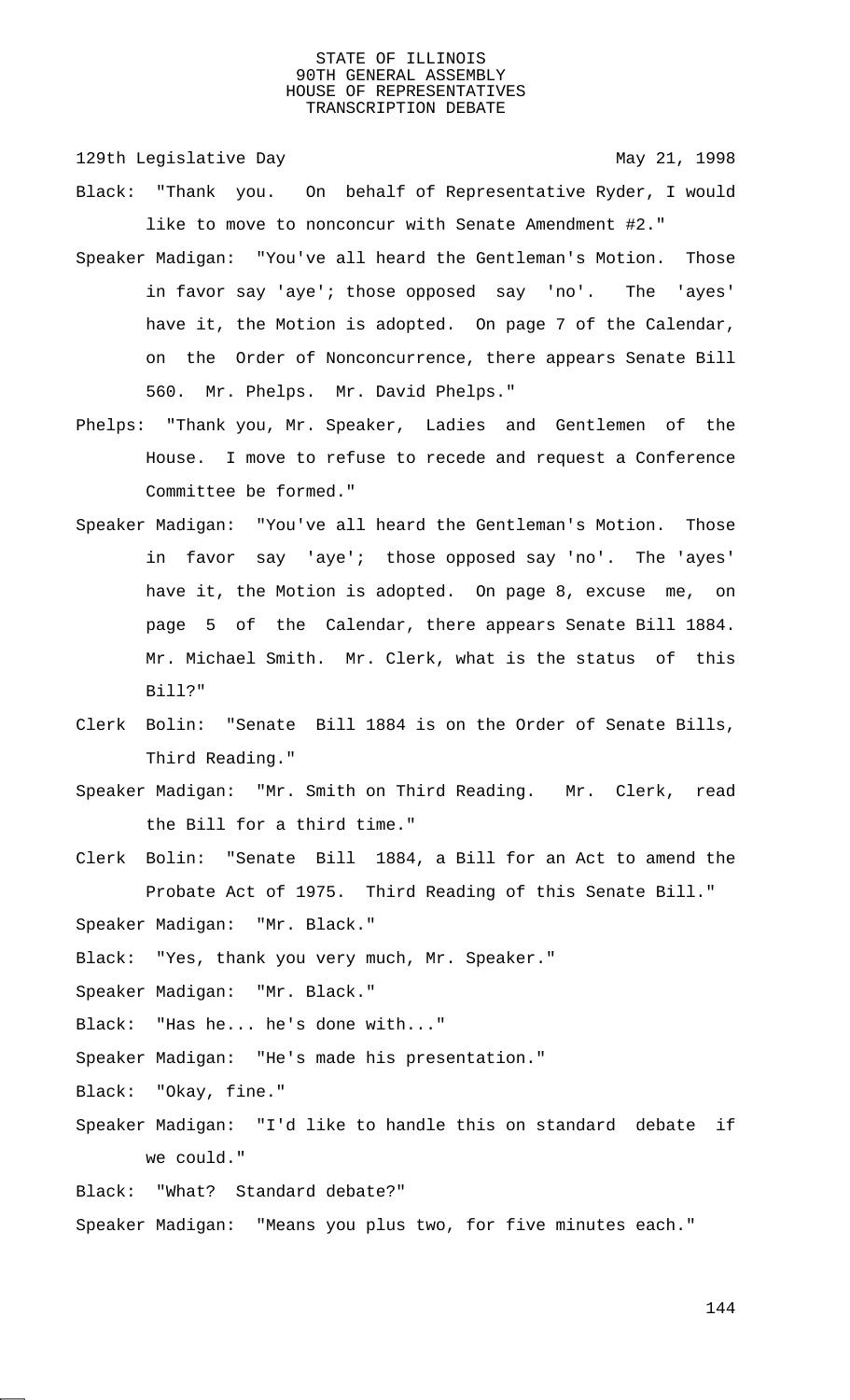129th Legislative Day 129th May 21, 1998

- Black: "Alright, I think we can... We all know how we're going to vote on this Bill."
- Speaker Madigan: "Yes."
- Black: "Will the Sponsor yield?"
- Speaker Madigan: "Sponsor yields."
- Black: "Okay. Representative, you strengthened the Bill somewhat today on the compulsive gambler issue, and we debated that fully. I won't go back into that. There are some people who still think that by only limiting it to the spouse, that we're still leaving some people at risk."
- Smith: "Thank you, Representative Black, and..."
- Black: "I would like to concentrate on Floor Amendment #2, if I could. Floor Amendment #2 that you've added to the Bill, deals with fair share agreements, is that correct?"
- Smith: "That is correct."
- Black: "Do... Can you tell the Body what a definition is of a fair share agreement?"
- Smith: "Representative Black, a fair share agreement is where employees who choose not to join the union, pay a fair share fee in lieu of union dues."
- Black: "And who would they make this agreement with?"
- Smith: "The agreement is between the department and the union who represents those individuals."
- Black: "An agreement between the department?"
- Smith: "That is correct."
- Black: "Are you saying that personal attendants are employees of the Department of Human Services?"
- Smith: "No, I didn't say that."
- Black: "But, you said the department. Who's their employer?"
- Smith: "They are employed by the disabled persons for whom they work."
- Black: "A very... Now, Ladies and Gentlemen of the House,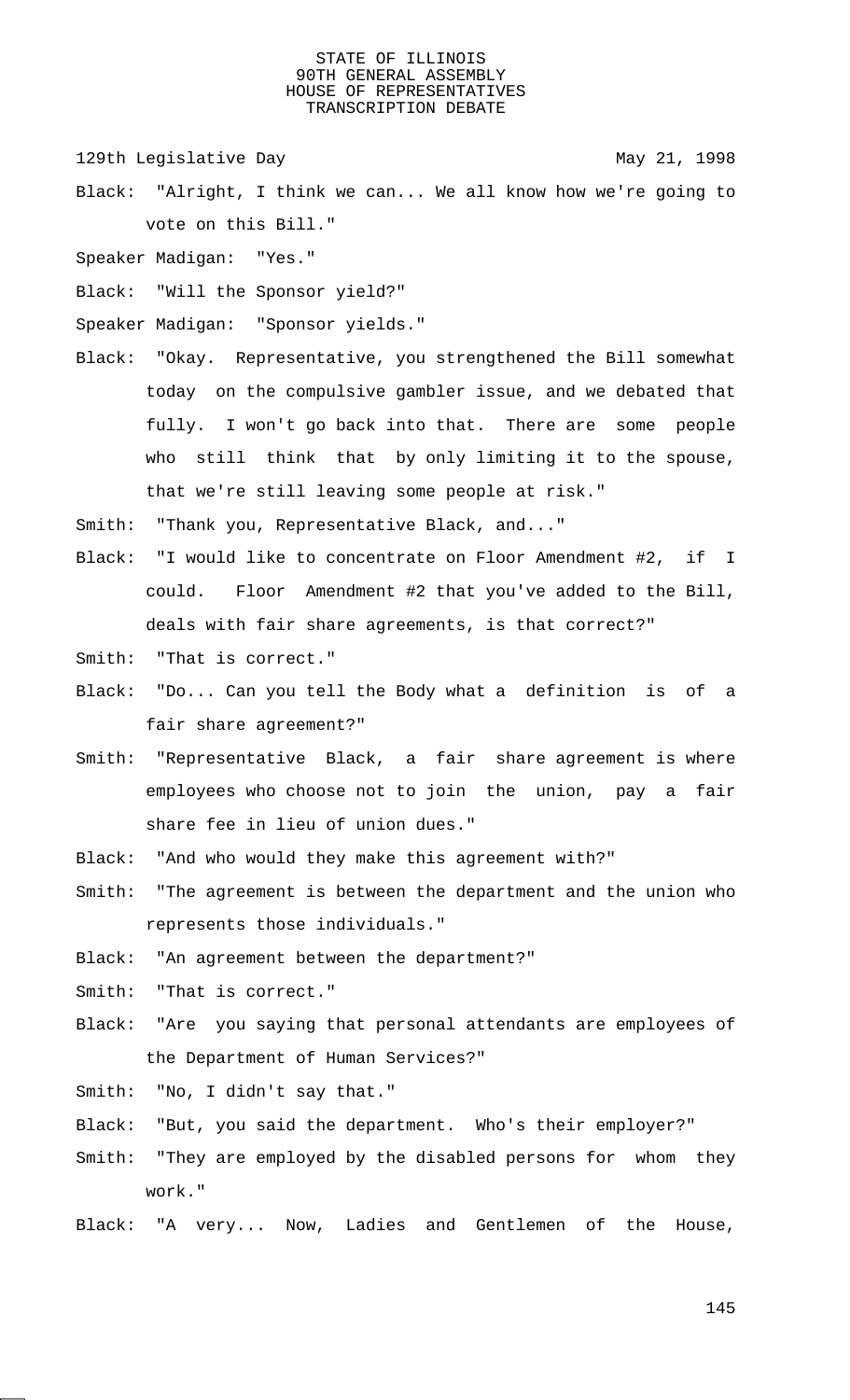129th Legislative Day 129th May 21, 1998

regardless of how you feel about this Bill, listen to this very carefully. The Representative is absolutely correct. He gave a very forthright and true answer. The employer of the personal attendant, is the disabled person. Now, personal attendants, in many cases, are a friend, a relative, or a neighbor, who comes into their home to care for them. The client is the one who hires them. The client in some cases is the one who fires them. Now, ask yourself, how can you have a fair share agreement in this case? The employer is a private individual. If you want a fair share agreement, you have to have an agreement between an employer and the employee organization. Are you going to tell me, you're going to make 23,000 separate agreements on fair share, and fair share for people who make \$5.30 a hour because we can't get to the COLA? And you're going to ask them to pay 2% of their wages to a union? They can't unionize, they have no employer. Each of them is employed separately by the disabled person. Where this Bill will take us, if you follow the path laid out by the Sponsor, and he gave a very honest answer, and I commend him, where this Bill with take us, is at some point, someone will say, 'These 23,000 attendants, are, in fact, employees of the State of Illinois.' Now, if you're willing to add 23,000 employees to the Department of Human Services, unionize them, which is fine if that's what you want to do, and pay the health benefits and then give them the state wage that they may very well deserve, that's okay. But be there for the taxes and the appropriation. What the Gentleman is attempting to do, is to say that you can have a fair share agreement with 23,000 personal attendants who work for the disabled person. I submit to you, that I'm not sure it's even legal. If it is legal, I'm not sure you could ever do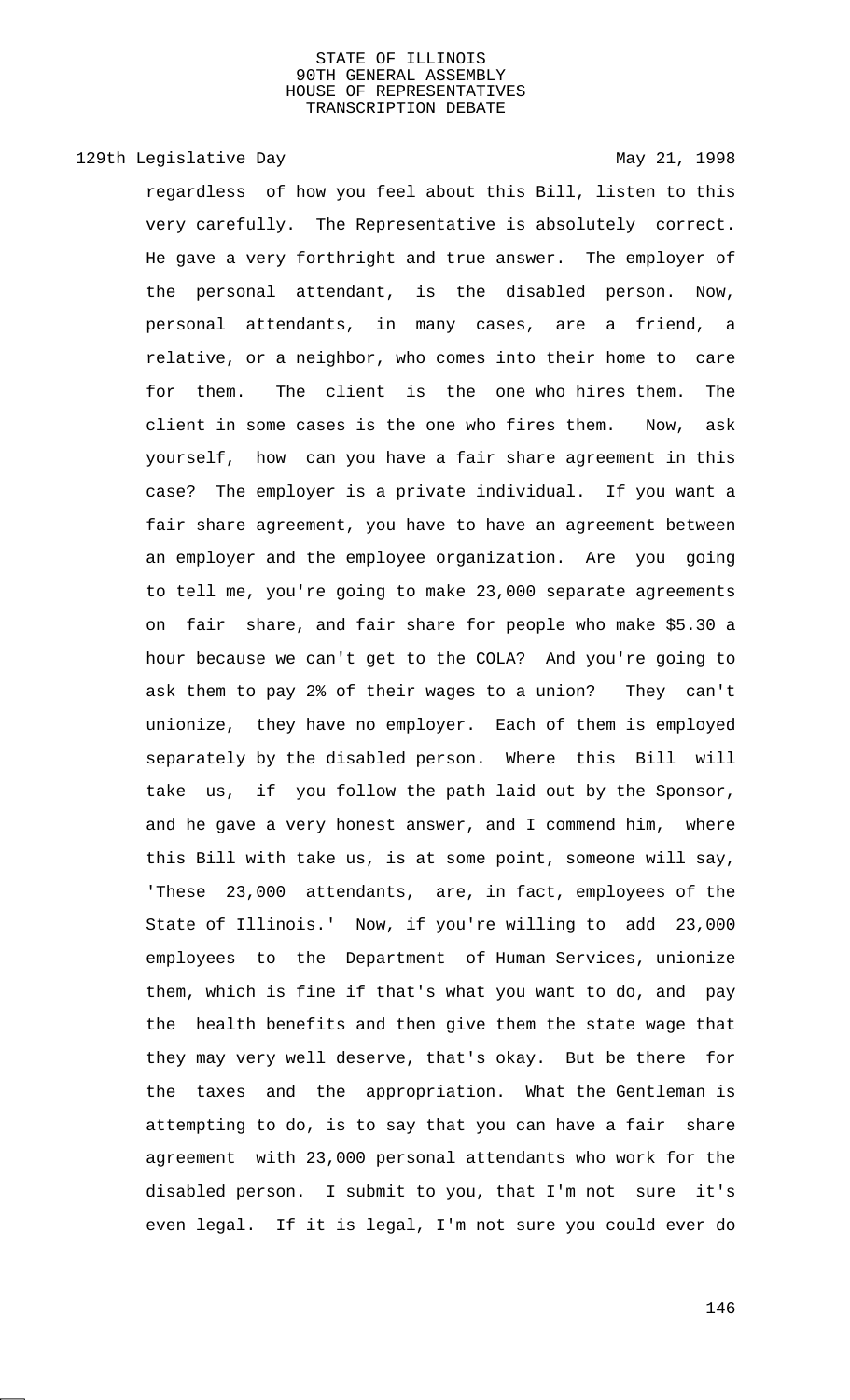129th Legislative Day 129th May 21, 1998

it under any circumstance, and the only way to make it become a reality, is to somehow extend this logic and say, 'Well, therefore, they are in fact, employees of the state of Illinois and you will certainly pay them more than \$5.30 an hour.' Which they may deserve. And if we get to the COLA, that may happen. But, I think you need to be very careful of this Bill, as amended, under Floor Amendment #2. Because, unless you're willing to be there for the taxes, unless you're willing to be there for the appropriation, there is no way this Bill can work. In all due respect to the Sponsor, this Bill deserves a 'no' vote."

Speaker Madigan: "Mr. Cross."

Cross: "Mr. Speaker, in the event this Bill gets the requisite number of votes, we request a verification."

Speaker Madigan: "Thank you, Mr. Cross."

Cross: "Thank you."

Speaker Madigan: "Mr. Smith to close."

Smith: "Thank you, Mr. Speaker and Ladies and Gentlemen of the House. I think we know the issues involved in this Bill. The underlying Bill has to do with protecting assets for serious... in cases of serious gambling addiction. It's a good piece of legislation. We've attempted to address the concerns that were raised both in committee and on the House Floor. The second part is to address a situation which has arisen between the approximately 20,000 personal assistants in the state who are represented currently by the Service Employees Union, and I would say to Members of this Body, that all we are doing is continuing the practice that the state has operated under for the last three years with the current contract. So, this is something that all of those personal assistants, who I think many of us go and speak to each time they invite us, they want to be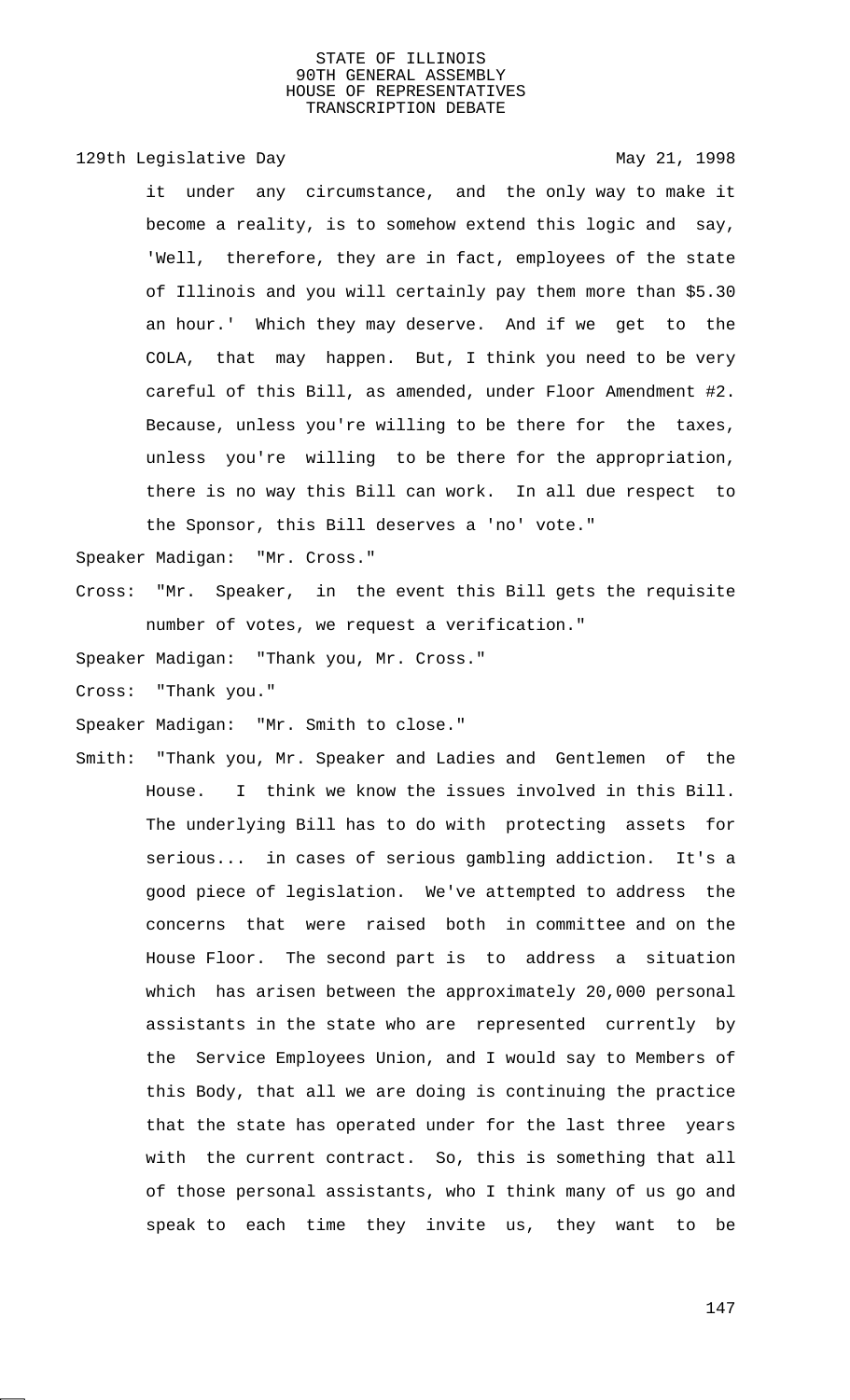- 129th Legislative Day 129th May 21, 1998 represented by the Service Employees Union. This legislation will allow them to continue to be, and I would urge all Members of the Body to vote in favor of this legislation."
- Speaker Madigan: "Mr. Lang. We've closed the debate, Mr. Lang. Mr... your light was flashing."

Lang: "Did he close?"

Speaker Madigan: "Mr. Smith just closed."

Lang: "I'm sorry."

- Speaker Madigan: "Those in favor of the passage of the Bill, vote 'aye'; those opposed vote 'no'. Have all voted who wish? Have all voted who wish? Have all voted who wish? Have all voted who wish? Have all voted who wish? Have all voted who wish? The Clerk shall take the record. On this question, there are 63 'ayes' and 52 'noes'. Mr. Clerk, read the names of those voting 'yes'."
- Clerk Bolin: "A poll of those voting in the affirmative. Acevedo. Boland. Bradley. Brosnahan. Brunsvold. Bugielski. Burke. Capparelli. Crotty. Currie. Curry. Dart. Davis, Monique. Davis, Steve. Erwin. Fantin. Feigenholtz. Flowers. Fritchey. Gash. Giglio. Giles. Granberg. Hannig. Hartke. Hoffman. Holbrook. Howard. Johnson, Tim. Jones, Lou. Jones, Shirley. Kenner. Lang. Lopez. Lyons, Joseph. Mautino. McAuliffe. McCarthy. McGuire. McKeon. Moffitt. Moore, Eugene. Murphy. Novak. O'Brien. Phelps. Pugh. Reitz. Rodriguez. Ronen. Saviano. Schakowsky. Schoenberg. Scott. Scully. Silva. Slone. Smith. Stroger. Turner, Arthur. Woolard. Younge, and Mr. Speaker."

Speaker Madigan: "Mr. Cross."

Cross: "Yes, Sir, Mr. Speaker. Representative Art Turner." Speaker Madigan: "Mr. Arthur Turner. Mr. Arthur Turner. The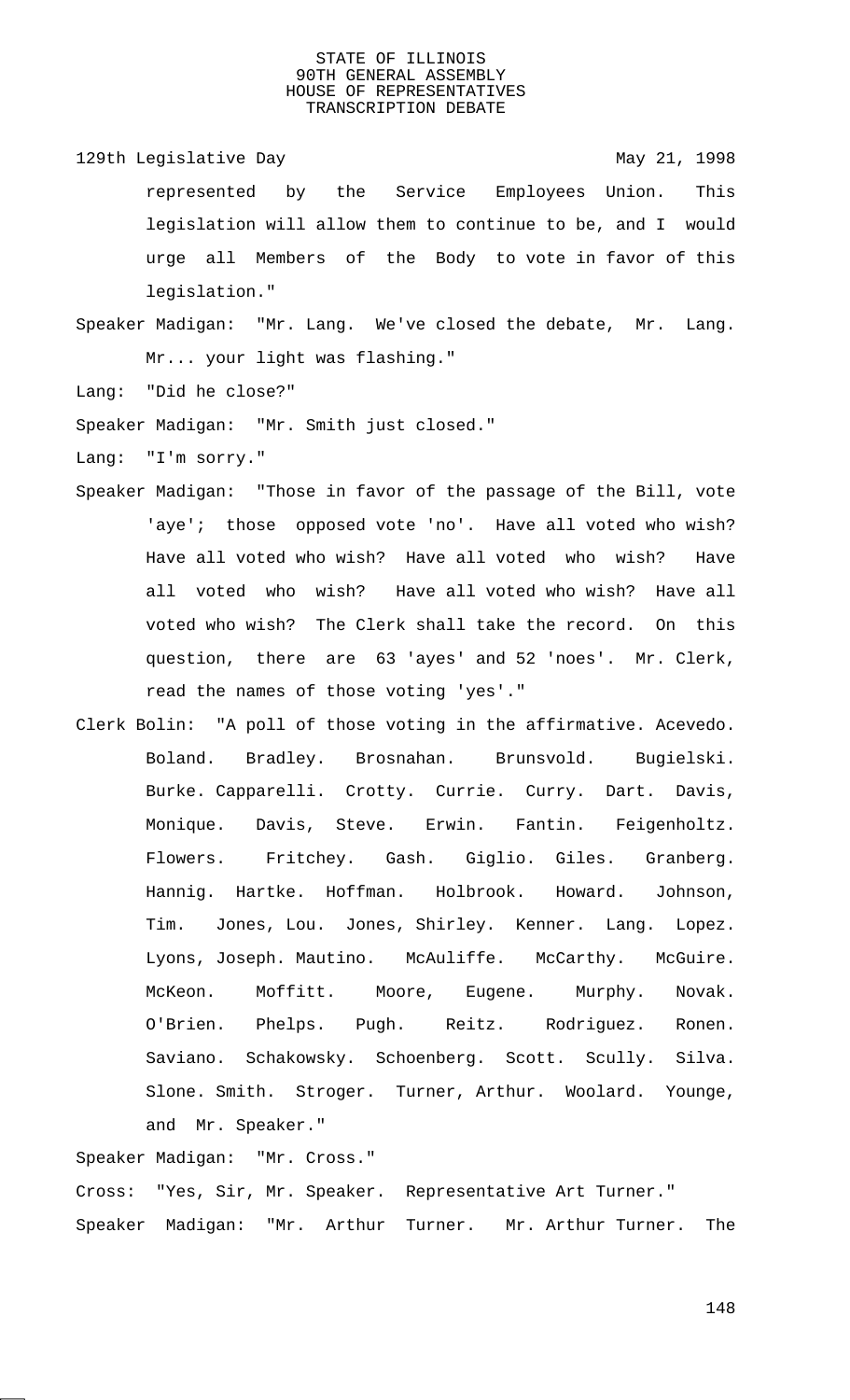129th Legislative Day 129th May 21, 1998

Gentleman is in the front of the chamber. Could you verify Representative Barbara Currie and Representative Arthur Turner?"

Cross: "By all means."

Speaker Madigan: "Mr. Cross."

Cross: "Shirley Jones."

Speaker Madigan: "Shirley Jones. Shirley Jones is in the rear of the chamber. Mr. Cross, could you verify Mr. Hannig in the center aisle? Thank you."

Cross: "Who's the guy next to him?"

Speaker Madigan: "Mr. Granberg. Could you verify Mr. Granberg? Thank you. Mr. Tim Johnson. Would you verify Mr. Tim Johnson? Mr. Cross. Mr. Cross, could you verify Mr. Woolard in the rear of the chamber?"

Cross: "Yes."

Speaker Madigan: "Thank you."

Cross: "Representative Capparelli."

Speaker Madigan: "Mr. Capparelli's in his chair. Mr. Cross, could you verify Representative Silva?"

Cross: "Sure."

Speaker Madigan: "Thank you."

Cross: "Representative Stroger."

Speaker Madigan: "Mr Stroger is in the center aisle."

Cross: "Representative Schoenberg."

Speaker Madigan: "Mr. Schoenberg is in his chair."

Cross: "Representative Bradley."

Speaker Madigan: "Mr. Bradley is in his chair."

Cross: "Is it my turn?"

Speaker Madigan: "Who?"

Cross: "Bradley."

Speaker Madigan: "Mr. Bradley, he's in his chair."

Cross: "Representative Moffitt."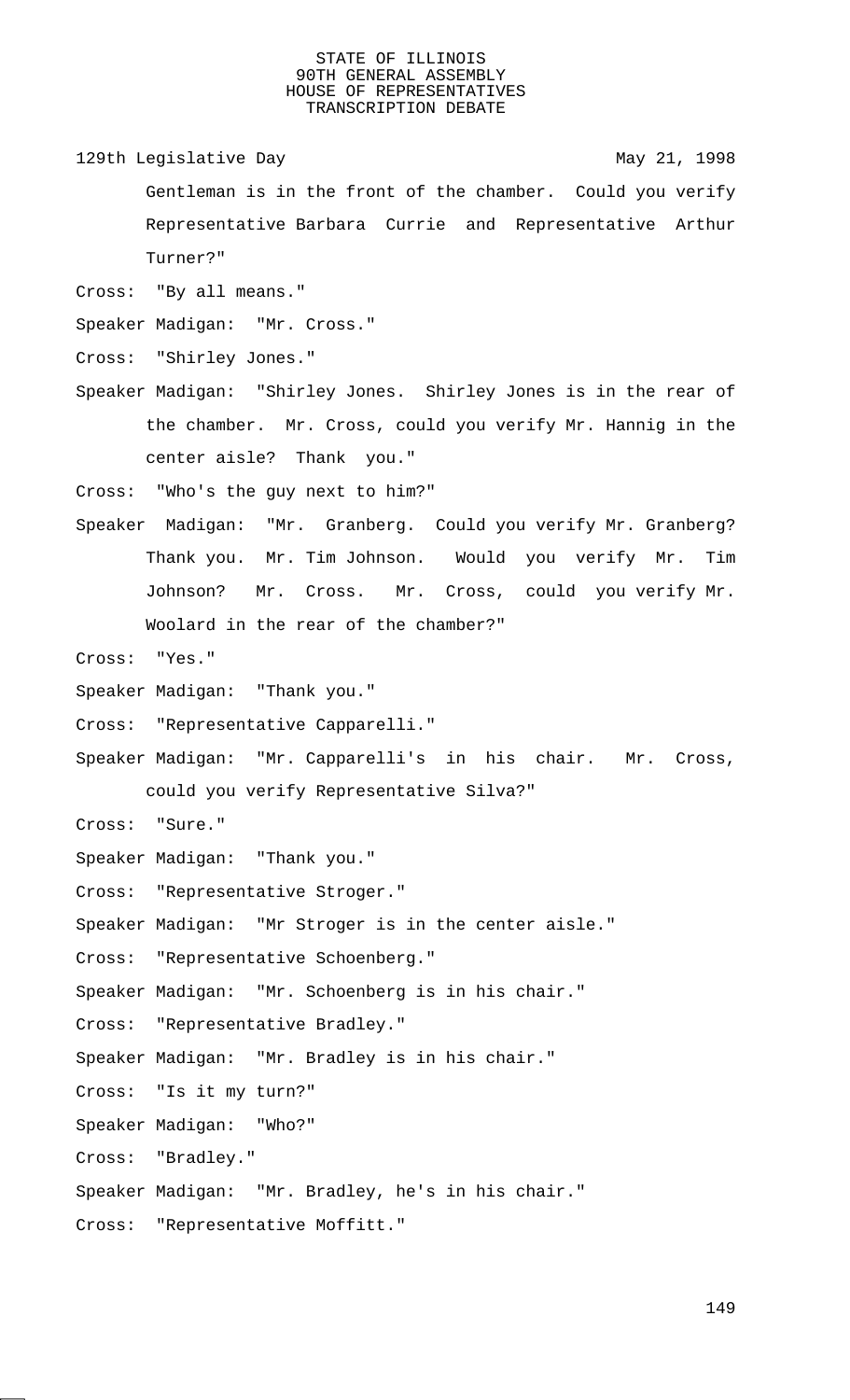129th Legislative Day 129th May 21, 1998 Speaker Madigan: "Moffitt is in his chair." Cross: "Okay, there he is, yup. Representative Schakowsky." Speaker Madigan: "Schakowsky. Representative Schakowsky's in her chair. And, Mr. Cross, Mr. Moore is in the rear of the chamber. Eugene Moore. Could you verify him?" Cross: "Representative Morrow." Speaker Madigan: "Mr. Morrow is voting 'present'." Cross: "Wait, I'm sorry, I just found him." Speaker Madigan: "Who? Who is it?" Cross: "I made a mistake in trying to verify a 'present' vote. I apologize, Charles. Thanks for coming over here. Representative Scott." Speaker Madigan: "Mr. Scott is in his chair. Mr. Cross, I think they're all here. Mr. Cross." Cross: "Representative Flowers." Speaker Madigan: "Flowers is in her chair." Cross: "Phelps." Speaker Madigan: "David Phelps. In front of the chamber." Cross: "Brosnahan." Speaker Madigan: "Mr. Brosnahan is in his chair." Cross: "Alright, Woolard." Speaker Madigan: "We verified Mr. Woolard." Cross: "You're right, I apologize. Is Blagojevich still here?" Speaker Madigan: "He went on to bigger and better things." Cross: "Bigger and better. It appears that, that 63 is going to hold, Mr. Speaker. I'm going to stop." Speaker Madigan: "Thank you, Mr. Cross." Cross: "No, thank you." Speaker Madigan: "Sixty three 'ayes', 52 'noes', the Bill having received a Constitutional Majority, is hereby declared passed. On page 5 of the Calendar, Senate Bills Second Reading, there appears Senate Bill 1617. Mr. Burke. Mr.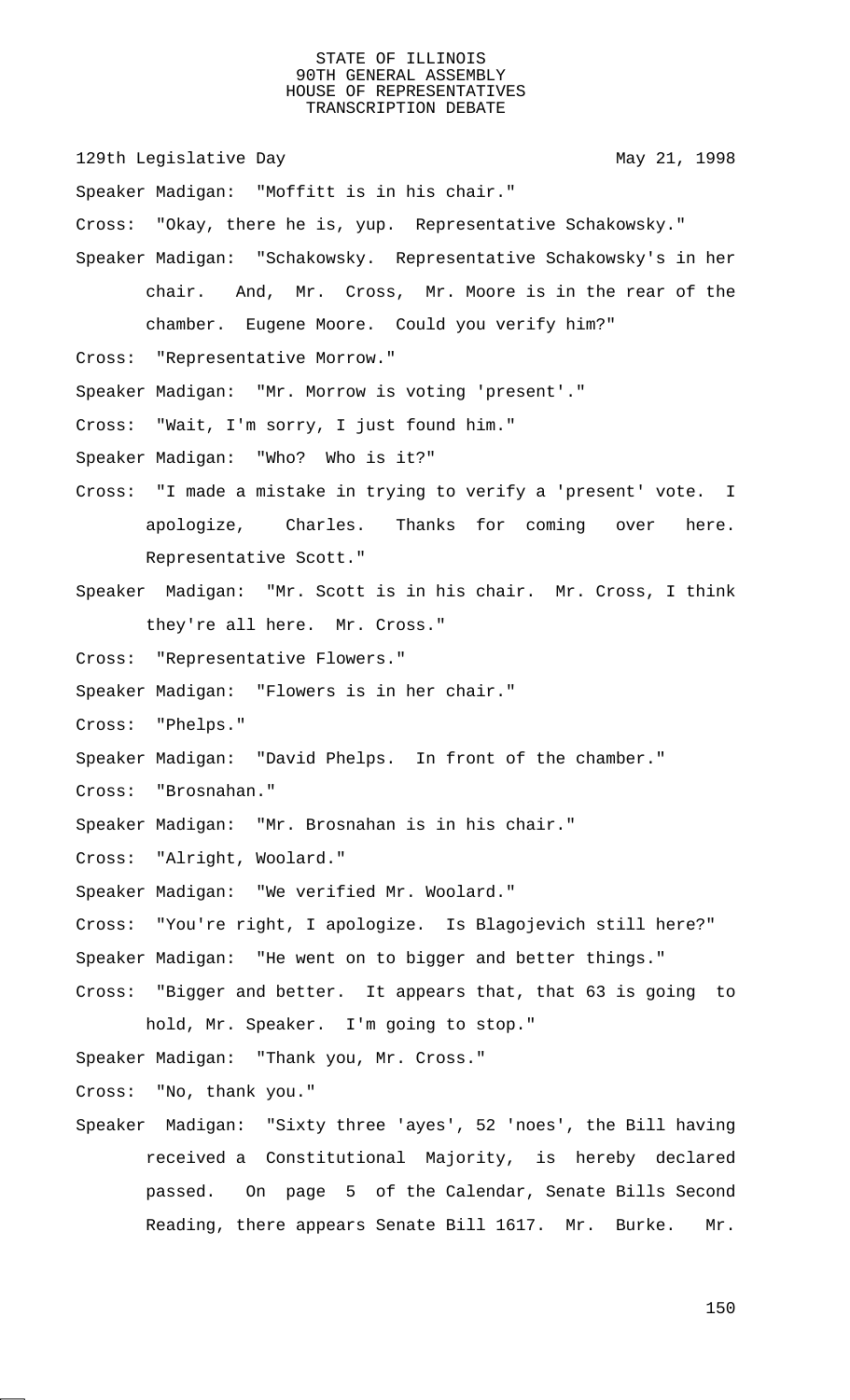129th Legislative Day 129th May 21, 1998 Clerk, has this Bill... what is the status of this Bill?"

- Clerk Bolin: "Senate Bill 1617, the Bill's been read a second time previously. Floor Amendment #2, offered by Representative Burke, has been approved for consideration."
- Speaker Madigan: "Mr. Burke on the Amendments. Mr. Burke on the Amendments."
- Burke: "Thank you, Speaker. Floor Amendment #2 deals with the issue of offering examination to roofing contractors. Currently, they are licensed, but no exam is offered for that particular class of individuals. And I might suggest to the Body, in considering this matter, should know that out of all home improvement complaints, the Illinois Attorney General's Office received the most against the roofing industry. Next to cosmetologists, the Illinois Department of Professional Regulation received the most number of complaints against this particular industry, as well. The IDPR has only two part-time investigators working on roofing complaints for the entire state, they are currently four months behind in responding. So, I believe that this test is important for contractors before they would get their license and I'd be happy answer any questions."
- Speaker Madigan: "The Gentleman moves for the adoption of the Amendment. Mr. Black."
- Black: "Thank you very much, Mr. Speaker. Would the Sponsor yield?"

Speaker Madigan: "The Sponsor yields."

- Black: "Yes, thank you very much. Representative Burke, are there... are there state... are there to be statewide standards for roofing contractors?"
- Burke: "From what I understand, Representative, there, at this point in time, are not. But with respect to establishing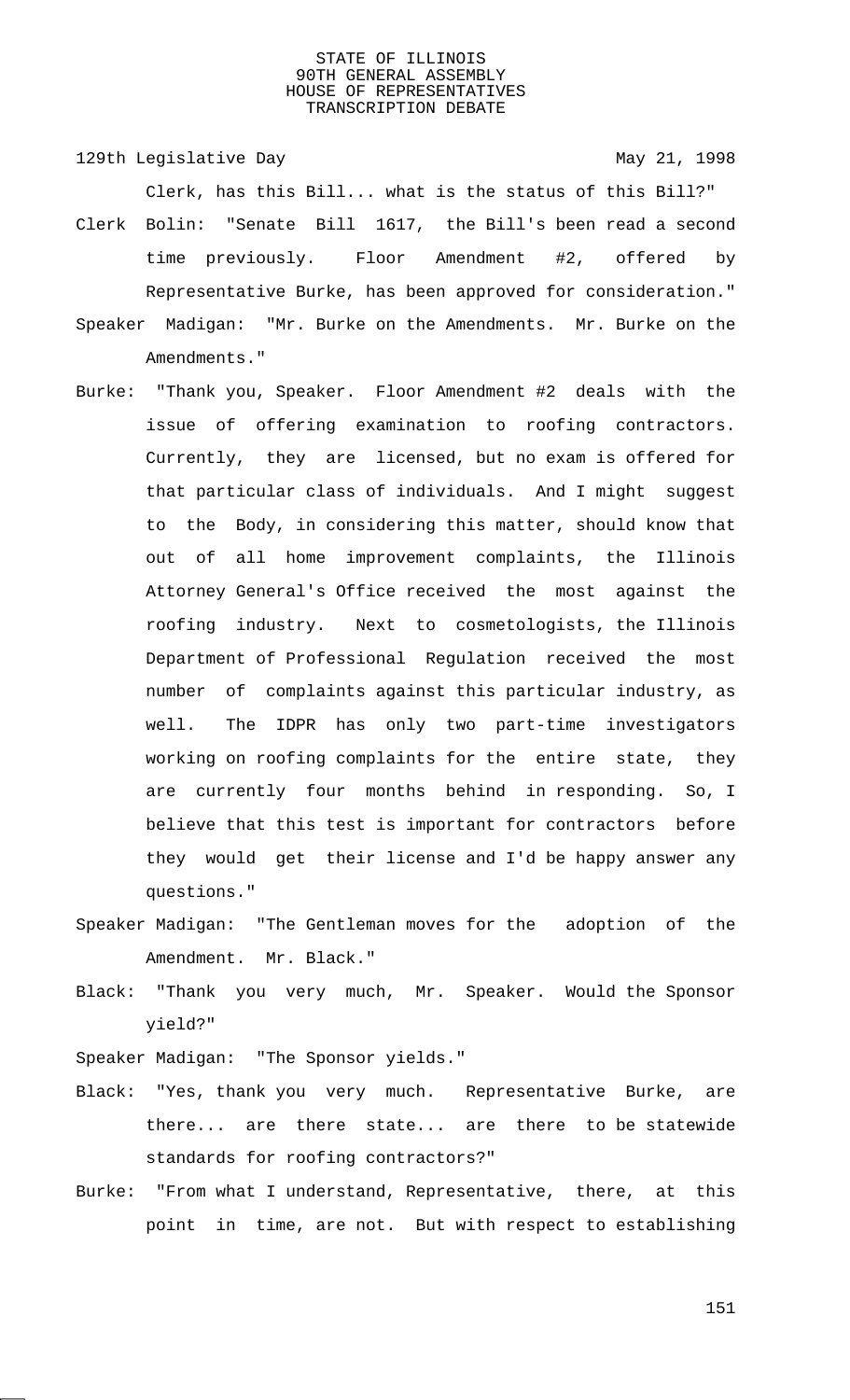- 129th Legislative Day 129th May 21, 1998 the examination, there are 20 other states that currently have a testing requirement. So, in my estimate, I don't believe that we would need a new test design. We could probably use another state's test as a model for our state."
- Black: "What would that test consist of? This is a shingle, this is a nail, this is a downspout, this is asphalt shingle, this is a cedar shake. I mean, what would the test consist of? This is a roof?"
- Burke: "First of all, Representative, it's not, and this is something I believe the Department of Reg... Professional Regulation is most objectionable to, is the fact that the roofer, himself or herself, is not taking the exam, but the contractor is. So, the exam would have to do with general management principles and, in fact, building standards with respect to the installation of a roof and you might understand that to replace a roof on your home is probably one of the most expensive propositions a homeowner would have to undertake in the ownership of that property. And I know from my personal experience I receive more complaints from my older constituents with respect to disreputable roofers in my community. They are constantly being ripped off by this particular industry. This is an initiative that has been brought forward by the roofing industry and I believe it is a very good start, a foot in the door to continue to protect the consumers who have to deal with the roofing industry."
- Black: "I didn't know there was a roofing industry in the State of Illinois. Who speaks for the roofing industry? Is there the Illinois Association of Roofers?"

Burke: "Yes, there is."

Black: "Where... where is their office? I've never heard from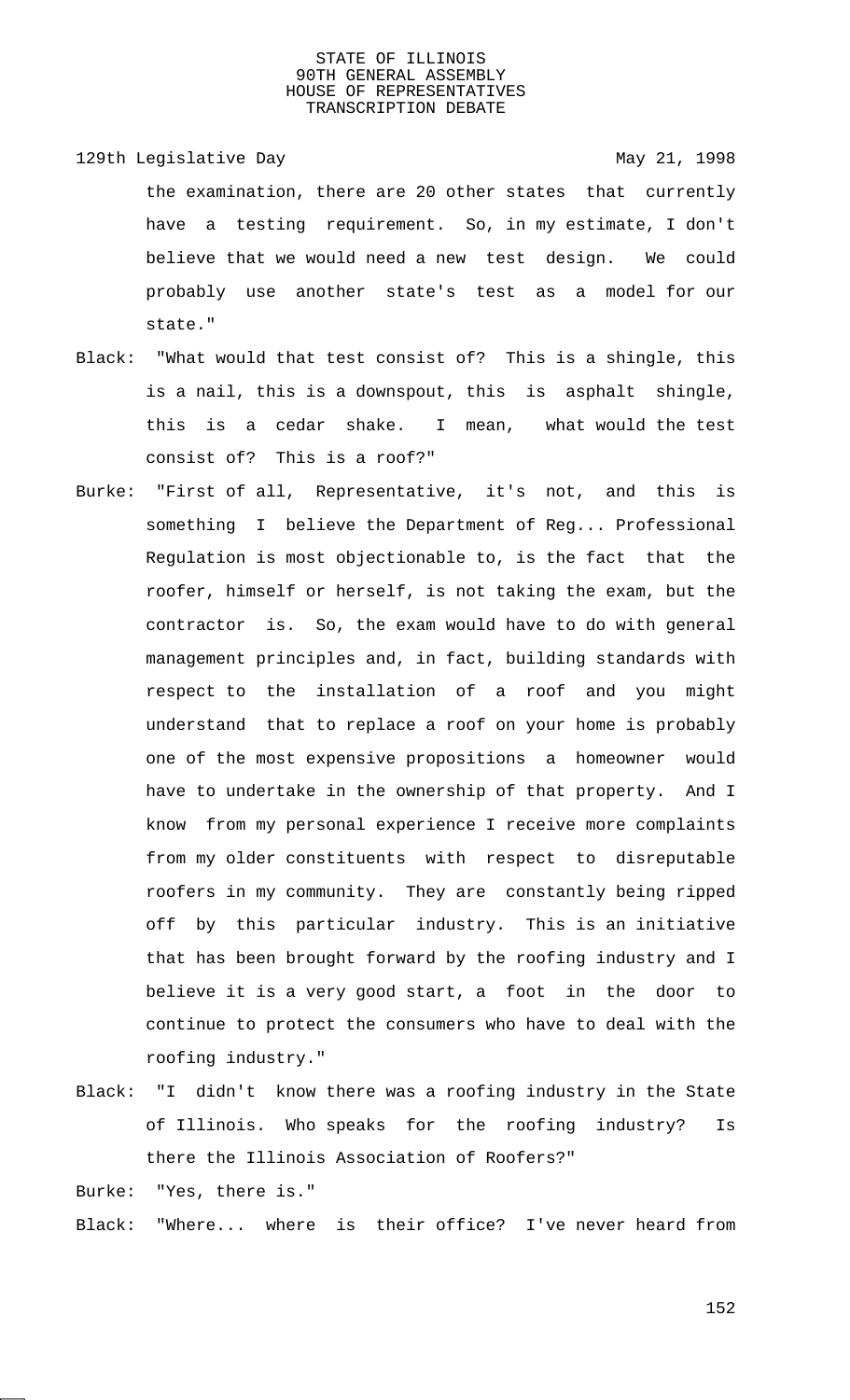129th Legislative Day 129th May 21, 1998

them. Do they have an office here in Springfield?"

- Burke: "I can get that for you. I don't know where their office is, but I know who their lobbyist is."
- Black: "I'll be darn, I'm surprised I didn't hear from him. You had an interesting comment a little while ago. If I was in the roofing business and I had a 100 employees and I was the owner of the ABC Roofing Company, I would take the test, correct? As the owner. Or I could designate a foreman, I suppose, but only one person in my firm would take the test, correct?"
- Burke: "At this stage, yes, that's what this legislation would..."
- Black: "Ah ha! So, one person takes the test, the 100 employees who have not taken the test, get in the trucks every morning go out and do the roofing. Now, where... where is that going to protect the consumer? The people swarming on the roof didn't take any test. The owner sitting back in the office doing the estimating and the dispatching took the test. How does that protect the consumer?"
- Burke: "In my early remarks, Representative, I did suggest to you that it might seem incredulous that we would not be asking the actual laborer to take the exam, but roofers are not licensed in Illinois or in any other state. However, the contractor is. So, how could we offer an exam to an individual that's not even licensed? That's why the exam relates to the contractor. Maybe we should begin to license roofers individually. We do not license the laborers that are installing the roofs."
- Black: "That's true."
- Burke: "But we license the contractor."
- Black: "Okay. But we currently do have a Roofing License Law in Illinois."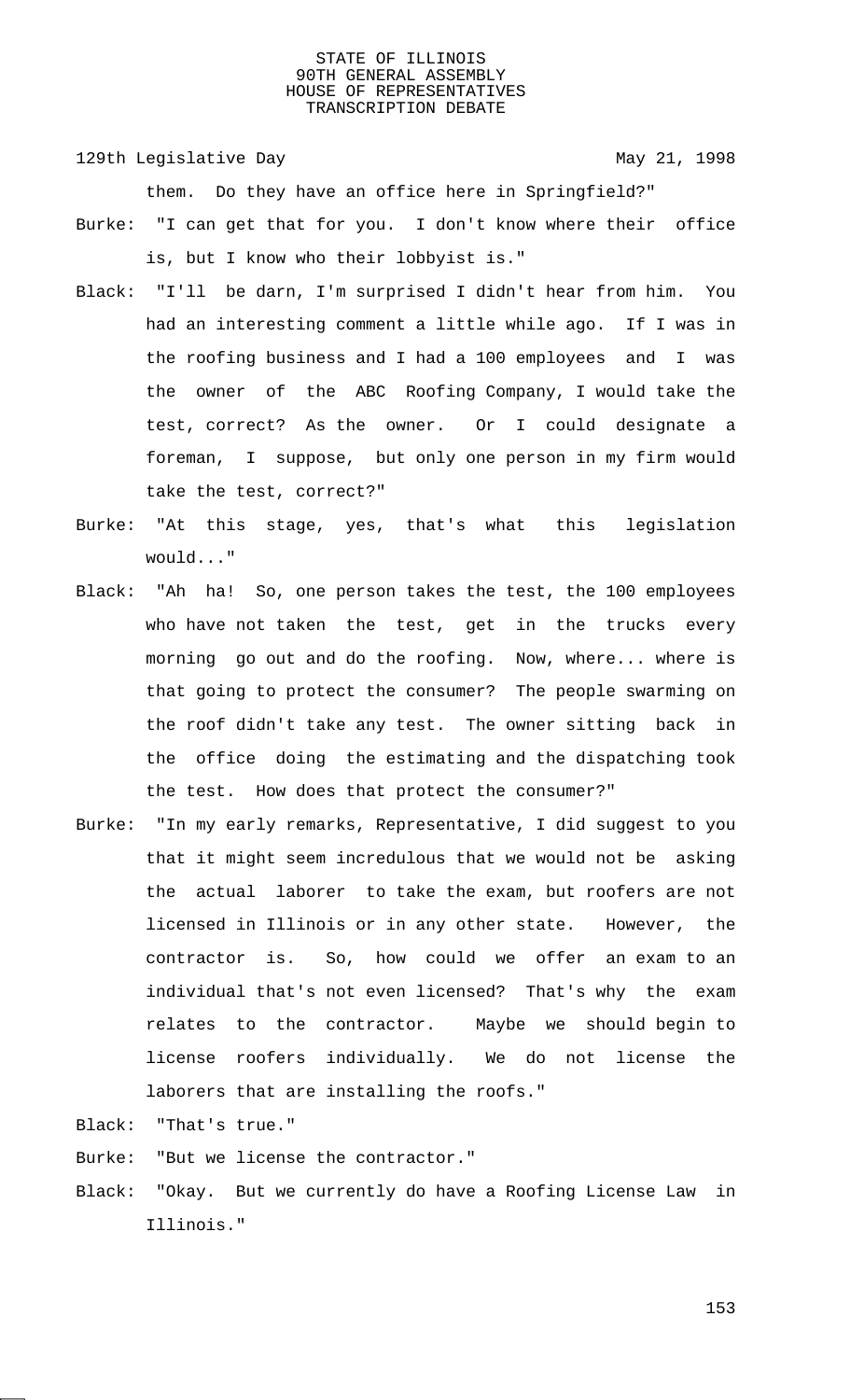129th Legislative Day 129th May 21, 1998

Burke: "The contractors."

Black: "Right. Okay."

- Burke: "Not the actual laborers."
- Black: "You're right, and I think now we're on... we're on a convergent path, and we'll probably collide here shortly. But I don't see where this is going to change anything that we have now. What happens now is, do you have a roofing license, a roofing contractor's license? That individual can go out on the street, find two people who own a pickup truck and a ladder and say, 'I'm going to do a roof today down the street. Do you want to put the roof on?' And they say, 'Sure I'll put the roof on.' So, you have a licensed roofing contractor who hires literally day laborers, and they put the roof on, and it may work and it may not. So, how is this going to change that?"
- Burke: "It would ultimately insist that the contractor is responsible for the workmanship and the terms of the contract. That is the issue it gets to. Who is responsible? There is no penalty currently for those that violate a contract with respect to..."
- Black: "Okay. I agree... I agree. Currently, there is no penalty. Absolutely correct. Is there anything in this Amendment that adds a penalty clause or are we just chasing our tail?"
- Burke: "It might very well appear that we are chasing our tail, but as I said earlier, as well, we are now just getting our foot in the door and coming to some point of accountability with respect to this industry. As we all understand, and I'm sure in your district and just for the last several days, I've heard you talk about your concern for senior citizens in our society."

Black: "Yes."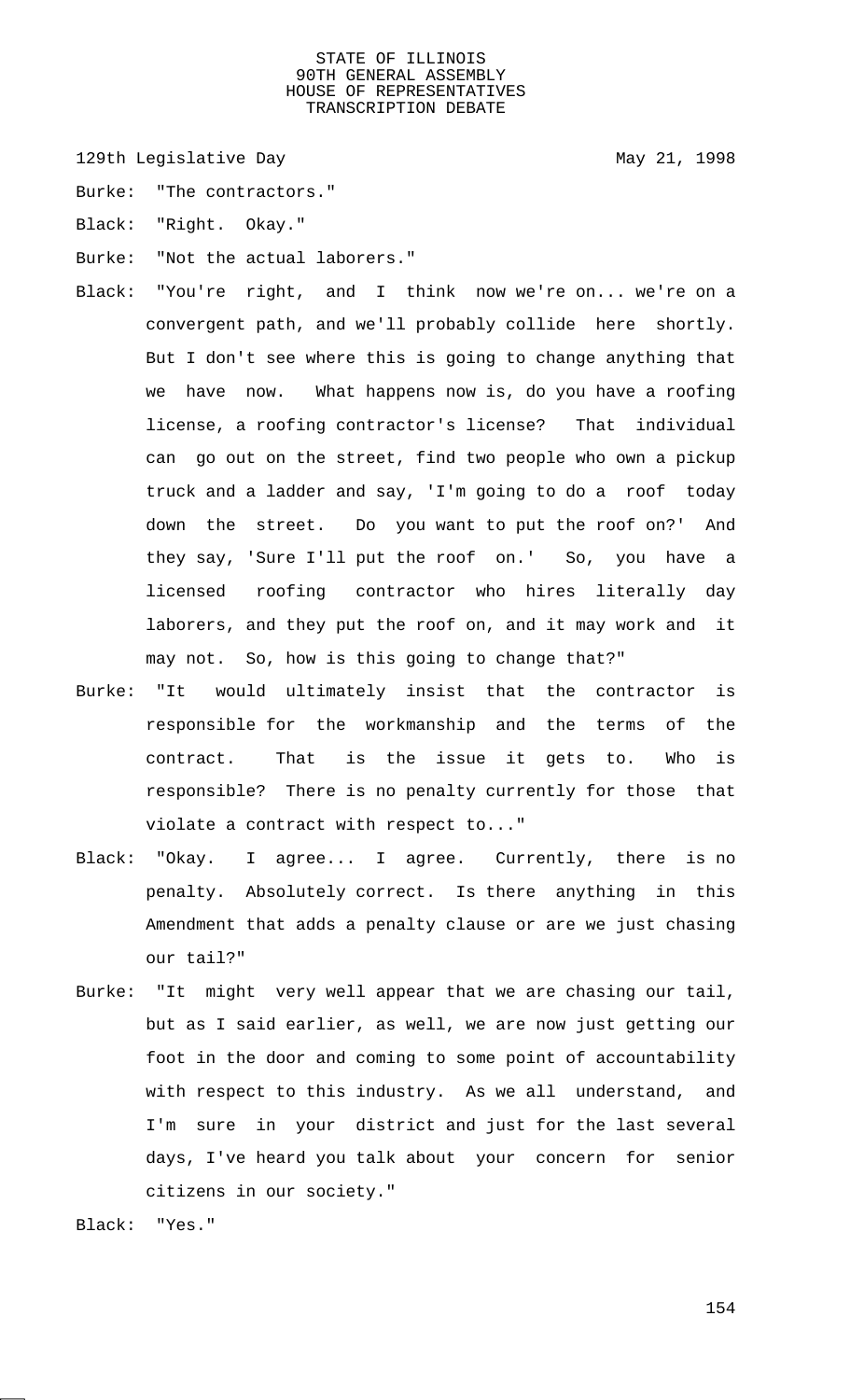129th Legislative Day 129th May 21, 1998 Burke: "This is one of those industries that has a very unfortunate effect on our senior citizens. They are duped regularly. In all the local papers that I have observed lately, there are articles to the editor from individuals who have been taken advantage of by roofing contractors. Now, where... who is responsible? I don't necessarily blame the poor guy that's out on the roof in the beating sun. I blame the contractor that's making the profit. I blame the contractor that's negotiating with people in bad faith. I blame the business owner. That's why we're asking for that person to take the exam to understand that they have proper management skills and they understand individually the particular industry's requirements and the

Black: "That sounds very good."

our state."

- Burke: "Right."
- Black: "But I don't see... and rather than put our foot in the door let's put our foot on the roof. I don't see, other than taking an exam, where this adds anything to the current Illinois Roofing License, which I agree with you, is probably meaningless. And many people have asked, more than one of us on this floor, to repeal it and start all over and perhaps that's what you're doing. I may give you that. If the owner is, in fact, reputable and many of them are, they... they do a good job. But just because we have an owner take a test does not mean that the laborers doing the job know what they're doing. Don't we currently have recourse under a roofing company if they do a shoddy job? Surely, we have recourse in the courts, do we not?"

type of materials that should be appropriate for sale in

Burke: "Oh, most certainly. But as you understand, when an individual needs a roof, they need a roof. Now, if you're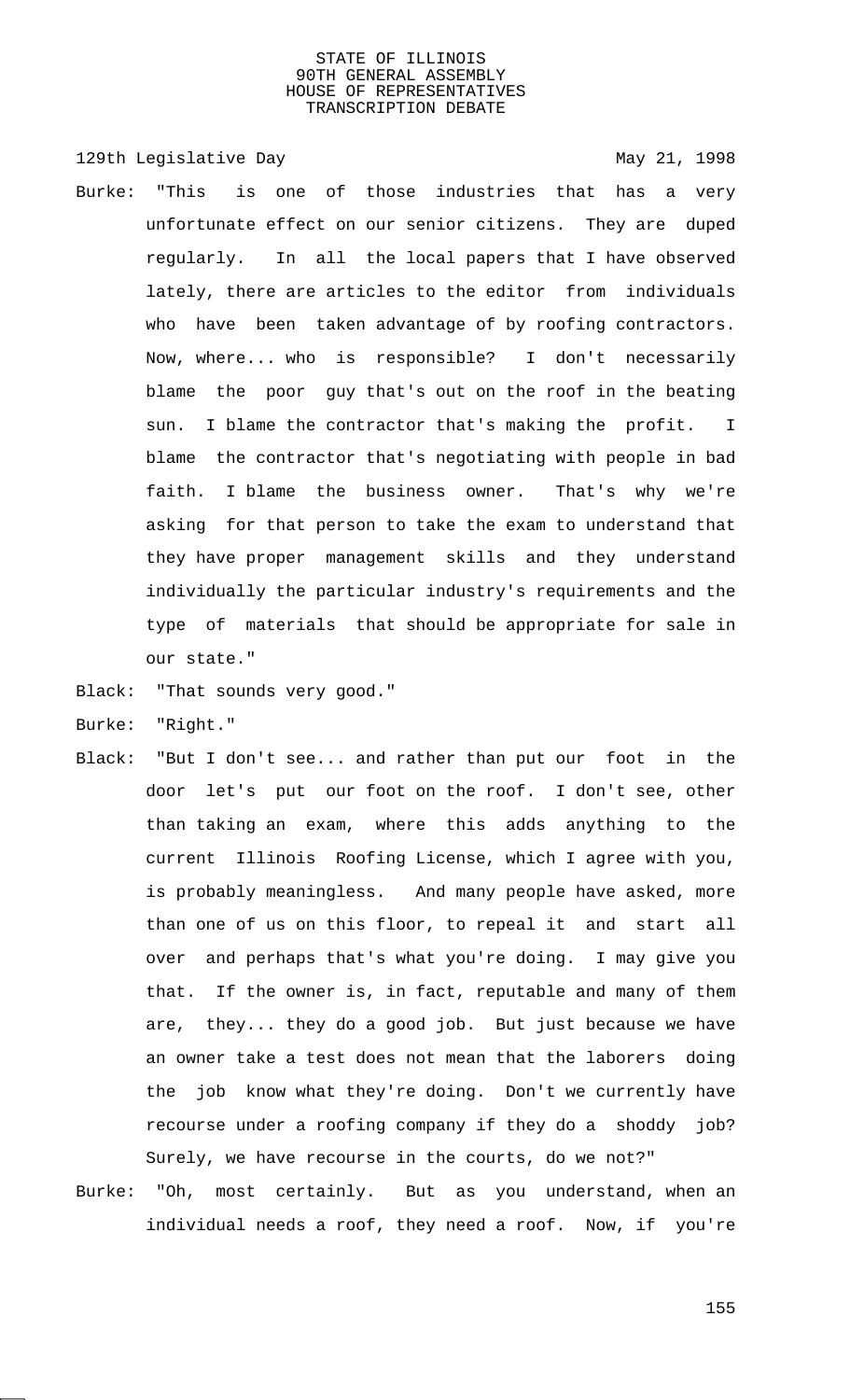129th Legislative Day 129th May 21, 1998

going to have to wait seven months to recover the cost of that roof, who's going to protect your furniture? Who's covering your head? Where do you sleep? What do you do? Are you going to sit there with baggies on your roof for seven months, hoping that a storm doesn't come? I should say not."

Speaker Madigan: "Mr. Black."

Burke: "We want immediate responsibility from these contractors." Black: "Thank you very much."

Burke: "And this is the first step that can be taken in order to get that accountability. And for your seniors and my seniors and every other person in this state that needs a roof over their head, I say let's support this initiative. It is number one on the list of priority. We know that the department doesn't go for it but I'm more concerned with my seniors than I am with the Department of Professional Regulation having to deal with another license."

Speaker Madigan: "Mr. Black."

- Black: "Excuse me. Yes, Mr. Speaker, I'll bring my remarks to a close. I think he just gave his close. I would just like to speak to the Amendment."
- Speaker Madigan: "Mr. Black, am I correct in understanding that this Amendment would provide for regulation of roofing contractors?"
- Black: "Well, we already do that and I would just like to summarize that in my remarks."
- Speaker Madigan: "Maybe you could explain what the Amendment does."
- Black: "Yeah. Well, I can't match the eloquence over there of the Gentleman from the County of Cook. But let me just say to many of us who have these problems, I would submit to you that if you look at the Amendment, it does not do a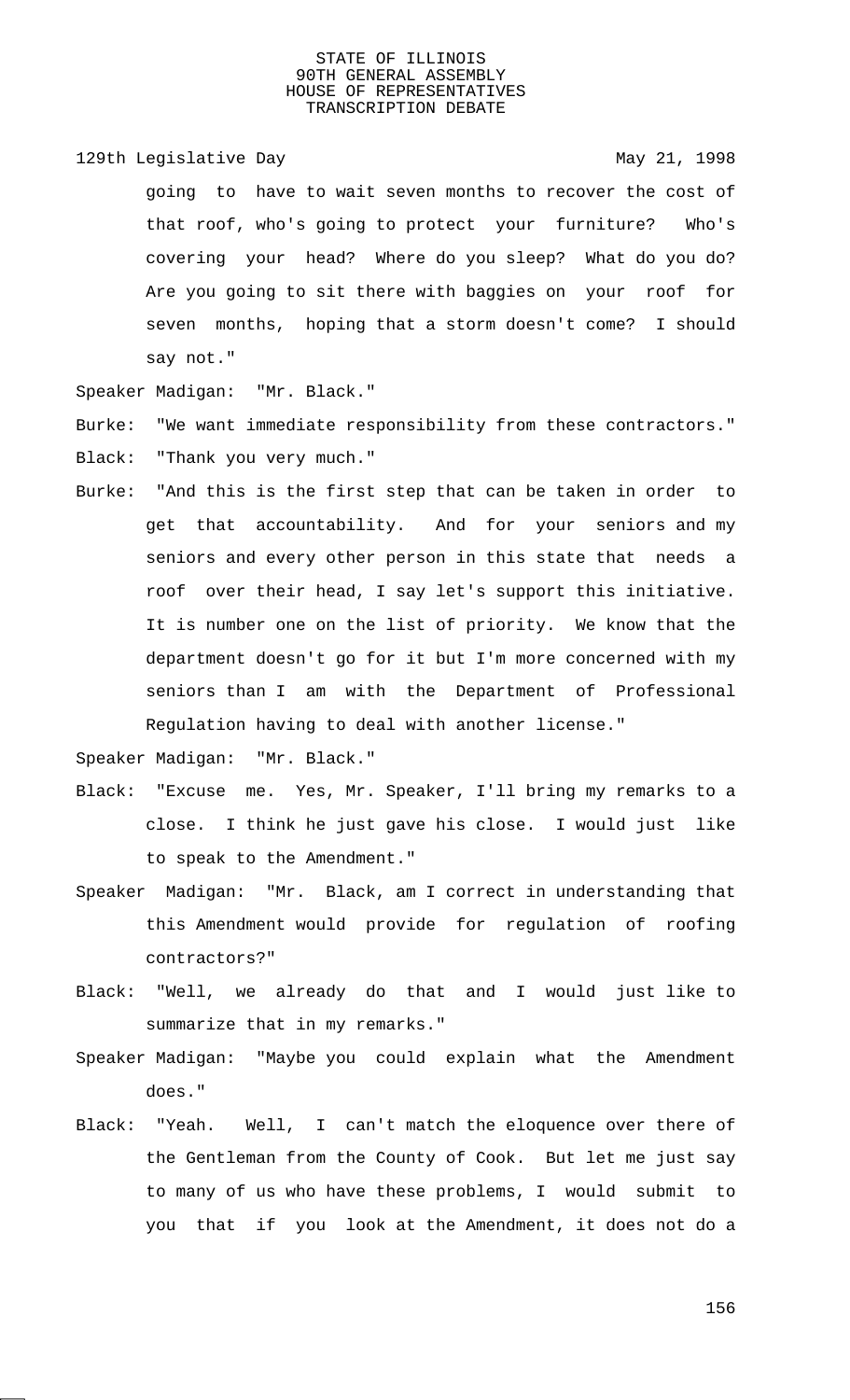# 129th Legislative Day 129th May 21, 1998

great deal to change the ineffective law that we already have. The only thing we're doing is requiring somebody to take a test. So, there's a testing company that will probably make some money off of us, there's no question about that. There are no state standards for a roofing contractor. There is no penalty provision in this Amendment. If you have a shoddy roofing contractor, a test does not guarantee they're going to be a good roofing contractor. And the last and greatest flaw in the Bill if we really want to protect seniors and those trying to stay in their homes, there's a grandfather clause in here. If you have a shoddy roofer, that shoddy roofer stays in business. The shoddy roofer doesn't even have to take the test. If you really want to toughen it up, this Amendment isn't where to start. You throw out the entire Roofing Contractor's Law in Illinois and you start all over and you don't grandfather anybody and you put a penalty clause in here and you make it a really good Bill from A to Z. I'm not sure where this Amendment comes... yes, I am sure where this Amendment comes from. It isn't going to do the job. You all know it. I think even the Sponsor knows it. He says it's a foot in the door. I don't think it is. Without a penalty clause, without removing the grandfather clause and without statewide standards, it really doesn't offer any more protection than we already currently have under a very weak law."

Speaker Madigan: "Ladies and Gentlemen, if I could have your attention. This is an Amendment. This is an Amendment and the rules on debate provide that on an Amendment, there shall be the Sponsor of the Amendment, one other person who is a proponent, two people in response and then we go to Roll Call. So, Mr. Burke has spoken for the Amendment.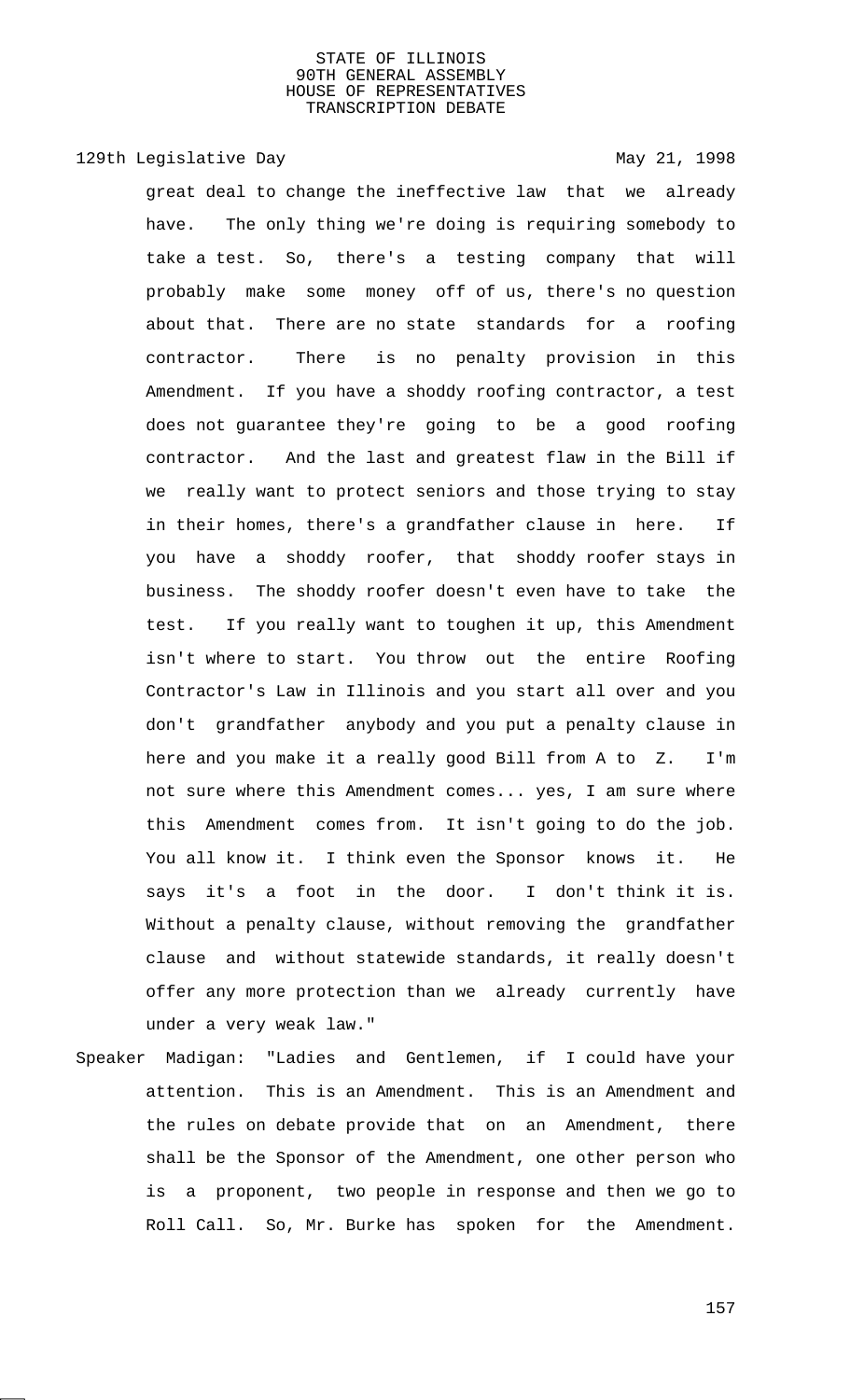129th Legislative Day 129th May 21, 1998

Mr. Black, has spoken against it. Is there someone else seeking recognition who wants to speak for the Amendment. Representative Lindner, for the Amendment and then there'll be one in opposition and we'll go to Roll Call. Representative Lindner."

Lindner: "Yes, Thank you, Mr. Speaker. To the Bill. I voted for this... I did not vote for this Bill in committee for a number of reasons that Mr. Black said, but then I went home and consulted my roofer who is a very good friend of mine and really the roofers feel very strongly about this Bill. He said that there are just too many weekend warriors out there and that it has made the industry have a... not responsible at all. He feels that licensing and the exam that you have to take would make this contractor responsible. Not only responsible for his employees, but responsible for workers' comp, responsible for insurance, and that the contractor by taking the exam would have to prove that he has the financial ability to support this company. So, none of us are roofers and I think that we ought to take the advice of those that are in the industry, that are doing a good job, and that know the things that they need to improve their industry. Also, this... taking this exam would allow them to learn the new roofing technology. We have passed other Bills this year to help people do that and I think I would urge an 'aye' vote."

Speaker Madigan: "Among those seeking recognition, do any of you wish to speak in opposition to the Amendment? Mr. Hartke, in opposition and then we'll go to Mr. Burke to close."

Hartke: "Well, thank you very much, Mr. Speaker and Members of the House. Will the Sponsor yield?"

Speaker Madigan: "Sponsor yields."

Hartke: "Mr. Burke, have you ever laid a roof?"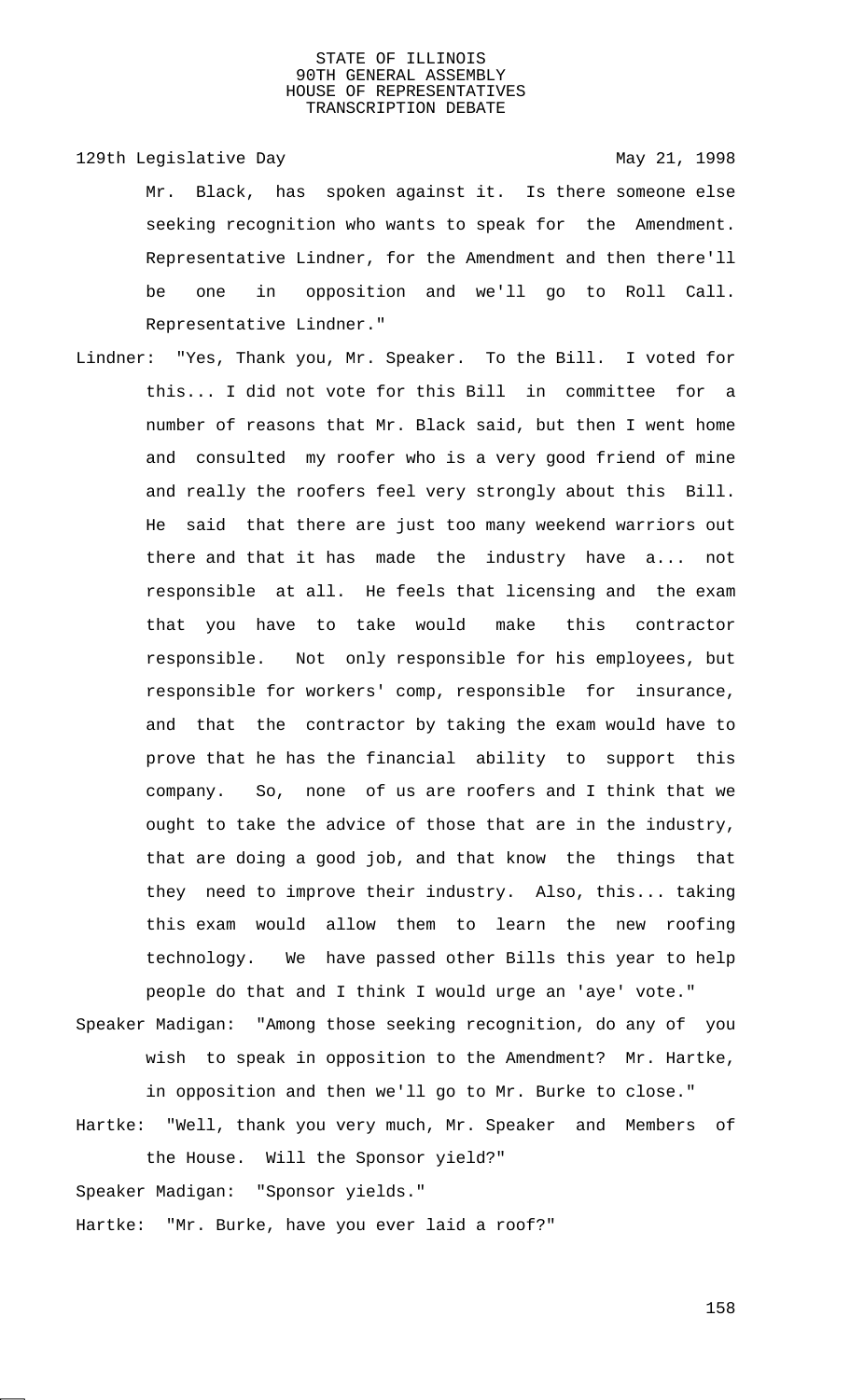129th Legislative Day 129th May 21, 1998

- Burke: "You'd be surprised to know that I have, and I've also installed toilets and I've done electrical and I've done plaster and I've done tile and I've done a number of carpentry and I don't think I've ever built a pig hut, though."
- Hartke: "Oh. Well, maybe you should. Let me ask you a question. You know, we talk about this grandfather again, how many complaints... the department received against licensed contractors... against licensed contractors for laying bad roofs?"
- Burke: "How many complaints?"
- Hartke: "Yes."
- Burke: "I would have to defer to the department for that. I don't think that..."
- Hartke: "My information is, since last year they received some 2,000 complaints against licensed roofers. Now, how many have we had against unlicensed roofers?"
- Burke: "They would have no recourse to the state if they were unlicensed."
- Hartke: "No, but they're turned in and they're complaints. How many complaints have we had?"
- Burke: "Many, several thousand."
- Hartke: "It's my understanding 53. So, what we're doing is we're grandfathering..."
- Burke: "Fifty three thousand?"

Hartke: "No, 53."

- Burke: "I would argue against that number."
- Hartke: "What we're doing is we're grandfathering all of those individuals in who are now roofers, correct? Licensed roofers in the State of Illinois. This is an absolute travesty. I don't think that... I don't think that any of these ideas and concepts that have come up with, in this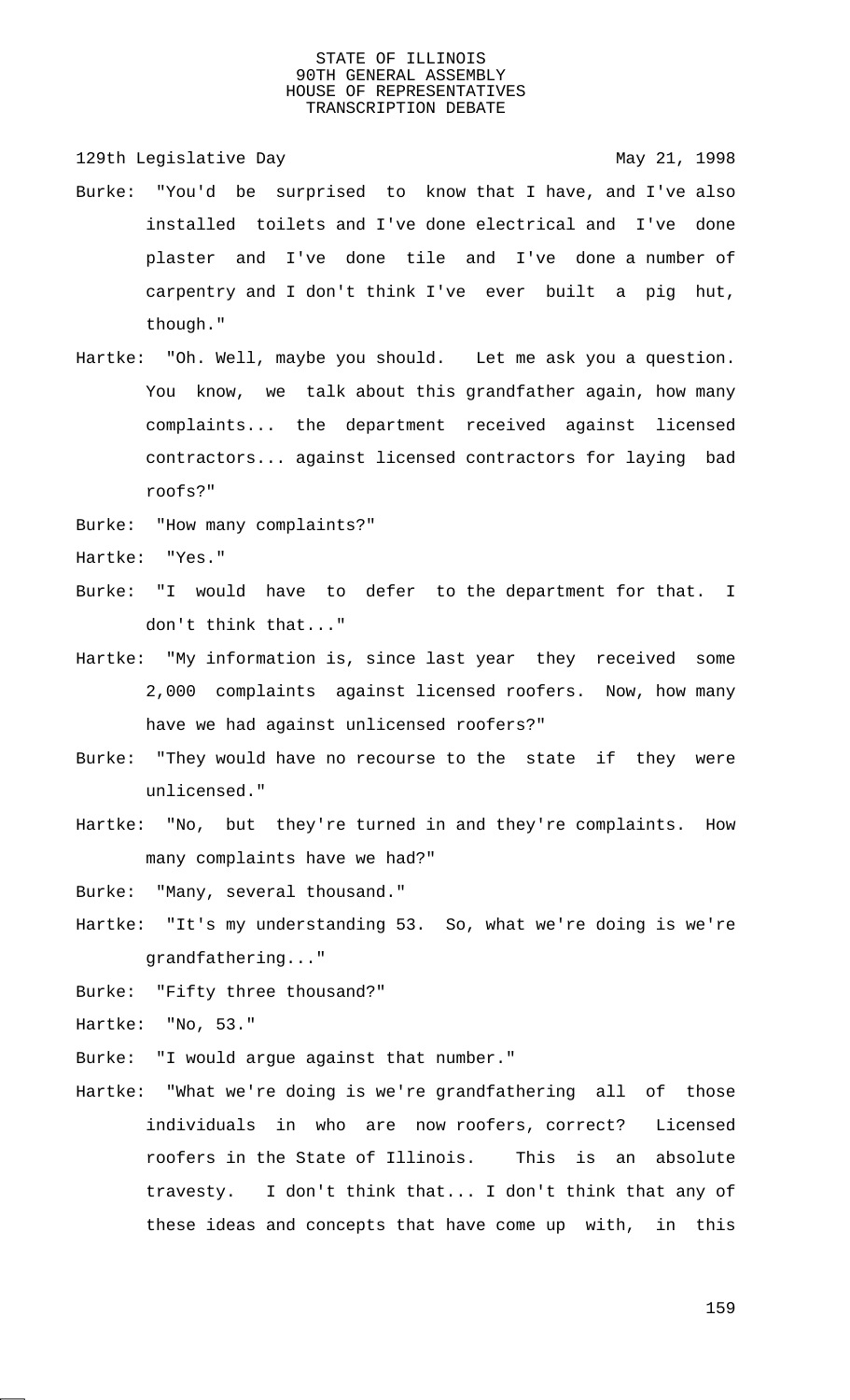129th Legislative Day 129th May 21, 1998

piece of legislation, this Amendment, are worthy of our consideration at all. Mr. Speaker, I would request that we have a Roll Call Verification, should this Amendment receive the required number of votes."

- Speaker Madigan: "Mr. Hartke, let me suggest that we're prepared to put the Bill on Third Reading. We can go to a Third Reading Roll Call. Mr. Hartke. Mr. Hartke."
- Hartke: "Well, Mr. Speaker, that will... that will make a real bad Amendment on this Bill, and so I'd just a soon do it on both if necessary."

Speaker Madigan: "Fine. So, Mr. Burke to close."

Burke: "Thank you, Speaker. It's amazing how sometimes these issues that seem minor become major in this Body. Again, this initiative has been brought to us for consideration by the industry hoping to control in some small fashion, in some minor way, an industry that has had many, many major problems. For all... any of you that would consider voting 'no', let me offer you the suggestion of an individual in your community, maybe an 80 year old widow, who has been duped by a contractor, convinced that she needs a new roof, charged \$12,000 and discovers that after they do a poor job, she still has the same problem and the rain is coming in and she's left with nothing but a \$12,000 debt. How do you answer for that situation? How do you tell that person that there is no recourse through the state? And how can we, as Members of this legislature, insist that there shouldn't be further regulations over an industry that has been horrendous in terms of its reputation in this society. No, this is not a perfect Bill. No, I don't think there's anyone that we have considered in this Body, this Session, that has been perfect. But, yes, it is a start, it is the foot in the door to control an industry that has been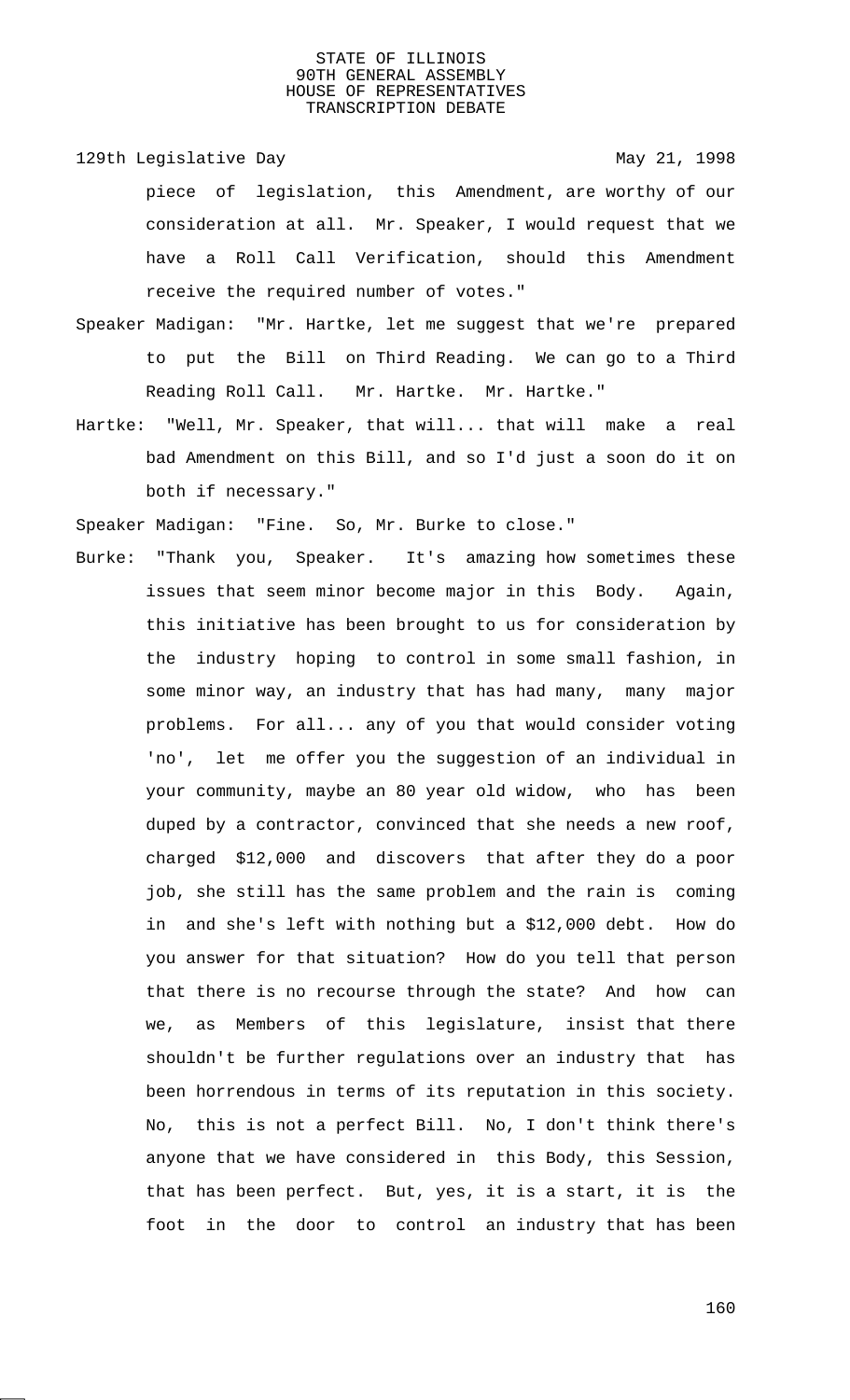129th Legislative Day 129th May 21, 1998

unfortunate in this society that has taken advantage of poor people and elderly in our communities. I would ask that you stand up and say, the heck with that Department of Professional Regulation. I don't care if they have to work a little bit extra to get this license taken care of and its examination. And with respect to the remark that was made about a psychometrician maybe making some money off of it. There is no need to redesign an examination here. There are 20 other states that offer this in their government. Exams are being given in 20 states. The model is there. There's no need to recreate the wheel here. Ladies and Gentlemen of the Body, I would hope that you'd give this proper consideration and vote 'aye' on Floor Amendment #2. Thank you."

- Speaker Madigan: "The Gentleman moves for the adoption of the Amendment. Those in favor of the Amendment vote 'aye'; those opposed vote 'no'. Those for the Amendment vote 'aye'; those opposed vote 'no'. Have all voted who wish? Have all voted who wish? Have all voted who wish? Have all voted who wish? Have all voted who wish? The Clerk shall take the record. On this question, there are 79 'ayes', 32 'noes'. The Amendment is adopted. Mr. Clerk."
- Clerk Bolin: "No further Amendments. A Home Rule Note has been requested on the Bill as amended, and that note has not been filed."

Speaker Madigan: "Mr. Burke. Mr. Burke."

- Burke: "Mr. Speaker, I would move that the Home Rule Note be ruled inapplicable. I don't see that there is any..."
- Speaker Madigan: "You've all heard the Gentleman's Motion. Those in favor of the Motion vote 'aye'; those opposed vote 'no'. Have all voted who wish? Have all voted who wish? Have all voted who wish? Have all voted who wish? The Clerk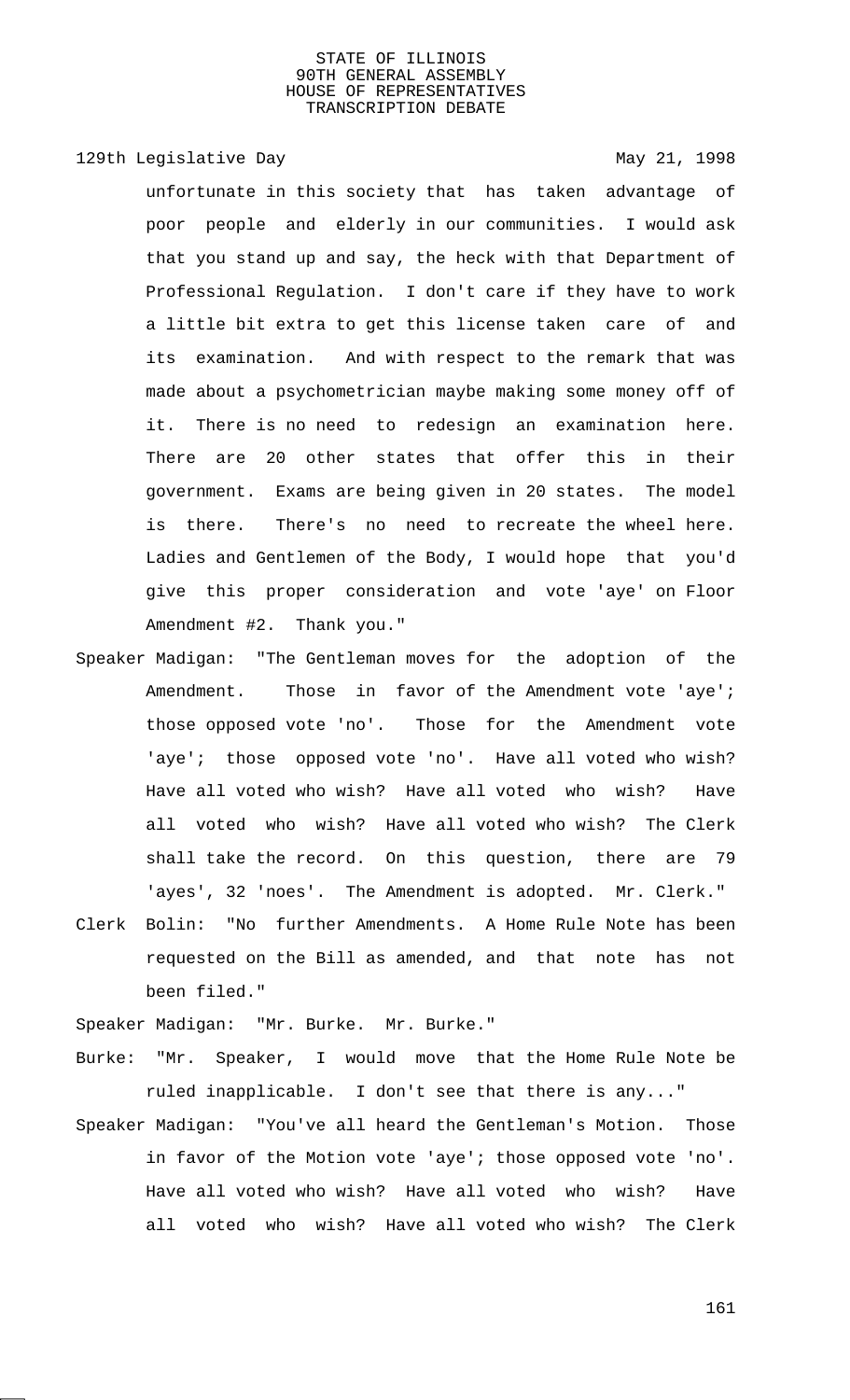- 129th Legislative Day 129th May 21, 1998 shall take the record. On this question, there are 68 'ayes', 43 'noes'. The Motion is adopted. Mr. Clerk, put the Bill on the Order of Third Reading and read the Bill for a third time."
- Clerk Bolin: "Senate Bill 1617, a Bill for an Act to amend the Dance Studio Act. Third Reading of this Senate Bill."
- Speaker Madigan: "For what purpose does Mr. Brady seek recognition?"

Brady: "Mr. Speaker, was there a Affordable Housing Note filed?"

- Speaker Madigan: "Yes. Mr. Black. The question is, 'Shall this Bill pass?' Those in favor signify by voting 'aye'... Mr. Black."
- Black: "I'm sorry, Mr. Speaker. I thought we could debate the Bill on Third. We debated the Amendment."

Speaker Madigan: "We haven't debated it yet, right."

- Black: "What. Well, you were moving rather quickly. All of a sudden I thought you were Judge Breslin."
- Speaker Madigan: "Because I believe the... I believe the Amendment is now the Bill."
- Black: "No, I don't think so. I think if the Parliamentarian would look at it, it does not strip the underlying language."
- Speaker Madigan: "Mr. Black, you're correct. Because the language which would delete language providing that the maximum payment amount under a contract for dance studio services shall be \$2500, is also included in the Bill. Mr. Burke... Mr. Burke has moved for the passage of the Bill. Mr. Black."

Black: "Yes."

Speaker Madigan: "We're on Third Reading. Mr. Black."

Black: "Excuse me. Was the inquiry of the Chair answered as to the note? Was that filed? I think, Representative Brady,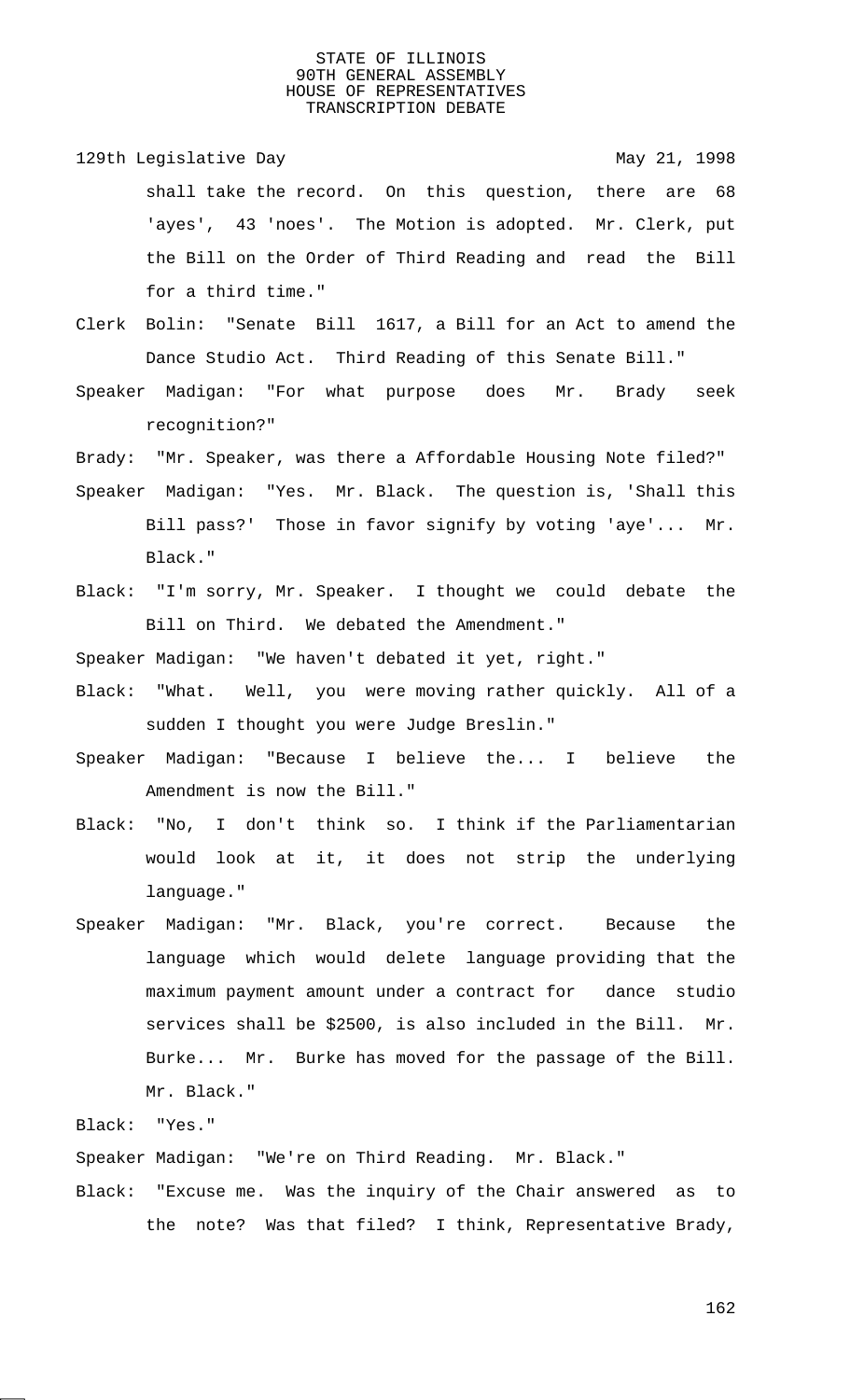129th Legislative Day 129th May 21, 1998

had asked."

Speaker Madigan: "Yes, the Note was filed. I responded, yes." Black: "Okay."

Speaker Madigan: "I responded, yes. Mr. Black."

Black: "Just one inquiry before I would debate the Bill, Mr. Speaker. The underlying Bill has something to do with dance studios. A subject very near and dear to my heart. You know, twinkle toes McBlack. The Amendment deals with the Roofing License Law. Now, unless we're talking about putting a roof on a dance studio, I would ask if the single subject matter is not being violated in this Bill?"

Speaker Madigan: "Mr. Parliamentarian."

- Kasper: "Representative Black, on behalf of Speaker Madigan, House Rule 63 provides that no Motion or other legislative measure on a subject different from that under consideration shall be admitted under color of Amendment. There are no Amendments pending on the Bill. The Bill's on the Order of Third Reading, and for that reason I believe your... your inquiry is untimely."
- Black: "Okay. So, I think the Bill may very well be constitutionally defective but that... that's fine. That's what the courts are for. To the Bill, Mr. Speaker, if I could. I was one of the few who voted against the underlying Bill. Now, some of you should look at the underlying Bill and I remember some of the arguments for it, because now that dancing is going to be an olympic sport, heaven forbid that we would limit a dance studio contract to \$2,500. I would remind some of you that if you remove that as the underlying Bill does, you think you're going to get complaints from senior citizens about roofs, wait until you get some lonely senior citizen who comes into you and says, 'You know, I went to this dance studio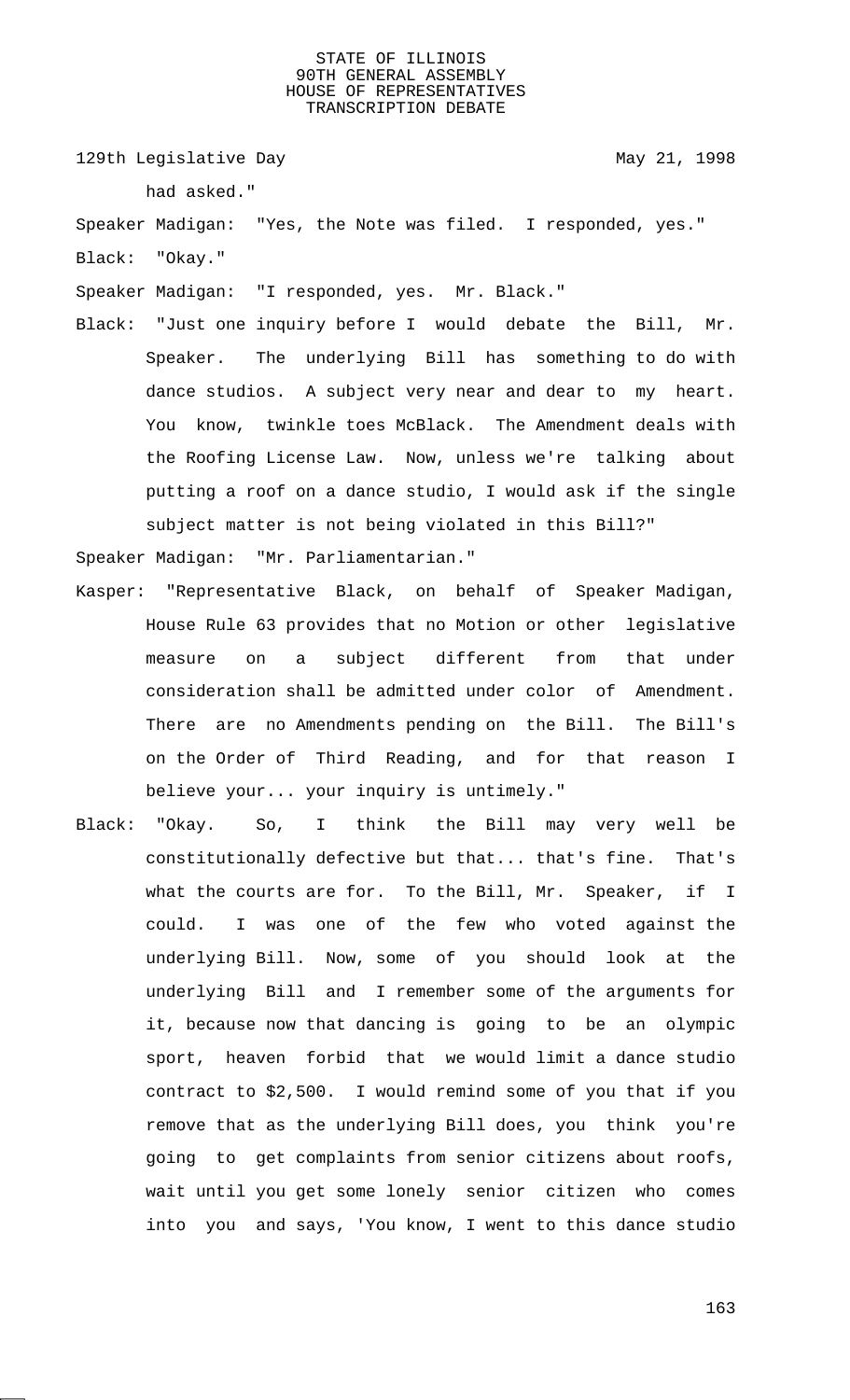# 129th Legislative Day 129th May 21, 1998

and now I find out that I'm signed up for \$15,000 worth of dance lessons,' and they have no recourse. You've taken away the \$2,500 cap. Now... and the only reason that I was given on the underlying Bill was that, well dancing is now an olympic sport and you can't... it'll take more than \$2,500 to learn how to be an olympic dancer. Oh, come on, holy Toledo, you're putting senior citizens at risk by taking off that contract cap. Now, mark my word, what the underlying Bill does... says, if I... if my 80 year old father goes to a dance studio and enters into a contract with a dance studio to learn how to dance the fox trot and the cha-cha and the rumba, they can sign him up for \$20,000 worth of dance lessons. Didn't we learn our lesson on health clubs years ago? The underlying Bill is flawed and let me just once again play Fiddler on the Roof with the roofing Amendment. And I think... I think Representative Hartke was on target. I don't quarrel with where Representative Burke wants to go with the roofing Amendment. In fact, if we can start over, I would like to join him in changing the existing law. But folks, those of you who do not live in urban areas, you've got dozens and dozens of roofing contractors to choose from. You get downstate and if we have a general contractor who can perhaps put an addition on your house, remodel your bathroom, maybe add a kitchen and he can also do a roof, these are the people that will be put at risk the way this Amendment is drawn. This is a very diverse state and I really think the Amendment came more from the populated areas, i.e., the city and suburbs than it did anywhere else in the state. I have plenty of roofing contractors and I went home, and I didn't have anybody tell me that this was a good idea, but that's because of the different area in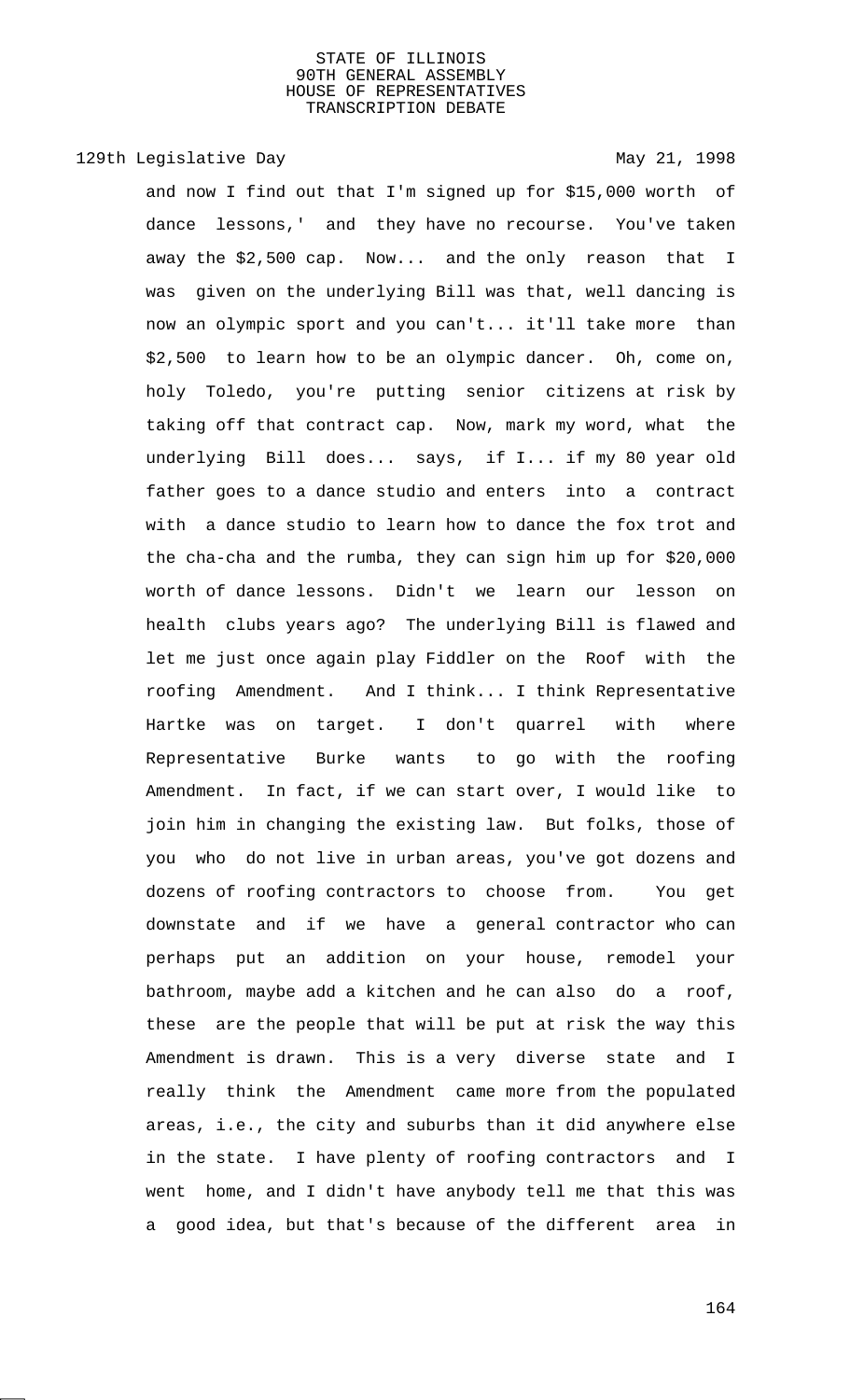# 129th Legislative Day 129th May 21, 1998

which I live. So, you've got an underlying Bill that says there is no cap, none whatsoever, on what I can sign you up for for a dance studio lessons, I can sign you up for the next 20 years at \$10,000 a year, and you have a Roofing Contractor Exam Bill. It's not a licensing Bill, they're already licensed. That is not very well drawn. Now, you put the two together and I don't see how in the world these... this Bill meets the Single Subject Act, unless you intend to dance on your roof. So, for the safety sake, vote 'no'."

Speaker Madigan: "Mr. Saviano to close."

Saviano: "Mr. Speaker, I have one quick question of the Sponsor for purposes of legislative intent. Representative, the language contained in this Bill concerning the roofers, is there any intent in that language to put any of the current roofers out of business?"

Burke: "That is absolutely not the intent."

- Saviano: "Okay, as you know... the amount of licensing Bills that we deal with the one thing that we're always concerned with that we do not put people out of business as a result of licensure, people who are law abiding businesses doing business in the State of Illinois. Thank you."
- Speaker Madigan: "The question is, 'Shall this Bill pass?' Those in favor signify by voting 'aye'; those opposed by voting 'no'. Have all voted who wish? Have all voted who wish? Have all voted who wish? Have all voted who wish? Have all voted who wish? Have all voted who wish? The Clerk shall take the record. On this question, there are 70 'ayes', 41 'noes'. This Bill, having received a Constitutional Majority, is hereby declared passed. The Chair is prepared to adjourn. Committee announcements." Clerk Bolin: "The Local Government Committee will meet